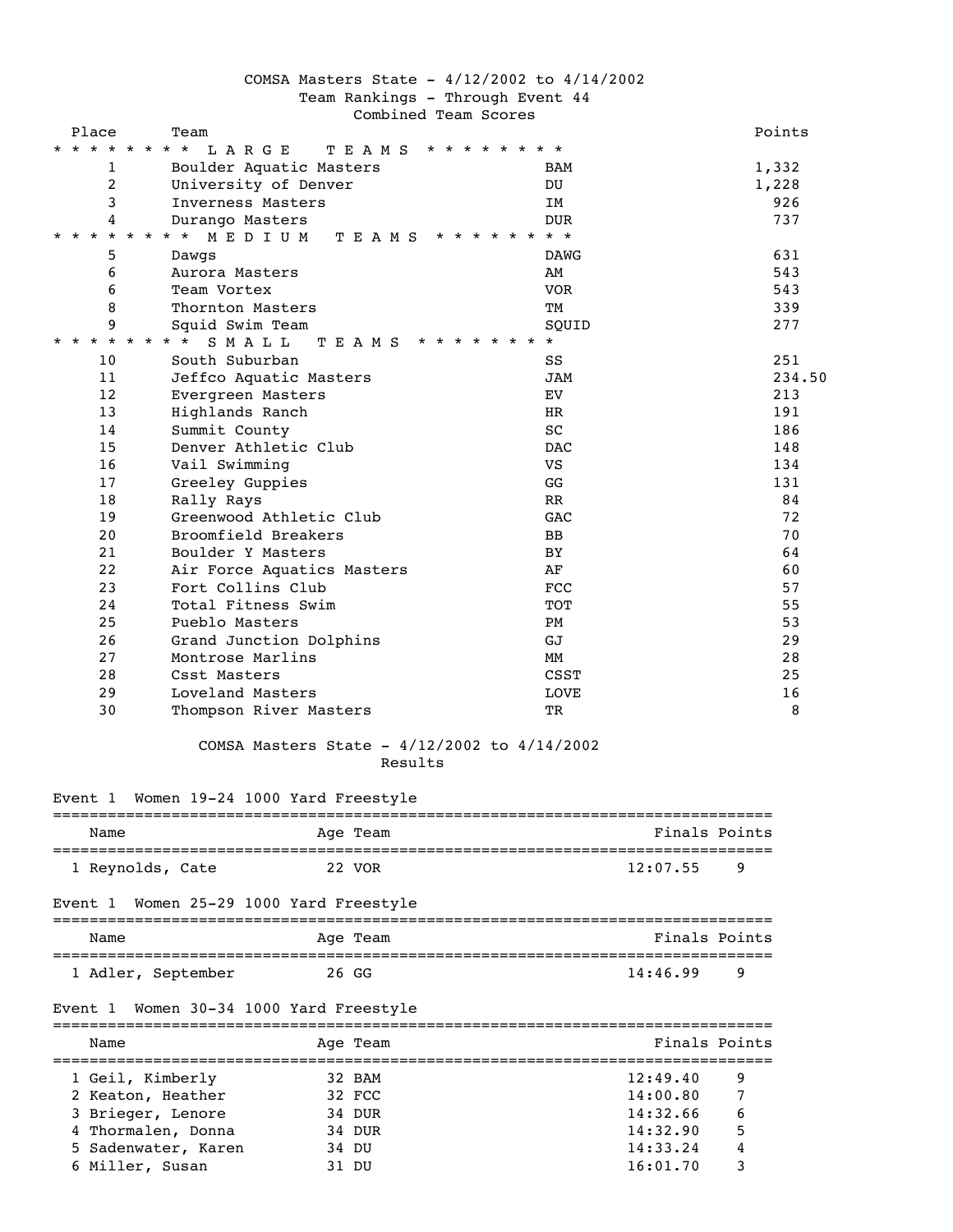# Event 1 Women 35-39 1000 Yard Freestyle

| Name                                       |                  | Age Team | Finals Points                                     |   |
|--------------------------------------------|------------------|----------|---------------------------------------------------|---|
| 1 Hagadorn, Heather                        | 37 DU            |          | 11:31.44                                          | 9 |
| 2 Houlihan, Myla                           |                  | 38 BAM   | 12:09.18                                          | 7 |
| 3 Heisdorffer, Trish                       |                  | 38 JAM   | 12:57.45                                          | 6 |
| 4 Shore, Sarah                             |                  | 38 DAC   | 13:04.39                                          | 5 |
| 5 Marian, Michelle                         | 36 IM            |          | 14:36.51                                          |   |
| 6 Meets, Patti                             |                  | 37 DAWG  | 15:08.89                                          | 3 |
| Women 40-44 1000 Yard Freestyle<br>Event 1 |                  |          |                                                   |   |
| Name                                       |                  | Age Team | Finals Points                                     |   |
| 1 Nelson, Judy                             | 41 HR            |          | 11:38.94                                          | 9 |
| 2 Bendell, Heidi                           |                  | 41 DUR   | 15:06.88                                          | 7 |
|                                            |                  |          |                                                   |   |
| 3 Hawkinson, Cindy                         | 41 IM            |          | 16:31.92                                          | 6 |
| Women 45-49 1000 Yard Freestyle<br>Event 1 |                  |          |                                                   |   |
| Name<br>===================                |                  | Age Team | Finals Points<br>================                 |   |
| 1 Brinton, Marjorie                        |                  | 46 DUR   | 15:11.50                                          | 9 |
| Women 50-54 1000 Yard Freestyle<br>Event 1 |                  |          |                                                   |   |
| Name                                       |                  | Age Team | Finals Points<br>================================ |   |
| 1 Roche, Carolyn                           |                  | 50 BAM   | 13:22.17                                          | 9 |
| 2 Fouts, Susan                             | 51 DU            |          | 13:34.44                                          | 7 |
| 3 Wilson, Debbie                           |                  | 50 DAC   | 16:00.94                                          | 6 |
| 4 Nelson, Mary Anne                        |                  | 51 DUR   | 16:30.84                                          | 5 |
| Women 55-59 1000 Yard Freestyle<br>Event 1 |                  |          |                                                   |   |
| Name                                       | =============    | Age Team | Finals Points                                     |   |
|                                            |                  |          |                                                   |   |
| 1 Lebsack, Linda                           | 55 DU            |          | 15:58.00                                          | 9 |
| 2 Wise, Louise                             |                  | 59 DAWG  | 16:39.38                                          | 7 |
| Event 1 Women 65-69 1000 Yard Freestyle    |                  |          |                                                   |   |
| Name                                       |                  | Age Team | Finals Points                                     |   |
| 1 Buchannan, Peggy                         | 69 EV            |          | 20:17.62                                          | 9 |
| Women 70-74 1000 Yard Freestyle<br>Event 1 |                  |          |                                                   |   |
| Name                                       |                  | Age Team | Finals Points                                     |   |
| 1 Holmes, Frances                          |                  | 74 JAM   | 29:00.75                                          | 9 |
| Men 30-34 1000 Yard Freestyle<br>Event 1   |                  |          |                                                   |   |
| Name                                       |                  | Age Team | Finals Points                                     |   |
| 1 Ross, Dave                               | 31 DU            |          | 11:17.24                                          | 9 |
| 2 Solheim, Perry                           | 34 DUR           |          | 11:54.39                                          | 7 |
| 3 McKeogh, Larry                           |                  | 33 BAM   | 12:15.00                                          | 6 |
|                                            |                  |          |                                                   |   |
| Men 35-39 1000 Yard Freestyle<br>Event 1   | ---------------- |          |                                                   |   |
| Name                                       |                  | Age Team | Finals Points                                     |   |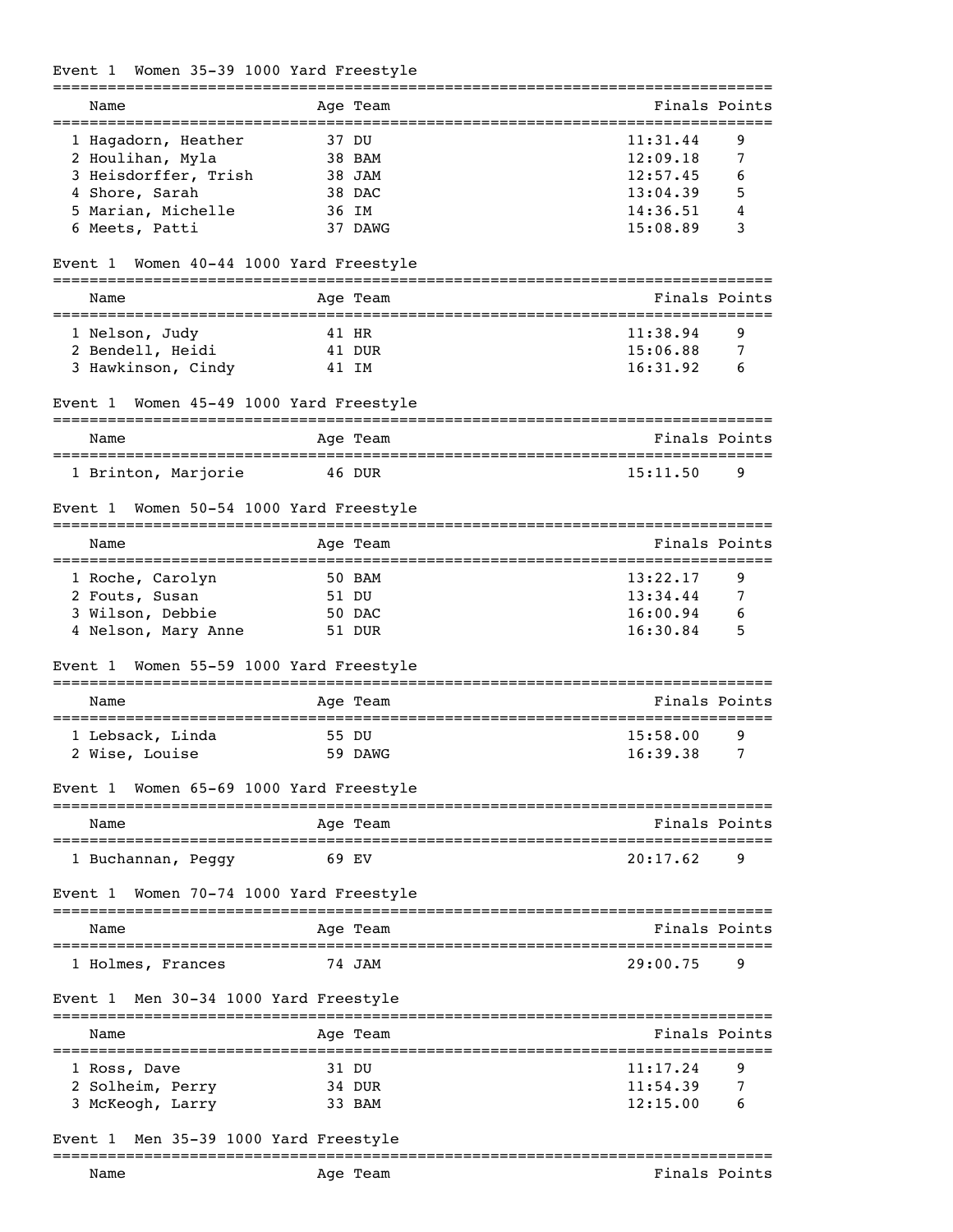| 10:27.30<br>12:32.48<br>12:44.73<br>13:35.22<br>14:19.95<br>12:30.09<br>DQ | 9<br>7<br>6<br>5<br>4<br>Finals Points<br>7 |
|----------------------------------------------------------------------------|---------------------------------------------|
|                                                                            |                                             |
|                                                                            |                                             |
|                                                                            |                                             |
|                                                                            |                                             |
|                                                                            |                                             |
|                                                                            |                                             |
|                                                                            |                                             |
|                                                                            |                                             |
|                                                                            | 9                                           |
|                                                                            |                                             |
|                                                                            | Finals Points                               |
| 11:02.83                                                                   | 9                                           |
| 11:29.42                                                                   | 7                                           |
| 12:30.45                                                                   | 6                                           |
| 12:46.45                                                                   | 5                                           |
| 13:03.49                                                                   | 4                                           |
|                                                                            |                                             |
|                                                                            | Finals Points                               |
| 12:13.44                                                                   | 9                                           |
| 16:54.48                                                                   | 7                                           |
| 17:44.08                                                                   | 6                                           |
|                                                                            |                                             |
|                                                                            | Finals Points                               |
| 11:27.72                                                                   | 9                                           |
|                                                                            | 7                                           |
|                                                                            |                                             |
|                                                                            | Finals Points                               |
| 14:28.62                                                                   | 9                                           |
| 20:10.50                                                                   | 7                                           |
|                                                                            |                                             |
|                                                                            | Finals Points                               |
| 13:54.08                                                                   | 9                                           |
|                                                                            |                                             |
|                                                                            | Finals Points                               |
| 24:55.80                                                                   | 9                                           |
|                                                                            |                                             |
|                                                                            | Finals Points                               |
|                                                                            | 9                                           |
| 24:46.99                                                                   | 7                                           |
|                                                                            | 16:18.57<br>20:44.59                        |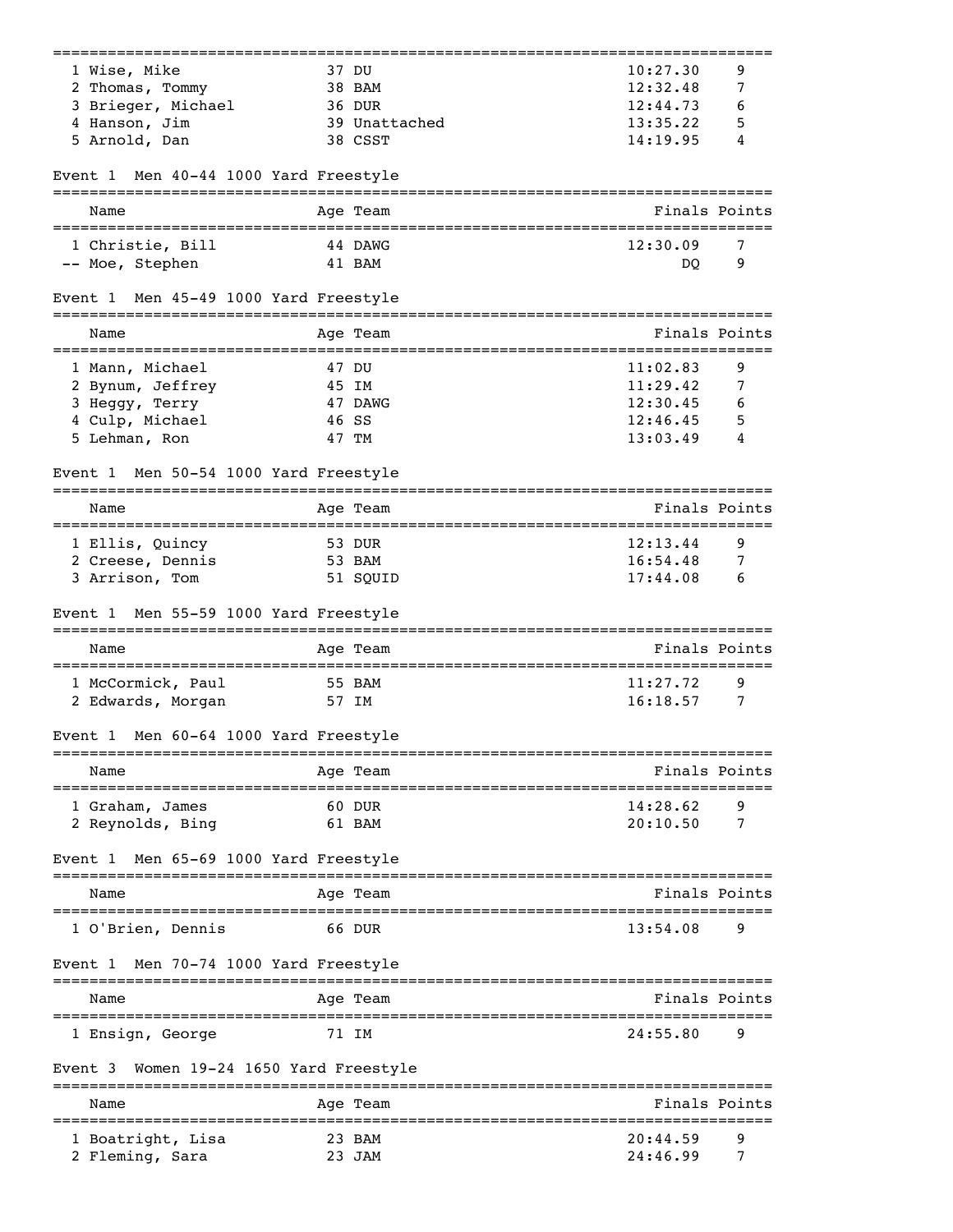| Event 3 Women 25-29 1650 Yard Freestyle                          |       |               |                                               |   |
|------------------------------------------------------------------|-------|---------------|-----------------------------------------------|---|
| ================================<br>Name                         |       | Age Team      | Finals Points                                 |   |
| 1 Adler, September                                               | 26 GG |               | 25:35.43                                      | 9 |
| Event 3<br>Women 30-34 1650 Yard Freestyle                       |       |               |                                               |   |
| Name                                                             |       | Age Team      | Finals Points                                 |   |
| 1 Deacon, Lori                                                   | 31 DU |               | 19:21.52                                      | 9 |
| 2 Leetmae, Erika                                                 | 31 DU |               | 19:45.00                                      | 7 |
| 3 Moen, Teri                                                     | 33 DU |               | 20:27.72                                      | 6 |
| 4 Prince, Shannon                                                | 34 DU |               | 22:19.23                                      | 5 |
| 5 Czarnecki, Jen                                                 |       | 30 DAWG       | 23:35.00                                      | 4 |
| 6 Garcia, Christina                                              |       | 30 Unattached | 29:47.57                                      | 3 |
| 7 Enslow, Kedra                                                  |       | 31 Unattached | 30:30.73                                      | 2 |
| Event 3 Women 35-39 1650 Yard Freestyle                          |       |               |                                               |   |
| Name<br>:==========================                              |       | Age Team      | Finals Points<br>============================ |   |
| 1 Hagadorn, Heather                                              | 37 DU |               | 19:18.28                                      | 9 |
| 2 Shinn, Jennifer                                                |       | 36 BAM        | 20:24.40                                      | 7 |
| 3 Vanderpoel, Nicole                                             | 37 IM |               | 20:51.56                                      | 6 |
| 4 Iverson, Jana                                                  |       | 36 DAWG       | 21:22.94                                      | 5 |
| 5 Rocke, Jennifer                                                |       | 36 BAM        | 22:21.17                                      | 4 |
| 6 Lantz, Ann                                                     | 38 IM |               | 24:20.00                                      | 3 |
| 7 Morrison, Mary                                                 | 36 DU |               | 31:23.71                                      | 2 |
| 8 Wikstrom, Rainey<br>Women 40-44 1650 Yard Freestyle<br>Event 3 | 37 DU |               | 32:45.00                                      | 1 |
|                                                                  |       | Age Team      | Finals Points                                 |   |
| Name                                                             |       |               |                                               |   |
| 1 Dullea, Melanie                                                | 40 SS |               | 20:37.13                                      | 9 |
| Women 45-49 1650 Yard Freestyle<br>Event 3                       |       |               |                                               |   |
| Name                                                             |       | Age Team      | Finals Points                                 |   |
| 1 Hull, Kathy                                                    |       | 45 JAM        | 22:51.25                                      | 9 |
| 2 Laney, Judy                                                    | 49 DU |               | 23:21.37                                      | 7 |
| 3 Troeger, Susan                                                 | 48 IM |               | 29:57.00                                      | 6 |
| 4 Pidcock, Kathy                                                 | 47 IM |               | 35:11.87                                      | 5 |
| 5 Neale, Susan                                                   | 45 IM |               | 35:49.90                                      | 4 |
| Women 50-54 1650 Yard Freestyle<br>Event 3                       |       |               |                                               |   |
| Name                                                             |       | Age Team      | Finals Points                                 |   |
| 1 Young, Lydia                                                   |       | 53 DAWG       | 27:43.03                                      | 9 |
| 2 McGrane, Karen                                                 | 50 IM |               | 35:21.65                                      | 7 |
| Women 55-59 1650 Yard Freestyle<br>Event 3                       |       |               |                                               |   |
| Name                                                             |       | Age Team      | Finals Points                                 |   |
| 1 Lebsack, Linda                                                 | 55 DU |               | 25:59.25                                      | 9 |
| 2 Anziano, Marcia                                                | 57 DU |               | 26:53.40                                      | 7 |
|                                                                  |       |               |                                               |   |
| Women 60-64 1650 Yard Freestyle<br>Event 3                       |       |               |                                               |   |
| Name                                                             |       | Age Team      | Finals Points                                 |   |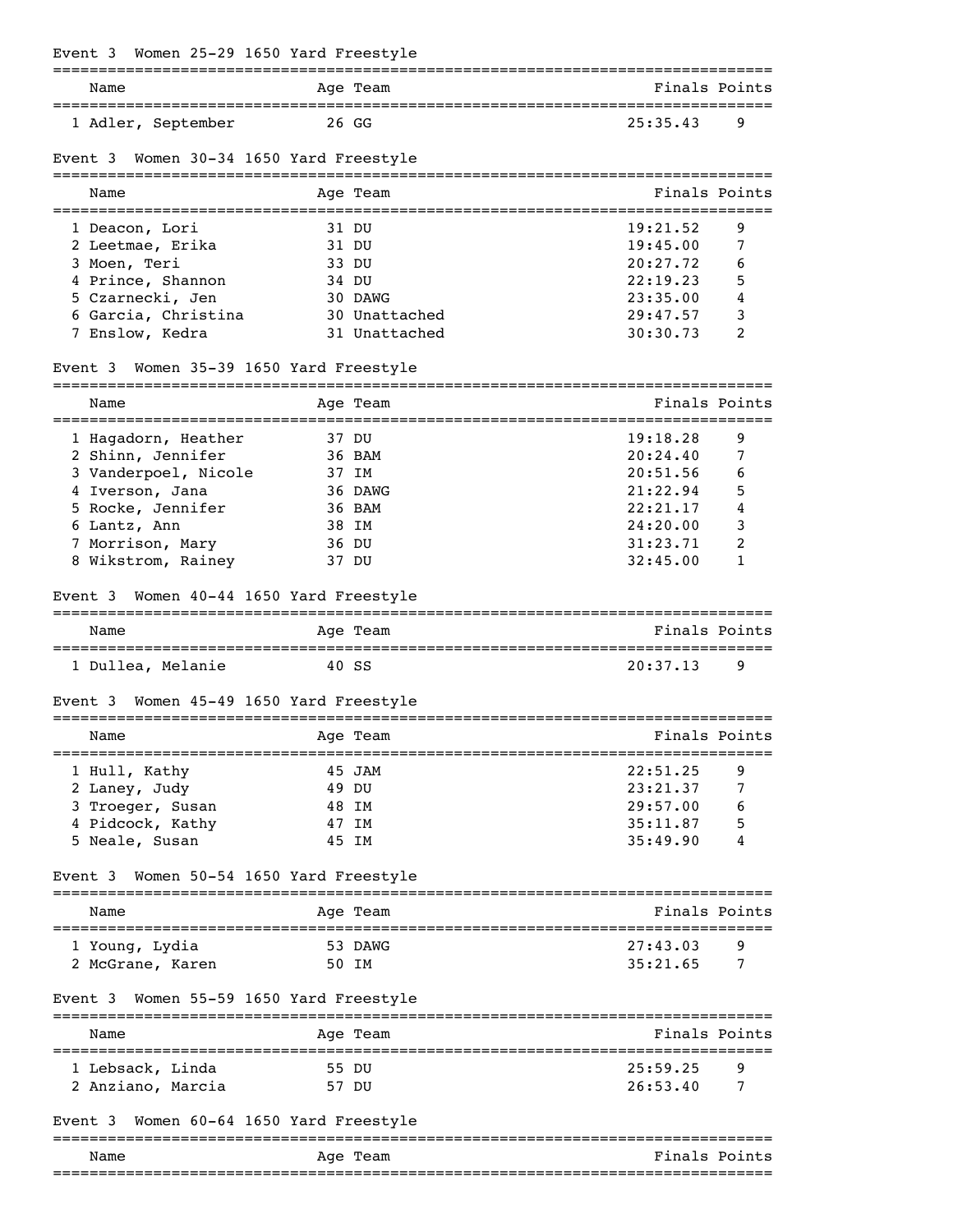| 1 Zentgraf, Karen                           | 60 BY                                        | 31:16.01             | 9                      |
|---------------------------------------------|----------------------------------------------|----------------------|------------------------|
| Women 65-69 1650 Yard Freestyle<br>Event 3  |                                              |                      |                        |
| Name                                        | Aqe Team                                     |                      | Finals Points          |
| 1 Hertzberg, Ruth                           | 69 SC                                        | 34:55.33             | 9                      |
| Event 3 Men 25-29 1650 Yard Freestyle       |                                              |                      |                        |
| Name<br>================================    | Age Team<br>================================ |                      | Finals Points          |
| 1 Jones, Ryan                               | 25 IM                                        | 18:29.29             | 9                      |
| Men 30-34 1650 Yard Freestyle<br>Event 3    |                                              |                      |                        |
| Name                                        | Age Team                                     |                      | Finals Points          |
| 1 Ross, Dave                                | 31 DU                                        | 18:56.38             | 9                      |
| 2 Snowberg, Eric                            | 31 IM                                        | 19:40.33             | 7                      |
| 3 Jirssa, William                           | 32 DAWG                                      | 20:24.69             | 6                      |
| 4 Hoftiezer, Scott                          | 31 DAC                                       | 21:03.67             | 5                      |
| 5 Glenn, Scott                              | 31 RR                                        | 24:52.33             | 4                      |
| Event 3 Men 35-39 1650 Yard Freestyle       |                                              |                      |                        |
| Name<br>=================================== | Age Team<br>===============================  |                      | Finals Points<br>===== |
| 1 Melansan, Edward                          | 39 DU                                        | 17:52.80             | 9                      |
| 2 Kelly, Patrick                            | 35 BAM                                       | 20:44.50             | 7                      |
| 3 Gunn, Frank                               | 39 Unattached                                | 21:17.02             | 6                      |
| 4 Heiman, Timothy                           | 35 BAM                                       | 21:43.26             | 5                      |
| 5 Gedney, John                              | 39 RR                                        | 21:48.64             | 4                      |
| 6 Giesen, Tim                               | 35 DU                                        | 24:27.20             | 3                      |
| 7 Srodulski, Eric                           | 39 DU                                        | 24:36.49             | 2                      |
| 8 Shiver, Chris                             | 39 RR                                        | 25:03.79             | 1                      |
| 9 Roy, Charlie                              | 37 DU                                        | 25:42.72             |                        |
| Men 40-44 1650 Yard Freestyle<br>Event 3    |                                              |                      |                        |
| Name                                        | Age Team                                     |                      | Finals Points          |
| ================<br>1 Moe, Stephen          | 41 BAM                                       | 18:49.79             | 9                      |
| 2 Ellis, Mike                               | 43 BAM                                       | 22:58.98             | 7                      |
| 3 Wall, Jack                                | 44 TM                                        | 30:20.42             |                        |
| 4 Kane, Francis                             | 43 IM                                        | 33:29.26             | 5                      |
| Event 3 Men 45-49 1650 Yard Freestyle       |                                              |                      |                        |
| Name                                        | Age Team                                     |                      | Finals Points          |
| 1 Heggy, Terry                              | 47 DAWG                                      | 21:22.56             | 9                      |
| Event 3 Men 50-54 1650 Yard Freestyle       |                                              |                      |                        |
| Name                                        | Age Team                                     |                      | Finals Points          |
|                                             |                                              |                      |                        |
| 1 Steward, Donald<br>2 Creese, Dennis       | 51 SQUID<br>53 BAM                           | 27:08.00<br>28:35.29 | 9<br>7                 |
| Men 55-59 1650 Yard Freestyle<br>Event 3    |                                              |                      |                        |
| Name                                        | Age Team                                     |                      | Finals Points          |
| 1 McCormick, Paul                           | 55 BAM                                       | 19:29.05             | 9                      |
|                                             |                                              |                      |                        |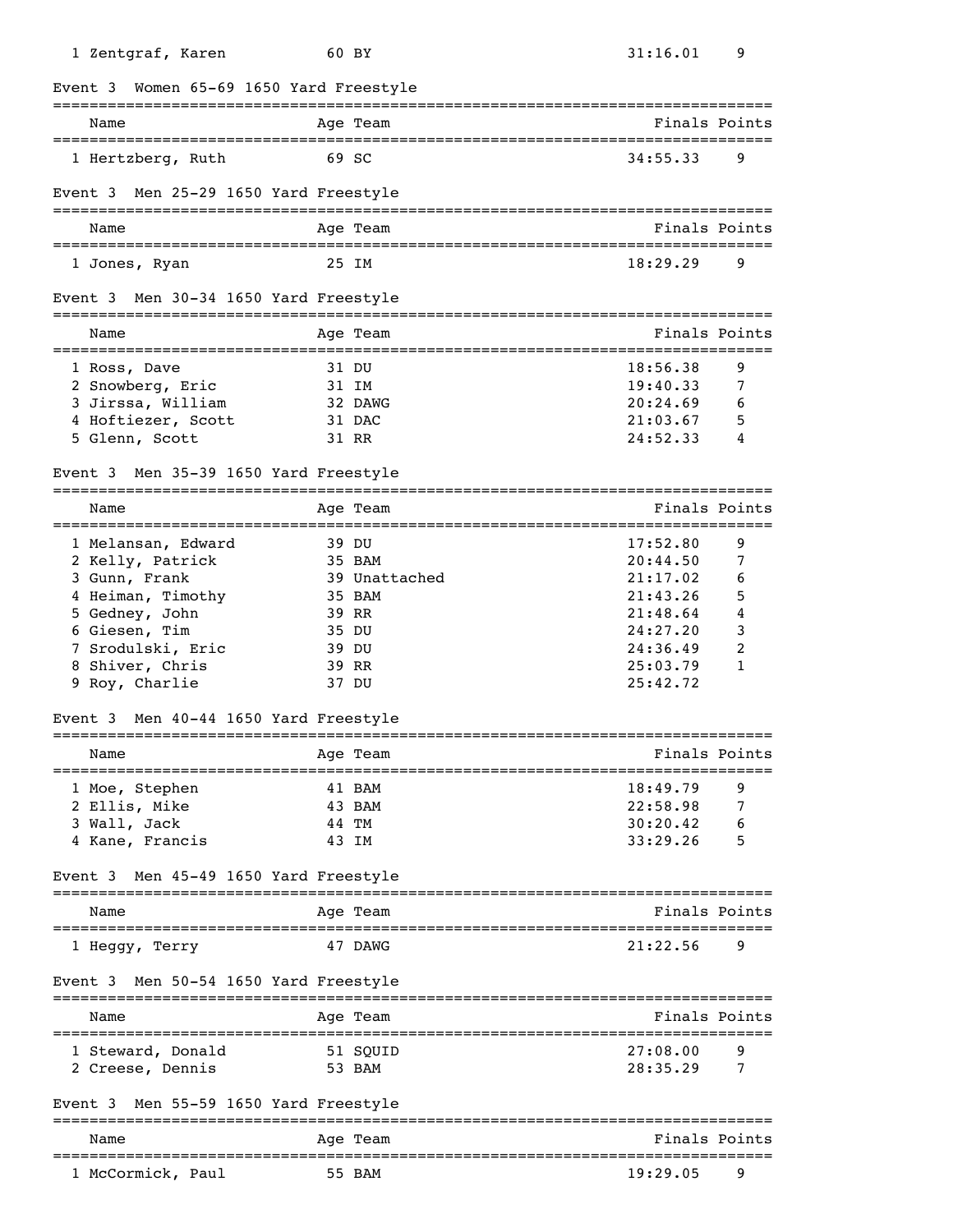| 2 Burson, Bill                                | 57 SS            |                                                      | 23:46.94                                 | 7      |
|-----------------------------------------------|------------------|------------------------------------------------------|------------------------------------------|--------|
| 3 Blankenship, Jim                            | 57 DUR           |                                                      | 24:39.39                                 | 6      |
| 4 Setzke, Dave<br>5 McDanal, Steve            | 55 BAM<br>58 JAM |                                                      | 27:46.40<br>30:31.28                     | 5<br>4 |
|                                               |                  |                                                      |                                          |        |
| Men 60-64 1650 Yard Freestyle<br>Event 3      |                  |                                                      |                                          |        |
| Name                                          | Age Team         |                                                      | Finals Points                            |        |
| 1 Chessnoe, Michael                           | 60 DU            |                                                      | 25:24.84                                 | 9      |
| 2 Malone, Mark                                | 63 DAWG          |                                                      | 28:13.00                                 | 7      |
| Event 5 Mixed 19+ 200 Yard Medley Relay       |                  |                                                      |                                          |        |
| Team                                          |                  |                                                      | Finals Points                            |        |
|                                               |                  |                                                      |                                          |        |
| 1 University of Denver                        |                  |                                                      | 1:56.05                                  | 18     |
| 1) Gadd-Siegel, Cecila 30<br>3) Ross, Dave 31 |                  | 2) Frederiksen, Ellen 22                             |                                          |        |
| 2 Team Vortex<br>'B'                          |                  | 4) Alden, Jeremy 26                                  | 1:57.29                                  | 14     |
| 1) Stanback, John 48                          |                  | 2) Sherick, Paul 35                                  |                                          |        |
| 3) Pettitt, Karen 26                          |                  | 4) Reynolds, Cate 22                                 |                                          |        |
| 3 Aurora Masters 'A'                          |                  |                                                      | 2:00.83                                  | 12     |
| 1) Valks, Victor 27                           |                  | 2) Cliff-Turtle, Josh 22                             |                                          |        |
| 3) Southam, Brittany 25                       |                  | 4) Niemann, Catherine 31                             |                                          |        |
|                                               |                  |                                                      |                                          |        |
| Event 5 Mixed 25+ 200 Yard Medley Relay       |                  |                                                      |                                          |        |
| Team                                          |                  |                                                      | =======================<br>Finals Points |        |
| 1 Team Vortex<br>'A'                          |                  |                                                      | ======================<br>1:49.80        | 18     |
| 1) MacEachran, Daniel 25                      |                  | 2) Brown, Erin 26                                    |                                          |        |
| 3) Tuck, Laura 25                             |                  | 4) Hoffman, Aaron 28                                 |                                          |        |
| 2 Boulder Aquatic Masters 'A'                 |                  |                                                      | 1:50.47                                  | 14     |
| 1) Smit, Robbert-Paul 33                      |                  | 2) McCormick, Aaron 27                               |                                          |        |
| 3) Vanslingerlandt, Mica 26                   |                  | 4) Geil, Kimberly 32                                 |                                          |        |
| 3 University of Denver                        | 'A'              |                                                      | 1:51.90                                  | 12     |
| 1) Deacon, Lori 31                            |                  | 2) Champlin, Pete 34                                 |                                          |        |
| 3) Surr, Christy 31                           |                  | 4) Siegel, Joel 30                                   |                                          |        |
| 4 Inverness Masters<br>'A'                    |                  |                                                      | 1:52.55                                  | 10     |
| 1) Jones, Ryan 25                             |                  | 2) Hicks, Stephen 29                                 |                                          |        |
| 3) Garland, Crystal 30                        |                  | 4) Seavall, Kelly 33                                 |                                          |        |
| 5 Thornton Masters<br>'A'                     |                  |                                                      | 1:52.78                                  | 8      |
| 1) Jenkins, Holly 34                          |                  | 2) Drozda, Catherin 43                               |                                          |        |
| 3) Martin, Troy 33                            |                  | 4) Brodhacker, David 40                              |                                          |        |
| 6 University of Denver                        | 'B'              |                                                      | 1:55.16                                  | 6      |
| 1) Wise, Mike 37                              |                  | 2) Clodius, Katy 27                                  |                                          |        |
| 3) Melansan, Edward 39                        |                  | 4) Mann, Jon 41                                      |                                          |        |
| 7 Dawgs 'A'                                   |                  |                                                      | 1:59.05                                  | 4      |
| 1) Jirssa, William 32                         |                  | 2) Christie, Bill 44                                 |                                          |        |
| 3) Potter, Kathryn 36                         |                  | 4) Sappy, Collette 37                                |                                          |        |
| 8 Inverness Masters 'B'                       |                  |                                                      | 2:02.59                                  | 2      |
| 1) Snowberg, Jennifer 28                      |                  | 2) Mundy, Matt 28                                    |                                          |        |
| 3) Nicholls, Michael 30                       |                  | 4) Shultz, Lisa 39                                   |                                          |        |
| 9 Rally Rays 'A'                              |                  |                                                      | 2:03.57                                  |        |
| 1) Dahl, Matt 33                              |                  | 2) Hildebrant, Jeff 36                               |                                          |        |
| 3) Dillner, Kelly 25                          |                  | 4) Moore, Melissa 30                                 |                                          |        |
| 10 Durango Masters<br>'B'                     |                  |                                                      | 2:07.49                                  |        |
| 1) Brieger, Michael 36                        |                  | 2) Brieger, Lenore 34                                |                                          |        |
| 3) Thormalen, Donna 34                        |                  | 4) Solheim, Perry 34                                 |                                          |        |
| 11 Thornton Masters<br>'B'                    |                  |                                                      | 2:14.44                                  |        |
| 1) Hoyt, Brian 35                             |                  | 2) Trohkimoinen, Kristin 27<br>4) Kochis, Tiffany 27 |                                          |        |
| 3) Curry, Kevin 49                            |                  |                                                      |                                          |        |
| 12 Thornton Masters 'C'                       |                  |                                                      | 2:15.52                                  |        |
| 1) Gorrell, Robin 30                          |                  | 2) Dretzka, Jennifer 39                              |                                          |        |
|                                               |                  |                                                      |                                          |        |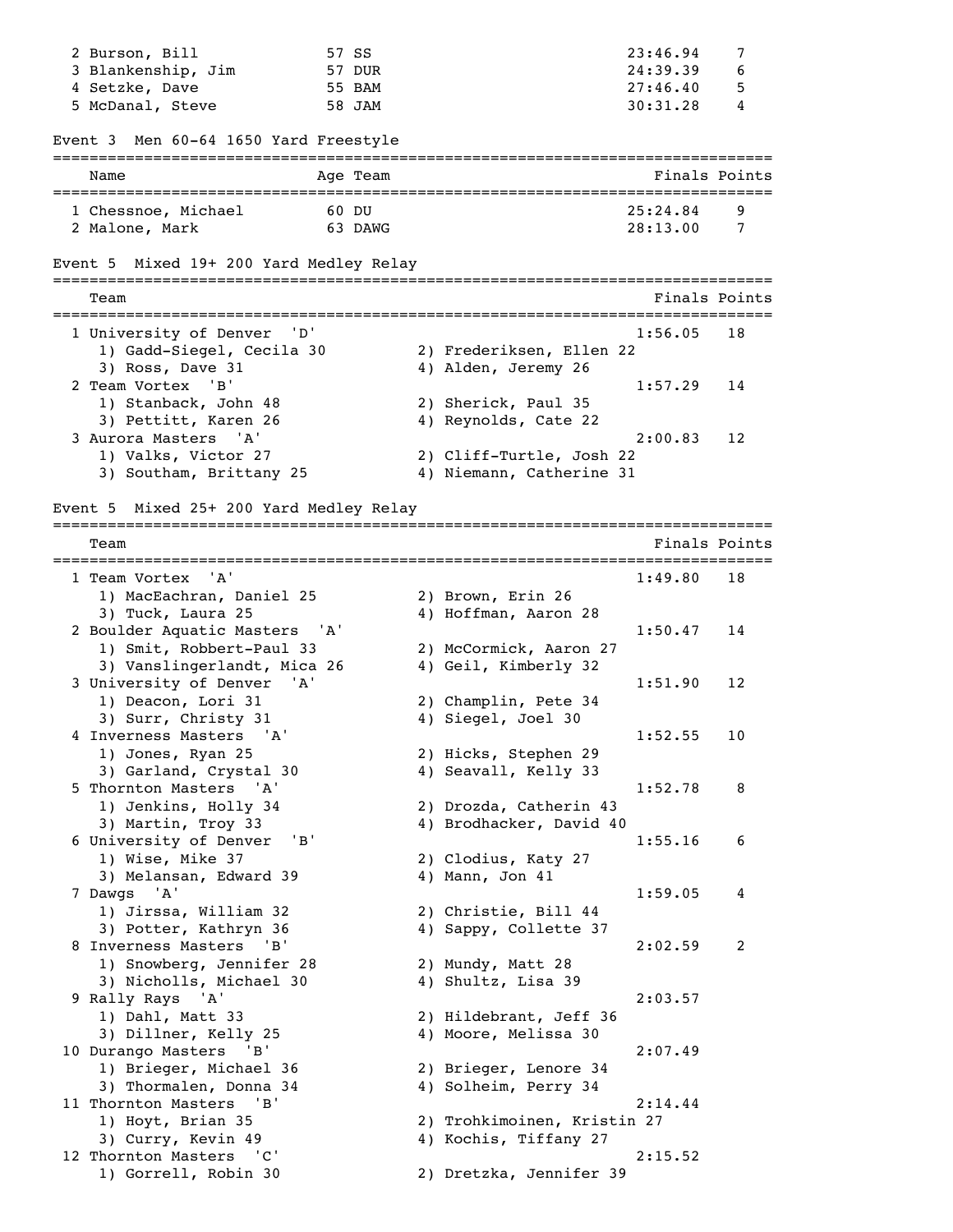3) Maleike, Corinna 41  $\hskip1cm 4$ ) Lehman, Ron 47 13 Jeffco Aquatic Masters 'B' 2:17.70 1) Bennett, Lisa 30 2) Plummer, Charlotte 36 2) Plummer, Charlotte 36<br>
3) McDanal, Steve 58 4) Rodriguez, Andy 39

# Event 5 Mixed 35+ 200 Yard Medley Relay

| Team                                                      |        |          |                                             |               | Finals Points |
|-----------------------------------------------------------|--------|----------|---------------------------------------------|---------------|---------------|
| 1 Boulder Aquatic Masters                                 | ' C '  |          |                                             | 1:50.55       | 18            |
| 1) Gonzales, Mike 35                                      |        |          | 2) Gould, Thomas 37                         |               |               |
| 3) Crouch, Kim 40                                         |        |          | 4) Lee, Sarah 35                            |               |               |
| 2 Boulder Aquatic Masters                                 | $'$ B' |          |                                             | 1:58.80       | 14            |
| 1) Rocke, Jennifer 36                                     |        |          | 2) Knight, Roger 38                         |               |               |
| 3) Thomas, Tommy 38                                       |        |          | 4) Houlihan, Myla 38                        |               |               |
| 3 Inverness Masters<br>$^{\circ}$ $^{\circ}$ C $^{\circ}$ |        |          |                                             | 2:00.14       | 12            |
| 1) Milberg, Ruthie 41                                     |        |          | 2) Nolte, Christopher 45                    |               |               |
| 3) Hugo, John 41                                          |        |          | 4) Garnier, Kathy 41                        |               |               |
| 4 Dawgs<br>'B'                                            |        |          |                                             | 2:06.21       | 10            |
| 1) Horn, Kris 39                                          |        |          | 2) Lee, Julie 36                            |               |               |
| 3) Dowd, Arnie 56                                         |        |          | 4) Radic, Alice 38                          |               |               |
| 5 Durango Masters 'C'                                     |        |          |                                             | 2:06.77       | 8             |
| 1) Metz, Cathy 46                                         |        |          | 2) Sodini, David 46                         |               |               |
| 3) O'Brien, Michael 40                                    |        |          | 4) Bussian, Elizabeth 39                    |               |               |
| 6 Jeffco Aquatic Masters                                  | 'A'    |          |                                             | 2:12.37       | 6             |
| 1) Heisdorffer, Trish 38                                  |        |          | 2) Busch, Linda 51                          |               |               |
| 3) Tveitmoe, Bob 49                                       |        |          | 4) Carson, Michael 53                       |               |               |
| 7 Aurora Masters<br>'B'                                   |        |          |                                             | 2:18.65       | 4             |
| 1) Mable, Lori 43                                         |        |          | 2) Hall, Ted 51                             |               |               |
| 3) Magnuson, Tom 49                                       |        |          | 4) Rowe, Christine 50                       |               |               |
| 8 South Suburban<br>'A'                                   |        |          |                                             | 2:18.84       | 2             |
|                                                           |        |          |                                             |               |               |
| 1) Blum, Juri 35                                          |        |          | 2) Slavec, Deborah 48                       |               |               |
| 3) Pyle, Rebecca 46                                       |        |          | 4) Burson, Bill 57                          |               |               |
| 9 Durango Masters<br>'D '                                 |        |          |                                             | 2:32.56       |               |
| 1) Brinton, Marjorie 46<br>3) O'Brien, Dennis 66          |        |          | 2) Bendell, Heidi 41<br>4) Graham, James 60 |               |               |
| Mixed 45+ 200 Yard Medley Relay<br>Event 5                |        |          |                                             |               |               |
| Team                                                      |        |          |                                             | Finals Points |               |
|                                                           |        |          |                                             |               |               |
| 1 Boulder Aquatic Masters                                 | 'ת'    |          |                                             | 2:10.40       | 18            |
| 1) Ghaffari, Manu 45                                      |        |          | 2) Anderson, Cynthia 45                     |               |               |
| 3) Roche, Carolyn 50                                      |        |          | 4) Paxton, Norman 53                        |               |               |
| 2 Durango Masters 'A'                                     |        |          |                                             | 2:19.80       | 14            |
| 1) Ellis, Quincy 53                                       |        |          | 2) Klatt, Trudy 52                          |               |               |
| 3) Dodge, David 55                                        |        |          | 4) Nelson, Mary Anne 51                     |               |               |
| . 'C'<br>3 Dawgs                                          |        |          |                                             | 2:58.07       | 12            |
| 1) Bernhardt, Mary Ellen 61                               |        |          | 2) King, William 62                         |               |               |
| 3) Young, Lydia 53                                        |        |          | 4) Wise, Louise 59                          |               |               |
| Event 7 Women 19-24 200 Yard IM                           |        |          |                                             |               |               |
|                                                           |        |          |                                             |               |               |
| Name                                                      |        | Age Team |                                             | Finals Points |               |
| 1 Cardwell, Karen                                         |        | 23 SC    |                                             | 2:25.97       | 9             |
| 2 Gray, Anne                                              |        | 23 BB    |                                             | 2:52.30       | 7             |
| Women 25-29 200 Yard IM<br>Event 7                        |        |          |                                             |               |               |
| Name                                                      |        | Age Team |                                             | Finals Points |               |
|                                                           |        |          |                                             |               |               |
| 1 Vanslingerlandt, Mica                                   |        | 26 BAM   |                                             | 2:17.06       | 9             |
| 2 Pettitt, Karen                                          |        | 26 VOR   |                                             | 2:20.10       | 7             |
| 3 Clodius, Katy                                           |        | 27 DU    |                                             | 2:27.95       | 6             |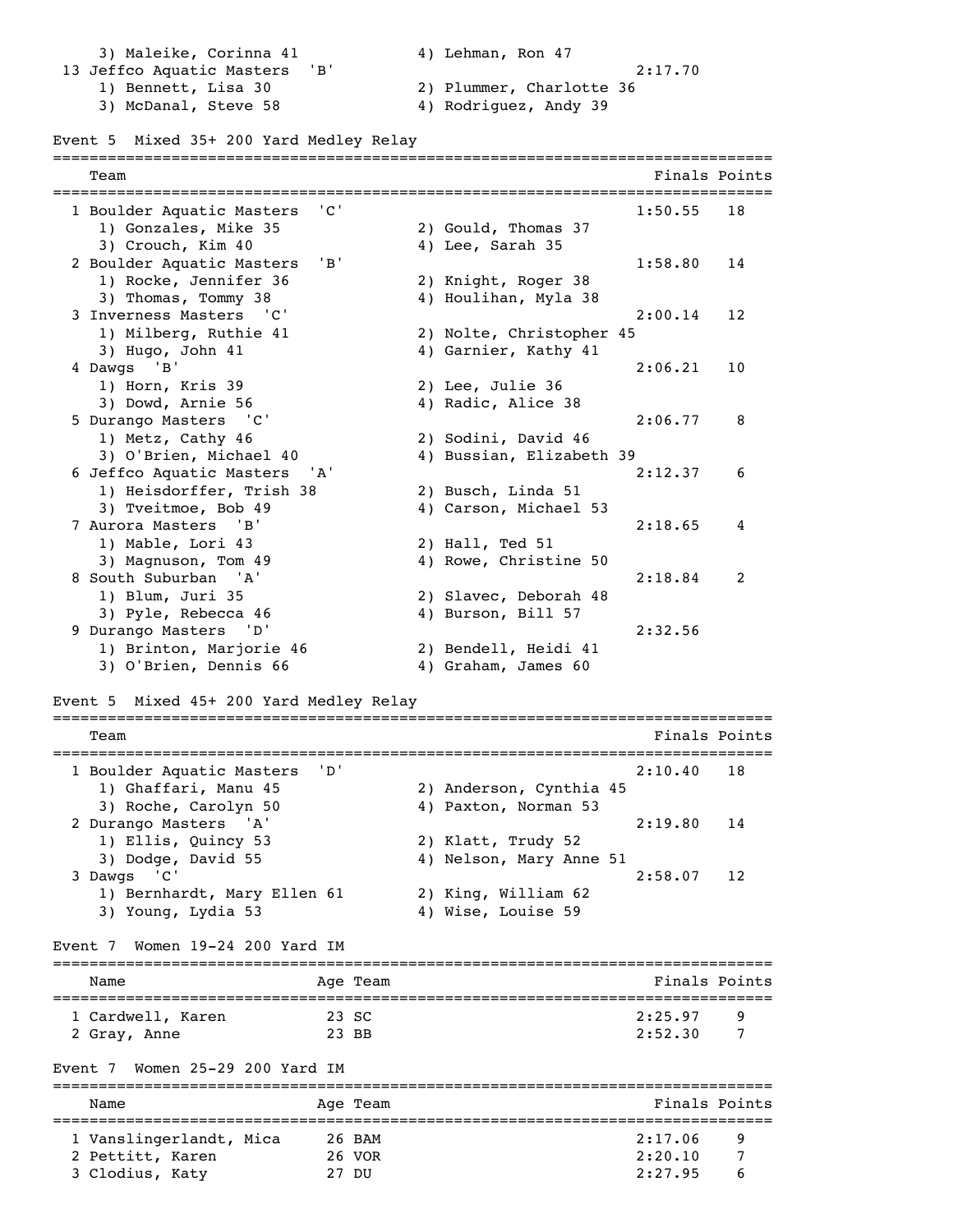Event 7 Women 30-34 200 Yard IM

| Name                               | Age Team | Finals Points |                |
|------------------------------------|----------|---------------|----------------|
| 1 Deacon, Lori                     | 31 DU    | 2:16.71       | 9              |
| 2 Leetmae, Erika                   | 31 DU    | 2:21.02       | 7              |
| 3 Seavall, Kelly                   | 33 IM    | 2:21.11       | 6              |
| 4 Surr, Christy                    | 31 DU    | 2:24.20       | 5              |
| 5 Sherick, Kathryn                 | 34 VOR   | 2:24.78       | 4              |
| 6 Niemann, Catherine               | 31 AM    | 2:30.03       | 3              |
| 7 Garland, Crystal                 | 30 IM    | 2:36.06       | $\overline{2}$ |
| 8 Bennett, Lisa                    | 30 JAM   | 2:40.71       |                |
| 9 Loop, Winifred                   | 31 DAWG  | 2:44.41       |                |
| 10 Brieger, Lenore                 | 34 DUR   | 2:53.42       |                |
| Women 35-39 200 Yard IM<br>Event 7 |          |               |                |

| Name                 | Age Team | Finals Points |   |
|----------------------|----------|---------------|---|
|                      |          |               |   |
| 1 Hagadorn, Heather  | 37 DU    | 2:24.84       | 9 |
| 2 Divelbiss, Susanne | 36 PM    | 2:26.17       | 7 |
| 3 Smith, Laura       | 36 VS    | 2:28.13       | 6 |
| 4 Houlihan, Myla     | 38 BAM   | 2:29.53       | 5 |
| 5 Iverson, Jana      | 36 DAWG  | 2:30.73       | 4 |
| 6 Lee, Julie         | 36 DAWG  | 2:33.98       | 3 |
| 7 Radic, Alice       | 38 DAWG  | 2:39.78       | 2 |
| 8 Heisdorffer, Trish | 38 JAM   | 2:42.43       | 1 |
| 9 Plummer, Charlotte | 36 JAM   | 2:46.81       |   |
| 10 Sauls, Catherine  | 37 TM    | 2:55.50       |   |

#### Event 7 Women 40-44 200 Yard IM

=============================================================================== Name Team Age Team and Team Finals Points =============================================================================== 1 Crouch, Kim 40 BAM 2:26.71 9 2 Nelson, Judy 3 Milberg, Ruthie 41 IM 2:33.29 6 4 Dullea, Melanie 40 SS 2:36.03 5<br>
5 Maleike, Corinna 41 TM 2:36.10 4<br>
6 Nolte, Susan 41 IM 2:56.85 3 5 Maleike, Corinna 41 TM 2:36.10 4 6 Nolte, Susan 41 IM 2:56.85 3 7 Hawkinson, Cindy 31 IM

# Event 7 Women 45-49 200 Yard IM

| Name                | Age Team | Finals Points |
|---------------------|----------|---------------|
| 1 Metz, Cathy       | 46 DUR   | 2:39.72<br>q  |
| 2 Brinton, Marjorie | 46 DUR   | 3:17.32       |

## Event 7 Women 50-54 200 Yard IM

| Name              | Age Team | Finals Points |   |
|-------------------|----------|---------------|---|
| 1 Roche, Carolyn  | 50 BAM   | 2:49.71       | 9 |
| 2 Young, Lydia    | 53 DAWG  | 3:16.31       |   |
| -- Wilson, Debbie | 50 DAC   | DO            |   |

# Event 7 Women 55-59 200 Yard IM

| Name | Age<br>Team | Finals Points |
|------|-------------|---------------|
|      |             |               |

1 Lebsack, Linda 55 DU 3:34.58 9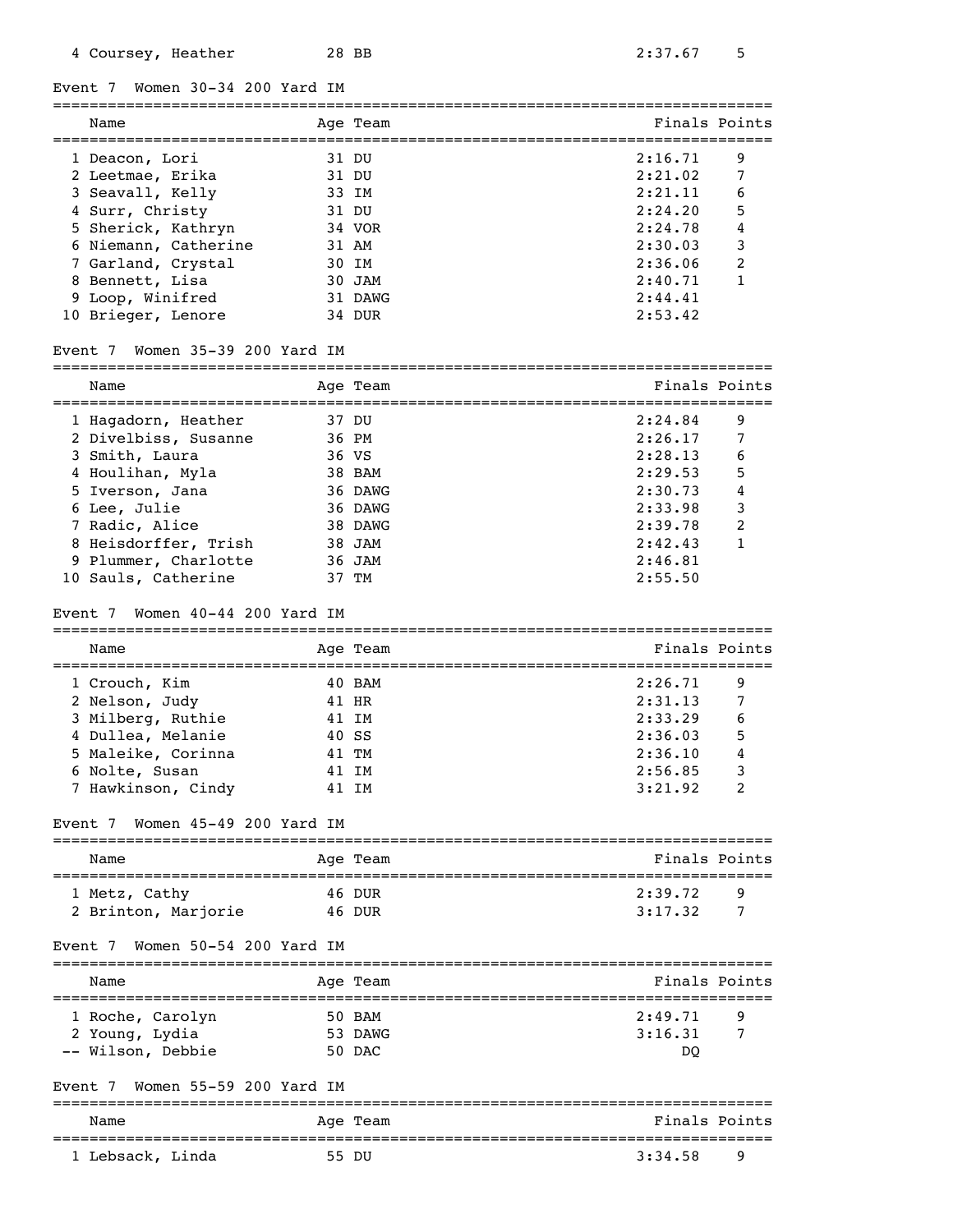| Women 65-69 200 Yard IM<br>Event 7                       |                                                   |         |               |
|----------------------------------------------------------|---------------------------------------------------|---------|---------------|
| Name                                                     | Age Team<br>===================================== |         | Finals Points |
| 1 Buchannan, Peggy                                       | 69 EV                                             | 4:12.61 | 9             |
| Men 19-24 200 Yard IM<br>Event 8                         |                                                   |         |               |
| Name                                                     | Age Team                                          |         | Finals Points |
| 1 Cliff-Turtle, Josh                                     | 22 AM                                             | 2:22.07 | 9             |
| Men 25-29 200 Yard IM<br>Event 8                         |                                                   |         |               |
| Name                                                     | Age Team                                          |         | Finals Points |
| ====================================<br>1 Commings, Jeff | 28 SQUID                                          | 1:57.92 | 9             |
| 2 Hicks, Stephen                                         | 29 IM                                             | 2:05.91 | 7             |
| 3 McCormick, Aaron                                       | 27 BAM                                            | 2:14.05 | 6             |
| 4 Turtle, G Paul                                         | 25 DU                                             | 2:19.60 | 5             |
| 5 Valks, Victor                                          | 27 AM                                             | 2:27.62 | 4             |
| Men 30-34 200 Yard IM<br>Event <sub>8</sub>              |                                                   |         |               |
| Name                                                     | Age Team<br>====================================  |         | Finals Points |
| 1 Nasser, Rob                                            | 32 HR                                             | 2:04.00 | 9             |
| 2 Allison, Mark                                          | 34 AM                                             | 2:11.40 | 7             |
| 3 Ross, Dave                                             | 31 DU                                             | 2:12.99 | 6             |
| 4 Haid, James                                            | 31 BAM                                            | 2:14.85 | 5             |
| 5 Champlin, Pete                                         | 34 DU                                             | 2:16.40 | 4             |
| 6 Pryor, Keith                                           | 31 SQUID                                          | 2:25.95 | 3             |
| 7 Nicholls, Michael                                      | 30 IM                                             | 2:33.15 | 2             |
| Men 35-39 200 Yard IM<br>Event 8                         |                                                   |         |               |
| --------------------------------------<br>Name           | Age Team                                          |         | Finals Points |
| 1 Jordan, Jamie                                          | 39 DU                                             | 2:09.09 | 9             |
| 2 Melansan, Edward                                       | 39 DU                                             | 2:12.31 | 7             |
| 3 Hildebrant, Jeff                                       | 36 RR                                             | 2:12.38 | 6             |
| 4 Chaiyaroj, Patt                                        | 38 SQUID                                          | 2:13.83 | 5             |
| 5 Sherick, Paul                                          | 35 VOR                                            | 2:17.33 | 4             |
| 6 Knight, Roger                                          | 38 BAM                                            | 2:19.43 | 3             |
| 7 McKissick, Mark                                        | 37 DU                                             | 2:22.46 | 2             |
| 8 Brieger, Michael                                       | 36 DUR                                            | 2:27.23 | 1             |
| 9 Fomenko, Alex                                          | 38 Unattached                                     | 2:28.20 |               |
| 10 Shiver, Chris                                         | 39 RR                                             | 2:43.75 |               |
| Men 40-44 200 Yard IM<br>Event 8                         |                                                   |         |               |
| Name                                                     | Age Team                                          |         | Finals Points |
| 1 Mann, Jon                                              | 41 DU                                             | 2:11.42 | 9             |
| 2 Nelson, Kurt                                           | 42 HR                                             | 2:12.08 | 7             |
| 3 Lee, Marshall                                          | 43 BAM                                            | 2:17.82 | 6             |
| 4 Brodhacker, David                                      | 40 TM                                             | 2:25.22 | 5             |
| Event 8 Men 45-49 200 Yard IM                            |                                                   |         |               |
| Name                                                     | Age Team                                          |         | Finals Points |
| 1 Mann, Michael                                          | 47 DU                                             | 2:07.76 | 9             |
| 2 Nolte, Christopher                                     | 45 IM                                             | 2:18.08 | 7             |
| 3 Monk, Jim                                              | 45 Unattached                                     | 2:20.73 | 6             |
|                                                          |                                                   |         |               |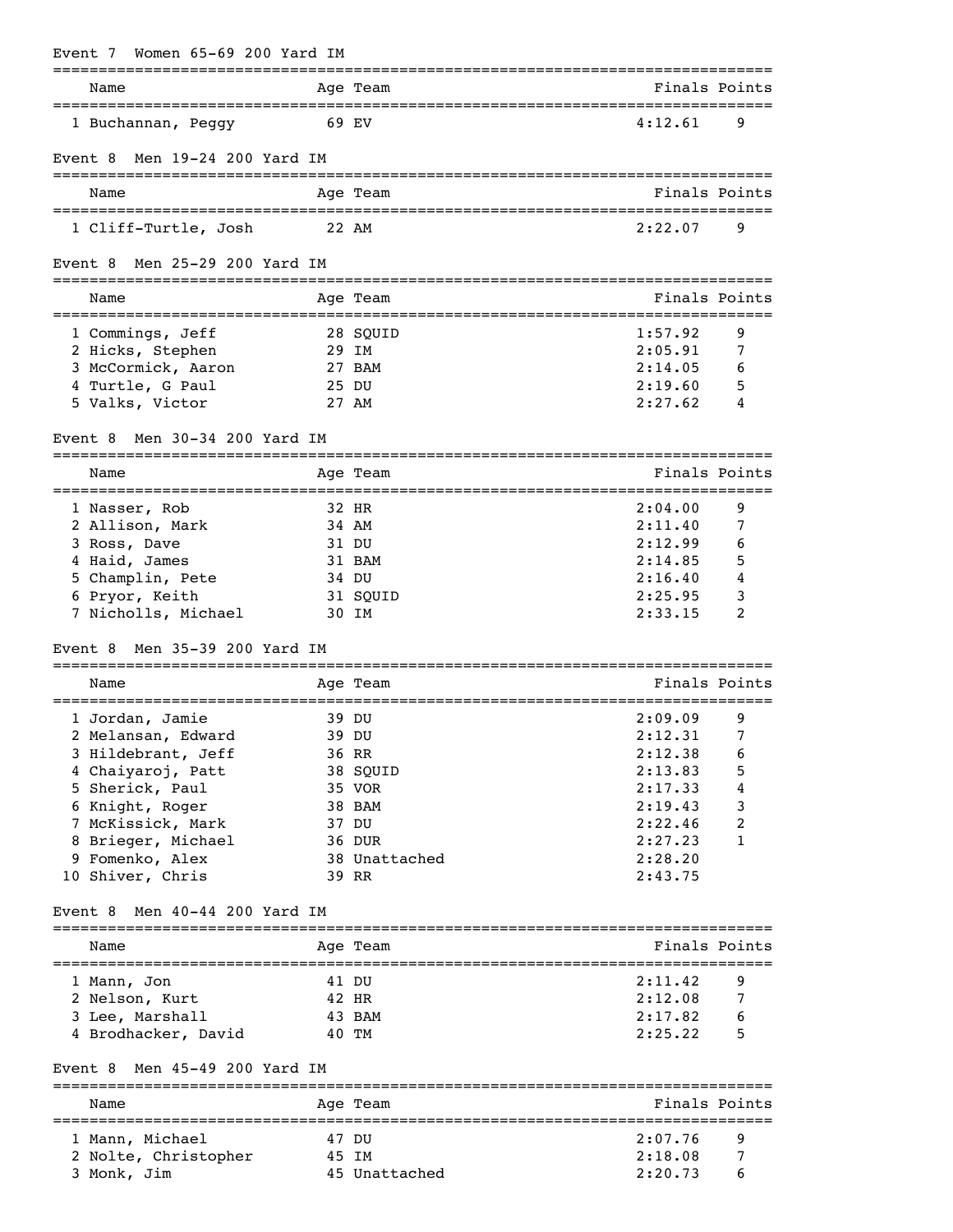$M$ on 50-54 200 Yard I

| Men 50–54 200 Yard<br>Event 8             |       |                        |         |               |
|-------------------------------------------|-------|------------------------|---------|---------------|
| Name                                      |       | Age Team               |         | Finals Points |
| 1 Fischer, Chuck                          |       | 50 DU                  | 2:23.34 | 9             |
| 2 Hall, Ted                               |       | 51 AM                  | 2:27.79 | 7             |
| 3 Ellis, Quincy                           |       | 53 DUR                 | 2:32.34 | 6             |
| 4 Steward, Donald                         |       | 51 SQUID               | 3:29.25 | 5             |
| 5 Pflum, Glenn                            |       | 52 SQUID               | 3:36.66 | 4             |
| 6 Arrison, Tom                            |       | 51 SQUID               | 3:50.66 | 3             |
| -- Orendorff, Michael                     |       | 50 PM                  | DQ      |               |
| Men 55-59 200 Yard IM<br>Event 8          |       | =========              |         |               |
| Name                                      |       | Age Team               |         | Finals Points |
| 1 Abbott, William                         | 55 AM |                        | 2:29.26 | 9             |
| 2 Dodge, David                            |       | 55 DUR                 | 2:34.34 | 7             |
| 3 Griffith, Bill                          | 55 VS |                        | 2:36.15 | 6             |
| 4 Burson, Bill                            | 57 SS |                        | 2:36.42 | 5             |
| 5 McDanal, Steve                          |       | 58 JAM                 | 3:15.79 |               |
| 6 Edwards, Morgan                         |       | 57 IM                  | 3:23.97 | 3             |
| Men 60-64 200 Yard IM<br>Event 8          |       |                        |         |               |
| Name                                      |       | Age Team               |         | Finals Points |
| 1 King, William                           |       | 62 DAWG                | 3:17.79 | 9             |
| Men 65-69 200 Yard IM<br>Event 8          |       |                        |         |               |
| Name                                      |       | Age Team               |         | Finals Points |
| 1 O'Brien, Dennis                         |       | 66 DUR                 | 2:40.86 | 9             |
| 2 Plummer, Mark                           | 65 IM |                        | 3:31.88 | 7             |
| Men 70-74 200 Yard IM<br>Event 8          |       |                        |         |               |
| Name                                      |       | Age Team               |         | Finals Points |
| 1 Myers, John                             |       | 71 BAM                 | 3:48.16 | 9             |
| Men 80-84 200 Yard IM<br>Event 8          |       |                        |         |               |
| Name                                      |       | Age Team               |         | Finals Points |
| 1 Wrenn, John                             |       | 81 BAM                 | 4:29.98 | 9             |
| Women 25-29 50 Yard Backstroke<br>Event 9 |       |                        |         |               |
| Name                                      |       | Age Team               |         | Finals Points |
| 1 Snowberg, Jennifer                      |       | 28 IM                  | 31.72   | 9             |
| 2 Kochis, Tiffany                         |       | 27 TM                  | 43.71   | 7             |
| Women 30-34 50 Yard Backstroke<br>Event 9 |       |                        |         |               |
| Name                                      |       | ==========<br>Age Team |         | Finals Points |
| 1 Deacon, Lori                            | 31 DU |                        | 29.21   | 9             |
| 2 Jenkins, Holly                          | 34 TM |                        | 30.56   | 7             |

 3 Loop, Winifred 31 DAWG 35.56 6 4 Gorrell, Robin 30 TM 38.75 5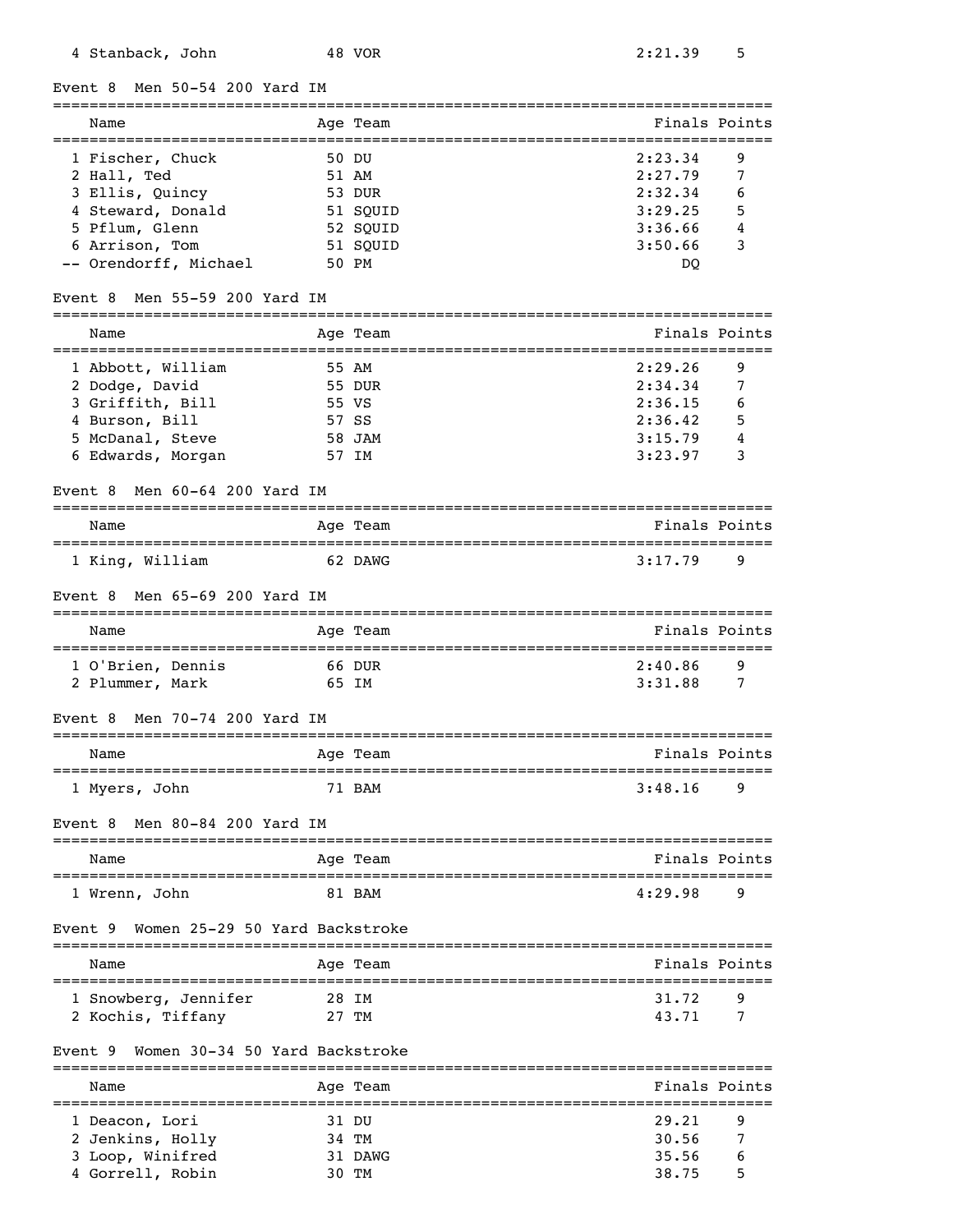# Event 9 Women 35-39 50 Yard Backstroke

| Name                                                                               | Age Team                                                   |         | Finals Points |
|------------------------------------------------------------------------------------|------------------------------------------------------------|---------|---------------|
| 1 Lee, Sarah                                                                       | 35 BAM                                                     | 29.62   | 9             |
| 2 Smith, Tori                                                                      | 36 Unattached                                              | 29.81   | 7             |
| 3 Lee, Julie                                                                       | 36 DAWG                                                    | 31.55   | 6             |
| 4 Smith, Laura                                                                     | 36 VS                                                      | 32.05   | 5             |
| 5 Rocke, Jennifer                                                                  | 36 BAM                                                     | 34.30   | 4             |
| 6 Golding, Sandy                                                                   | 38 GAC                                                     | 35.60   | 3             |
| 7 Bussian, Elizabeth                                                               | 39 DUR                                                     | 39.27   | 2             |
| 8 Dretzka, Jennifer                                                                | 39 TM                                                      | 41.75   | 1             |
| Women 40-44 50 Yard Backstroke<br>Event 9                                          |                                                            |         |               |
| Name                                                                               | Age Team                                                   |         | Finals Points |
| ==================================<br>1 Milberg, Ruthie                            | =====================================<br>41 IM             | 32.12   | 9             |
| 2 Curci, Pam                                                                       | 41 HR                                                      | 34.68   | 7             |
| 3 Berry, Katie                                                                     | 42 Unattached                                              | 37.61   | 6             |
| Women 45-49 50 Yard Backstroke<br>Event 9<br>===================================== |                                                            |         |               |
| Name                                                                               | Age Team                                                   |         | Finals Points |
| =======================<br>1 Metz, Cathy                                           | ===================<br>=========================<br>46 DUR | 33.93   | 9             |
| 2 Bailey, Nancy                                                                    | 46 GAC                                                     | 37.62   | 7             |
| 3 Brinton, Marjorie                                                                | 46 DUR                                                     | 40.85   | 6             |
| 4 McGarity, Maureen                                                                | 46 TOT                                                     | 43.03   | 5             |
| Women 50-54 50 Yard Backstroke<br>Event 9                                          |                                                            |         |               |
| Name                                                                               | Age Team                                                   |         | Finals Points |
| ===================================<br>1 Rowe, Christine                           | ==========================<br>50 AM                        | 42.53   | 9             |
| 2 Young, Lydia                                                                     | 53 DAWG                                                    | 45.35   | 7             |
| 3 England, Nancy                                                                   | 52 TM                                                      | 51.49   | 6             |
| Women 55-59 50 Yard Backstroke<br>Event 9                                          |                                                            |         |               |
| Name                                                                               | Age Team                                                   |         | Finals Points |
| 1 McKim, Penny                                                                     | 57 TOT                                                     | 1:04.85 | 9             |
| Women 60-64 50 Yard Backstroke<br>Event 9                                          |                                                            |         |               |
| Name                                                                               | Age Team                                                   |         | Finals Points |
| 1 Zentgraf, Karen                                                                  | 60 BY                                                      | 46.09   | 9             |
| 2 Bernhardt, Mary Ellen 61 DAWG                                                    |                                                            | 48.49   | 7             |
| 3 Clapp, Mary                                                                      | 63 AM                                                      | 57.87   | 6             |
| Women 65-69 50 Yard Backstroke<br>Event 9                                          |                                                            |         |               |
| Name                                                                               | Age Team                                                   |         | Finals Points |
| 1 Hertzberg, Ruth                                                                  | 69 SC                                                      | 54.03   | 9             |
| Women 70-74 50 Yard Backstroke<br>Event 9                                          |                                                            |         |               |
| Name                                                                               | ==============<br>Age Team                                 |         | Finals Points |
| 1 Holmes, Frances                                                                  | 74 JAM                                                     | 1:06.13 | 9             |
|                                                                                    |                                                            |         |               |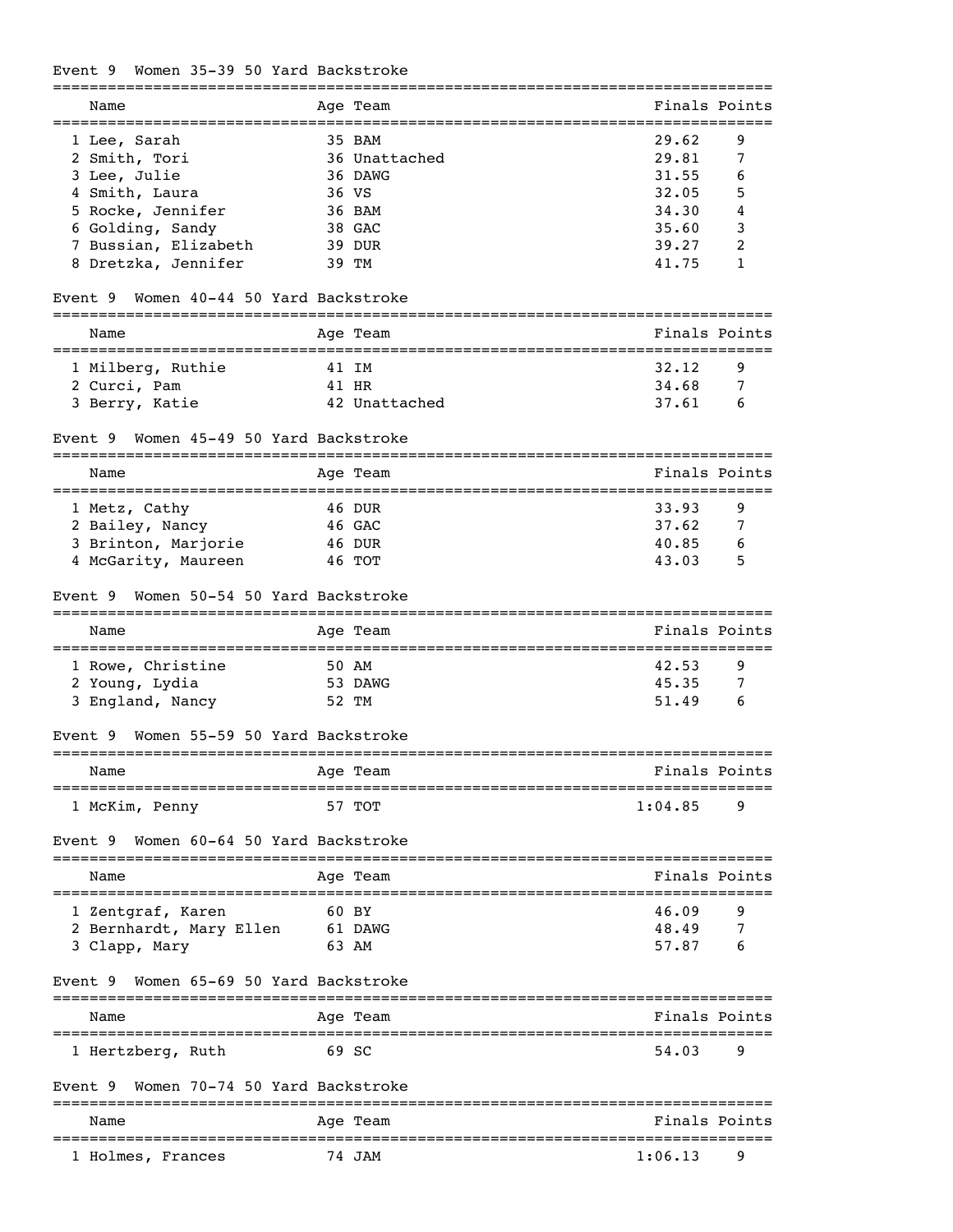| Women 75-79 50 Yard Backstroke<br>Event 9      |       |                      |                                                       |
|------------------------------------------------|-------|----------------------|-------------------------------------------------------|
| ======================================<br>Name |       | Age Team             | ____________________________________<br>Finals Points |
| 1 Gatza, Willie                                |       | 77 Unattached        | 1:23.32<br>9                                          |
| Men 25-29 50 Yard Backstroke<br>Event 10       |       |                      |                                                       |
| Name                                           |       | Age Team             | Finals Points                                         |
| 1 Commings, Jeff                               |       | 28 SQUID             | 24.92<br>9                                            |
| 2 Hoffman, Aaron                               |       | 28 VOR               | 26.22<br>7                                            |
| 3 MacEachran, Daniel                           |       | 25 VOR               | 26.24<br>6                                            |
| 4 Valks, Victor                                |       | 27 AM                | 30.17<br>5                                            |
| Men 30-34 50 Yard Backstroke<br>Event 10       |       |                      |                                                       |
| Name                                           |       | Age Team             | Finals Points                                         |
| 1 Gotto, Tony                                  |       | 30 AM                | 27.28<br>9                                            |
| 2 MacEachran, Hugh                             |       | 30 Unattached        | 31.75<br>7                                            |
| Men 35-39 50 Yard Backstroke<br>Event 10       |       |                      |                                                       |
| Name                                           |       | Age Team             | Finals Points                                         |
| ======================                         |       | .=================== | =================================                     |
| 1 Gonzales, Mike                               |       | 35 BAM               | 9<br>25.64<br>28.58                                   |
| 2 Wise, Mike                                   | 35 TR | 37 DU                | 7<br>30.67<br>6                                       |
| 3 Gregg, David<br>4 Knight, Roger              |       | 38 BAM               | 31.78<br>5                                            |
|                                                |       |                      |                                                       |
| Men 40-44 50 Yard Backstroke<br>Event 10       |       |                      |                                                       |
| Name                                           |       | Age Team             | Finals Points                                         |
| 1 Smith, John                                  |       | 40 Unattached        | 25.09<br>9                                            |
| 2 Smith, Paul                                  |       | 42 VS                | 25.84<br>7                                            |
| 3 Wesson, Jack                                 |       | 41 MM                | 30.49<br>6                                            |
| 4 Koehler, Jim                                 |       | 42 RR                | 31.90<br>5                                            |
| 5 DeFusco, Russell                             |       | 43 AF                | 32.88<br>4                                            |
| 6 Bolton, Paul                                 |       | 41 SQUID             | 33.19<br>3                                            |
| 7 O'Brien, Michael                             |       | 40 DUR               | 33.51<br>2                                            |
| Event 10 Men 45-49 50 Yard Backstroke          |       |                      |                                                       |
| Name                                           |       | Age Team             | Finals Points                                         |
| 1 Hess, Richard                                |       | 47 GG                | 28.34<br>9                                            |
| 2 Lehman, Melvin                               |       | 48 Unattached        | 30.54<br>7                                            |
| 3 Hackett, Ted                                 |       | 47 Unattached        | 31.28<br>6                                            |
| 4 Schoenecke, Michael                          |       | 45 BB                | 31.52<br>5                                            |
| 5 Magnuson, Tom                                |       | 49 AM                | 32.34<br>4                                            |
| 6 Ghaffari, Manu                               |       | 45 BAM               | 32.45<br>3                                            |
| 7 Sodini, David                                |       | 46 DUR               | 32.77<br>2                                            |
| Men 50-54 50 Yard Backstroke<br>Event 10       |       |                      |                                                       |
| Name                                           |       | Age Team             | Finals Points                                         |
| 1 Wolff, Chuck                                 |       | 50 Unattached        | 28.01<br>9                                            |
| 2 Fischer, Chuck                               |       | 50 DU                | 30.14<br>7                                            |
| 3 Kreidler, Lee                                |       | 54 GJ                | 42.45<br>6                                            |
| 4 Pflum, Glenn                                 |       | 52 SQUID             | 43.60<br>5                                            |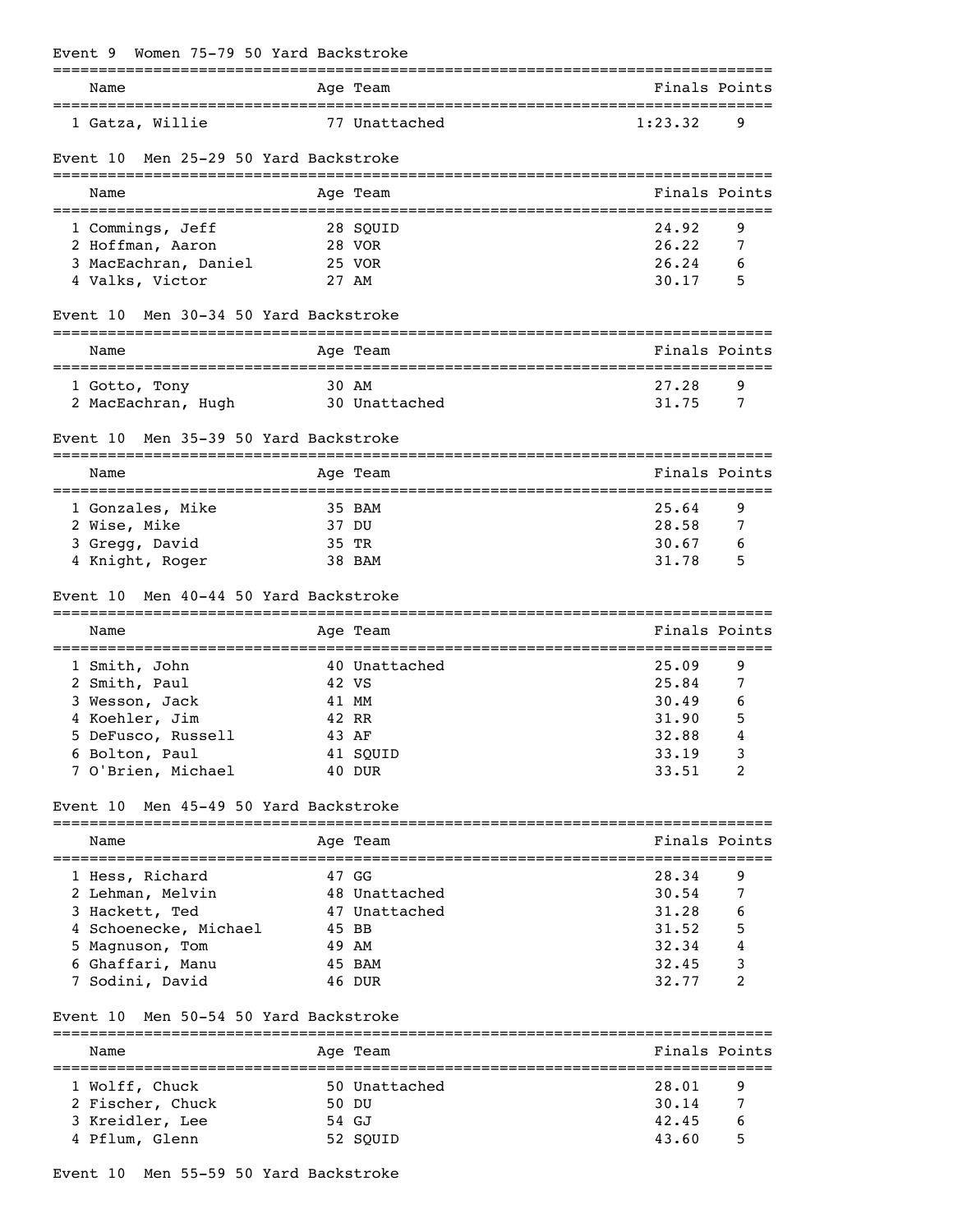| Name                                       | Age Team             | Finals Points                |
|--------------------------------------------|----------------------|------------------------------|
| 1 Dodge, David                             | 55 DUR               | 34.15<br>9                   |
| 2 Griffith, Bill                           | 55 VS                | 35.71<br>7                   |
| 3 Ball, Robert                             | 57 GG                | 37.70<br>6                   |
| Men 60-64 50 Yard Backstroke<br>Event 10   |                      |                              |
| Name                                       | Age Team             | Finals Points                |
| 1 Platter, Sanford                         | 63 BAM               | 37.58<br>9                   |
| 2 Chessnoe, Michael                        | 60 DU                | 50.83<br>7                   |
| 3 Reynolds, Bing                           | 61 BAM               | 50.96<br>6                   |
| Men 70-74 50 Yard Backstroke<br>Event 10   | -----------          |                              |
| Name                                       | Age Team             | Finals Points                |
| 1 Hart, James                              | 73 Unattached        | 46.18<br>9                   |
| Men 80-84 50 Yard Backstroke<br>Event 10   |                      |                              |
| Name                                       | Age Team             | Finals Points                |
| 1 Bigum, William                           | 80 GJ                | 51.17<br>9                   |
| 2 Wood, Richard                            | 80 AM                | 52.16<br>7                   |
| 3 Wrenn, John                              | 81 BAM               | 52.55<br>6                   |
| Men 85-89 50 Yard Backstroke<br>Event 10   |                      |                              |
| Name                                       | Age Team             | Finals Points                |
| 1 Yamamoto, Beans                          | 85 Unattached        | 9<br>45.92                   |
| Women 19-24 100 Yard Freestyle<br>Event 11 |                      |                              |
| Name                                       | Age Team             | Finals Points                |
| 1 Cardwell, Karen                          | :==========<br>23 SC | --------------<br>59.22<br>9 |
| 2 Gearke, Molly                            | 22 GG                | 1:01.70<br>7                 |
| 3 Reynolds, Cate                           | 22 VOR               | 1:02.33<br>6                 |
| 4 Frederiksen, Ellen                       | 22 DU                | 1:03.00<br>5                 |
| 5 Gray, Anne                               | 23 BB                | 1:06.93<br>4                 |
| Event 11<br>Women 25-29 100 Yard Freestyle |                      |                              |
| Name                                       | Age Team             | Finals Points                |
| 1 Bicknell, Becky                          | 26 DAC               | 54.48<br>9                   |
| 2 Vanslingerlandt, Mica                    | 26 BAM               | 56.44<br>7                   |
| 3 Tuck, Laura                              | 25 VOR               | 57.37<br>6                   |
| 4 Trohkimoinen, Kristin                    | 27 TM                | 1:02.55<br>5                 |
| 5 Coursey, Heather                         | 28 BB                | 4<br>1:03.72                 |
| 6 Brown, Erin                              | 26 VOR               | 3<br>1:03.84                 |
| 7 Southam, Brittany                        | 25 AM                | 2<br>1:07.93                 |
| 8 Dillner, Kelly<br>9 Chaney, Wendy        | 25 RR<br>26 TM       | 1:10.25<br>1<br>1:26.37      |
|                                            |                      |                              |
| Women 30-34 100 Yard Freestyle<br>Event 11 | =======              |                              |
| Name                                       | Age Team             | Finals Points                |
| 1 Gadd-Siegel, Cecila                      | 30 DU                | 54.90<br>9                   |
| 2 Seavall, Kelly                           | 33 IM                | 57.79<br>7                   |
|                                            |                      |                              |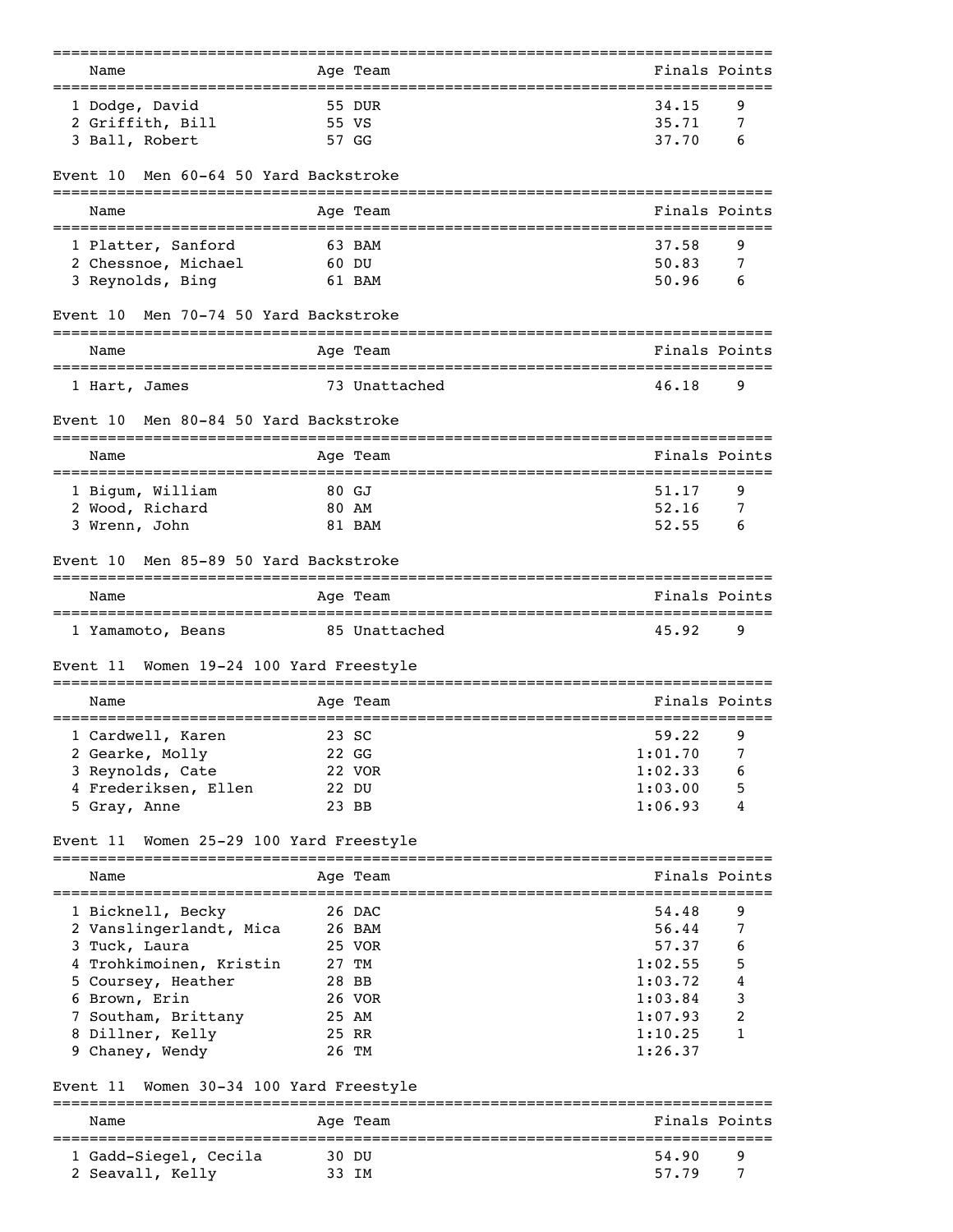| 3 Batizy-Morley, Julianna | 31 GAC | 58.20   | 6 |
|---------------------------|--------|---------|---|
| 4 Garland, Crystal        | 30 IM  | 1:01.01 | 5 |
| 5 Bennett, Lisa           | 30 JAM | 1:04.48 | 4 |
| 6 Thormalen, Donna        | 34 DUR | 1:05.19 | 3 |
| 7 Keaton, Heather         | 32 FCC | 1:06.19 | 2 |
| 8 Brieger, Lenore         | 34 DUR | 1:07.74 |   |
| 9 Moore, Melissa          | 30 RR  | 1:08.20 |   |
| 10 Pottinger, Erin        | 31 AM  | 1:11.80 |   |
| 11 Heiman, Tracy          | 33 BAM | 1:17.17 |   |
| -- Geil, Kimberly         | 32 BAM | DO      |   |

#### Event 11 Women 35-39 100 Yard Freestyle

===============================================================================

| Name                  |       | Age Team | Finals Points |               |
|-----------------------|-------|----------|---------------|---------------|
| 1 Sappy, Collette     |       | 37 DAWG  | 54.28         | 9             |
| 2 Hagadorn, Heather   | 37 DU |          | 55.77         | 7             |
| 3 Potter, Kathryn     |       | 36 DAWG  | 56.65         | 6             |
| 4 Forbes, Tiffany     | 35 RR |          | 57.55         | 5             |
| 5 Divelbiss, Susanne  | 36 PM |          | 57.63         | 4             |
| 6 Houlihan, Myla      |       | 38 BAM   | 58.85         | 3             |
| 7 Shore, Sarah        |       | 38 DAC   | 1:03.16       | $\mathcal{L}$ |
| 8 Vanderpoel, Nicole  |       | 37 IM    | 1:03.66       |               |
| 9 Bussian, Elizabeth  |       | 39 DUR   | 1:04.05       |               |
| 10 Shultz, Lisa       |       | 39 IM    | 1:06.33       |               |
| 11 Plummer, Charlotte |       | 36 JAM   | 1:06.53       |               |
| 12 Meets, Patti       |       | 37 DAWG  | 1:10.73       |               |

## Event 11 Women 40-44 100 Yard Freestyle

Name Age Team Age Team Finals Points =============================================================================== 1 Garnier, Kathy **41 IM** 54.92 9 2 Von Evig, Julia 40 DU 55.34 7 3 Drozda, Catherin 43 TM 56.93 6 3 Drozda, Catherin 43 TM 56.93 6<br>
4 Nelson, Judy 41 HR 58.68 5<br>
5 Crouch, Kim 40 BAM 1:04.74 4 5 Crouch, Kim 6 Nolte, Susan 41 IM 1:11.03 3 7 Mable, Lori 43 AM 1:12.31 2 1 Mable, Lori 43 AM 1:12.31 2<br>
8 Bendell, Heidi 41 DUR 1:14.89 1<br>
9 Jackman, Paula 44 IM 1:27.45 9 Jackman, Paula 44 IM 1:27.45

===============================================================================

## Event 11 Women 45-49 100 Yard Freestyle

|  | Name                |       | Age Team | Finals Points |   |
|--|---------------------|-------|----------|---------------|---|
|  | 1 Rosener, Karen    |       | 48 FCC   | 1:01.49       | 9 |
|  | 2 Bailey, Nancy     |       | 46 GAC   | 1:10.02       | 7 |
|  | 3 McGarity, Maureen |       | 46 TOT   | 1:17.80       | 6 |
|  | 4 Slavec, Deborah   | 48 SS |          | 1:20.11       | 5 |
|  | 5 Yoder, Margie     |       | 49 DU    | 1:20.16       | 4 |

# Event 11 Women 50-54 100 Yard Freestyle

| Name                | Age Team | Finals Points |                 |
|---------------------|----------|---------------|-----------------|
|                     |          |               |                 |
| 1 Roche, Carolyn    | 50 BAM   | 1:05.38       | 9               |
| 2 Busch, Linda      | 51 JAM   | 1:09.69       | $7\phantom{.0}$ |
| 3 Klatt, Trudy      | 52 DUR   | 1:16.77       | 6               |
| 4 Rowe, Christine   | 50 AM    | 1:17.42       | 5               |
| 5 Nelson, Mary Anne | 51 DUR   | 1:18.24       | 4               |
| 6 England, Nancy    | 52 TM    | 1:33.51       | 3               |
| -- Fouts, Susan     | 51 DU    | DO            |                 |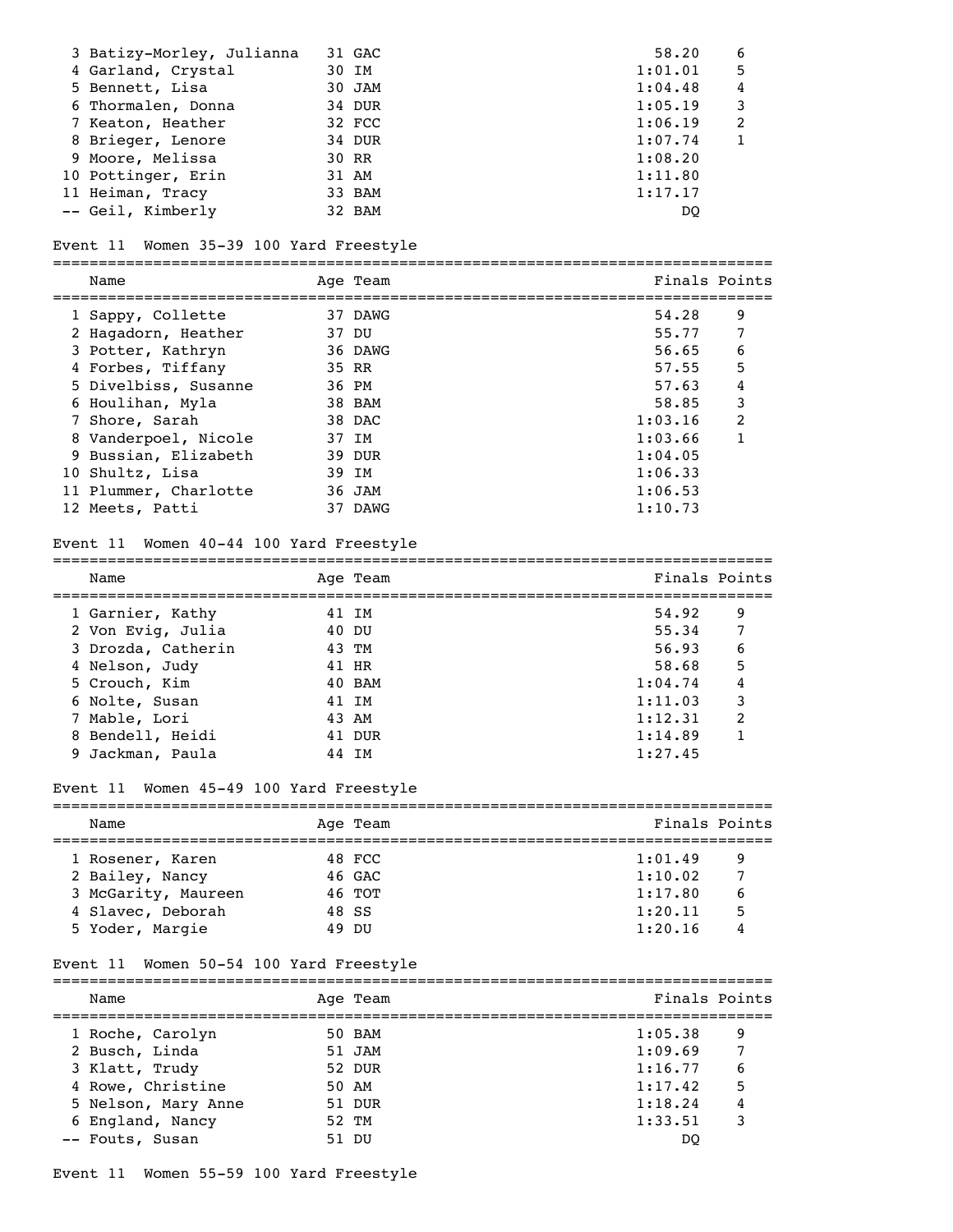| Name                                                   |       | =========<br>Age Team    | =============================== | Finals Points |
|--------------------------------------------------------|-------|--------------------------|---------------------------------|---------------|
| ==============================                         |       |                          | ---------                       |               |
| 1 Wise, Louise<br>2 Anziano, Marcia                    | 57 DU | 59 DAWG                  | 1:19.27<br>1:20.61              | 9<br>7        |
| Women 60-64 100 Yard Freestyle<br>Event 11             |       |                          |                                 |               |
| Name                                                   |       | Age Team                 |                                 | Finals Points |
| 1 Clapp, Mary                                          |       | 63 AM                    | 2:01.24                         | 9             |
| Women 65-69 100 Yard Freestyle<br>Event 11             |       |                          |                                 |               |
| Name                                                   |       | Age Team                 |                                 | Finals Points |
| 1 Buchannan, Peggy                                     | 69 EV |                          | 1:41.27                         | 9             |
| Event 11 Women 70-74 100 Yard Freestyle                |       |                          |                                 |               |
| Name                                                   |       | Age Team                 |                                 | Finals Points |
| 1 Holmes, Frances                                      |       | 74 JAM                   | 2:15.33                         | 9             |
| Women 75-79 100 Yard Freestyle<br>Event 11             |       |                          |                                 |               |
| Name                                                   |       | Age Team                 |                                 | Finals Points |
| 1 Gatza, Willie                                        |       | 77 Unattached            | 2:31.44                         | 9             |
| Men 19-24 100 Yard Freestyle<br>Event 12               |       |                          |                                 |               |
| Name                                                   |       | Age Team                 |                                 | Finals Points |
| 1 Cliff-Turtle, Josh                                   | 22 AM |                          | 54.86                           | 9             |
| 2 Manning, Robert<br>-- Gilbert, Bryan                 | 21 PM | 21 EV                    | 56.03<br>DO.                    | 7             |
| Men 25-29 100 Yard Freestyle<br>Event 12               |       |                          |                                 |               |
| ================================<br>Name               |       | ============<br>Age Team |                                 | Finals Points |
| ==============================<br>1 MacEachran, Daniel |       | 25 VOR                   | :=====================<br>49.31 | 9             |
| 2 McCormick, Aaron                                     |       | 27 BAM                   | 51.88                           | 7             |
| 3 Hoffman, Aaron                                       |       | 28 VOR                   | 52.06                           | 6             |
| 4 Adams, David                                         |       | 25 IM                    | 52.44<br>54.14                  | 5             |
| 5 Banford, Tery<br>6 Alden, Jeremy                     |       | 27 Unattached<br>26 DU   | 54.28                           | 4<br>3        |
| 7 Ivankovich, Zoran                                    |       | 28 AF                    | 55.24                           | 2             |
| 8 Mundy, Matt                                          |       | 28 IM                    | 55.31                           | 1             |
| Event 12 Men 30-34 100 Yard Freestyle                  |       |                          |                                 |               |
| Name                                                   |       | Age Team                 |                                 | Finals Points |
| 1 Smit, Robbert-Paul                                   |       | 33 BAM                   | 48.28                           | 9             |
| 2 Nasser, Rob                                          |       | 32 HR                    | 48.61                           | 7             |
| 3 Siegel, Joel                                         |       | 30 DU                    | 48.88                           | 6             |
| 4 Gotto, Tony                                          |       | 30 AM                    | 50.19                           | 5             |
| 5 Glass, Tom                                           |       | 30 VOR                   | 50.53                           | 4             |
| 6 Dahl, Matt                                           |       | 33 RR                    | 51.35                           | 3             |
| 7 Shaver, Jon                                          |       | 34 SS                    | 51.74                           | 2             |
| 8 Parker, Corey                                        |       | 30 SQUID                 | 51.82                           | 1             |
| 9 Martin, Troy                                         |       | 33 TM<br>31 BAM          | 52.31<br>52.62                  |               |
| 10 Haid, James                                         |       |                          |                                 |               |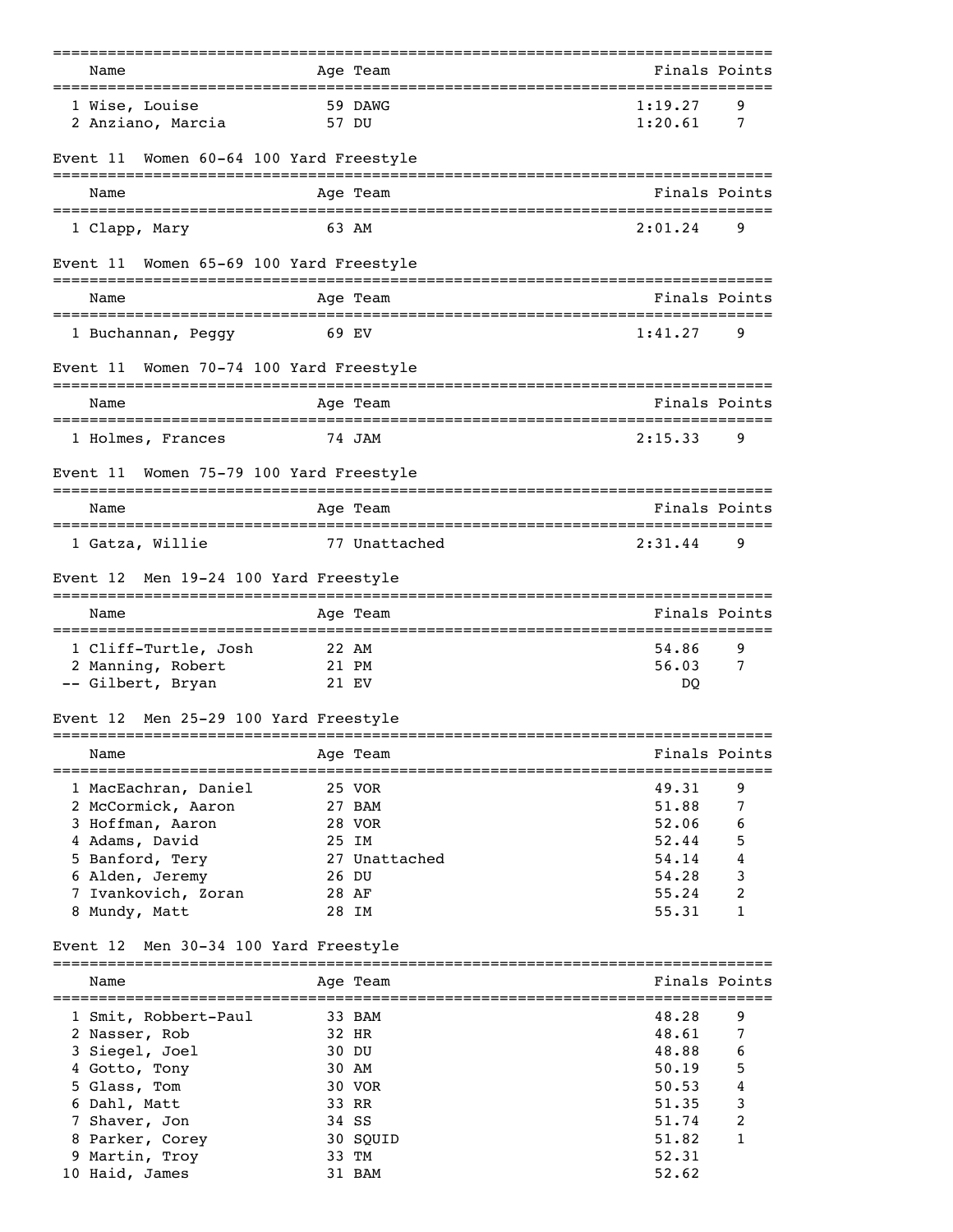| 11 Solheim, Perry    | 34 DUR        | 52.80   |
|----------------------|---------------|---------|
| 12 Schindehette, Rob | 34 DU         | 54.54   |
| 13 MacEachran, Hugh  | 30 Unattached | 54.68   |
| 14 Reetz, Jay        | 33 Unattached | 54.70   |
| 15 Allison, Mark     | 34 AM         | 54.84   |
| 16 Pazmino, Jorge    | 32 AM         | 56.78   |
| 17 Wareham, Lee      | 33 SOUID      | 1:06.34 |

#### Event 12 Men 35-39 100 Yard Freestyle

=============================================================================== Name Age Team Age Team Finals Points =============================================================================== 1 Jordan, Jamie 39 DU 50.90 9

| 2 Chaiyaroj, Patt  | 38 SOUID      | 51.43   |   |
|--------------------|---------------|---------|---|
| 3 Niemann, Andy    | 36 AM         | 52.18   | 6 |
| 4 Wrynn, Patrick   | 37 AF         | 52.25   | 5 |
| 5 McKissick, Mark  | 37 DU         | 55.87   | 4 |
| 6 Miller, George   | 37 IM         | 57.68   | 3 |
| 7 Lane, Chris      | 35 GAC        | 58.19   | 2 |
| 8 Blum, Juri       | 35 SS         | 59.19   | 1 |
| 9 Knight, Roger    | 38 BAM        | 59.23   |   |
| 10 Heiman, Timothy | 35 BAM        | 1:00.64 |   |
| 11 Kelly, Patrick  | 35 BAM        | 1:00.80 |   |
| 12 Hoyt, Brian     | 35 TM         | 1:01.30 |   |
| 13 Rodriguez, Andy | 39 JAM        | 1:01.80 |   |
| 14 Arnold, Dan     | 38 CSST       | 1:01.89 |   |
| 15 Shiver, Chris   | 39 RR         | 1:02.13 |   |
| -- Hanson, Jim     | 39 Unattached | DO      |   |

#### Event 12 Men 40-44 100 Yard Freestyle

# ===============================================================================

| Name                | Age Team      |         | Finals Points |
|---------------------|---------------|---------|---------------|
| 1 Smith, John       | 40 Unattached | 47.96   | 9             |
| 2 Smith, Paul       | 42 VS         | 48.26   | 7             |
| 3 Nelson, Kurt      | 42 HR         | 51.41   | 6             |
| 4 Wesson, Jack      | 41 MM         | 54.60   | 5             |
| 5 Brodhacker, David | 40 TM         | 55.78   | 4             |
| 6 Koehler, Jim      | 42 RR         | 56.94   | 3             |
| 7 Erzinger, Martin  | 44 DU         | 57.58   | 2             |
| 8 Christie, Bill    | 44 DAWG       | 59.05   |               |
| 9 DeFusco, Russell  | 43 AF         | 1:02.65 |               |
| 10 Houck, Eric      | 44 LOVE       | 1:08.64 |               |
| 11 Manhart, Vincent | 44 TOT        | 1:11.87 |               |
| 12 Cattles, Steve   | 42 GG         | 1:50.99 |               |

# Event 12 Men 45-49 100 Yard Freestyle

=============================================================================== Age Team  $\qquad \qquad$  Finals Points =============================================================================== 1 Mann, Michael 47 DU 50.63 9<br>2 Hess, Richard 47 GG 51.01 7 2 Hess, Richard 47 GG 51.01 7 3 Nolte, Christopher 45 IM 54.08 6 4 Tveitmoe, Bob 49 JAM 55.72 5 5 Monk, Jim 45 Unattached 56.88 4 6 Magnuson, Tom 49 AM 56.99 3 7 Lehman, Ron 47 TM 58.25 2 8 Harper, Larry 47 DU 59.48 1 9 Hackett, Ted 47 Unattached 59.54 10 Curry, Kevin 49 TM 59.76 10 Curry, Nevill 10 Curry, Nevill 10 Curry, Nevill 1:00.33<br>11 Lehman, Melvin 48 Unattached 1:00.33 12 McElinney, Tom 48 GG 1:02.33 13 alvarado, Ray 1:03.12 45 Unattached 1:03.12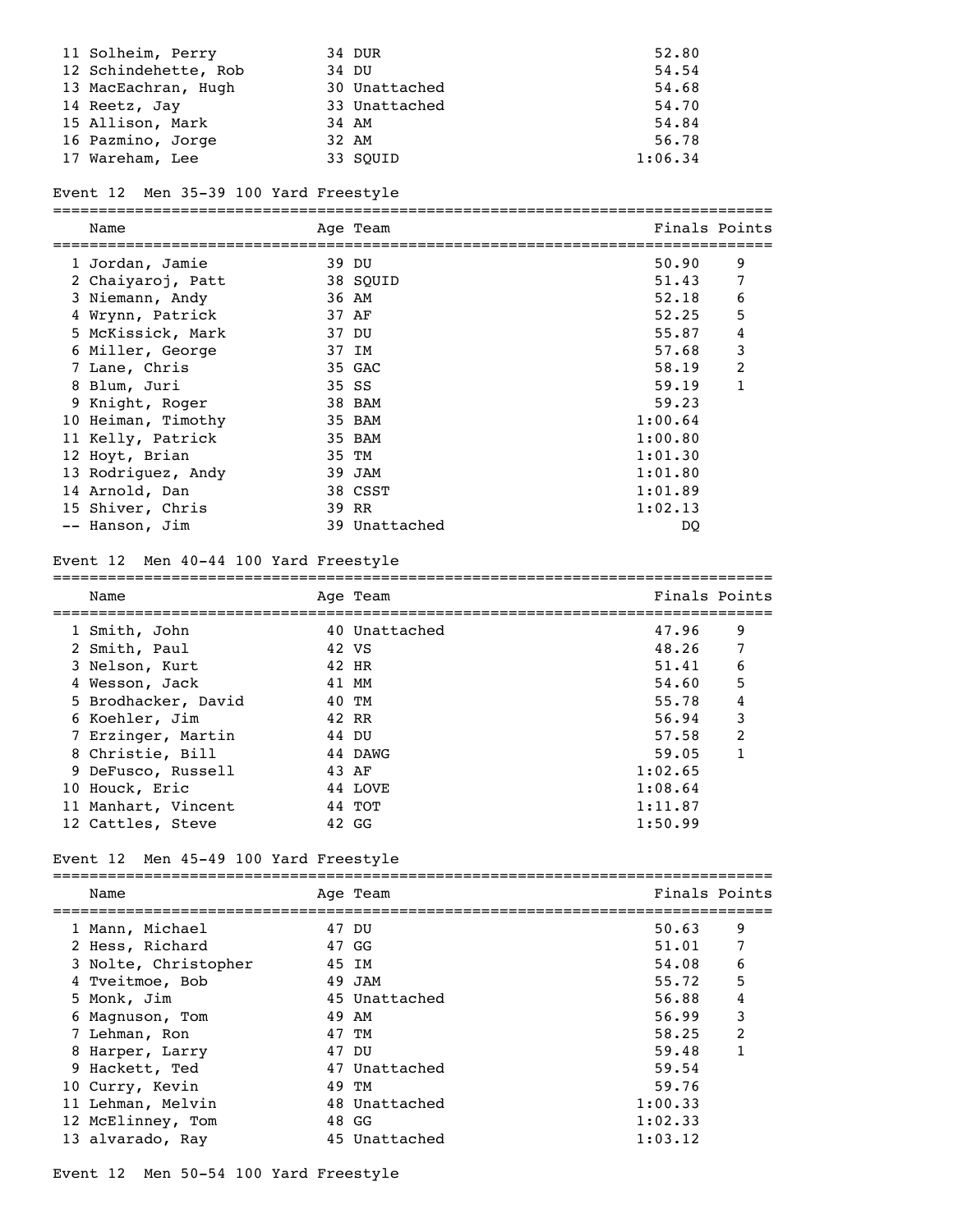|                                                                             | =============           | =====================================            |
|-----------------------------------------------------------------------------|-------------------------|--------------------------------------------------|
| Name                                                                        | Age Team                | Finals Points                                    |
| :====================================<br>1 Paxton, Norman                   | 53 BAM                  | =============================<br>52.83<br>9      |
|                                                                             | 53 DUR                  | 55.33<br>7                                       |
| 2 Ellis, Quincy                                                             | 50 Unattached           | 55.86                                            |
| 3 Wolff, Chuck                                                              |                         | 6                                                |
| 4 Carson, Michael                                                           | 53 JAM                  | 5<br>58.57                                       |
| 5 Rucker, Keith                                                             | 50 CSST                 | 4<br>1:01.41                                     |
| 6 Blodgett, Bob                                                             | 51 IM                   | 3<br>1:03.53                                     |
| 7 Orendorff, Michael                                                        | 50 PM                   | 2<br>1:05.44                                     |
| 8 Schwenker, Pete                                                           | 54 BY                   | 1:05.75<br>1                                     |
| 9 Franchi, Gary                                                             | 53 PM                   | 1:09.65                                          |
| 10 Rambo, Buddy                                                             | 54 PM                   | 1:11.00                                          |
| Event 12 Men 55-59 100 Yard Freestyle                                       |                         |                                                  |
| Name<br>===================================                                 | Age Team                | Finals Points                                    |
| 1 Abrahams, Rich                                                            | 57 AM                   | 52.25<br>9                                       |
| 2 Selles, Carl                                                              | 55 DU                   | 54.47<br>7                                       |
| 3 McCormick, Paul                                                           | 55 BAM                  | 55.86<br>6                                       |
| 4 Dowd, Arnie                                                               | 56 DAWG                 | 56.60<br>5                                       |
|                                                                             |                         |                                                  |
| 5 Abbott, William                                                           | 55 AM                   | 4<br>57.94                                       |
| 6 Burson, Bill                                                              | 57 SS                   | 3<br>59.58                                       |
| 7 Blankenship, Jim                                                          | 57 DUR                  | 2<br>1:05.13                                     |
| 8 Edwards, Morgan                                                           | 57 IM                   | 1:07.44<br>1                                     |
| 9 Ball, Robert                                                              | 57 GG                   | 1:09.75                                          |
| 10 Setzke, Dave                                                             | 55 BAM                  | 1:22.72                                          |
| Event 12 Men 60-64 100 Yard Freestyle                                       |                         |                                                  |
| Name                                                                        | Age Team                | Finals Points                                    |
| 1 Graham, James                                                             | 60 DUR                  | 1:03.19<br>9                                     |
| 2 King, William                                                             | 62 DAWG                 | 1:13.60<br>7                                     |
| 3 Chessnoe, Michael                                                         | 60 DU                   | 1:21.43<br>6                                     |
|                                                                             |                         | 1:40.36                                          |
| 4 Reynolds, Bing                                                            | 61 BAM                  | 5                                                |
| Men 65-69 100 Yard Freestyle<br>Event 12<br>=============================== | =====================   |                                                  |
| Name                                                                        | Age Team                | Finals Points                                    |
| 1 Plummer, Mark                                                             | 65 IM                   | 1:15.34<br>9                                     |
| 2 Strom, Bengt                                                              | 69 SS                   | 1:27.16<br>7                                     |
| Men 70-74 100 Yard Freestyle<br>Event 12                                    |                         |                                                  |
| ================================<br>Name                                    | Age Team                | Finals Points                                    |
|                                                                             |                         |                                                  |
| 1 Hart, James                                                               | 73 Unattached           | 1:24.15<br>9                                     |
| 2 Myers, John                                                               | 71 BAM                  | 1:31.73<br>7                                     |
| Men 80-84 100 Yard Freestyle<br>Event 12                                    |                         |                                                  |
| Name                                                                        | Age Team                | Finals Points                                    |
| 1 Richards, Hugh                                                            | 81 Unattached           | 1:23.42<br>9                                     |
| 2 Wrenn, John                                                               | 81 BAM                  | 1:36.32<br>7                                     |
| 3 Wood, Richard                                                             | 80 AM                   | 1:49.34<br>6                                     |
| Men 85-89 100 Yard Freestyle<br>Event 12                                    |                         |                                                  |
|                                                                             | -----------             |                                                  |
| Name                                                                        | Age Team<br>----------- | Finals Points<br>=============================== |
| 1 Yamamoto, Beans                                                           | 85 Unattached           | 1:39.29<br>9                                     |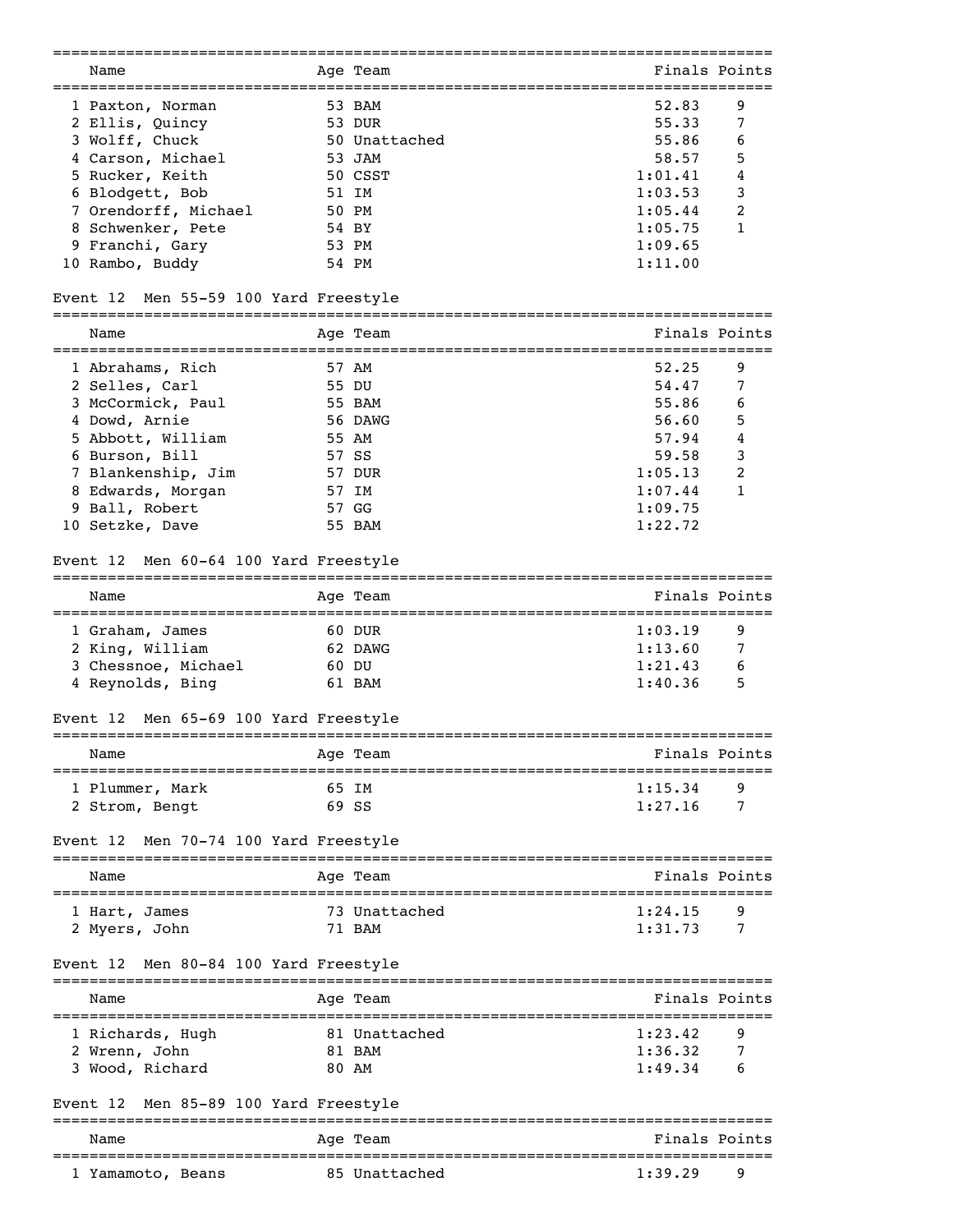| Event 13 Women 19-24 200 Yard Butterfly |                                |                           |
|-----------------------------------------|--------------------------------|---------------------------|
| Name                                    | Age Team                       | Finals Points             |
| 1 Frederiksen, Ellen                    | 22 DU                          | 2:47.64<br>9              |
| Event 13 Women 25-29 200 Yard Butterfly |                                |                           |
| Name                                    | Age Team                       | Finals Points             |
| 1 Clodius, Katy                         | 27 DU                          | 2:28.97<br>9              |
| Event 13 Women 30-34 200 Yard Butterfly |                                |                           |
| Name                                    | Age Team                       | Finals Points             |
| 1 Leetmae, Erika                        | 31 DU                          | 2:18.90<br>9              |
| 2 Surr, Christy                         | 31 DU                          | 2:24.36<br>$\overline{7}$ |
| Event 13 Women 35-39 200 Yard Butterfly |                                |                           |
| Name                                    | Age Team                       | Finals Points             |
| 1 Iverson, Jana                         | 36 DAWG                        | 2:35.30<br>9              |
| Event 13 Women 45-49 200 Yard Butterfly |                                |                           |
| Name                                    | Age Team                       | Finals Points             |
| 1 Pyle, Rebecca                         | 46 SS                          | 2:49.38<br>9              |
| Event 13                                | Women 50-54 200 Yard Butterfly |                           |
| Name                                    | Age Team                       | Finals Points             |
| 1 Young, Lydia                          | 53 DAWG                        | 3:39.84<br>9              |
| Event 13 Women 60-64 200 Yard Butterfly |                                |                           |
| Name                                    | Age Team                       | Finals Points             |
| 1 Zentgraf, Karen                       | 60 BY                          | 4:59.07<br>9              |
| Event 13 Women 65-69 200 Yard Butterfly |                                |                           |
| Name                                    | Age Team                       | Finals Points             |
| 1 Hertzberg, Ruth                       | 69 SC                          | 5:30.11<br>9              |
| Event 14 Men 25-29 200 Yard Butterfly   |                                |                           |
| Name                                    | Age Team                       | Finals Points             |
| 1 Jones, Ryan                           | 25 IM                          | 2:19.93<br>9              |
| Event 14 Men 30-34 200 Yard Butterfly   |                                |                           |
| Name                                    | Age Team                       | Finals Points             |
| 1 Glass, Tom                            | 30 VOR                         | 2:17.38<br>9              |
| 2 Champlin, Pete                        | 34 DU                          | 2:18.33<br>7              |

# Event 14 Men 35-39 200 Yard Butterfly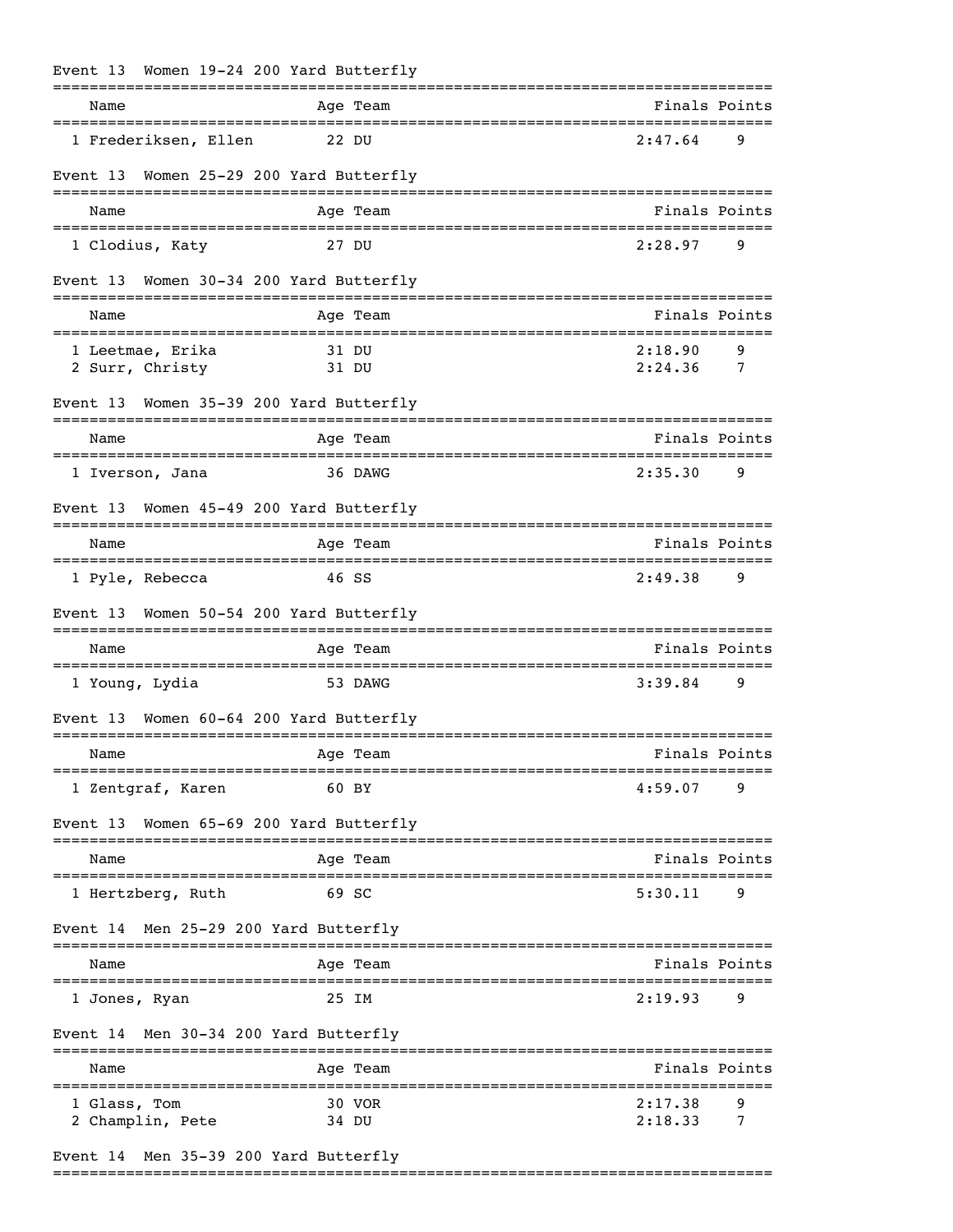| Name<br>===============================                  | Age Team      | ====================              | Finals Points |   |
|----------------------------------------------------------|---------------|-----------------------------------|---------------|---|
| 1 Melansan, Edward                                       | 39 DU         |                                   | 2:03.56       | 9 |
| 2 Hildebrant, Jeff                                       | 36 RR         |                                   | 2:11.76       | 7 |
| 3 Brieger, Michael                                       | 36 DUR        |                                   | 2:21.54       | 6 |
| 4 Kelly, Patrick                                         | 35 BAM        |                                   | 2:49.00       | 5 |
| Men 40-44 200 Yard Butterfly<br>Event 14                 |               |                                   |               |   |
| Name                                                     | Age Team      |                                   | Finals Points |   |
| 1 Mann, Jon                                              | 41 DU         |                                   | 2:12.35       | 9 |
| 2 Lee, Marshall                                          | 43 BAM        |                                   | 2:26.29       | 7 |
| Men 45-49 200 Yard Butterfly<br>Event 14                 |               |                                   |               |   |
|                                                          |               |                                   |               |   |
| Name                                                     | Age Team      |                                   | Finals Points |   |
| 1 DiTolla, Bob                                           | 47 HR         |                                   | 2:17.85       | 9 |
| 2 Heggy, Terry                                           | 47 DAWG       |                                   | 2:39.35       | 7 |
| Event 14 Men 50-54 200 Yard Butterfly                    |               |                                   |               |   |
| Name<br>=====================                            | Age Team      |                                   | Finals Points |   |
| 1 Hall, Ted                                              | 51 AM         |                                   | 2:48.01       | 9 |
| Event 14 Men 65-69 200 Yard Butterfly                    |               |                                   |               |   |
| Name                                                     | Age Team      |                                   | Finals Points |   |
| 1 O'Brien, Dennis                                        | 66 DUR        |                                   | 2:52.31       | 9 |
| Women 25-29 200 Yard Backstroke<br>Event 15              |               |                                   |               |   |
| Name                                                     | Age Team      |                                   | Finals Points |   |
| 1 Snowberg, Jennifer                                     | 28 IM         |                                   | 2:29.99       | 9 |
| Women 30-34 200 Yard Backstroke<br>Event 15              |               |                                   |               |   |
| Name                                                     | Age Team      |                                   | Finals Points |   |
| ====================================<br>1 Jenkins, Holly | 34 TM         | --------------------------------- | 2:27.02       | 9 |
|                                                          |               |                                   |               |   |
| Women 35-39 200 Yard Backstroke<br>Event 15              | ------------- |                                   |               |   |
| Name                                                     | Age Team      |                                   | Finals Points |   |
| 1 Smith, Laura                                           | 36 VS         |                                   | 2:20.20       | 9 |
| 2 Hagadorn, Heather                                      | 37 DU         |                                   | 2:29.65       | 7 |
| 3 Lee, Julie                                             | 36 DAWG       |                                   | 2:32.77       |   |
| 4 Heisdorffer, Trish                                     | 38 JAM        |                                   | 2:40.77       | 5 |
| 5 Rocke, Jennifer                                        | 36 BAM        |                                   | 2:43.19       |   |
| 6 Golding, Sandy                                         | 38 GAC        |                                   | 3:23.03       | 3 |
| Women 40-44 200 Yard Backstroke<br>Event 15              |               |                                   |               |   |
| Name                                                     | Age Team      |                                   | Finals Points |   |
| 1 Milberg, Ruthie                                        | 41 IM         |                                   | 2:31.62       | 9 |
| 2 Curci, Pam                                             | 41 HR         |                                   | 2:41.44       | 7 |
|                                                          |               |                                   |               |   |

# Event 15 Women 45-49 200 Yard Backstroke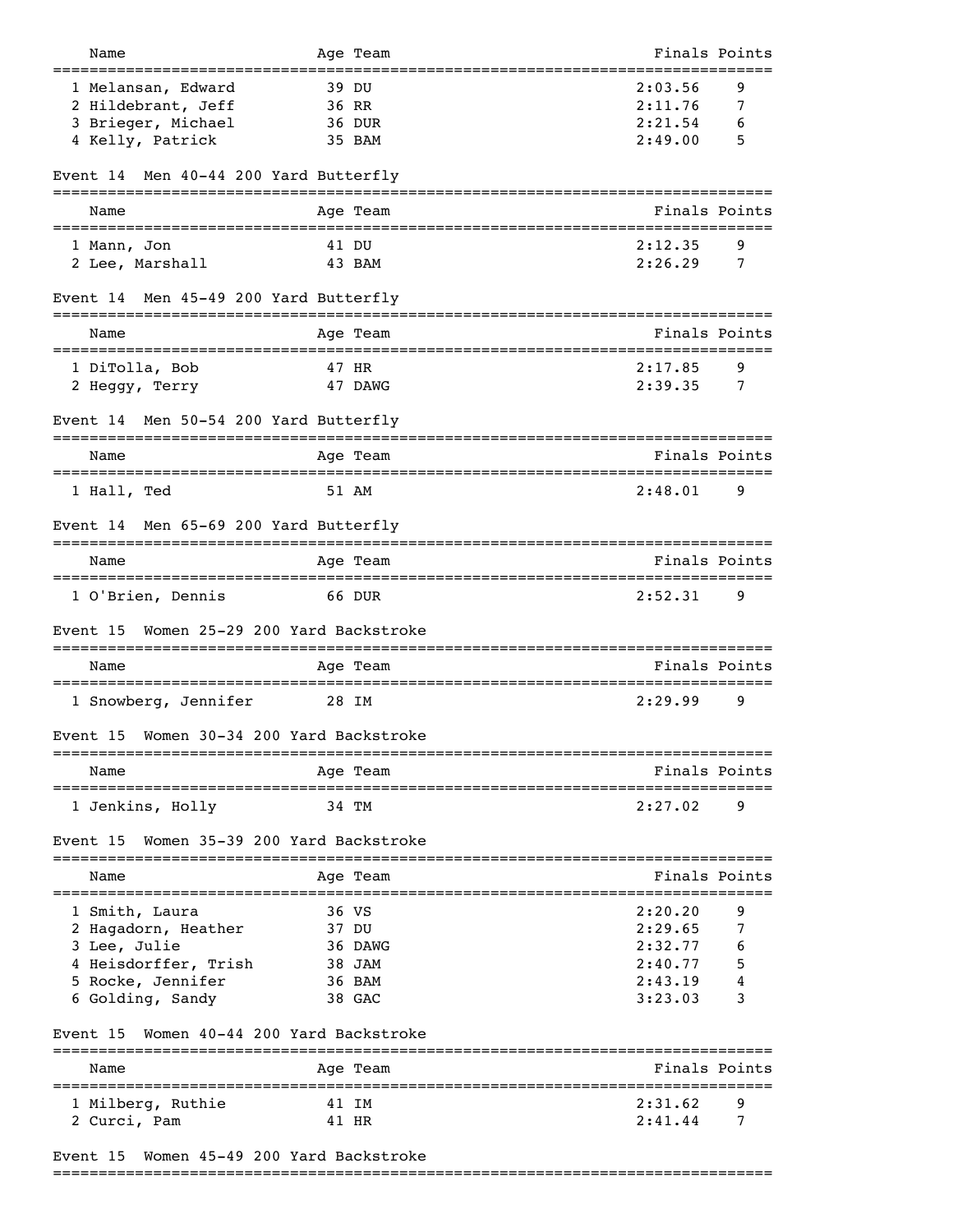| Name                                               | Age Team                        | Finals Points                                       |
|----------------------------------------------------|---------------------------------|-----------------------------------------------------|
| 1 Metz, Cathy                                      | 46 DUR                          | 2:36.87<br>9                                        |
| 2 Bailey, Nancy                                    | 46 GAC                          | 2:54.92<br>7                                        |
| 3 Chidester, Victoria                              | 45 Unattached                   | 2:58.27<br>6                                        |
| 4 Brinton, Marjorie                                | 46 DUR                          | 3:11.64<br>5                                        |
|                                                    |                                 |                                                     |
| Event 15<br>====================================== | Women 50-54 200 Yard Backstroke |                                                     |
| Name                                               | Age Team                        | Finals Points                                       |
| 1 Young, Lydia                                     | 53 DAWG                         | 3:20.48<br>9                                        |
| 2 Wilson, Debbie                                   | 50 DAC                          | 3:35.87<br>7                                        |
| Event 15                                           | Women 55-59 200 Yard Backstroke |                                                     |
| Name                                               | Age Team                        | Finals Points                                       |
| 1 Lebsack, Linda                                   | 55 DU                           | 3:45.56<br>9                                        |
| Event 15                                           | Women 60-64 200 Yard Backstroke |                                                     |
| Name                                               | .=========<br>Age Team          | Finals Points                                       |
| 1 Bernhardt, Mary Ellen                            | -------------<br>61 DAWG        | 3:46.13<br>9                                        |
| 2 Zentgraf, Karen                                  | 60 BY                           | 3:47.72<br>7                                        |
|                                                    |                                 |                                                     |
| Event 15                                           | Women 75-79 200 Yard Backstroke |                                                     |
| Name                                               | Age Team                        | Finals Points                                       |
| 1 Gatza, Willie                                    | 77 Unattached                   | 6:19.42<br>9                                        |
| Men 30-34 200 Yard Backstroke<br>Event 16          |                                 |                                                     |
| Name<br>==================================         | Age Team                        | Finals Points<br>------------------------           |
| 1 Dahl, Matt                                       | 33 RR                           | 2:13.94<br>9                                        |
| 2 Pryor, Keith                                     | 31 SQUID                        | 2:35.03<br>7                                        |
| Men 35-39 200 Yard Backstroke<br>Event 16          |                                 |                                                     |
|                                                    |                                 |                                                     |
| Name<br>==================================         | Age Team                        | Finals Points<br>================================== |
| 1 Gonzales, Mike                                   | 35 BAM                          | 2:05.11<br>9                                        |
| 2 Wise, Mike                                       | 37 DU                           | 2:16.62<br>7                                        |
| 3 Shiver, Chris                                    | 39 RR                           | 2:52.57                                             |
| Men 40-44 200 Yard Backstroke<br>Event 16          |                                 |                                                     |
| Name                                               | Age Team                        | Finals Points                                       |
| 1 Koehler, Jim                                     | 42 RR                           | 2:25.91<br>9                                        |
|                                                    |                                 |                                                     |
| Men 45-49 200 Yard Backstroke<br>Event 16          |                                 |                                                     |
| Name                                               | Age Team                        | Finals Points                                       |
| 1 Stanback, John                                   | 48 VOR                          | 2:17.34<br>9                                        |
| 2 Tveitmoe, Bob                                    | 49 JAM                          | 2:27.17<br>7                                        |
| 3 Lehman, Melvin                                   | 48 Unattached                   | 2:42.10<br>6                                        |
| Men 50-54 200 Yard Backstroke<br>Event 16          |                                 |                                                     |
|                                                    |                                 |                                                     |

Name Age Team Age Team Finals Points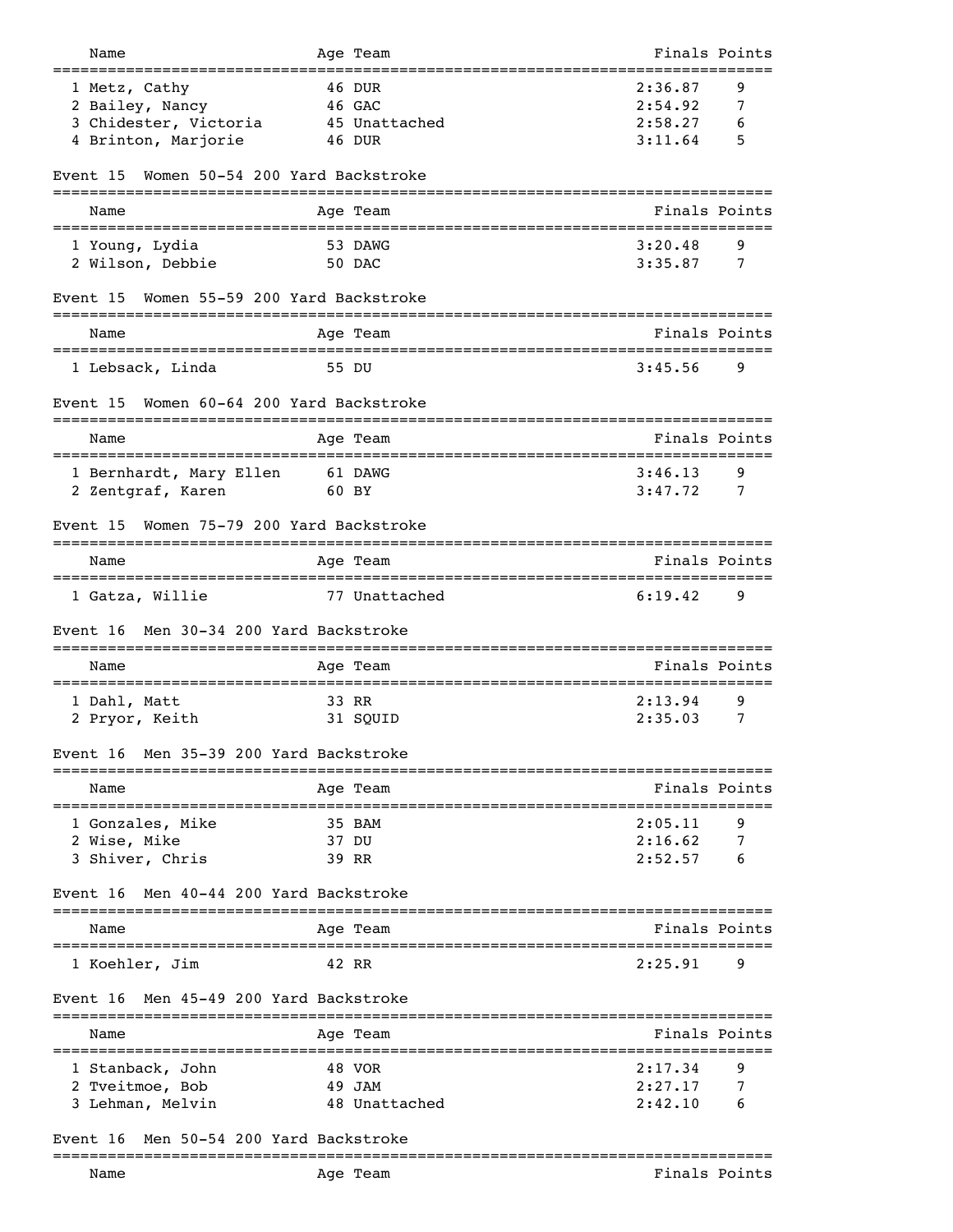| 1 Fischer, Chuck                          | 50 DU                                            | 2:25.87<br>9                 |
|-------------------------------------------|--------------------------------------------------|------------------------------|
| 2 Ellis, Quincy                           | 53 DUR                                           | 2:41.78<br>7                 |
| 3 Pflum, Glenn                            | 52 SQUID                                         | 3:39.74<br>6                 |
| Men 55-59 200 Yard Backstroke<br>Event 16 |                                                  |                              |
| Name                                      | Age Team                                         | Finals Points                |
| 1 Dodge, David                            | 55 DUR                                           | 2:50.21<br>9                 |
| 2 Tobin, John                             | 59 EV                                            | 3:10.34<br>7                 |
| Men 60-64 200 Yard Backstroke<br>Event 16 |                                                  |                              |
| Name                                      | Age Team                                         | Finals Points                |
| 1 Reynolds, Bing                          | 61 BAM                                           | 4:06.37<br>9                 |
| Men 70-74 200 Yard Backstroke<br>Event 16 | ===============                                  |                              |
| Name                                      | Age Team                                         | Finals Points                |
| 1 Hart, James                             | 73 Unattached                                    | 3:43.03<br>9                 |
| Men 75-79 200 Yard Backstroke<br>Event 16 |                                                  |                              |
| Name                                      | Age Team                                         | Finals Points                |
| 1 Truby, Jack                             | 77 DU                                            | 3:35.92<br>9                 |
| Men 80-84 200 Yard Backstroke<br>Event 16 |                                                  |                              |
| Name                                      | Age Team                                         | Finals Points                |
| 1 Wrenn, John                             | 81 BAM<br>80 AM                                  | 4:02.81<br>9<br>4:09.13<br>7 |
| 2 Wood, Richard<br>Event 17               | Women 19-24 100 Yard Breaststroke                |                              |
| Name                                      |                                                  | Finals Points                |
|                                           | Age Team                                         |                              |
| 1 Cardwell, Karen                         | 23 SC                                            | 1:14.40<br>9                 |
| Event 17                                  | Women 25-29 100 Yard Breaststroke<br>----------- |                              |
| Name                                      | Age Team                                         | Finals Points                |
| 1 Brown, Erin                             | 26 VOR                                           | 1:16.40<br>9                 |
| 2 Pettitt, Karen                          | 26 VOR                                           | 7<br>1:18.10                 |
| 3 Clodius, Katy                           | 27 DU                                            | 1:18.38<br>6                 |
| Event 17                                  | Women 30-34 100 Yard Breaststroke                |                              |
| Name                                      | Age Team                                         | Finals Points                |
| 1 Niemann, Catherine                      | 31 AM                                            | 1:15.30<br>9                 |
| 2 Heiman, Tracy                           | 33 BAM                                           | 1:31.61<br>7                 |
| Event 17                                  | Women 35-39 100 Yard Breaststroke<br>----------  |                              |
| Name                                      | Age Team                                         | Finals Points                |
| 1 Lee, Sarah                              | 35 BAM                                           | 1:10.90<br>9                 |
| 2 Divelbiss, Susanne<br>3 Campbell, Ellen | 36 PM<br>39 IM                                   | 1:13.81<br>7<br>1:15.65<br>6 |
|                                           |                                                  |                              |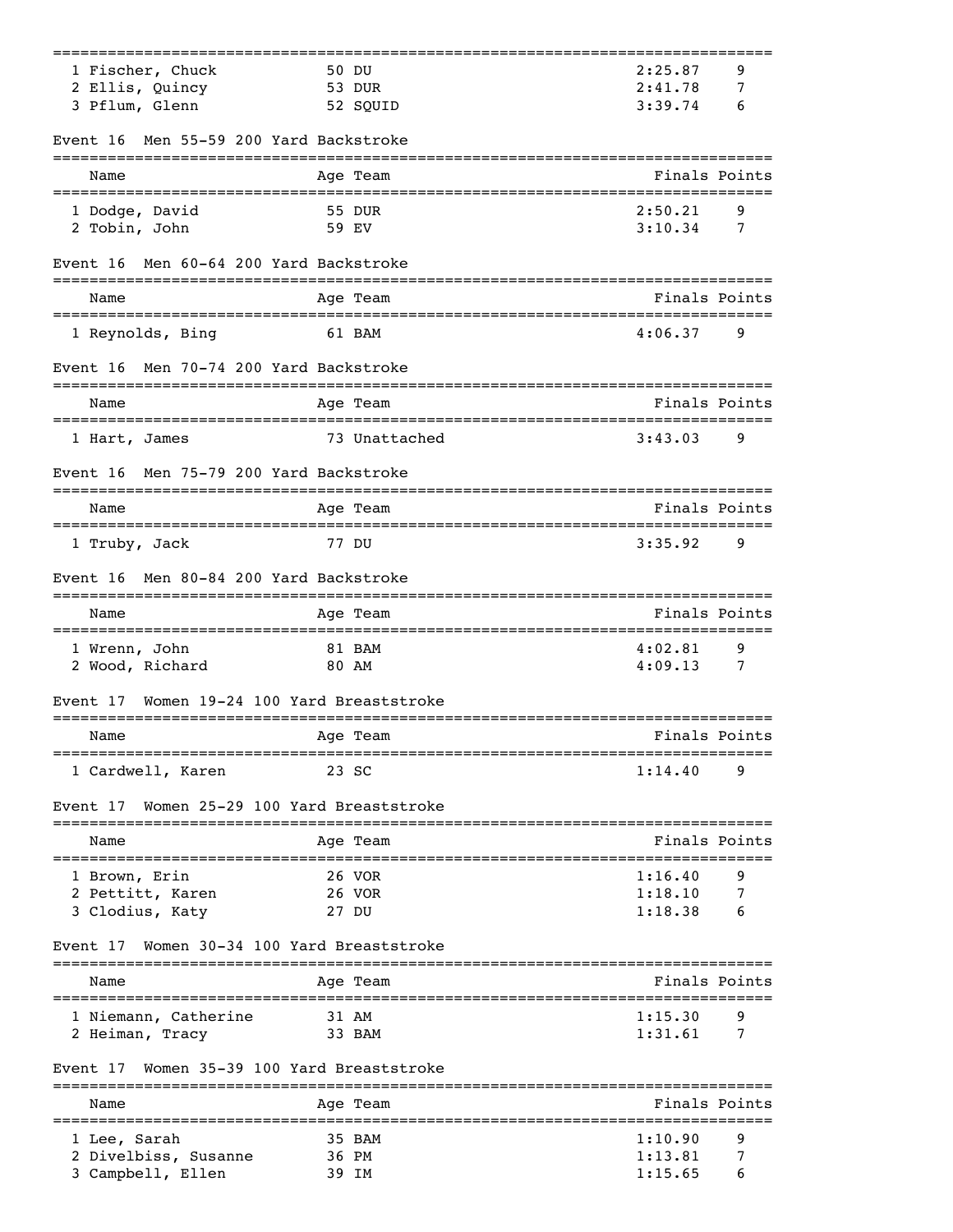| 4 Radic, Alice       | 38 DAWG | 1:21.53<br>- 5                     |
|----------------------|---------|------------------------------------|
| 5 Plummer, Charlotte | 36 JAM  | 1:23.96<br>4                       |
| 6 Johnson, Deanna    | 38 HR   | 1:24.89<br>$\overline{\mathbf{3}}$ |
| 7 Sauls, Catherine   | 37 TM   | 1:25.01                            |
| 8 Dretzka, Jennifer  | 39 TM   | 1:28.55                            |

## Event 17 Women 40-44 100 Yard Breaststroke

| Name               | Age Team | Finals Points |  |  |  |
|--------------------|----------|---------------|--|--|--|
| 1 Von Evig, Julia  | 40 DU    | 1:12.04<br>9  |  |  |  |
| 2 Crouch, Kim      | 40 BAM   | 1:13.18       |  |  |  |
| 3 Drozda, Catherin | 43 TM    | 1:13.70<br>6  |  |  |  |
| 4 Nolte, Susan     | 41 IM    | 5<br>1:29.33  |  |  |  |
| 5 Bendell, Heidi   | 41 DUR   | 1:31.13       |  |  |  |

## Event 17 Women 45-49 100 Yard Breaststroke

| Name                | Age Team | Finals Points |
|---------------------|----------|---------------|
| 1 Anderson, Cynthia | 45 BAM   | 1:26.40<br>q  |
| 2 Brinton, Marjorie | 46 DUR   | 1:31.89<br>7  |
| 3 McGarity, Maureen | 46 TOT   | 1:42.92<br>h  |

# Event 17 Women 50-54 100 Yard Breaststroke

| Name                |  | Age Team | Finals Points |                |
|---------------------|--|----------|---------------|----------------|
| 1 Busch, Linda      |  | 51 JAM   | 1:27.81       | 9              |
| 2 Nelson, Mary Anne |  | 51 DUR   | 1:28.77       | $\overline{7}$ |
| 3 Klatt, Trudy      |  | 52 DUR   | 1:31.88       | 6              |
| 4 Young, Lydia      |  | 53 DAWG  | 1:42.27       | 5              |
| 5 England, Nancy    |  | 52 TM    | 1:54.60       | 4              |
|                     |  |          |               |                |

#### Event 17 Women 55-59 100 Yard Breaststroke

| Name           | Age Team | Finals Points |  |  |  |  |
|----------------|----------|---------------|--|--|--|--|
| 1 Wise, Louise | 59 DAWG  | 1:39.83<br>-9 |  |  |  |  |
| 2 McKim, Penny | 57 TOT   | 1:58.24       |  |  |  |  |

## Event 17 Women 65-69 100 Yard Breaststroke

| Name               | Age Team | Finals Points |
|--------------------|----------|---------------|
|                    |          |               |
| 1 Buchannan, Peggy | 69 F.V   | 2:02.24<br>q  |

## Event 18 Men 19-24 100 Yard Breaststroke

| Name              | Age Team | Finals Points  |
|-------------------|----------|----------------|
| 1 Manning, Robert | 21 PM    | 1:10.83<br>- q |

#### Event 18 Men 25-29 100 Yard Breaststroke

| Name               |       | Age Team | Finals Points |  |
|--------------------|-------|----------|---------------|--|
| 1 Commings, Jeff   |       | 28 SOUID | 58.20<br>9    |  |
| 2 Hicks, Stephen   | 29 IM |          | 1:04.75       |  |
| 3 McCormick, Aaron |       | 27 BAM   | 1:06.64<br>6  |  |
| 4 Turtle, G Paul   | 25 DU |          | 5<br>1:06.85  |  |
| 5 Mundy, Matt      |       | 28 TM    | 1:10.85<br>4  |  |

# Event 18 Men 30-34 100 Yard Breaststroke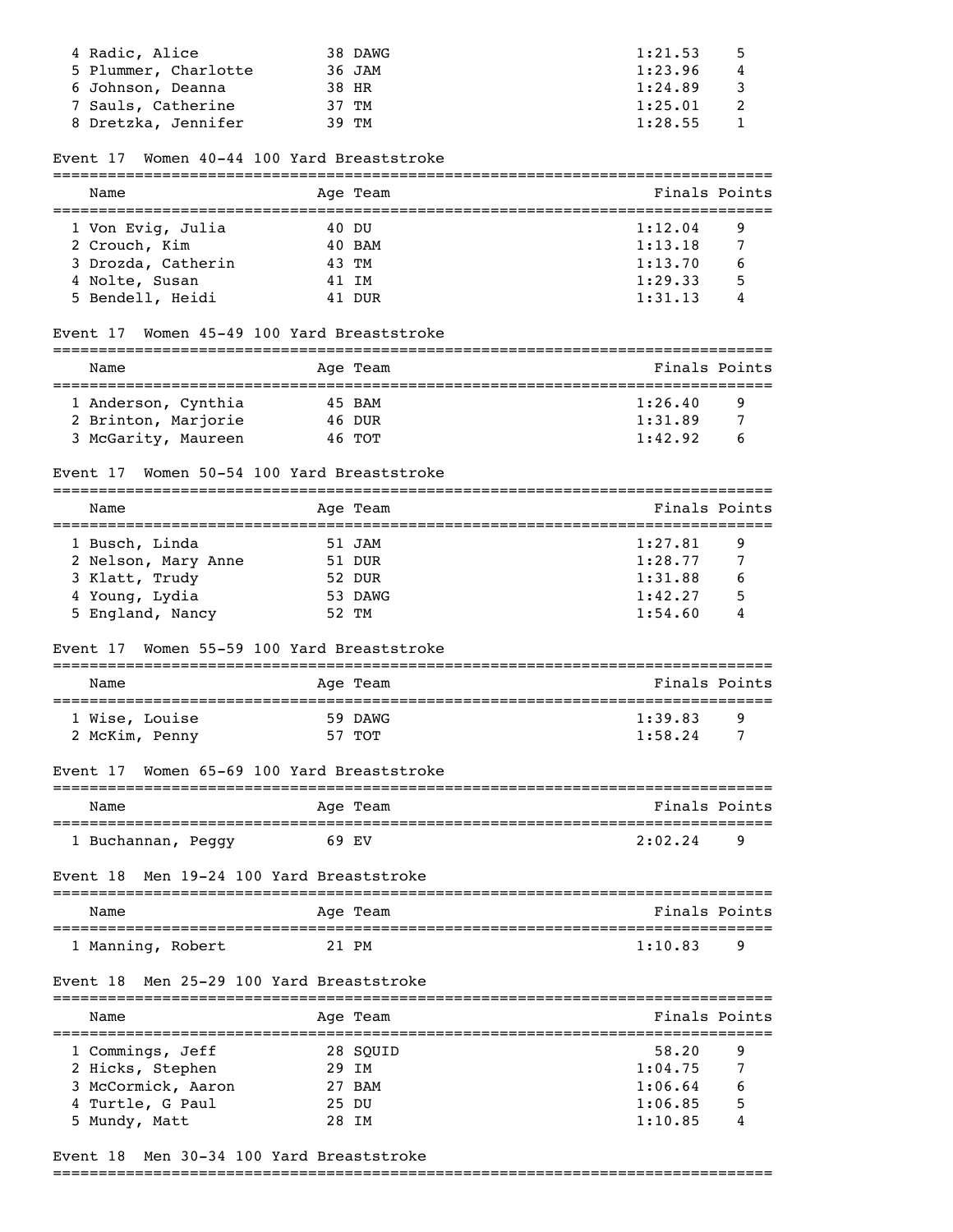| Name                                        | Age Team                  | Finals Points                         |               |
|---------------------------------------------|---------------------------|---------------------------------------|---------------|
|                                             | 34 AM                     | 1:04.33                               | 9             |
| 1 Allison, Mark                             | 30 AM                     | 1:05.19                               | 7             |
| 2 Gotto, Tony                               |                           |                                       | 6             |
| 3 Haid, James                               | 31 BAM                    | 1:05.77                               |               |
| 4 Schindehette, Rob<br>5 Shaver, Jon        | 34 DU<br>34 SS            | 1:07.06<br>1:07.69                    | 5<br>4        |
|                                             |                           |                                       |               |
| 6 Champlin, Pete                            | 34 DU                     | 1:10.72                               | 3             |
| 7 Dopp, Paul                                | 33 BAM                    | 1:11.19                               | 2             |
| 8 Solheim, Perry                            | 34 DUR                    | 1:13.98                               | 1             |
| 9 Nicholls, Michael                         | 30 IM                     | 1:15.11                               |               |
| Men 35-39 100 Yard Breaststroke<br>Event 18 |                           |                                       |               |
| Name                                        | Age Team                  |                                       | Finals Points |
| 1 Sherick, Paul                             | 35 VOR                    | 1:06.35                               | 9             |
| 2 Adams, Scott                              | 37 SQUID                  | 1:07.33                               | 7             |
| 3 Gould, Thomas                             | 37 BAM                    | 1:07.43                               | 6             |
| 4 Chaiyaroj, Patt                           | 38 SQUID                  | 1:07.52                               | 5             |
| 5 Knight, Roger                             | 38 BAM                    | 1:08.39                               | 4             |
| 6 Miller, George                            | 37 IM                     | 1:09.02                               | 3             |
| 7 McKissick, Mark                           | 37 DU                     | 1:11.91                               | 2             |
| 8 Blum, Juri                                | 35 SS                     | 1:13.57                               | $\mathbf{1}$  |
| 9 Heiman, Timothy                           | 35 BAM                    | 1:13.99                               |               |
| 10 Harper, Charles                          | 35 SQUID                  | 1:26.74                               |               |
|                                             |                           |                                       |               |
| Men 40-44 100 Yard Breaststroke<br>Event 18 |                           |                                       |               |
| Name                                        | Age Team                  |                                       | Finals Points |
| 1 Mann, Jon                                 | 41 DU                     | 1:08.10                               | 9             |
| 2 Vargas, Luis                              | 41 BAM                    | 1:13.30                               | 7             |
| 3 DeFusco, Russell                          | 43 AF                     | 1:14.85                               | 6             |
| 4 Henderson, Jamie                          | 44 SQUID                  | 1:20.27                               | 5             |
| 5 Manhart, Vincent                          | 44 TOT                    | 1:21.60                               | 4             |
| Men 45-49 100 Yard Breaststroke<br>Event 18 |                           |                                       |               |
|                                             |                           |                                       |               |
| Name                                        | Age Team                  | ===================================== | Finals Points |
| 1 Mann, Michael                             | 47 DU                     | 1:07.61                               | 9             |
| 2 Schoenecke, Michael                       | 45 BB                     | 1:14.51                               | 7             |
| 3 Heggy, Terry                              | 47 DAWG                   | 1:16.03                               | 6             |
| 4 Ghaffari, Manu                            | 45 BAM                    | 1:16.60                               | 5             |
| 5 Curry, Kevin                              | 49 TM                     | 1:18.28                               | 4             |
| 6 alvarado, Ray                             | 45 Unattached             | 1:20.68                               | 3             |
| -- Sodini, David                            | 46 DUR                    | DQ                                    |               |
| Men 50-54 100 Yard Breaststroke<br>Event 18 |                           |                                       |               |
| Name                                        | Age Team                  |                                       | Finals Points |
|                                             |                           |                                       |               |
| 1 Fischer, Chuck                            | 50 DU                     | 1:13.14                               | 9             |
| 2 Hall, Ted                                 | 51 AM                     | 1:16.39                               | 7             |
| 3 Blodgett, Bob                             | 51 IM                     | 1:23.29                               | 6             |
| 4 Arrison, Tom                              | 51 SQUID                  | 1:46.27                               | 5             |
| Men 55-59 100 Yard Breaststroke<br>Event 18 |                           |                                       |               |
| Name                                        | =============<br>Age Team | Finals Points                         |               |
|                                             |                           |                                       |               |
| 1 Griffith, Bill                            | 55 VS                     | 1:11.03                               | 9             |
| 2 Abbott, William                           | 55 AM                     | 1:12.65                               | 7             |
| 3 Conland, Robert                           | 57 Unattached             | 1:19.44                               | 6             |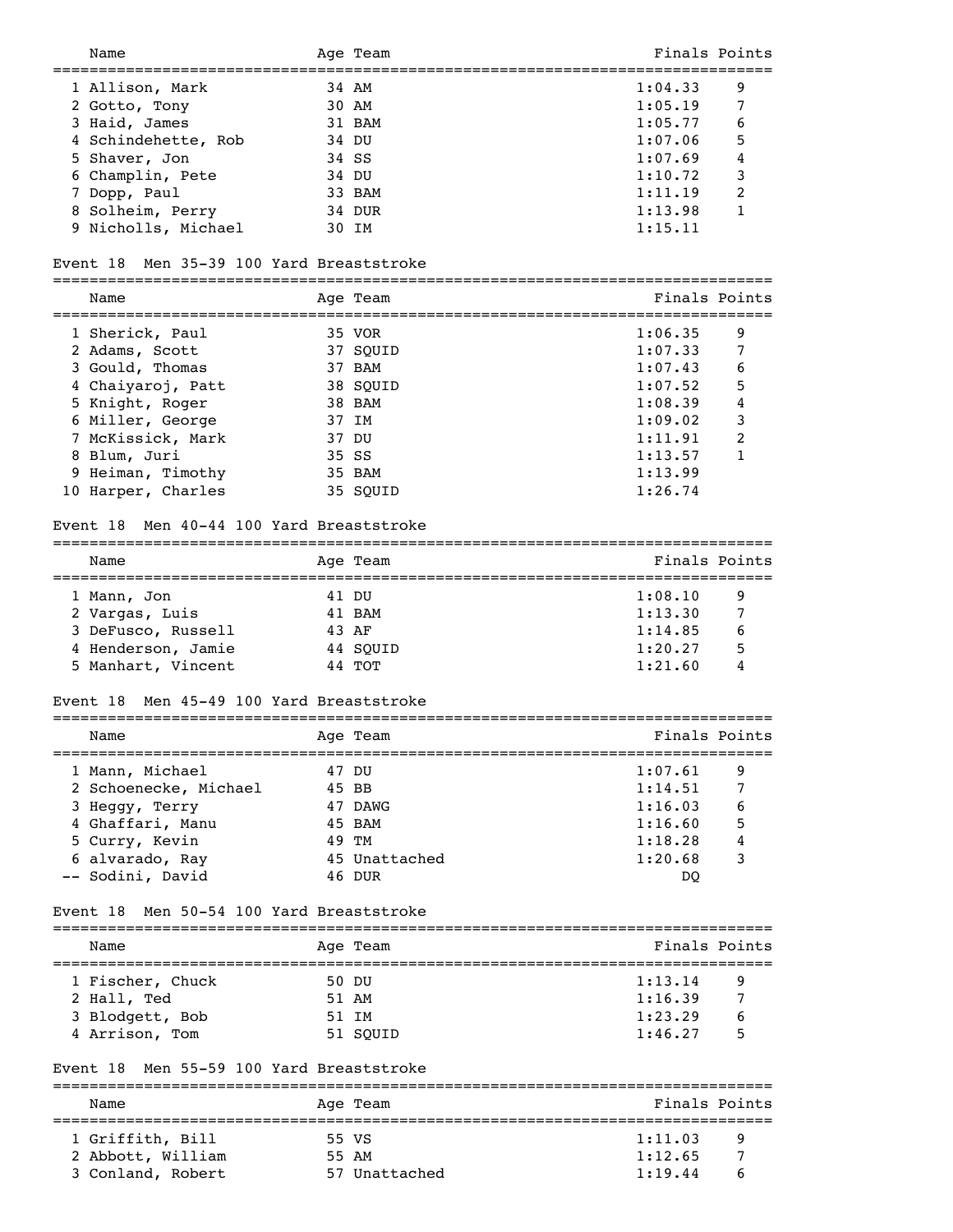| 4 Cunningham, Al<br>5 McDanal, Steve        |       | 57 Unattached<br>58 JAM                 | 1:24.51<br>1:32.39 | 5<br>4           |
|---------------------------------------------|-------|-----------------------------------------|--------------------|------------------|
| Men 60-64 100 Yard Breaststroke<br>Event 18 |       |                                         |                    |                  |
| Name                                        |       | Age Team                                |                    | Finals Points    |
| --------------------<br>1 Graham, James     |       | 60 DUR                                  | 1:22.73            | 9                |
| 2 King, William                             |       | 62 DAWG                                 | 1:24.32            | 7                |
| 3 Platter, Sanford                          |       | 63 BAM                                  | 1:28.54            | 6                |
| Men 65-69 100 Yard Breaststroke<br>Event 18 |       |                                         |                    |                  |
| Name                                        |       | Age Team                                |                    | Finals Points    |
| 1 Patten, Bob                               |       | 67 DAC                                  | 1:20.07            | 9                |
| 2 Strom, Bengt                              |       | 69 SS                                   | 1:42.51            | 7                |
| 3 Plummer, Mark                             |       | 65 IM                                   | 1:47.49            | 6                |
| Men 70-74 100 Yard Breaststroke<br>Event 18 |       |                                         |                    |                  |
| Name                                        |       | Age Team                                |                    | Finals Points    |
| 1 Myers, John                               |       | =============================<br>71 BAM | 1:49.14            | 9                |
| Men 80-84 100 Yard Breaststroke<br>Event 18 |       |                                         |                    |                  |
| Name                                        |       | Age Team                                |                    | Finals Points    |
| 1 Wrenn, John                               |       | 81 BAM                                  | 2:19.83            | 9                |
| Women 19-24 50 Yard Butterfly<br>Event 19   |       |                                         |                    |                  |
| Name                                        |       | Age Team                                |                    | Finals Points    |
| 1 Cardwell, Karen                           |       | 23 SC                                   | 29.58              | 9                |
| Women 25-29 50 Yard Butterfly<br>Event 19   |       |                                         |                    |                  |
| Name                                        |       | Age Team                                |                    | Finals Points    |
| 1 Bicknell, Becky                           |       | 26 DAC                                  | 27.95              | 9                |
| 2 Tuck, Laura                               |       | 25 VOR                                  | 27.98              | 7                |
| 3 Vanslingerlandt, Mica                     |       | 26 BAM                                  | 28.25              | 6                |
| 4 Coursey, Heather                          | 28 BB |                                         | 32.11              | 5                |
| 5 Dillner, Kelly                            |       | 25 RR                                   | 36.65              | 4                |
| Event 19 Women 30-34 50 Yard Butterfly      |       |                                         |                    |                  |
| Name                                        |       | Age Team                                |                    | Finals Points    |
| 1 Gadd-Siegel, Cecila                       |       | 30 DU                                   | 27.78              | 9                |
| 2 Leetmae, Erika                            |       | 31 DU                                   | 28.53              | 7                |
| 3 Surr, Christy                             |       | 31 DU                                   | 28.95              | 6                |
| 4 Garland, Crystal                          |       | 30 IM                                   | 29.90              | 5                |
| 5 Batizy-Morley, Julianna                   |       | 31 GAC                                  | 30.18              | 4                |
| 6 Jenkins, Holly                            |       | 34 TM                                   | 31.96              | 3                |
| 7 Bennett, Lisa                             |       | 30 JAM                                  | 32.15              | $\boldsymbol{2}$ |
| 8 Moore, Melissa                            |       | 30 RR                                   | 33.12              | 1                |
| 9 Loop, Winifred                            |       | 31 DAWG                                 | 33.82              |                  |
| 10 Keaton, Heather                          |       | 32 FCC                                  | 34.46              |                  |
| 11 Brieger, Lenore                          |       | 34 DUR                                  | 35.86              |                  |

# Event 19 Women 35-39 50 Yard Butterfly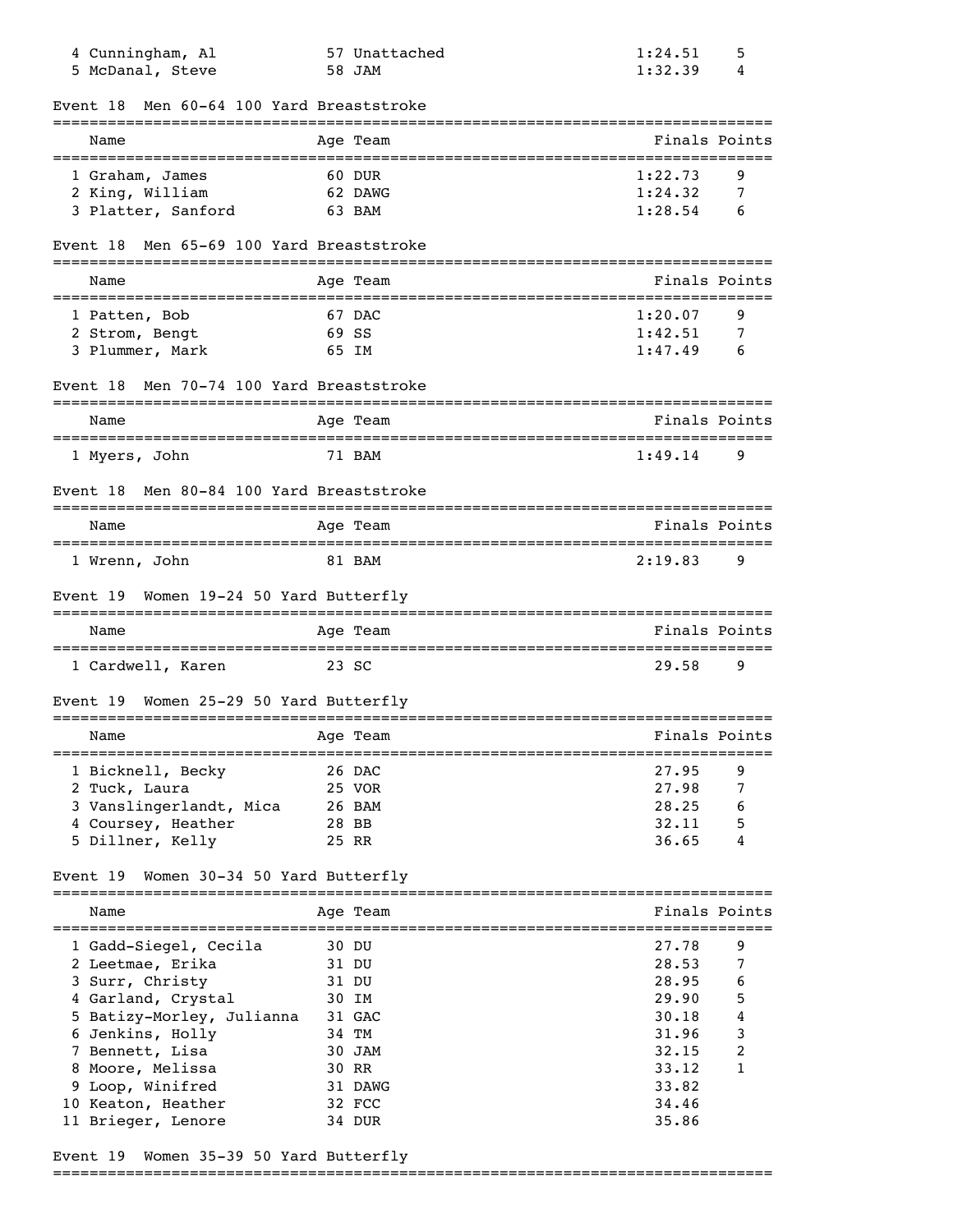| Name                                                                          | Age Team      |         | Finals Points |
|-------------------------------------------------------------------------------|---------------|---------|---------------|
| 1 Sappy, Collette                                                             | 37 DAWG       | 27.36   | 9             |
|                                                                               | 35 BAM        | 28.16   | 7             |
| 2 Lee, Sarah                                                                  |               |         |               |
| 3 Potter, Kathryn                                                             | 36 DAWG       | 28.63   | 6             |
| 4 Hagadorn, Heather                                                           | 37 DU         | 28.68   | 5             |
| 5 Divelbiss, Susanne                                                          | 36 PM         | 28.71   | 4             |
| 6 Forbes, Tiffany                                                             | 35 RR         | 28.74   | 3             |
| 7 Lee, Julie                                                                  | 36 DAWG       | 30.10   | 2             |
| 8 Campbell, Ellen                                                             | 39 IM         | 30.50   | 1             |
| 9 Smith, Laura                                                                | 36 VS         | 31.88   |               |
| 10 Horn, Kris                                                                 | 39 DAWG       | 32.48   |               |
|                                                                               |               |         |               |
| 11 Radic, Alice                                                               | 38 DAWG       | 32.67   |               |
| 12 Vanderpoel, Nicole                                                         | 37 IM         | 33.37   |               |
| 13 Shultz, Lisa                                                               | 39 IM         | 35.25   |               |
| 14 Sauls, Catherine                                                           | 37 TM         | 35.70   |               |
| Event 19 Women 40-44 50 Yard Butterfly                                        |               |         |               |
| Name                                                                          | Age Team      |         | Finals Points |
|                                                                               |               |         |               |
| 1 Von Evig, Julia                                                             | 40 DU         | 28.60   | 9             |
| 2 Crouch, Kim                                                                 | 40 BAM        | 28.94   | 7             |
| 3 Garnier, Kathy                                                              | 41 IM         | 29.71   | 6             |
| 4 Milberg, Ruthie                                                             | 41 IM         | 29.75   | 5             |
| 5 Curci, Pam                                                                  | 41 HR         | 33.33   | 4             |
|                                                                               |               | 34.92   |               |
| 6 Berry, Katie                                                                | 42 Unattached |         | 3             |
| 7 Jackman, Paula                                                              | 44 IM         | 44.62   | 2             |
| Women 45-49 50 Yard Butterfly<br>Event 19                                     |               |         |               |
| Name                                                                          | Age Team      |         | Finals Points |
| 1 Rosener, Karen                                                              | 48 FCC        | 29.45   | 9             |
| 2 Bailey, Nancy                                                               | 46 GAC        | 37.66   | 7             |
| 3 Yoder, Margie                                                               | 49 DU         | 44.67   | 6             |
| 4 McGarity, Maureen                                                           | 46 TOT        | 49.91   | 5             |
|                                                                               |               |         |               |
| Women 50-54 50 Yard Butterfly<br>Event 19<br>================================ |               |         |               |
| Name                                                                          | Age Team      |         | Finals Points |
| 1 Roche, Carolyn                                                              | 50 BAM        | 32.66   | 9             |
| 2 Fouts, Susan                                                                | 51 DU         | 36.60   | 7             |
| 3 Nelson, Mary Anne                                                           | 51 DUR        | 43.03   | 6             |
|                                                                               |               |         |               |
| Women 65-69 50 Yard Butterfly<br>Event 19                                     | _______       |         |               |
| Name                                                                          | Age Team      |         | Finals Points |
| 1 Hertzberg, Ruth                                                             | 69 SC         | 1:03.04 | 9             |
| Women 75-79 50 Yard Butterfly<br>Event 19                                     |               |         |               |
| Name                                                                          | Age Team      |         | Finals Points |
|                                                                               |               |         |               |
| 1 Gatza, Willie                                                               | 77 Unattached | 2:00.73 | 9             |
| Men 19-24 50 Yard Butterfly<br>Event 20                                       |               |         |               |
| Name                                                                          | Age Team      |         | Finals Points |
| 1 Cliff-Turtle, Josh                                                          | 22 AM         | 26.82   | 9             |
| 2 Gilbert, Bryan                                                              | 21 EV         | 30.56   | 7             |
|                                                                               |               |         |               |
| 3 Gilbert, Jason                                                              | 24 EV         | 31.97   | 6             |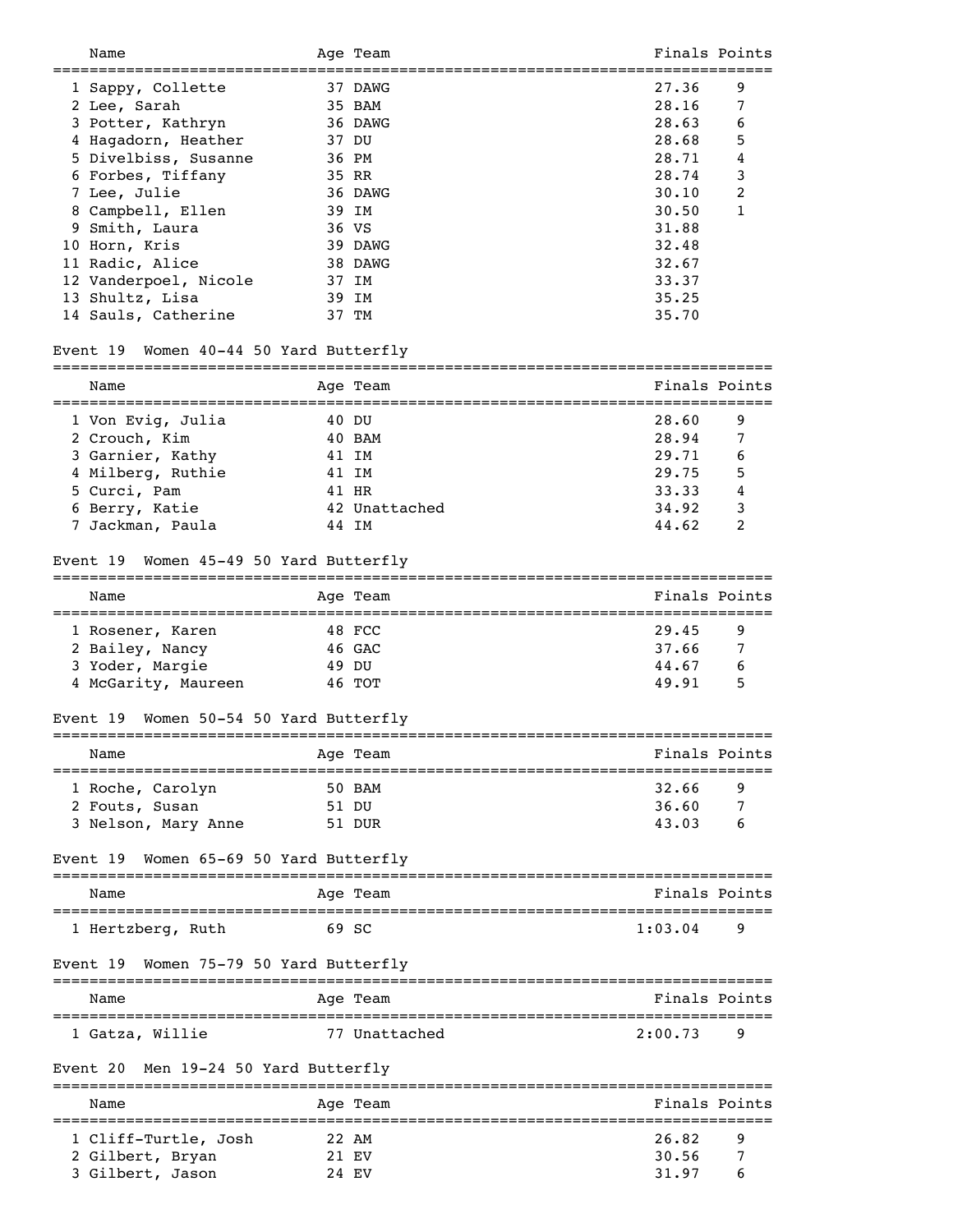# Event 20 Men 25-29 50 Yard Butterfly

|   | Name                                    |       | Age Team      |                | Finals Points |
|---|-----------------------------------------|-------|---------------|----------------|---------------|
|   | 1 MacEachran, Daniel                    |       | 25 VOR        | 25.71          | 9             |
|   | 2 Hicks, Stephen                        | 29 IM |               | 25.90          | 7             |
|   | 3 Mundy, Matt                           | 28 IM |               | 26.99          | 6             |
|   | 4 Alden, Jeremy                         | 26 DU |               | 27.51          | 5             |
|   | 5 Ivankovich, Zoran                     | 28 AF |               | 28.38          | 4             |
|   | 6 Valks, Victor                         | 27 AM |               | 29.39          | 3             |
|   | Men 30-34 50 Yard Butterfly<br>Event 20 |       |               |                |               |
|   |                                         |       |               |                | Finals Points |
|   | Name                                    |       | Age Team      |                |               |
|   | 1 Smit, Robbert-Paul                    |       | 33 BAM        | 23.39          | 9             |
|   | 2 Martin, Troy                          |       | 33 TM         | 25.23          | 7             |
|   | 3 Gotto, Tony                           | 30 AM |               | 25.87          | 6             |
|   | 4 Reetz, Jay                            |       | 33 Unattached | 25.96          | 5             |
|   | 5 Glass, Tom                            |       | 30 VOR        | 26.96          | 4             |
|   | 6 Solheim, Perry                        |       | 34 DUR        | 28.38          | 3             |
|   | 7 Hoftiezer, Scott                      |       | 31 DAC        | 29.73          | 2             |
|   | Men 35-39 50 Yard Butterfly<br>Event 20 |       |               |                |               |
|   | Name                                    |       | Age Team      |                | Finals Points |
|   | 1 Gonzales, Mike                        |       | 35 BAM        | 25.04          | 9             |
|   | 2 Niemann, Andy                         | 36 AM |               | 25.93          | 7             |
|   | 3 Chaiyaroj, Patt                       |       | 38 SQUID      | 26.43          | 6             |
|   | 4 Thomas, Tommy                         |       | 38 BAM        | 26.65          | 5             |
|   | 5 Brieger, Michael                      |       | 36 DUR        | 26.76          | 4             |
|   | 6 Knight, Roger                         |       | 38 BAM        | 27.34          | 3             |
|   | 7 Adams, Scott                          |       | 37 SOUID      | 27.40          | 2             |
|   | 8 Fomenko, Alex                         |       | 38 Unattached | 28.22          | 1             |
|   | 9 Gregg, David                          | 35 TR |               | 28.32          |               |
|   |                                         | 35 TM |               | 28.99          |               |
|   | 10 Hoyt, Brian                          |       |               |                |               |
|   | 11 Shiver, Chris                        | 39 RR |               | 30.05          |               |
|   | 12 Blum, Juri<br>13 Rodriguez, Andy     | 35 SS | 39 JAM        | 30.50<br>32.32 |               |
|   | Men 40-44 50 Yard Butterfly<br>Event 20 |       |               |                |               |
|   |                                         |       |               |                |               |
|   | Name<br>;=====================          |       | Age Team      |                | Finals Points |
|   | 1 Smith, John                           |       | 40 Unattached | 23.80          | 9             |
|   | 2 Smith, Paul                           | 42 VS |               | 23.93          | 7             |
|   | 3 Nelson, Kurt                          |       | 42 HR         | 25.39          | 6             |
|   | 4 Mann, Jon                             |       | 41 DU         | 25.97          | 5             |
|   | 5 Lee, Marshall                         |       | 43 BAM        | 26.09          | 4             |
|   | 6 Erzinger, Martin                      |       | 44 DU         | 27.16          | 3             |
|   | 7 Brodhacker, David                     |       | 40 TM         | 27.77          | 2             |
| 8 | Wesson, Jack                            |       | 41 MM         | 28.07          | 1             |
|   | 9 Vargas, Luis                          |       | 41 BAM        | 29.86          |               |
|   | 10 O'Brien, Michael                     |       | 40 DUR        | 30.18          |               |
|   | 11 Bolton, Paul                         |       | 41 SQUID      | 30.83          |               |
|   | Men 45-49 50 Yard Butterfly<br>Event 20 |       |               |                |               |
|   | Name                                    |       | Age Team      |                | Finals Points |
|   |                                         |       |               |                |               |

| --------        |        |       |                |
|-----------------|--------|-------|----------------|
| 1 Hess, Richard | 47 GG  | 24.71 | $\overline{q}$ |
| 2 Gilbert, Jeff | 46 F.V | 27.11 |                |
| 3 DiTolla, Bob  | 47 HR  | 27.39 | - 6            |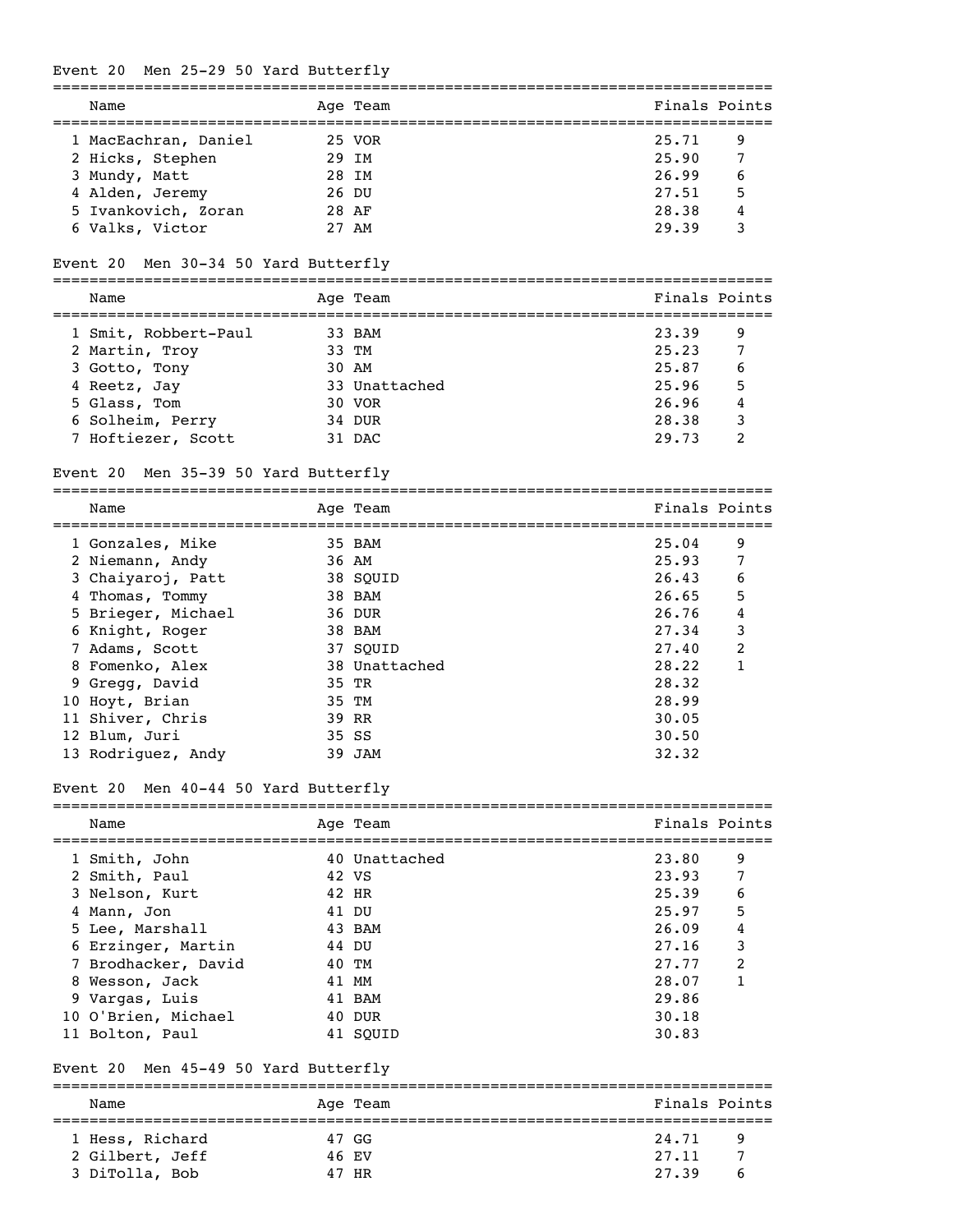| 4 Nolte, Christopher |                                                                                                                                                          | 27.92                                                                                                    | 5 |
|----------------------|----------------------------------------------------------------------------------------------------------------------------------------------------------|----------------------------------------------------------------------------------------------------------|---|
|                      |                                                                                                                                                          | 28.11                                                                                                    | 4 |
|                      |                                                                                                                                                          | 28.25                                                                                                    | 3 |
|                      |                                                                                                                                                          | 28.92                                                                                                    | 2 |
|                      |                                                                                                                                                          | 29.25                                                                                                    |   |
|                      |                                                                                                                                                          | 29.39                                                                                                    |   |
|                      |                                                                                                                                                          | 29.76                                                                                                    |   |
|                      |                                                                                                                                                          | 29.94                                                                                                    |   |
|                      |                                                                                                                                                          | 32.26                                                                                                    |   |
|                      | 5 Tveitmoe, Bob<br>6 Monk, Jim<br>7 Schoenecke, Michael<br>8 Hackett, Ted<br>9 Heggy, Terry<br>10 Curry, Kevin<br>11 Lehman, Melvin<br>12 McElinney, Tom | 45 IM<br>49 JAM<br>45 Unattached<br>45 BB<br>47 Unattached<br>47 DAWG<br>49 TM<br>48 Unattached<br>48 GG |   |

## Event 20 Men 50-54 50 Yard Butterfly

===============================================================================

| Name                 | Age Team | Finals Points |   |
|----------------------|----------|---------------|---|
| 1 Paxton, Norman     | 53 BAM   | 27.90         | 9 |
| 2 Ellis, Quincy      | 53 DUR   | 28.72         | 7 |
| 3 Hall, Ted          | 51 AM    | 29.16         | 6 |
| 4 Carson, Michael    | 53 JAM   | 29.65         | 5 |
| 5 Orendorff, Michael | 50 PM    | 31.23         | 4 |
| 6 Rambo, Buddy       | 54 PM    | 34.59         | 3 |
| 7 Rucker, Keith      | 50 CSST  | 35.67         | 2 |
| 8 Arrison, Tom       | 51 SOUID | 47.70         |   |
|                      |          |               |   |

## Event 20 Men 55-59 50 Yard Butterfly

=============================================================================== Name Age Team Age Team Finals Points =============================================================================== 1 Abrahams, Rich 57 AM<br>2 Selles, Carl 55 DU 2 Selles, Carl 3 McCormick, Paul 55 BAM 28.38 6 4 Dodge, David 55 DUR 29.29 5 5 Tobin, John 59 EV 34.45 4

 6 McDanal, Steve 58 JAM 35.93 2.5 6 Cunningham, Al 57 Unattached 35.93 2.5 1 6 Cunningham, Al 57 Unattached 35.93 2.5<br>8 Edwards, Morgan 57 IM 39.04 1

# Event 20 Men 60-64 50 Yard Butterfly

| Name                | Age Team | Finals Points |
|---------------------|----------|---------------|
| 1 Platter, Sanford  | 63 BAM   | 37.18<br>q    |
| 2 Chessnoe, Michael | 60 DU    | 7<br>51.08    |

#### Event 20 Men 65-69 50 Yard Butterfly

| Name                                                                                     | Age Team       |                                   | Finals Points                                                 |
|------------------------------------------------------------------------------------------|----------------|-----------------------------------|---------------------------------------------------------------|
| 1 O'Brien, Dennis<br>2 Patten, Bob<br>3 Plummer, Mark<br>4 Michie, Jim<br>5 Strom, Bengt | 65 TM<br>69 SS | 66 DUR<br>67 DAC<br>69 Unattached | 30.23<br>9<br>33.83<br>40.99<br>6<br>5<br>46.91<br>48.76<br>4 |

#### Event 20 Men 75-79 50 Yard Butterfly

| Name            | Age Team      | Finals Points |
|-----------------|---------------|---------------|
| 1 Kohl, William | 79 Unattached | 55.14<br>q    |

# Event 20 Men 80-84 50 Yard Butterfly

| Name             | Aqe Team      | Finals Points |     |
|------------------|---------------|---------------|-----|
| 1 Richards, Hugh | 81 Unattached | 47.05         | - q |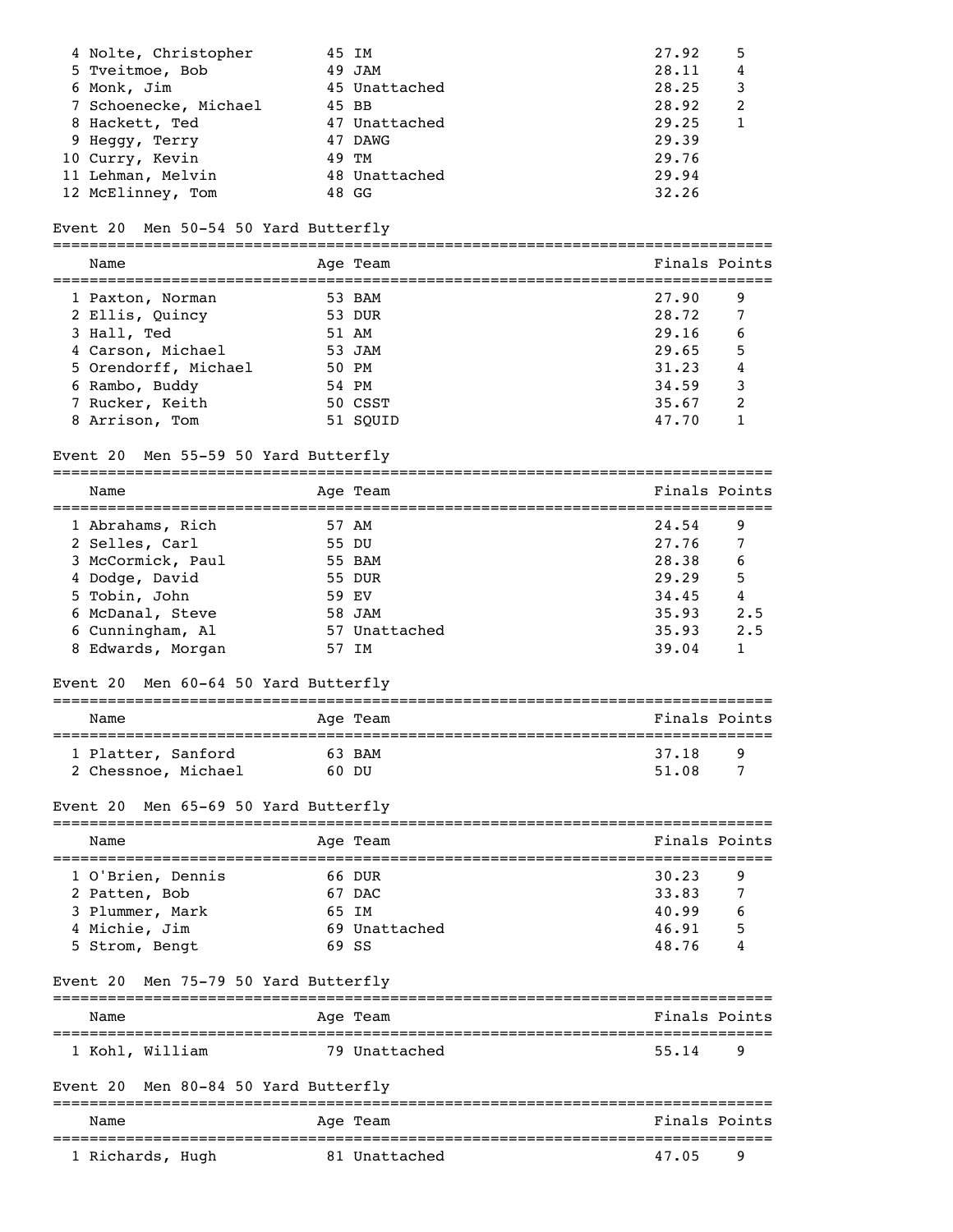Event 21 Women 19+ 200 Yard Freestyle Relay =============================================================================== **Team** Finals Points **Properties Finals** Points **Properties Finals** Points =============================================================================== 1 Team Vortex 'A' 1) Brown, Erin 26 2) Pettitt, Karen 26 3) Tuck, Laura 25 4) Reynolds, Cate 22 2 University of Denver 'B' 2:05.65 14 1) Leetmae, Erika 31 2) Frederiksen, Ellen 22 3) Anziano, Marcia 57 (4) Lebsack, Linda 55 Event 21 Women 25+ 200 Yard Freestyle Relay =============================================================================== Team Finals Points Points Points Points Points Points Points Points Points Points Points Points Points Points Points Points Points Points Points Points Points Points Points Points Points Points Points Points Points Points =============================================================================== 1 University of Denver 'A' 1:43.03 18 1) Surr, Christy 31 2) Hagadorn, Heather 37<br>3) Gadd-Siegel, Cecila 30 4) Clodius, Katy 27 3) Gadd-Siegel, Cecila 30 2 Boulder Aquatic Masters 'B' 1:44.49 14 1) Geil, Kimberly 32 2) Vanslingerlandt, Mica 26 3) Crouch, Kim 40 4) Lee, Sarah 35 3 Thornton Masters 'A' 1:50.41 12 1) Drozda, Catherin 43 2) Trohkimoinen, Kristin 27 3) Jenkins, Holly 34 4) Maleike, Corinna 41 4 Jeffco Aquatic Masters 'A' 2:00.56 10 1) Bennett, Lisa 30 2) Plummer, Charlotte 36 3) Heisdorffer, Trish 38 4) Busch, Linda 51 5 Inverness Masters 'A' 2:00.96 8 1) Seavall, Kelly 33 2) Garland, Crystal 30 3) Snowberg, Jennifer 28 4) Vanderpoel, Nicole 37 6 Durango Masters 'A' 2:03.51 6 1) Thormalen, Donna 34 2) Bussian, Elizabeth 39 3) Brieger, Lenore 34 4) Bendell, Heidi 41 7 Aurora Masters 'A' 2:06.93 4 1) Mable, Lori 43 2) Rowe, Christine 50 3) Pottinger, Erin 31 4) Southam, Brittany 25 Event 21 Women 35+ 200 Yard Freestyle Relay =============================================================================== Team Finals Points =============================================================================== 1 Dawgs 'A' 1:46.18 18 1) Potter, Kathryn 36 2) Sappy, Collette 37 3) Lee, Julie 36 4) Horn, Kris 39 2 Inverness Masters 'B' 1:47.53 14 1) Milberg, Ruthie 41 2) Shultz, Lisa 39 3) Campbell, Ellen 39 4) Garnier, Kathy 41 3 Dawgs 'B' 1:53.86 12 1) Young, Lydia 53 2) Wise, Louise 59 3) Bernhardt, Mary Ellen 61 4) Meets, Patti 37 4 Boulder Aquatic Masters 'A' 2:00.04 10 1) Roche, Carolyn 50 2) Anderson, Cynthia 45 3) Rocke, Jennifer 36 4) Houlihan, Myla 38 Event 21 Women 45+ 200 Yard Freestyle Relay =============================================================================== Team Finals Points **Finals** Points **Finals** Points **Finals** Points =============================================================================== 1 Durango Masters 'B' 2:11.32 18 1) Metz, Cathy 46 2) Brinton, Marjorie 46 3) Klatt, Trudy 52 4) Nelson, Mary Anne 51 Event 22 Men 19+ 200 Yard Freestyle Relay ===============================================================================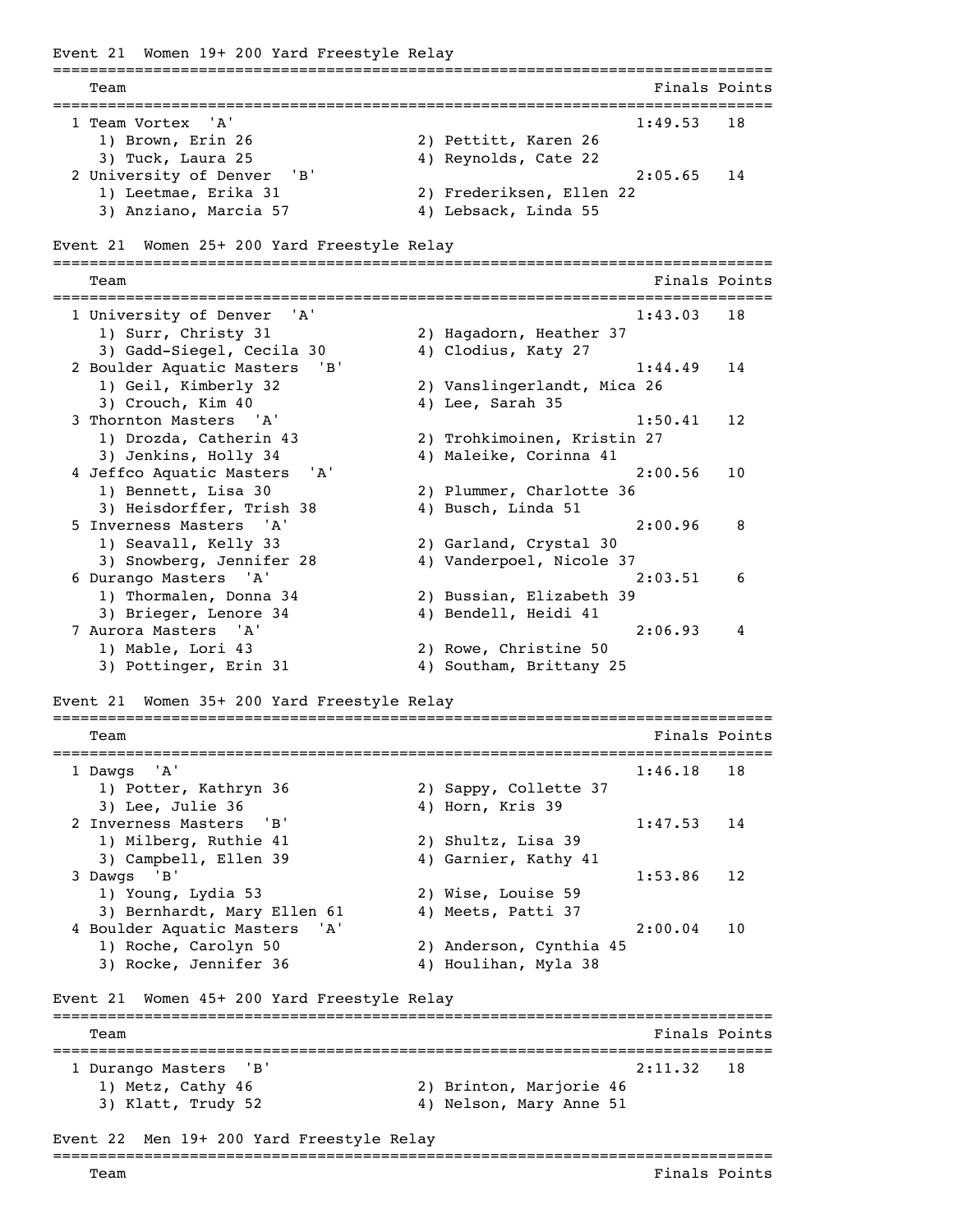=============================================================================== 1 Evergreen Masters 'A' 1:47.20 18 1) Gilbert, Jeff 46 2) Gilbert, Jason 24 3) Gilbert, Kevin 20 4) Gilbert, Bryan 21

Event 22 Men 25+ 200 Yard Freestyle Relay =============================================================================== Team **Finals Points** =============================================================================== 1 Boulder Aquatic Masters 'A' 1:31.74 18 1) Smit, Robbert-Paul 33 2) McCormick, Aaron 27 3) Lee, Marshall 43 4) Gonzales, Mike 35

 2 University of Denver 'A' 1:31.95 13 1) Siegel, Joel 30 2) Alden, Jeremy 26 3) Mann, Michael 47 4) Wise, Mike 37 2 Team Vortex 'A' 1:31.95 13 1) Hoffman, Aaron 28 2) Glass, Tom 30 3) Sherick, Paul 35 4) MacEachran, Daniel 25 4 Inverness Masters 'A' 1:34.68 10 1) Jones, Ryan 25 2) Hicks, Stephen 29 3) Mundy, Matt 28 4) Adams, David 25 5 Squid Swim Team 'A' 1:34.84 8 1) Parker, Corey 30 2) Chaiyaroj, Patt 38 3) Adams, Scott 37 4) Commings, Jeff 28 6 Aurora Masters 'A' 1:35.90 6 1) Allison, Mark 34 2) Niemann, Andy 36 3) Pazmino, Jorge 32 4) Gotto, Tony 30 7 University of Denver 'B' 1:38.19 4 1) Champlin, Pete 34 2) Melansan, Edward 39 3) Jordan, Jamie 39 4) McKissick, Mark 37 8 Durango Masters 'A' 1:39.18 2 1) Solheim, Perry 34 2) Ellis, Quincy 53 3) Sodini, David 46 4) Brieger, Michael 36 9 Rally Rays 'A' 1:39.97 1) Dahl, Matt 33 2) Koehler, Jim 42 3) Hildebrant, Jeff 36 4) Shiver, Chris 39 10 Thornton Masters 'A' 1:40.68 1) Martin, Troy 33 2) Lehman, Ron 47 3) Hoyt, Brian 35 4) Brodhacker, David 40 11 Dawgs 'A' 1:46.04 1) Jirssa, William 32 2) Christie, Bill 44 3) Dowd, Arnie 56 4) King, William 62 -- South Suburban 'A' DQ 1) Blum, Juri 35 2) Strom, Bengt 69 3) Burson, Bill 57 4) Shaver, Jon 34

# Event 22 Men 35+ 200 Yard Freestyle Relay

=============================================================================== Team Finals Points =============================================================================== 1 Boulder Aquatic Masters 'B' 1:44.84 18 1) Knight, Roger 38 2) Kelly, Patrick 35 3) Thomas, Tommy 38 4) Heiman, Timothy 35 2 Inverness Masters 'B' 1:45.87 14 1) Nolte, Christopher 45 2) Bynum, Jeffrey 45 3) Hugo, John 41 4) Miller, George 37 3 Jeffco Aquatic Masters 'A' 1:49.09 12 1) Carson, Michael 53 2) McDanal, Steve 58 3) Rodriguez, Andy 39 4) Tveitmoe, Bob 49 4 Greeley Guppies 'A' 1:50.22 10 1) Hess, Richard 47 2) Ball, Robert 57 3) McElinney, Tom 48 4) Cattles, Steve 42 5 Squid Swim Team 'B' 2:08.64 8 1) Pflum, Glenn 52 2) Arrison, Tom 51 3) Henderson, Jamie 44 4 4) Bolton, Paul 41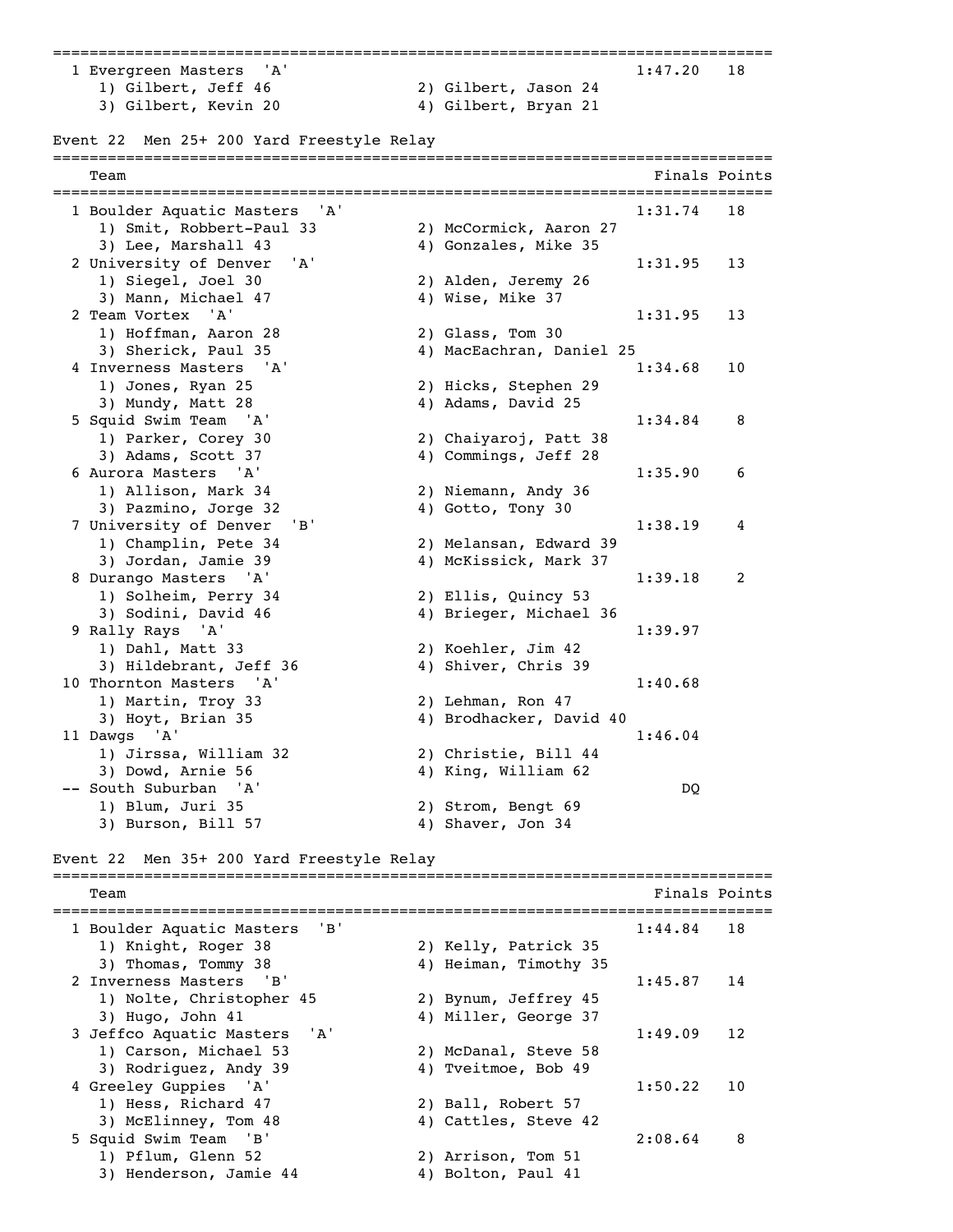Event 22 Men 45+ 200 Yard Freestyle Relay =============================================================================== Team Finals Points =============================================================================== 1 Aurora Masters 'B' 1) Magnuson, Tom 49 2) Abbott, William 55 3) Hall, Ted 51 4) Abrahams, Rich 57 2 Boulder Aquatic Masters 'C' 1:48.30 14<br>1) Paxton, Norman 53 2) McCormick, Paul 55 2) McCormick, Paul 55 3) Ghaffari, Manu 45 4) Platter, Sanford 63 Event 22 Men 55+ 200 Yard Freestyle Relay =============================================================================== Team Finals Points =============================================================================== 1 Durango Masters 'B' 1:53.53 18 1) Graham, James 60 2) O'Brien, Dennis 66 3) Dodge, David 55 4) Blankenship, Jim 57 2 Inverness Masters 'C' and the contract of the 2:20.15 14 1) Plummer, Mark 65 2) Edwards, Morgan 57 3) Moody, Bob 58 4) Ensign, George 71 3 Boulder Aquatic Masters 'D' 2:47.54 12 OUIGET Aquatic rasters -<br>1) Wrenn, John 81 2) Setzke, Dave 55 3) Reynolds, Bing 61 4) Myers, John 71 Event 23 Women 19-24 500 Yard Freestyle =============================================================================== Name Age Team Age Team Finals Points =============================================================================== 1 Gearke, Molly 22 GG 6:00.82 9 2 Frederiksen, Ellen 22 DU 6:01.85 7 3 Reynolds, Cate 22 VOR 6:12.02 6 4 Gray, Anne 23 BB 6:58.14 5 Event 23 Women 25-29 500 Yard Freestyle =============================================================================== Name **Age Team** Age Team Finals Points =============================================================================== 1 Pettitt, Karen 26 VOR 5:33.52 9 2 Vanslingerlandt, Mica and 26 BAM 5:35.30 7 3 Bicknell, Becky 26 DAC 5:38.69 6 4 Kochis, Tiffany 27 TM 8:06.94 5 5 Chaney, Wendy 26 TM 8:49.93 4 Event 23 Women 30-34 500 Yard Freestyle =============================================================================== Name Age Team Age Team Finals Points =============================================================================== 1 Surr, Christy 31 DU 5:53.54 9 2 Geil, Kimberly 32 BAM 6:06.20 7 3 Czarnecki, Jen 30 DAWG 6:38.49 6 4 Keaton, Heather 32 FCC 6:53.60 5 5 Brieger, Lenore 34 DUR 6:57.01 4 6 Thormalen, Donna 34 DUR 7:05.72 3 7 Gorrell, Robin 30 TM 7:40.32 2 Event 23 Women 35-39 500 Yard Freestyle =============================================================================== Age Team  $\qquad \qquad$  Finals Points =============================================================================== 1 Hagadorn, Heather 37 DU 5:28.92 9 2 Houlihan, Myla 38 BAM 5:45.09 7 3 Vanderpoel, Nicole 37 IM 6:05.34 6

4 Heisdorffer, Trish 38 JAM 6:17.16 5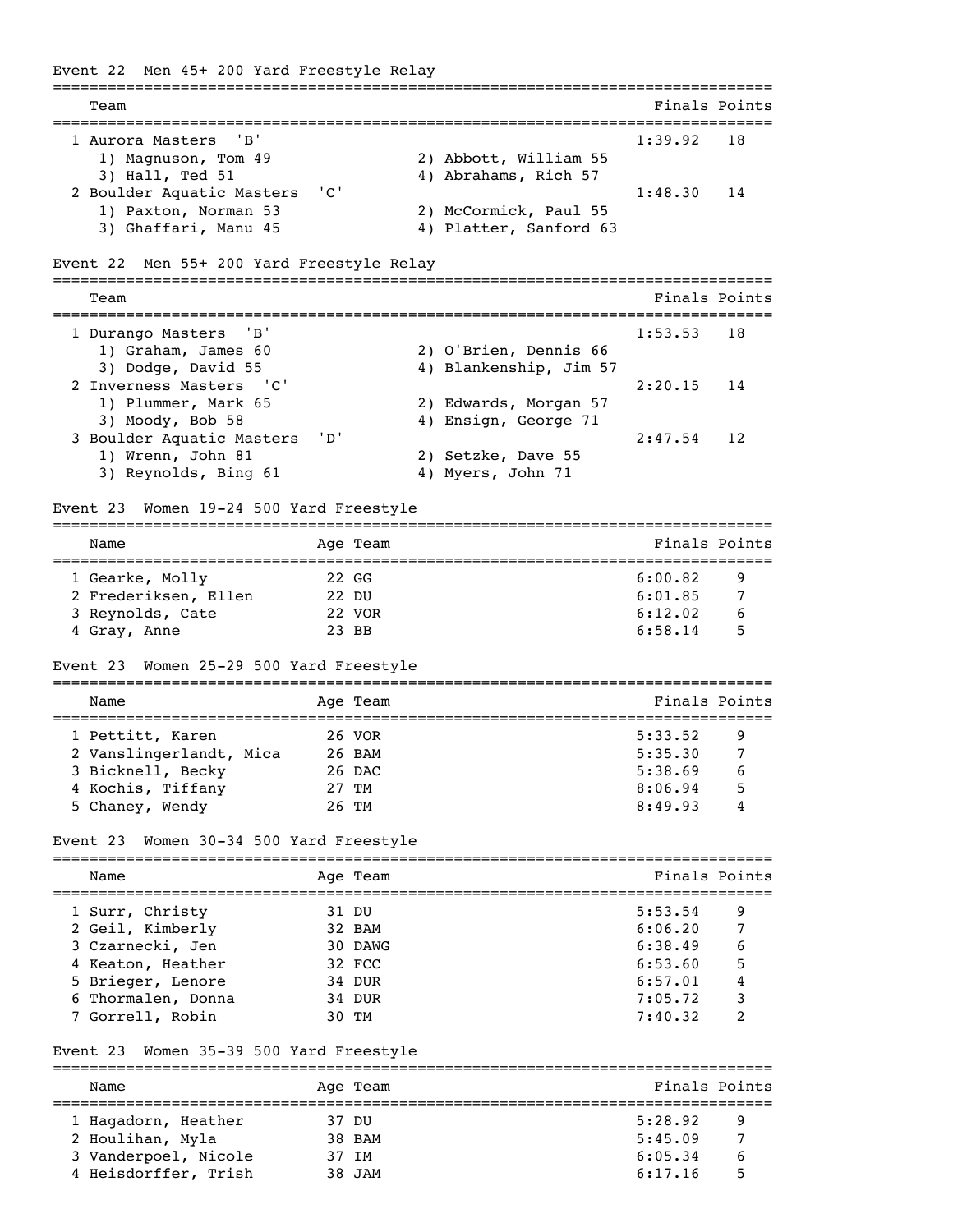| 5 Horn, Kris<br>6 Bussian, Elizabeth<br>7 Johnson, Deanna<br>8 Meets, Patti<br>9 Dretzka, Jennifer |       | 39 DAWG<br>39 DUR<br>38 HR<br>37 DAWG<br>39 TM | 6:34.10<br>6:50.57<br>7:14.69<br>7:17.19<br>7:32.38 | 4<br>3<br>2<br>1 |
|----------------------------------------------------------------------------------------------------|-------|------------------------------------------------|-----------------------------------------------------|------------------|
| Women 40-44 500 Yard Freestyle<br>Event 23                                                         |       |                                                |                                                     |                  |
| Name                                                                                               |       | Age Team                                       | Finals Points                                       |                  |
| 1 Nelson, Judy                                                                                     |       | 41 HR                                          | 5:35.98                                             | 9                |
| 2 Dullea, Melanie                                                                                  | 40 SS |                                                | 6:02.95                                             | 7                |
| 3 Maleike, Corinna                                                                                 |       | 41 TM                                          | 6:25.63                                             | 6                |
| 4 Bendell, Heidi                                                                                   |       | 41 DUR                                         | 7:15.11                                             | 5                |
| 5 Hawkinson, Cindy                                                                                 |       | 41 IM                                          | 7:46.26                                             | 4                |
| Event 23 Women 45-49 500 Yard Freestyle                                                            |       |                                                |                                                     |                  |
| Name                                                                                               |       | Age Team                                       | Finals Points                                       |                  |
| 1 Pyle, Rebecca                                                                                    |       | 46 SS                                          | 6:41.17                                             | 9                |
| 2 Yoder, Margie                                                                                    | 49 DU |                                                | 7:57.94                                             | 7                |
| Event 23 Women 50-54 500 Yard Freestyle                                                            |       |                                                |                                                     |                  |
| Name<br>=====================================                                                      |       | Age Team                                       | Finals Points                                       |                  |
| 1 Roche, Carolyn                                                                                   |       | 50 BAM                                         | 6:27.29                                             | 9                |
| 2 Fouts, Susan                                                                                     |       | 51 DU                                          | 6:42.89                                             | 7                |
| 3 Klatt, Trudy                                                                                     |       | 52 DUR                                         | 7:57.04                                             | 6                |
| 4 Wilson, Debbie                                                                                   |       | 50 DAC                                         | 8:24.10                                             | 5                |
| 5 Nelson, Mary Anne                                                                                |       | 51 DUR                                         | 8:43.53                                             | 4                |
| Women 55-59 500 Yard Freestyle<br>Event 23                                                         |       |                                                |                                                     |                  |
| Name                                                                                               |       | Age Team                                       | Finals Points                                       |                  |
| 1 Anziano, Marcia                                                                                  |       | 57 DU                                          | 7:34.28                                             | 9                |
| 2 Lebsack, Linda                                                                                   |       | 55 DU                                          | 7:34.48                                             | 7                |
| 3 Wise, Louise                                                                                     |       | 59 DAWG                                        | $8:02.46$ 6                                         |                  |
| Event 23 Women 65-69 500 Yard Freestyle                                                            |       |                                                |                                                     |                  |
| Name                                                                                               |       | Age Team                                       | Finals Points                                       |                  |
| 1 Buchannan, Peggy                                                                                 | 69 EV |                                                | 10:04.79                                            | 9                |
| 2 Hertzberg, Ruth                                                                                  | 69 SC |                                                | 10:07.94                                            | 7                |
| Women 75-79 500 Yard Freestyle<br>Event 23                                                         |       |                                                |                                                     |                  |
| Name                                                                                               |       | Age Team                                       | Finals Points                                       |                  |
| 1 Gatza, Willie                                                                                    |       | 77 Unattached                                  | 16:10.37                                            | 9                |
| Event 24 Men 30-34 500 Yard Freestyle                                                              |       |                                                |                                                     |                  |
| Name                                                                                               |       | Aqe Team                                       | Finals Points                                       |                  |
|                                                                                                    |       |                                                |                                                     |                  |
| 1 Nasser, Rob                                                                                      |       | 32 HR                                          | 5:03.25                                             | 9                |
| 2 Snowberg, Eric                                                                                   |       | 31 IM                                          | 5:29.78                                             | 7                |
| 3 Jirssa, William                                                                                  |       | 32 DAWG                                        | 5:34.32                                             | 6                |
| 4 Ross, Dave<br>5 Hoftiezer, Scott                                                                 |       | 31 DU<br>31 DAC                                | 5:35.65<br>5:57.42                                  | 5                |
|                                                                                                    |       |                                                |                                                     |                  |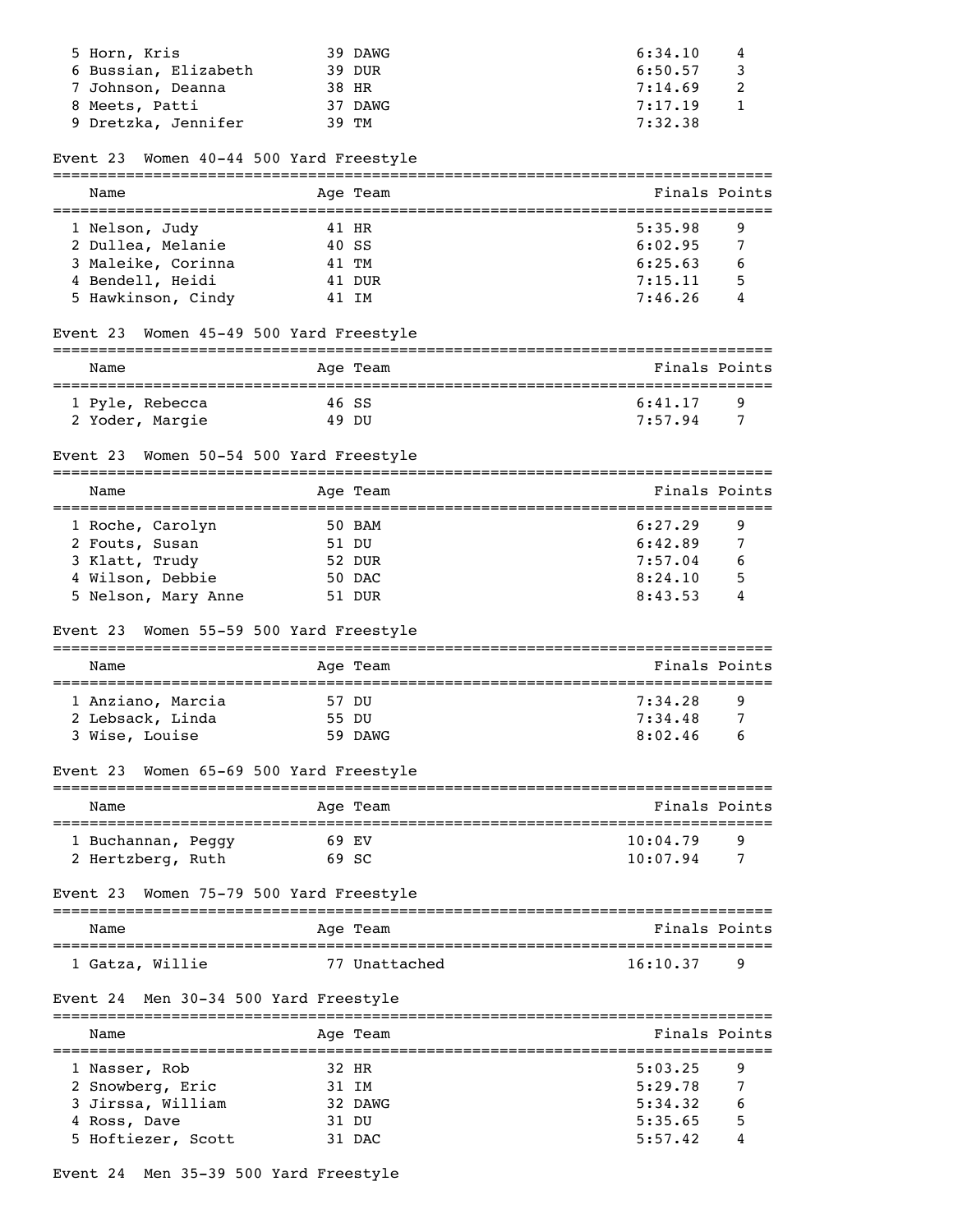| Name                                                                               |       | Age Team                               | Finals Points                                    |        |
|------------------------------------------------------------------------------------|-------|----------------------------------------|--------------------------------------------------|--------|
| 1 Wise, Mike                                                                       |       | 37 DU                                  | 5:00.99                                          | 9      |
| 2 Jordan, Jamie                                                                    |       | 39 DU                                  | 5:09.34                                          | 7      |
| 3 Melansan, Edward                                                                 |       | 39 DU                                  | 5:09.61                                          | 6      |
| 4 Niemann, Andy                                                                    |       | 36 AM                                  | 5:25.45                                          | 5      |
| 5 Thomas, Tommy                                                                    |       | 38 BAM                                 | 6:03.10                                          | 4      |
| 6 Kelly, Patrick                                                                   |       | 35 BAM                                 | 6:03.40                                          | 3      |
| 7 Hanson, Jim                                                                      |       | 39 Unattached                          | 6:21.99                                          | 2      |
| 8 Rodriguez, Andy                                                                  |       | 39 JAM                                 | 6:37.65                                          | 1      |
| 9 Arnold, Dan                                                                      |       | 38 CSST                                | 6:39.79                                          |        |
| 10 Giesen, Tim                                                                     |       | 35 DU                                  | 6:53.59                                          |        |
|                                                                                    |       |                                        |                                                  |        |
| Men 40-44 500 Yard Freestyle<br>Event 24<br>====================================== |       |                                        |                                                  |        |
| Name                                                                               |       | Age Team                               | Finals Points                                    |        |
| 1 Christie, Bill                                                                   |       | 44 DAWG                                | 5:52.72                                          | 9      |
| 2 Henderson, Jamie                                                                 |       | 44 SQUID                               | 6:54.02                                          | 7      |
| 3 Cattles, Steve                                                                   |       | 42 GG                                  | 11:26.88                                         | 6      |
| Men 45-49 500 Yard Freestyle<br>Event 24                                           |       |                                        |                                                  |        |
| Name                                                                               |       | Age Team                               | Finals Points                                    |        |
|                                                                                    |       |                                        |                                                  |        |
| 1 Nolte, Christopher                                                               |       | 45 IM                                  | 5:35.29                                          | 9      |
| 2 Bynum, Jeffrey                                                                   | 45 IM |                                        | 5:35.45                                          | 7      |
| 3 DiTolla, Bob                                                                     |       | 47 HR                                  | 5:39.77                                          | 6      |
| 4 Stanback, John                                                                   |       | 48 VOR                                 | 5:44.52                                          | 5      |
| 5 Heggy, Terry                                                                     |       | 47 DAWG                                | 6:06.08                                          | 4      |
| Men 50-54 500 Yard Freestyle<br>Event 24                                           |       |                                        |                                                  |        |
| Name                                                                               |       | Age Team                               | Finals Points                                    |        |
|                                                                                    |       |                                        |                                                  |        |
| 1 Ellis, Quincy                                                                    |       | 53 DUR                                 | 5:54.50                                          | 9      |
| 2 Carson, Michael                                                                  |       | 53 JAM                                 | 6:36.35                                          | 7      |
| 3 Franchi, Gary                                                                    |       | 53 PM                                  | 7:17.76                                          | 6      |
| Men 55-59 500 Yard Freestyle<br>Event 24                                           |       |                                        |                                                  |        |
| Name                                                                               |       | Age Team                               | Finals Points                                    |        |
|                                                                                    |       |                                        | ==================                               |        |
| 1 McCormick, Paul                                                                  |       | 55 BAM                                 | 5:31.68                                          | 9      |
| 2 Selles, Carl                                                                     |       | 55 DU                                  | 5:40.57                                          | 7      |
| 3 Burson, Bill                                                                     |       | 57 SS                                  | 6:03.33                                          | 6      |
| 4 Blankenship, Jim                                                                 |       | 57 DUR                                 | 6:48.29                                          | 5      |
| 5 Edwards, Morgan                                                                  |       | 57 IM                                  | 7:51.13                                          | 4      |
| 6 Setzke, Dave                                                                     |       | 55 BAM                                 | 7:56.46                                          | 3      |
| 7 McDanal, Steve                                                                   |       | 58 JAM                                 | 8:24.19                                          | 2      |
| Men 60-64 500 Yard Freestyle<br>Event 24                                           |       |                                        |                                                  |        |
| Name                                                                               |       | Age Team                               | ==============<br>Finals Points                  |        |
|                                                                                    |       |                                        |                                                  |        |
| 1 Graham, James<br>2 Chessnoe, Michael                                             |       | 60 DUR<br>60 DU                        | 6:53.83<br>7:33.06                               | 9<br>7 |
|                                                                                    |       |                                        |                                                  |        |
| Women 19-24 400 Yard IM<br>Event 25                                                |       | ==========                             |                                                  |        |
| Name<br>========================                                                   |       | Age Team<br>========================== | Finals Points<br>=============================== |        |
| 1 Reynolds, Cate                                                                   |       | 22 VOR                                 | 5:35.08                                          | 9      |
| 2 Fleming, Sara                                                                    |       | 23 JAM                                 | 6:13.75                                          | 7      |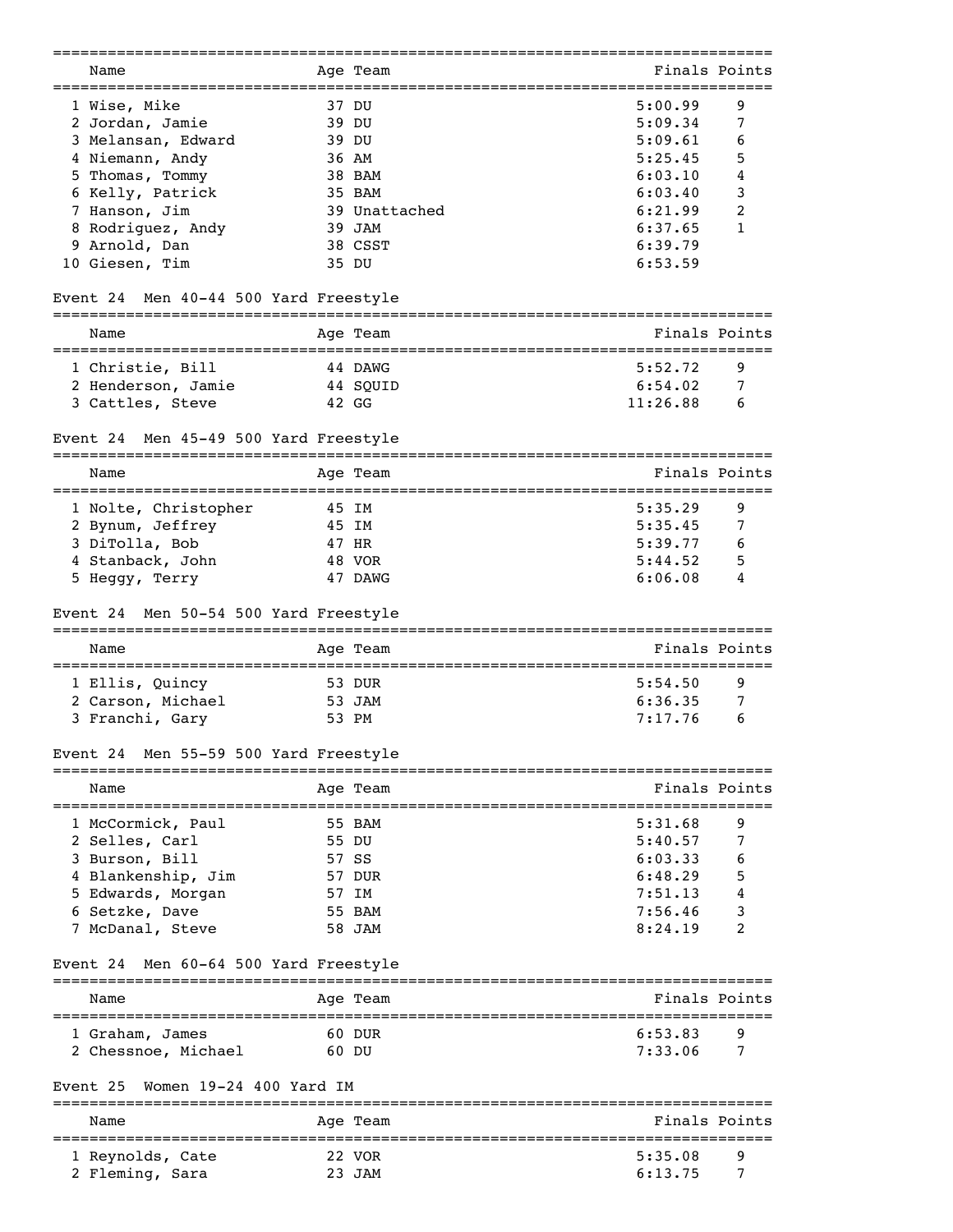| Women 25-29 400 Yard IM<br>Event 25                                                                                                         |                                            |                                                                              |
|---------------------------------------------------------------------------------------------------------------------------------------------|--------------------------------------------|------------------------------------------------------------------------------|
| Name                                                                                                                                        | Age Team                                   | Finals Points                                                                |
| 1 Clodius, Katy                                                                                                                             | 27 DU                                      | 5:13.37<br>9                                                                 |
| Women $30-34$ 400 Yard IM<br>Event 25<br>___________________________                                                                        |                                            |                                                                              |
| Name                                                                                                                                        | Age Team                                   | Finals Points                                                                |
| 1 Leetmae, Erika<br>2 Deacon, Lori<br>3 Sherick, Kathryn<br>4 Niemann, Catherine<br>5 Penington, Pam<br>Women 35-39 400 Yard IM<br>Event 25 | 31 DU<br>31 DU<br>34 VOR<br>31 AM<br>31 TM | 4:55.85<br>9<br>4:56.31<br>7<br>5:09.66<br>6<br>5:11.30<br>5<br>6:00.81<br>4 |
| Name                                                                                                                                        | Age Team                                   | Finals Points                                                                |
| 1 Hagadorn, Heather<br>2 Smith, Laura<br>3 Houlihan, Myla<br>4 Iverson, Jana                                                                | 37 DU<br>36 VS<br>38 BAM<br>36 DAWG        | ==========<br>5:12.89<br>9<br>5:14.93<br>7<br>5:15.37<br>6<br>5:24.84<br>5   |
| Women $40-44$ $400$ Yard IM<br>Event 25                                                                                                     |                                            |                                                                              |
| Name<br>---------------------------------                                                                                                   | Age Team                                   | Finals Points<br>-------------------------                                   |
| 1 Maleike, Corinna<br>Women 50-54 400 Yard IM<br>Event 25                                                                                   | 41 TM                                      | 5:44.54<br>9                                                                 |

| Name           | Aqe Team | Finals Points  |
|----------------|----------|----------------|
| 1 Young, Lydia | 53 DAWG  | 7:08.07<br>- q |

| Event 25 Women 55-59 400 Yard IM |          |               |
|----------------------------------|----------|---------------|
| Name                             | Age Team | Finals Points |
| -- Lebsack, Linda                | 55 DU    | DO            |

Event 25 Women 60-64 400 Yard IM

| Name              | Age Team | Finals Points |     |
|-------------------|----------|---------------|-----|
| 1 Zentgraf, Karen | 60 BY    | 8:14.92       | ∣ Q |
|                   |          |               |     |

Event 25 Women 65-69 400 Yard IM

| Name              | Age Team | Finals Points |
|-------------------|----------|---------------|
| 1 Hertzberg, Ruth | 69 SC    | 9:46.68<br>q  |

Event 26 Men 25-29 400 Yard IM

| Name              | Age Team | Finals Points |  |
|-------------------|----------|---------------|--|
| 1 Commings, Jeff  | 28 SOUID | 4:21.73<br>-9 |  |
| 2 Hicks, Stephen  | 29 TM    | 4:32.43       |  |
| 3 Bradac, Michael | 29 DU    | 4:48.44<br>6  |  |
| 4 Jones, Ryan     | 25 TM    | 5<br>4:51.30  |  |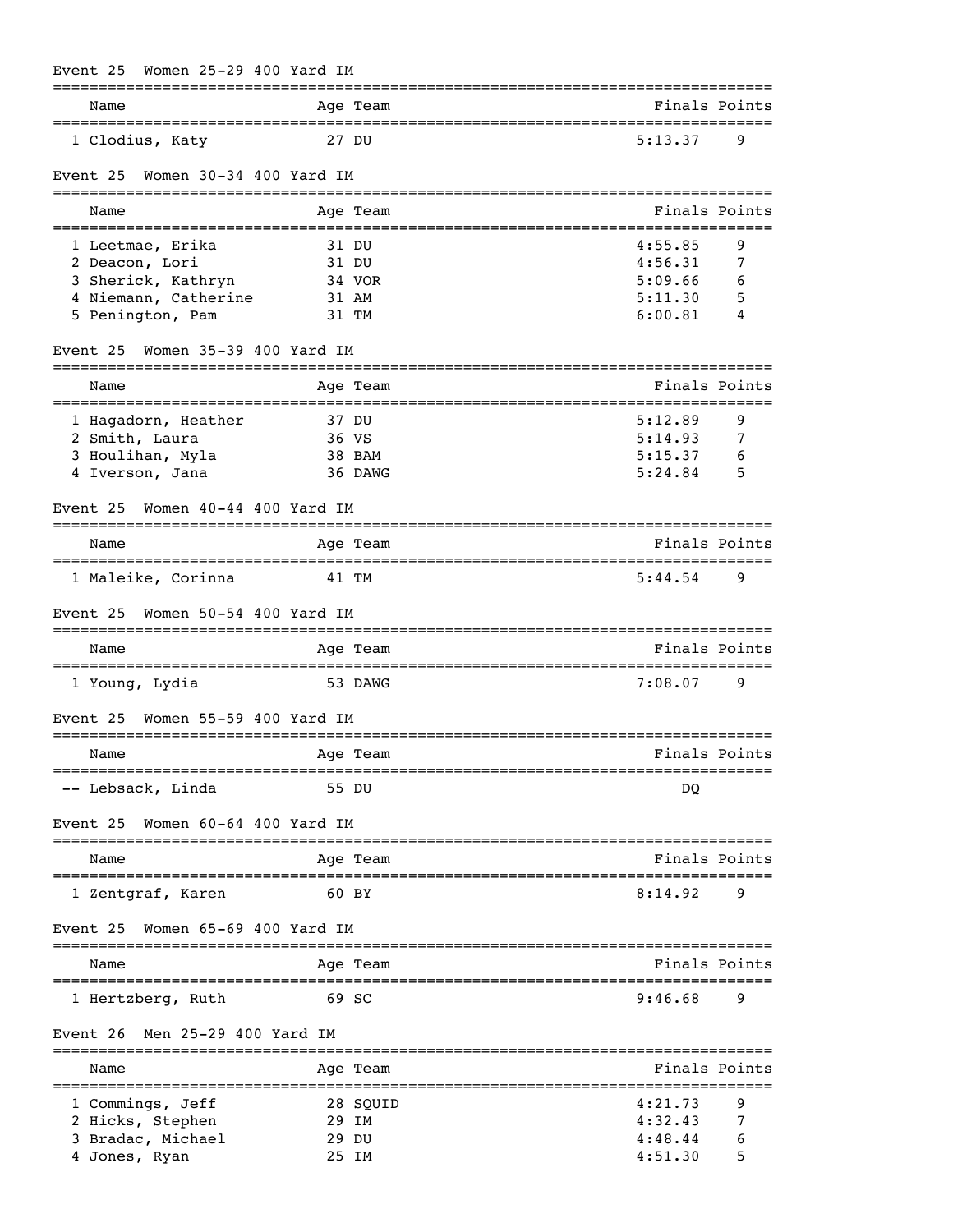| Men 30-34 400 Yard IM<br>Event 26                                          |     |                           |                                    |         |               |
|----------------------------------------------------------------------------|-----|---------------------------|------------------------------------|---------|---------------|
| ==============================<br>Name                                     |     | Age Team                  |                                    |         | Finals Points |
| 1 Champlin, Pete                                                           |     | 34 DU                     |                                    | 4:56.23 | 9             |
| 2 Pryor, Keith                                                             |     | 31 SQUID                  |                                    | 5:14.59 | 7             |
| Men 35-39 400 Yard IM<br>Event 26                                          |     |                           |                                    |         |               |
| Name                                                                       |     | Age Team<br>============= | __________________________________ |         | Finals Points |
| 1 Melansan, Edward                                                         |     | 39 DU                     |                                    | 4:43.39 | 9             |
| 2 Knight, Roger                                                            |     | 38 BAM                    |                                    | 5:10.15 | 7             |
| 3 Brieger, Michael                                                         |     | 36 DUR                    |                                    | 5:15.82 | 6             |
| 4 Kelly, Patrick                                                           |     | 35 BAM                    |                                    | 5:32.84 | 5             |
| Men 40-44 400 Yard IM<br>Event 26                                          |     |                           |                                    |         |               |
| Name                                                                       |     | Age Team                  |                                    |         | Finals Points |
| 1 Bakel, Joe                                                               |     | 40 VOR                    |                                    | 5:01.90 | 9             |
| 2 Carruthers, Mike                                                         |     | 44 BAM                    |                                    | 5:03.54 | 7             |
| 3 Murphy, Jim                                                              |     | 41 DAWG                   |                                    | 5:34.55 | 6             |
| 4 Henderson, Jamie                                                         |     | 44 SQUID                  |                                    | 6:10.91 | 5             |
| Men 45-49 400 Yard IM<br>Event 26<br>;==================================== |     |                           |                                    |         |               |
| Name                                                                       |     | Age Team                  |                                    |         | Finals Points |
| 1 Mann, Michael                                                            |     | 47 DU                     |                                    | 4:34.58 | 9             |
| 2 Stanback, John                                                           |     | 48 VOR                    |                                    | 5:00.93 | 7             |
| 3 Nolte, Christopher                                                       |     | 45 IM                     |                                    | 5:04.39 | 6             |
| 4 DiTolla, Bob                                                             |     | 47 HR                     |                                    | 5:05.41 | 5             |
| 5 Heggy, Terry                                                             |     | 47 DAWG                   |                                    | 5:32.14 | 4             |
| 6 Culp, Michael                                                            |     | 46 SS                     |                                    | 5:33.55 | 3             |
| Men 50-54 400 Yard IM<br>Event 26                                          |     |                           |                                    |         |               |
| Name                                                                       |     | Age Team                  |                                    |         | Finals Points |
| 1 Hall, Ted                                                                |     | 51 AM                     |                                    | 5:33.47 | 9             |
| 2 Ellis, Quincy                                                            |     | 53 DUR                    |                                    | 5:50.75 | 7             |
| Men 55-59 400 Yard IM<br>Event 26                                          |     |                           |                                    |         |               |
| Name                                                                       |     | Age Team                  |                                    |         | Finals Points |
| _______________________________                                            |     | 57 IM                     |                                    | 7:31.87 | 9             |
| 1 Edwards, Morgan                                                          |     |                           |                                    |         |               |
| Men 65-69 400 Yard IM<br>Event 26                                          |     |                           |                                    |         |               |
| Name                                                                       |     | Age Team                  |                                    |         | Finals Points |
| 1 O'Brien, Dennis                                                          |     | 66 DUR                    |                                    | 5:57.11 | 9             |
| Mixed 19+ 200 Yard Freestyle Relay<br>Event 27                             |     |                           |                                    |         |               |
| Team                                                                       |     |                           |                                    |         | Finals Points |
| 'A'<br>1 Team Vortex                                                       |     |                           |                                    | 1:41.60 | 18            |
| 1) Sherick, Kathryn 34                                                     |     |                           | 2) Reynolds, Cate 22               |         |               |
| 3) Pettitt, Karen 26                                                       |     |                           | 4) Glass, Tom 30                   |         |               |
| 2 Boulder Aquatic Masters                                                  | 'E' |                           |                                    | 1:52.57 | 14            |
| 1) McKeogh, Larry 33                                                       |     |                           | 2) Boatright, Lisa 23              |         |               |
| 3) Shoemaker, Christy 33                                                   |     |                           | 4) McKnight, Jordan 25             |         |               |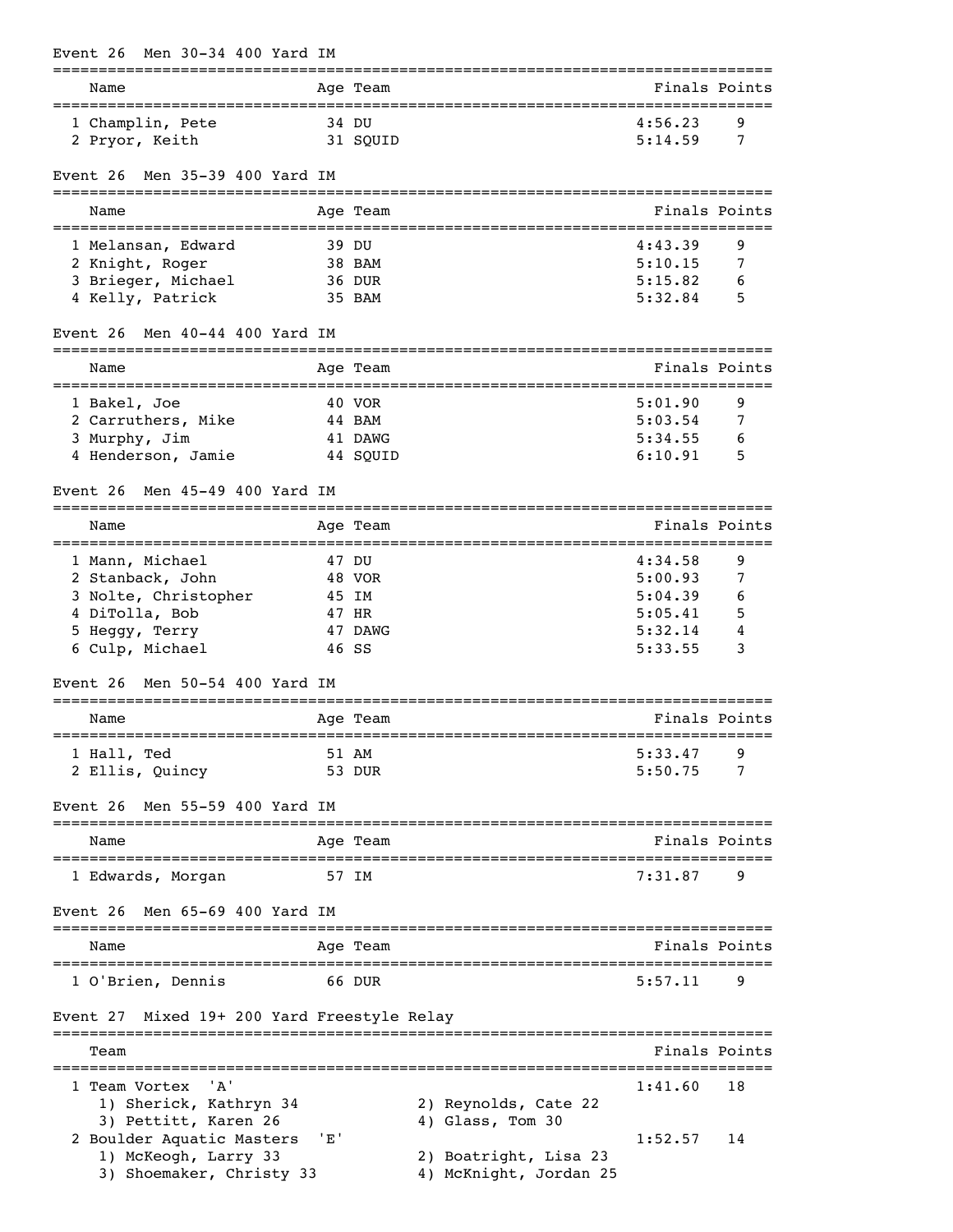3 Aurora Masters 'A' 2:03.42 12 1) Cliff-Turtle, Josh 22 2) Benson, Marvin 63<br>3) DeMarie, Mary-Jeanne 50 4) Pottinger, Erin 31 3) DeMarie, Mary-Jeanne 50 4 Summit County 'A' 2:24.28 10 1) Bailey, Jamie 34 2) Bennet, Heather 23 3) Hertzberg, Ruth 69 4) Cardwell, Karen 23 Event 27 Mixed 25+ 200 Yard Freestyle Relay =============================================================================== **Team** Finals Points **Properties Finals** Points **Properties Finals** Points =============================================================================== 1 Team Vortex 'B' 1:35.38 18 1) MacEachran, Daniel 25 2) Hoffman, Aaron 28 3) Engelhardt, Katie 25 (4) Tuck, Laura 25 2 University of Denver 'A' 1:35.71 14 1) Alden, Jeremy 26 2) Von Evig, Julia 40 3) Siegel, Joel 30 4) Gadd-Siegel, Cecila 30 3 University of Denver 'B' 1:39.08 12 1) Deacon, Lori 31 2) Hagadorn, Heather 37 3) Bradac, Michael 29 4) Mann, Michael 47 4 Inverness Masters 'A' 1:41.06 10 1) Seavall, Kelly 33 2) Garland, Crystal 30 3) Hicks, Stephen 29 4) Jones, Ryan 25 5 University of Denver 'C' 1:43.11 8 1) Surr, Christy 31 2) Clodius, Katy 27 3) Wise, Mike 37 4) Erzinger, Martin 44 6 Inverness Masters 'C' 1:43.51 6 1) Adams, David 25 2) Mundy, Matt 28 3) Vanderpoel, Nicole 37 4) Milberg, Ruthie 41 7 South Suburban 'A' 1:43.66 4 1) Shaver, Jon 34 2) Dullea, Melanie 40<br>3) Fotopulos, Leslie 35 4) Steppan, Paul 37 3) Fotopulos, Leslie 35 8 Durango Masters 'A' 1:50.13 2 1) Solheim, Perry 34 2) Thormalen, Donna 34 3) Brieger, Lenore 34 4) Brieger, Michael 36 9 Thornton Masters 'B' 1:51.26 1) Curry, Kevin 49 2) Hoyt, Brian 35 3) Trohkimoinen, Kristin 27 4) Penington, Pam 31 10 Dawgs 'A' 1:52.43 1) Jirssa, William 32 2) Loop, Winifred 31 3) Horn, Kris 39 4) Murphy, Jim 41 -- Team Vortex 'C' DQ 1) Chalona, Michael 35 2) Brown, Erin 26 3) Sherick, Paul 35 4) MacDonald, Lee 50 -- Boulder Aquatic Masters 'C' DQ 1) McCormick, Aaron 27 2) Geil, Kimberly 32 3) Lipson, Christine 32 4) Haid, James 31 Event 27 Mixed 35+ 200 Yard Freestyle Relay =============================================================================== Team Finals Points =============================================================================== 1 Boulder Aquatic Masters 'B' 1:39.32 18 1) Lee, Sarah 35 2) Lee, Marshall 43 3) Crouch, Kim 40 4) Gonzales, Mike 35 2 Dawgs 'C' 1:43.13 14 1) Potter, Kathryn 36 2) Lee, Julie 36 3) Christie, Bill 44 4) Dowd, Arnie 56 3 Inverness Masters 'B' 1:43.30 12 1) Garnier, Kathy 41 2) Campbell, Ellen 39 3) Nolte, Christopher 45 4) Hugo, John 41 4 Thornton Masters 'A' 1:43.90 10 1) Brodhacker, David 40 2) Lehman, Ron 47 3) Maleike, Corinna 41 4) Drozda, Catherin 43 5 Durango Masters 'B' 1:48.96 8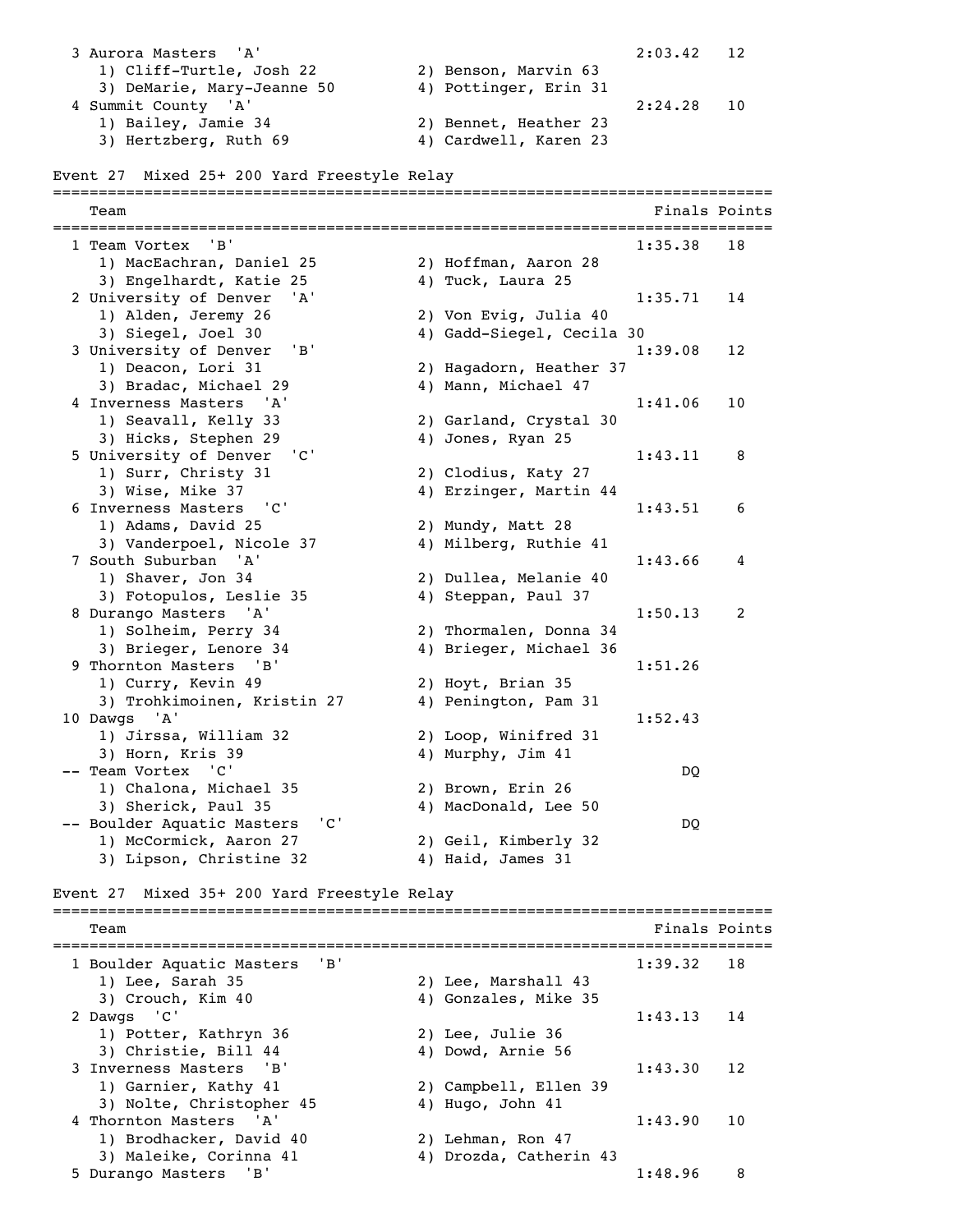1) Sodini, David 46 2) Bussian, Elizabeth 39 3) Metz, Cathy 46 4) O'Brien, Michael 40 6 Boulder Aquatic Masters 'D' 1:51.88 6 1) Kelly, Patrick 35 2) Houlihan, Myla 38 3) Rocke, Jennifer 36 4) Knight, Roger 38 7 Inverness Masters 'D' 1:54.77 4 1) Miller, George 37 2) Blodgett, Bob 51 3) Liska, Laura 42 4) Shultz, Lisa 39 8 Unattached 'A' 1:59.23 2 1) Wick, Barry 55 2) Berry, Katie 42 3) Hanson, Jim 39 4) Walters, Terri 35 9 Durango Masters 'D' 2:03.73 1) Blankenship, Jim 57 2) Dodge, David 55 3) Brinton, Marjorie 46 4) Bendell, Heidi 41 Event 27 Mixed 45+ 200 Yard Freestyle Relay =============================================================================== Team Finals Points =============================================================================== 1 Boulder Aquatic Masters 'A' 1:52.41 18 1) Paxton, Norman 53 2) McCormick, Paul 55 3) Anderson, Cynthia 45 4) Roche, Carolyn 50 2 South Suburban 'B' 2:00.15 14 1) Culp, Michael 46 2) Slavec, Deborah 48 3) Pyle, Rebecca 46 4) Burson, Bill 57 3 Durango Masters 'C' 2:01.46 12 1) Ellis, Quincy 53 2) Graham, James 60 3) Nelson, Mary Anne 51 4) Klatt, Trudy 52 4 Dawgs 'B' 2:24.22 10 1) Ellesfsen, Karl 46 2) King, William 62 3) Bernhardt, Mary Ellen 61 4) Young, Lydia 53 Event 27 Mixed 55+ 200 Yard Freestyle Relay =============================================================================== Team Finals Points =============================================================================== 1 Inverness Masters 'F' 2:14.31 18 1) Moody, Bob 58 2) Edwards, Morgan 57 3) Pierce, Victoria 55 4) Nigh, Rosemary 55 Event 29 Women 19-24 100 Yard Butterfly =============================================================================== Name Age Team Age Team Finals Points =============================================================================== 1 Fleming, Sara and 23 JAM Event 29 Women 25-29 100 Yard Butterfly =============================================================================== Name **Age Team** Age Team **Finals Points** =============================================================================== 1 Bicknell, Becky 26 DAC 1:02.58 9<br>
2 Tuck, Laura 25 VOR 1:04.15 7<br>
3 Pettitt, Karen 26 VOR 1:05.71 6 2 Tuck, Laura 25 VOR 1:04.15 7 3 Pettitt, Karen 26 VOR 1:05.71 6 4 Clodius, Katy 27 DU 1:08.34 5 Event 29 Women 30-34 100 Yard Butterfly =============================================================================== Name **Age Team** Age Team Finals Points =============================================================================== 1 Surr, Christy 31 DU 1:03.33 9 2 Leetmae, Erika 31 DU 1:03.96 7 3 Garland, Crystal 30 IM 1:07.96 6 4 Gonci, Abigail 31 JAM 1:13.46 5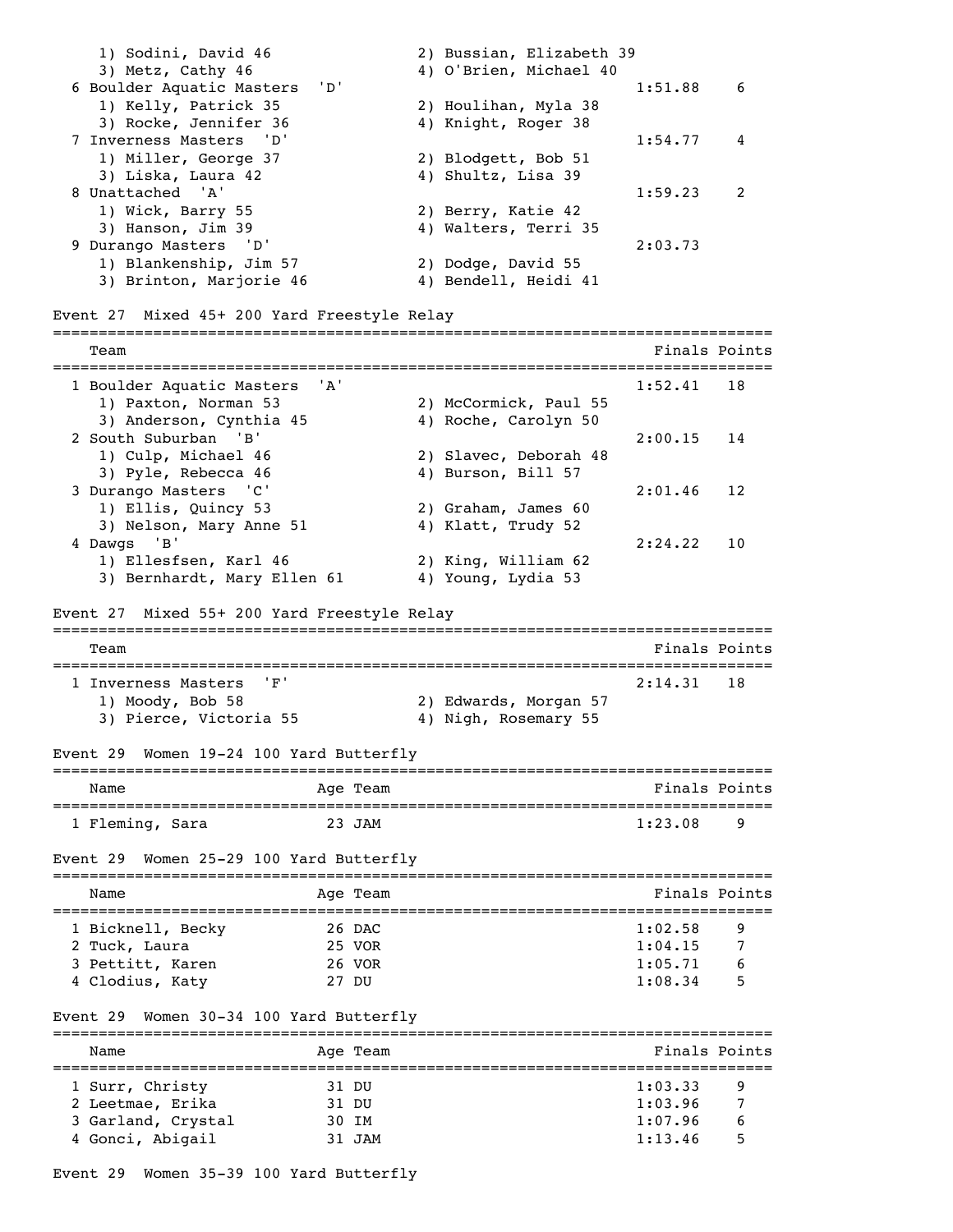| Name                                           |                | Age Team      | Finals Points        |        |
|------------------------------------------------|----------------|---------------|----------------------|--------|
| 1 Lee, Sarah                                   |                | 35 BAM        | 1:03.99              | 9      |
| 2 Potter, Kathryn                              |                | 36 DAWG       | 1:04.69              | 7      |
| 3 Walters, Terri                               |                | 35 Unattached | 1:06.58              | 6      |
|                                                |                |               |                      |        |
| 4 Iverson, Jana                                |                | 36 DAWG       | 1:08.21              | 5      |
| 5 Washburn, Lynette                            | 38 TM          |               | 1:10.10              | 4      |
| 6 Horn, Kris                                   |                | 39 DAWG       | 1:11.53              | 3      |
| 7 Plummer, Charlotte                           |                | 36 JAM        | 1:14.38              | 2      |
| Women 40-44 100 Yard Butterfly<br>Event 29     |                |               |                      |        |
| Name<br>====================================== |                | Age Team      | Finals Points        |        |
| 1 Nelson, Judy                                 | 41 HR          |               | 1:05.85              | 9      |
| 2 Milberg, Ruthie                              | 41 IM          |               | 1:06.26              | 7      |
| 3 Dullea, Melanie                              | 40 SS          |               | 1:11.95              | 6      |
| 4 Hawkinson, Cindy                             | 41 IM          |               | 1:35.81              | 5      |
| Women 45-49 100 Yard Butterfly<br>Event 29     |                |               |                      |        |
| Name                                           |                | Age Team      | Finals Points        |        |
|                                                |                |               |                      |        |
| 1 Pyle, Rebecca<br>2 Yoder, Margie             | 46 SS<br>49 DU |               | 1:14.56<br>1:42.40   | 9<br>7 |
|                                                |                |               |                      |        |
| Women 50-54 100 Yard Butterfly<br>Event 29     |                |               |                      |        |
| Name                                           |                | Age Team      | Finals Points        |        |
| 1 Roche, Carolyn                               |                | 50 BAM        | 1:15.83              | 9      |
| 2 Young, Lydia                                 |                | 53 DAWG       | 1:40.52              | 7      |
| Women 55-59 100 Yard Butterfly<br>Event 29     |                | ========      |                      |        |
| Name                                           |                | Age Team      | Finals Points        |        |
| 1 Lebsack, Linda                               | 55 DU          |               | 1:41.72              | 9      |
| 2 Anziano, Marcia                              | 57 DU          |               | 1:49.41              | 7      |
| Women 65-69 100 Yard Butterfly<br>Event 29     |                |               |                      |        |
| ____________________________<br>Name           |                | Age Team      | Finals Points        |        |
| 1 Hertzberg, Ruth                              | 69 SC          |               | 2:36.55              | 9      |
|                                                |                |               |                      |        |
| Men 25-29 100 Yard Butterfly<br>Event 30       |                |               |                      |        |
| Name                                           |                | Aqe Team      | Finals Points        |        |
| 1 Ivankovich, Zoran                            | 28 AF          |               | 1:07.90              | 9      |
| Men 30-34 100 Yard Butterfly<br>Event 30       |                |               | ==================== |        |
| Name                                           |                | Age Team      | Finals Points        |        |
| 1 Nasser, Rob                                  | 32 HR          |               | 54.89                | 9      |
| 2 Martin, Troy                                 | 33 TM          |               | 58.04                | 7      |
| 3 Dahl, Matt                                   | 33 RR          |               | 58.30                | 6      |
|                                                |                |               |                      |        |
| Glass, Tom                                     |                | 30 VOR        | 58.49                | 5      |
| Champlin, Pete                                 | 34 DU          |               | 59.29                | 4      |
| 6 Hoftiezer, Scott                             |                | 31 DAC        | 1:07.66              | 3      |
|                                                |                |               |                      |        |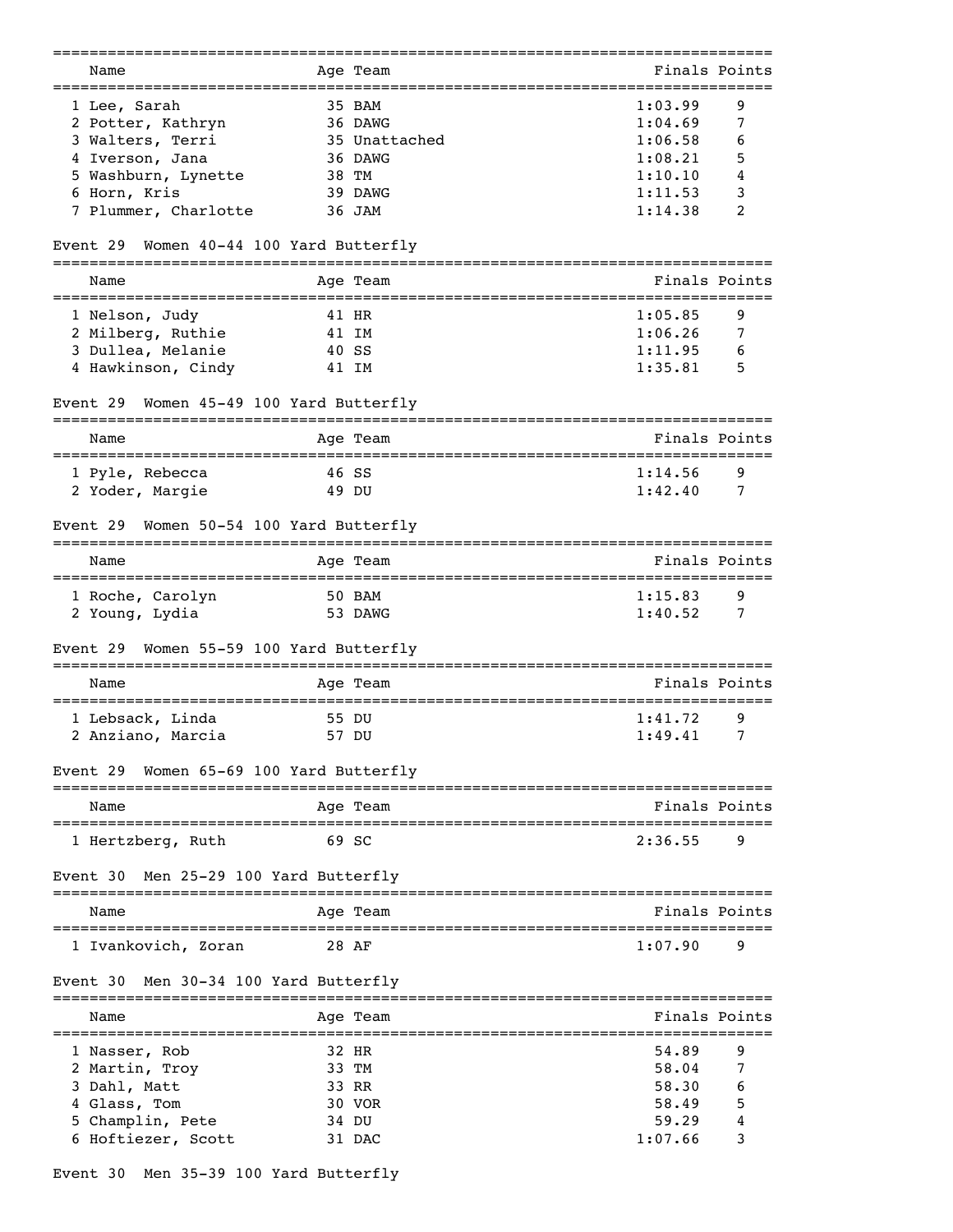| Name                                     | Age Team | Finals Points                        |                |
|------------------------------------------|----------|--------------------------------------|----------------|
| 1 Gonzales, Mike                         | 35 BAM   | 55.91                                | 9              |
| 2 Steppan, Paul                          | 37 SS    | 56.58                                | 7              |
| 3 Melansan, Edward                       | 39 DU    | 56.67                                | 6              |
| 4 Wise, Mike                             | 37 DU    | 57.44                                | 5              |
| 5 Niemann, Andy                          | 36 AM    | 57.74                                | 4              |
| 6 Brieger, Michael                       | 36 DUR   | 58.68                                | 3              |
| 7 Chaiyaroj, Patt                        | 38 SQUID | 59.33                                | 2              |
| 8 Knight, Roger                          | 38 BAM   | 1:04.26                              | 1              |
| 9 Blum, Juri                             | 35 SS    | 1:10.10                              |                |
| 10 Kelly, Patrick                        | 35 BAM   | 1:11.73                              |                |
| Men 40-44 100 Yard Butterfly<br>Event 30 |          |                                      |                |
| Name                                     | Age Team | Finals Points                        |                |
| 1 Nelson, Kurt                           | 42 HR    | 57.12                                | 9              |
| 2 Mann, Jon                              | 41 DU    | 57.14                                | 7              |
| 3 Lee, Marshall                          | 43 BAM   | 1:00.10                              | 6              |
| 4 Carruthers, Mike                       | 44 BAM   | 1:00.67                              | 5              |
| 5 Brodhacker, David                      | 40 TM    | 1:04.18                              | 4              |
| 6 Bakel, Joe                             | 40 VOR   | 1:04.53                              | 3              |
| 7 Erzinger, Martin                       | 44 DU    | 1:06.13                              | 2              |
| Men 45-49 100 Yard Butterfly<br>Event 30 |          |                                      |                |
| Name                                     | Age Team | Finals Points                        |                |
|                                          |          | ==================================== |                |
| 1 Hess, Richard                          | 47 GG    | 55.97                                | 9              |
| 2 DiTolla, Bob                           | 47 HR    | 1:00.87                              | 7              |
| 3 Stanback, John                         | 48 VOR   | 1:03.63                              | 6              |
| 4 Nolte, Christopher                     | 45 IM    | 1:05.93                              | 5              |
| 5 Ghaffari, Manu                         | 45 BAM   | 1:07.42                              | 4              |
| 6 McElinney, Tom                         | 48 GG    | 1:19.75                              | 3              |
| Men 50-54 100 Yard Butterfly<br>Event 30 | -------- |                                      |                |
| Name                                     | Age Team | Finals Points                        |                |
| 1 MacDonald, Lee                         | 50 VOR   | 59.47                                | 9              |
| 2 Hall, Ted                              | 51 AM    | 1:07.11                              | 7              |
| 3 Ellis, Quincy                          | 53 DUR   | 1:08.20                              | 6              |
| 4 Pflum, Glenn                           | 52 SQUID | 1:48.07                              | 5              |
| Men 55-59 100 Yard Butterfly<br>Event 30 |          |                                      |                |
| Name                                     | Age Team | Finals Points                        |                |
| 1 Abrahams, Rich                         | 57 AM    | 55.26                                | ---------<br>9 |
| 2 Abbott, William                        | 55 AM    | 1:01.84                              | 7              |
| 3 Burson, Bill                           | 57 SS    | 1:17.80                              | 6              |
| 4 Tobin, John                            | 59 EV    | 1:32.85                              | 5              |
| 5 Edwards, Morgan                        | 57 IM    | 1:34.19                              | 4              |
| Men 65-69 100 Yard Butterfly<br>Event 30 |          |                                      |                |
| Name                                     | Age Team | Finals Points                        |                |
| 1 O'Brien, Dennis                        | 66 DUR   | 1:09.67                              | 9              |
| 2 Plummer, Mark                          | 65 IM    | 1:35.95                              | 7              |
|                                          |          |                                      |                |
| Event 30 Men 70-74 100 Yard Butterfly    |          |                                      |                |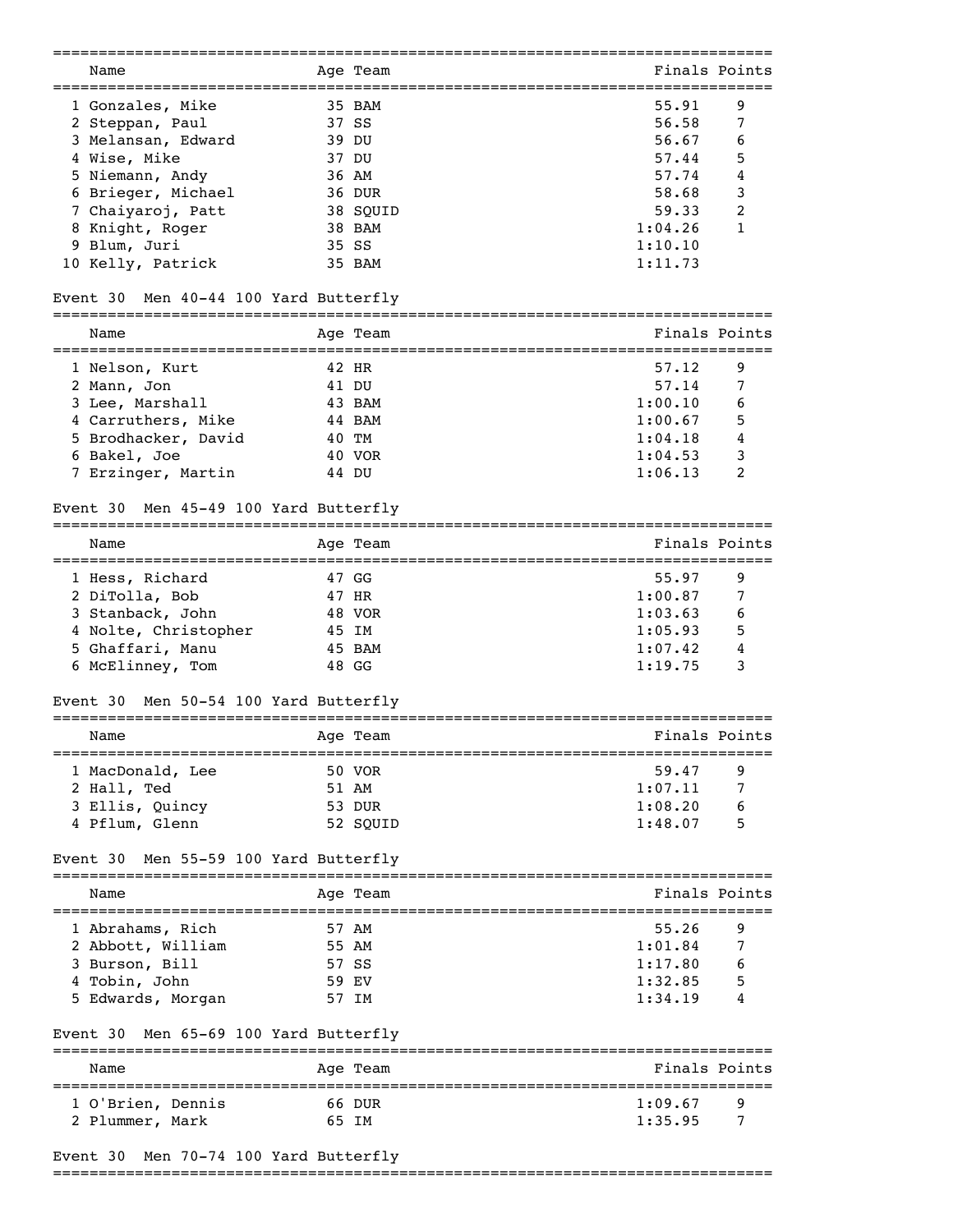| Name                      | Age Team                                        | Finals Points                                       |
|---------------------------|-------------------------------------------------|-----------------------------------------------------|
| 1 Myers, John             | 71 BAM                                          | 1:52.58<br>9                                        |
| Event 31                  | Women 25-29 200 Yard Breaststroke               |                                                     |
| Name                      | Age Team                                        | Finals Points                                       |
| 1 Clodius, Katy           | 27 DU                                           | 2:46.12<br>9                                        |
| Event 31                  | Women 30-34 200 Yard Breaststroke               |                                                     |
| Name                      | Age Team                                        | Finals Points                                       |
| 1 Penington, Pam          | 31 TM                                           | 3:01.54<br>9                                        |
| Event 31                  | Women 35-39 200 Yard Breaststroke<br>========== |                                                     |
| Name<br>================= | Age Team                                        | Finals Points                                       |
| 1 Campbell, Ellen         | 39 IM                                           | 9<br>2:45.30                                        |
| 2 Washburn, Lynette       | 38 TM                                           | 2:52.49<br>7                                        |
| 3 Radic, Alice            | 38 DAWG                                         | 2:54.63<br>6                                        |
| 4 Sauls, Catherine        | 37 TM                                           | 3:05.65<br>5                                        |
| 5 Dretzka, Jennifer       | 39 TM                                           | 3:12.38<br>4                                        |
| Event 31                  | Women 40-44 200 Yard Breaststroke               |                                                     |
| Name                      | Age Team                                        | Finals Points<br>__________________________________ |
| 1 Crouch, Kim             | 40 BAM                                          | 2:40.19<br>9                                        |
| 2 Nolte, Susan            | 41 IM                                           | 3:09.85<br>7                                        |
| -- Bendell, Heidi         | 41 DUR                                          | DQ                                                  |
| -- Drozda, Catherin       | 43 TM                                           | DQ                                                  |
| Event 31                  | Women 45-49 200 Yard Breaststroke<br>________   |                                                     |
| Name                      | Age Team<br>==========                          | Finals Points                                       |
| 1 Anderson, Cynthia       | 45 BAM                                          | 3:10.31<br>9                                        |
| 2 Brinton, Marjorie       | 46 DUR                                          | 3:24.74<br>7                                        |
| Event 31                  | Women 50-54 200 Yard Breaststroke               |                                                     |
| Name                      | ===========<br>Age Team                         | Finals Points                                       |
| 1 Nelson, Mary Anne       | ----------<br>51 DUR                            | 3:19.97<br>9                                        |
| 2 Young, Lydia            | 53 DAWG                                         | 3:35.70<br>7                                        |
| Event 31                  | Women 55-59 200 Yard Breaststroke               |                                                     |
| Name                      | Age Team                                        | Finals Points                                       |
| 1 Wise, Louise            | 59 DAWG                                         | 3:37.82<br>9                                        |
| Event 31                  | Women 65-69 200 Yard Breaststroke               |                                                     |
| Name                      | Age Team                                        | Finals Points                                       |
| 1 Buchannan, Peggy        | 69 EV                                           | 9<br>4:13.22                                        |
| Event 32                  | Men 19-24 200 Yard Breaststroke                 |                                                     |
| Name                      | Age Team                                        | Finals Points                                       |
|                           |                                                 |                                                     |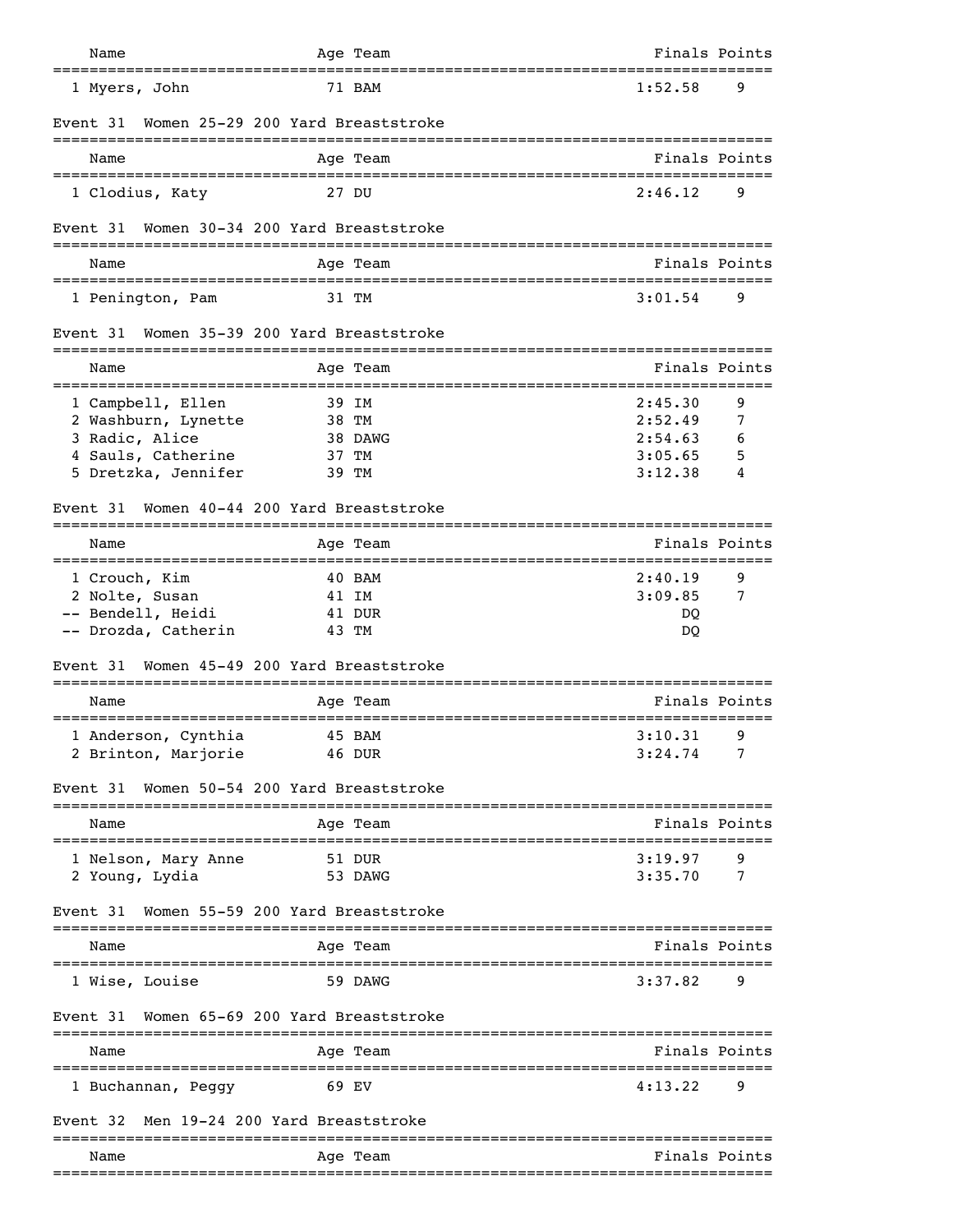| 1 Cliff-Turtle, Josh                      | 22 AM                           | 2:41.88<br>9                                 |
|-------------------------------------------|---------------------------------|----------------------------------------------|
| Event 32                                  | Men 25-29 200 Yard Breaststroke |                                              |
| Name<br>______________________            | Age Team                        | Finals Points                                |
| 1 Hicks, Stephen                          | 29 IM                           | 9<br>2:24.41                                 |
| Event 32                                  | Men 30-34 200 Yard Breaststroke |                                              |
| Name                                      | Age Team                        | Finals Points                                |
| 1 Allison, Mark                           | 34 AM                           | 2:22.77<br>9                                 |
| Event 32                                  | Men 35-39 200 Yard Breaststroke |                                              |
| Name<br>================================= | Age Team                        | Finals Points<br>=========================== |
| 1 Gould, Thomas                           | 37 BAM                          | 2:35.86<br>9                                 |
| 2 Miller, George                          | 37 IM                           | 2:36.06<br>7                                 |
| 3 Knight, Roger                           | 38 BAM                          | 2:38.40<br>6                                 |
| Event 32                                  | Men 40-44 200 Yard Breaststroke |                                              |
| Name                                      | Age Team                        | Finals Points                                |
| 1 Vargas, Luis                            | 41 BAM                          | 2:39.48<br>9                                 |
| 2 Reardon, Ken                            | 43 VOR                          | 2:42.12<br>7                                 |
| Event 32                                  | Men 45-49 200 Yard Breaststroke |                                              |
| Name                                      | Age Team                        | Finals Points                                |
| 1 Heggy, Terry                            | 47 DAWG                         | 2:49.25<br>9                                 |
| 2 Curry, Kevin                            | 49 TM                           | 2:55.67<br>7                                 |
| Event 32                                  | Men 50-54 200 Yard Breaststroke |                                              |
| Name                                      | Age Team                        | Finals Points                                |
| 1 Potekhen, George                        | 51 SC                           | 2:51.07<br>9                                 |
| 2 Parkinson, Bruce                        | 51 Unattached                   | 2:52.40                                      |
| 3 Carney, Ken                             | 54 EV                           | 2:52.46<br>6                                 |
| 4 Blodgett, Bob                           | 51 IM                           | 3:04.51<br>5                                 |
| Event 32                                  | Men 55-59 200 Yard Breaststroke |                                              |
| Name                                      | Age Team                        | Finals Points                                |
| 1 Griffith, Bill                          | 55 VS                           | 2:42.04<br>9                                 |
| 2 Conland, Robert                         | 57 Unattached                   | 2:55.35<br>7                                 |
| 3 Cunningham, Al                          | 57 Unattached                   | 3:12.09<br>6                                 |
| Event 32                                  | Men 60-64 200 Yard Breaststroke |                                              |
| Name                                      | Age Team                        | Finals Points                                |
| 1 Graham, James                           | 60 DUR                          | 3:09.19<br>9                                 |
| 2 King, William                           | 62 DAWG                         | 3:17.43<br>7                                 |
| Event 32                                  | Men 65-69 200 Yard Breaststroke |                                              |
| Name                                      | Age Team                        | Finals Points                                |
| 1 Patten, Bob                             | 67 DAC                          | 2:53.81<br>9                                 |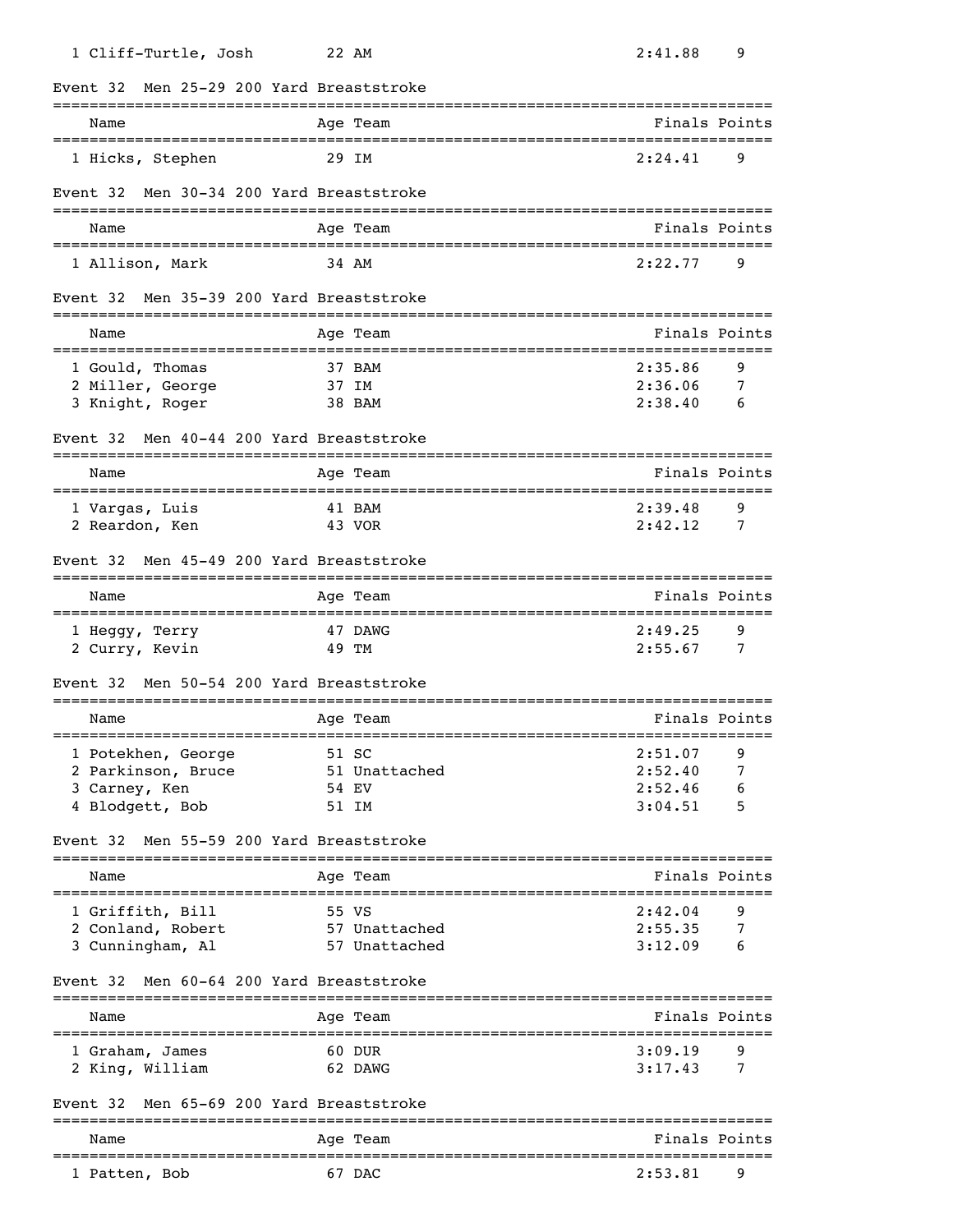| Men 70-74 200 Yard Breaststroke<br>Event 32       |        |               |                                                 |                |
|---------------------------------------------------|--------|---------------|-------------------------------------------------|----------------|
| Name<br>================================          |        | Age Team      | Finals Points                                   |                |
| 1 Myers, John                                     |        | 71 BAM        | 3:54.01                                         | 9              |
| Men 80-84 200 Yard Breaststroke<br>Event 32       |        |               |                                                 |                |
| Name                                              |        | Age Team      | Finals Points                                   |                |
| 1 Wrenn, John                                     |        | 81 BAM        | 5:09.34                                         | 9              |
| Women 19-24 50 Yard Freestyle<br>Event 33         |        |               |                                                 |                |
| Name                                              |        | Age Team      | Finals Points                                   |                |
| 1 Cardwell, Karen                                 |        | 23 SC         | 27.22                                           | 9              |
| 2 Boatright, Lisa                                 |        | 23 BAM        | 28.01                                           | 7              |
| 3 Gray, Anne                                      |        | 23 BB         | 30.10                                           | 6              |
| 4 Bennet, Heather                                 |        | 23 SC         | 40.53                                           | 5              |
| Women 25-29 50 Yard Freestyle<br>Event 33         |        |               |                                                 |                |
|                                                   |        |               |                                                 |                |
| Name                                              |        | Age Team      | Finals Points<br>;============================= |                |
| 1 Bicknell, Becky                                 |        | 26 DAC        | 24.81                                           | 9              |
| 2 Tuck, Laura                                     |        | 25 VOR        | 26.05                                           | 7              |
| 3 Engelhardt, Katie                               |        | 25 VOR        | 28.10                                           | 6              |
| 4 Brown, Erin                                     |        | 26 VOR        | 28.19                                           | 5              |
| 5 Trohkimoinen, Kristin                           |        | 27 TM         | 28.38                                           | 4              |
| Women 30-34 50 Yard Freestyle<br>Event 33<br>Name |        | Age Team      | Finals Points                                   |                |
| 1 Gadd-Siegel, Cecila                             |        | 30 DU         | 25.01                                           | 9              |
| 2 Seavall, Kelly                                  | 33 IM  |               | 26.10                                           | 7              |
| 3 Lipson, Christine                               |        | 32 BAM        | 26.32                                           | 6              |
| 4 Geil, Kimberly                                  | 32 BAM |               | 27.16                                           | 5              |
| 5 Garland, Crystal                                |        | 30 IM         | 27.55                                           | 4              |
| 6 Shoemaker, Christy                              |        | 33 BAM        | 29.27                                           | 3              |
| 7 Thormalen, Donna                                |        | 34 DUR        | 29.84                                           | 2              |
| 8 Gonci, Abigail                                  |        | 31 JAM        | 29.85                                           | 1              |
| 9 Bailey, Jamie                                   |        | 34 SC         | 30.37                                           |                |
| 10 Brieger, Lenore                                |        | 34 DUR        | 30.78                                           |                |
| 11 Pottinger, Erin                                |        | 31 AM         | 31.70                                           |                |
| 12 Heiman, Tracy                                  |        | 33 BAM        | 34.28                                           |                |
| Women 35-39 50 Yard Freestyle<br>Event 33         |        |               |                                                 |                |
| Name                                              |        | Age Team      | Finals Points                                   |                |
|                                                   |        |               |                                                 |                |
| 1 Hagadorn, Heather                               |        | 37 DU         | 26.01                                           | 9              |
| 2 Smith, Tori                                     |        | 36 Unattached | 27.04                                           | 7              |
| 3 Shore, Sarah                                    |        | 38 DAC        | 28.66                                           | 6              |
| 4 Shultz, Lisa                                    |        | 39 IM         | 29.06                                           | 5              |
| 5 Bussian, Elizabeth                              |        | 39 DUR        | 29.31                                           | 4              |
| 6 Fotopulos, Leslie                               |        | 35 SS         | 29.32                                           | 3              |
| 7 Rocke, Jennifer                                 |        | 36 BAM        | 29.65                                           | $\overline{c}$ |
| 8 Vanderpoel, Nicole                              |        | 37 IM         | 29.68                                           | 1              |
| 9 Golding, Sandy                                  |        | 38 GAC        | 32.62                                           |                |

# Event 33 Women 40-44 50 Yard Freestyle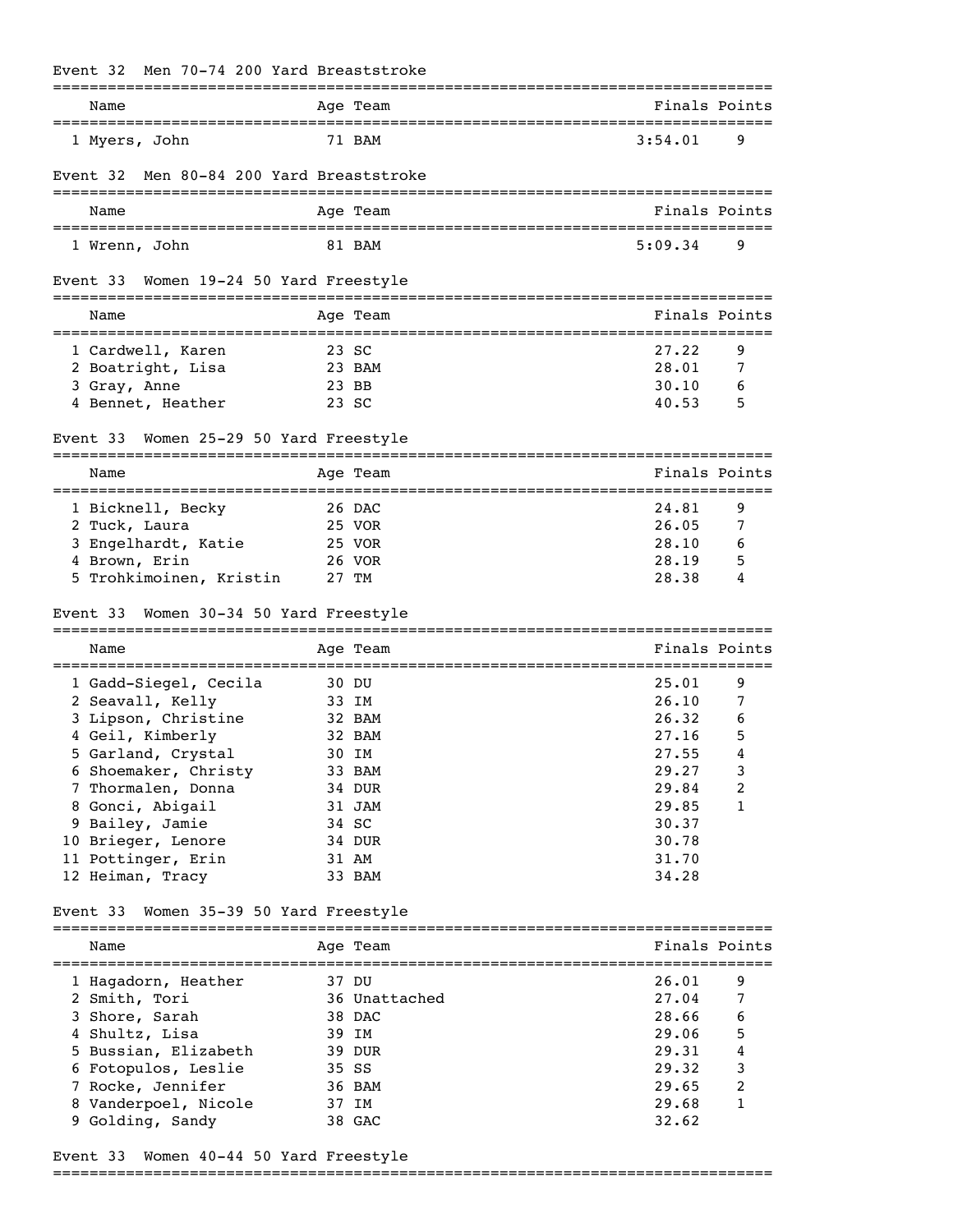| Name                                      | Age Team                                     |         | Finals Points |
|-------------------------------------------|----------------------------------------------|---------|---------------|
| 1 Garnier, Kathy                          | 41 IM                                        | 25.00   | 9             |
| 2 Von Evig, Julia                         | 40 DU                                        | 25.01   | 7             |
| 3 Nelson, Judy                            | 41 HR                                        | 27.01   | 6             |
| 4 Dullea, Melanie                         | 40 SS                                        | 27.87   | 5             |
| 5 Berry, Katie                            | 42 Unattached                                | 31.13   | 4             |
| 6 Liska, Laura                            | 42 IM                                        | 33.31   | 3             |
| 7 Sather, Karen                           | 41 DU                                        | 33.94   | 2             |
| 8 Bendell, Heidi                          | 41 DUR                                       | 35.59   | 1             |
| 9 Jackman, Paula                          | 44 IM                                        | 37.64   |               |
|                                           |                                              |         |               |
| Women 45-49 50 Yard Freestyle<br>Event 33 |                                              |         |               |
| Name                                      | Age Team                                     |         | Finals Points |
| 1 Rosener, Karen                          | 48 FCC                                       | 27.54   | 9             |
| 2 Bailey, Nancy                           | 46 GAC                                       | 30.76   | 7             |
| 3 Slavec, Deborah                         | 48 SS                                        | 32.40   | 6             |
| 4 Brinton, Marjorie                       | 46 DUR                                       | 32.54   | 5             |
| 5 Yoder, Margie                           | 49 DU                                        | 36.25   | 4             |
|                                           |                                              |         |               |
| Women 50-54 50 Yard Freestyle<br>Event 33 |                                              |         |               |
| Name                                      | Age Team<br>================================ |         | Finals Points |
| 1 Roche, Carolyn                          | 50 BAM                                       | 28.32   | 9             |
| 2 Klatt, Trudy                            | 52 DUR                                       | 33.68   | 7             |
| 3 DeMarie, Mary-Jeanne                    | 50 AM                                        | 34.27   | 6             |
| 4 England, Nancy                          | 52 TM                                        | 39.59   | 5             |
|                                           |                                              |         |               |
| Women 55-59 50 Yard Freestyle<br>Event 33 |                                              |         |               |
| Name                                      | Age Team                                     |         | Finals Points |
| 1 Nigh, Rosemary                          | 55 IM                                        | 32.60   | 9             |
| 2 Krichbaum, Barbara                      | 59 DU                                        | 42.73   | 7             |
| 3 McKim, Penny                            | 57 TOT                                       | 48.20   | 6             |
| Women 60-64 50 Yard Freestyle<br>Event 33 |                                              |         |               |
| Name                                      | Age Team                                     |         | Finals Points |
|                                           |                                              |         |               |
| 1 Bernhardt, Mary Ellen                   | 61 DAWG                                      | 36.36   | 9             |
| 2 Clapp, Mary                             | 63 AM                                        | 51.25   | 7             |
| Women 65-69 50 Yard Freestyle<br>Event 33 |                                              |         |               |
| Name                                      | Age Team                                     |         | Finals Points |
| 1 Hertzberg, Ruth                         | 69 SC                                        | 47.30   | 9             |
| Event 33 Women 70-74 50 Yard Freestyle    |                                              |         |               |
| Name                                      | Age Team                                     |         | Finals Points |
| 1 Holmes, Frances                         | 74 JAM                                       | 59.48   | 9             |
|                                           |                                              |         |               |
| Women 75-79 50 Yard Freestyle<br>Event 33 |                                              |         |               |
| Name                                      | Age Team                                     |         | Finals Points |
| 1 Gatza, Willie                           | 77 Unattached                                | 1:01.85 | 9             |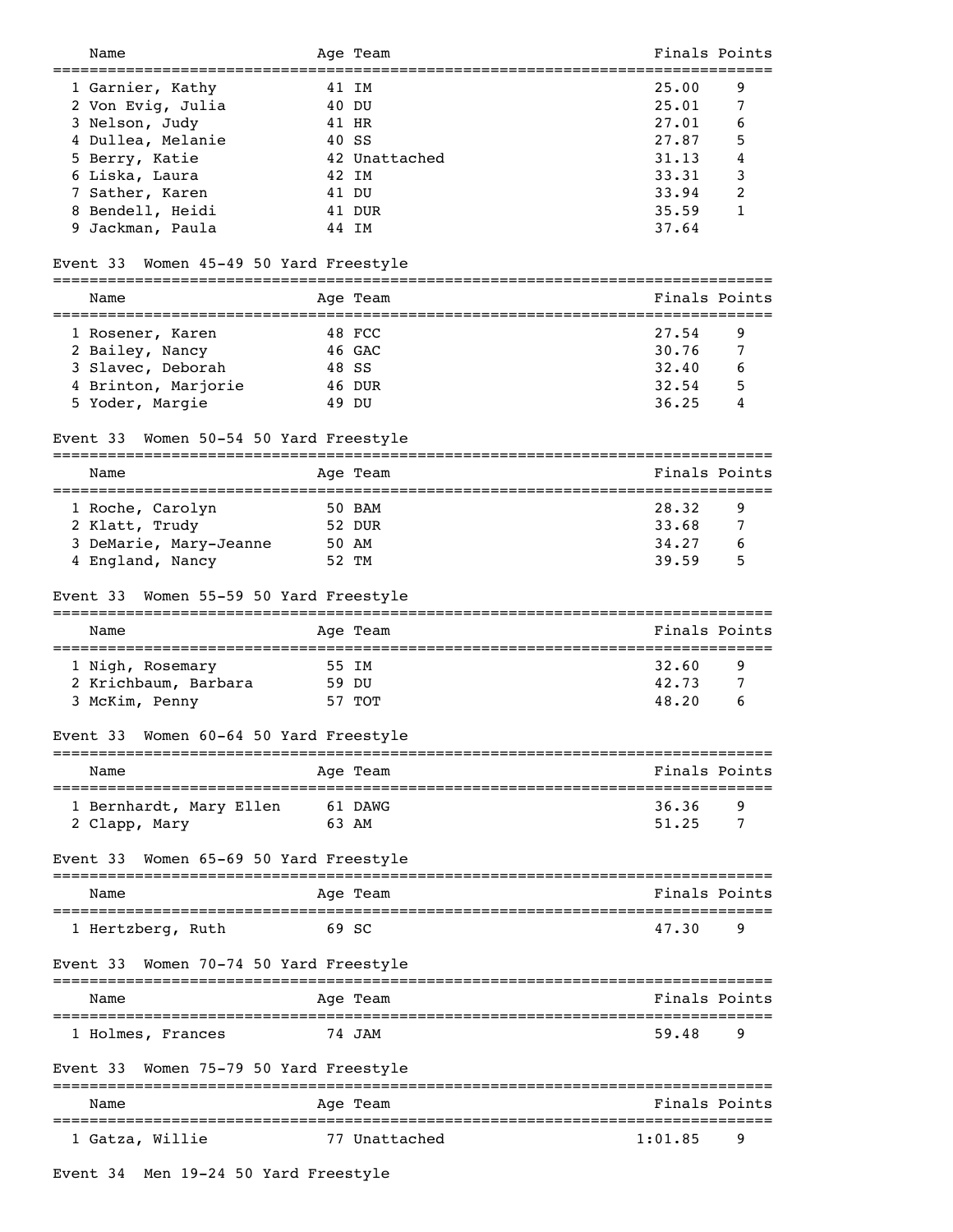| Name                                    |            | Age Team                  |                                      |                | Finals Points |
|-----------------------------------------|------------|---------------------------|--------------------------------------|----------------|---------------|
| ==================================      |            |                           | ==================================== |                |               |
| 1 Gilbert, Kevin                        |            | 20 EV                     |                                      | 24.20          | 9             |
| 2 Morrissey, Thomas                     |            | 23 SQUID                  |                                      | 27.96          | 7             |
|                                         |            |                           |                                      |                |               |
| Men 25-29 50 Yard Freestyle<br>Event 34 |            |                           |                                      |                |               |
| Name                                    |            | Age Team                  |                                      |                | Finals Points |
|                                         |            |                           |                                      |                |               |
| 1 MacEachran, Daniel                    |            | 25 VOR                    |                                      | 22.69          | 9             |
| 2 McCormick, Aaron                      |            | 27 BAM                    |                                      | 22.97          | 7             |
| 3 Adams, David                          |            | 25 IM                     |                                      | 23.73          | 6             |
| 4 Mundy, Matt                           |            | 28 IM                     |                                      | 24.34          | 5             |
| 5 Valks, Victor                         |            | 27 AM                     |                                      | 25.18          | 4             |
| 6 Ivankovich, Zoran                     | 28 AF      |                           |                                      | 25.21          | 3             |
| 7 McKnight, Jordan                      |            | 25 BAM                    |                                      | 26.09          | 2             |
|                                         |            |                           |                                      |                |               |
| Men 30-34 50 Yard Freestyle<br>Event 34 |            |                           |                                      |                |               |
| Name                                    |            | Age Team                  |                                      |                | Finals Points |
| ;===================                    | ========== |                           | ==================                   |                |               |
| 1 Siegel, Joel                          |            | 30 DU                     |                                      | 22.03          | 9             |
| 2 Nasser, Rob                           |            | 32 HR                     |                                      | 22.34          | 7             |
| 3 Gotto, Tony                           |            | 30 AM                     |                                      | 22.75          | 6             |
| 4 Glass, Tom                            |            | 30 VOR                    |                                      | 23.19          | 5             |
| 5 Shaver, Jon                           |            | 34 SS                     |                                      | 23.20          | 4             |
| 6 Jirssa, William                       |            | 32 DAWG                   |                                      | 23.41          | 3             |
| 7 Haid, James                           |            | 31 BAM                    |                                      | 23.55          | 2             |
| 8 Parker, Corey                         |            | 30 SQUID                  |                                      | 23.96          | 1             |
| 9 Reetz, Jay                            |            | 33 Unattached             |                                      | 24.14          |               |
| 10 Martin, Troy                         |            | 33 TM                     |                                      | 24.25          |               |
| 11 Solheim, Perry                       |            | 34 DUR                    |                                      | 24.49          |               |
| 12 McKeogh, Larry                       |            | 33 BAM                    |                                      | 25.05          |               |
| 13 MacEachran, Hugh<br>14 Pryor, Keith  |            | 30 Unattached<br>31 SQUID |                                      | 25.34<br>26.51 |               |
|                                         |            |                           |                                      |                |               |
| Men 35-39 50 Yard Freestyle<br>Event 34 |            |                           |                                      |                |               |
| Name                                    |            | Age Team                  |                                      |                | Finals Points |
| 1 Wrynn, Patrick                        |            | 37 AF                     |                                      | 22.63          | 9             |
| 2 Chaiyaroj, Patt                       |            | 38 SQUID                  |                                      | 23.33          | 7             |
| 3 Steppan, Paul                         |            | 37 SS                     |                                      | 23.40          | 6             |
| 4 Whiteside, Mark                       |            | 36 LOVE                   |                                      | 23.60          | 5             |
| 5 Niemann, Andy                         |            | 36 AM                     |                                      | 24.15          | 4             |
| 6 Sherick, Paul                         |            | 35 VOR                    |                                      | 24.32          | 3             |
| 7 Gregg, David                          |            | 35 TR                     |                                      | 25.01          | 2             |
| 8 Brieger, Michael                      |            | 36 DUR                    |                                      | 25.70          | 1             |
| 9 Lane, Chris                           |            | 35 GAC                    |                                      | 25.86          |               |
| 9 Hoyt, Brian                           |            | 35 TM                     |                                      | 25.86          |               |
| 11 Chalona, Michael                     |            | 35 VOR                    |                                      | 25.91          |               |
| 12 Blum, Juri                           |            | 35 SS                     |                                      | 26.82          |               |
| 13 Kelly, Patrick                       |            | 35 BAM                    |                                      | 27.93          |               |
| 14 Hanson, Jim                          |            | 39 Unattached             |                                      | 28.00          |               |
| 15 Arnold, Dan                          |            | 38 CSST                   |                                      | 28.30          |               |
| 16 Starr, Robert                        |            | 37 SQUID                  |                                      | 32.83          |               |
| Men 40-44 50 Yard Freestyle<br>Event 34 |            |                           |                                      |                |               |
| Name                                    |            |                           |                                      |                | Finals Points |
|                                         |            | Age Team                  |                                      |                |               |

| 1 Smith, John  | 40 Unattached | 21.65<br><b>Participal</b> |  |
|----------------|---------------|----------------------------|--|
| 2 Smith, Paul  | 42 VS         | 21.99                      |  |
| 3 Wesson, Jack | 41 MM         | 24.33<br>h <sub>h</sub>    |  |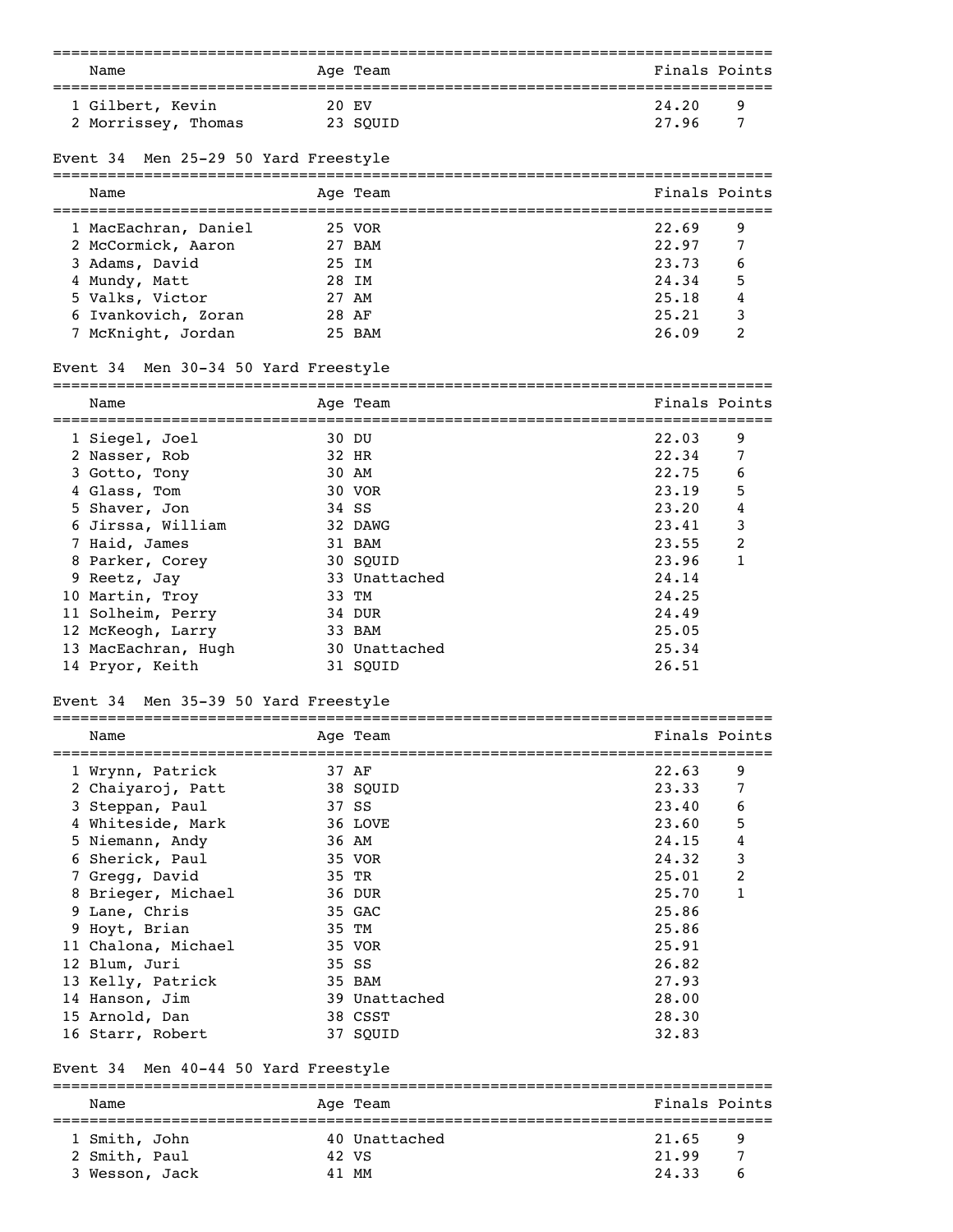| 4 Erzinger, Martin  | 44 DU  | 24.75      |
|---------------------|--------|------------|
| 5 Brodhacker, David | 40 TM  | 25.33<br>4 |
| 6 O'Brien, Michael  | 40 DUR | 26.37      |
| 7 DeFusco, Russell  | 43 AF  | 27.22      |

## Event 34 Men 45-49 50 Yard Freestyle

| Name                  |    | Age Team | Finals Points |                         |
|-----------------------|----|----------|---------------|-------------------------|
| 1 Hess, Richard       |    | 47 GG    | 22.94         | 9                       |
| 2 Gilbert, Jeff       |    | 46 EV    | 24.90         | 7                       |
| 3 Magnuson, Tom       |    | 49 AM    | 25.09         | 6                       |
| 4 Schoenecke, Michael |    | 45 BB    | 26.06         | 5                       |
| 5 Lehman, Ron         |    | 47 TM    | 26.28         | 4                       |
| 6 Badesch, David      |    | 45 IM    | 27.23         | 3                       |
| 7 Sodini, David       |    | 46 DUR   | 28.77         | $\overline{\mathbf{c}}$ |
| 8 Baugh, Thomas       |    | 48 SOUID | 31.83         |                         |
| 9 Ellesfsen, Karl     |    | 46 DAWG  | 35.38         |                         |
| -- Harper, Larry      | 47 | DU       | DO            |                         |

# Event 34 Men 50-54 50 Yard Freestyle

| Name               |       | Age Team | Finals Points |   |
|--------------------|-------|----------|---------------|---|
| 1 MacDonald, Lee   |       | 50 VOR   | 24.19         | 9 |
| 2 Ellis, Ouincy    |       | 53 DUR   | 25.21         |   |
| 3 Blodgett, Bob    |       | 51 TM    | 26.21         | 6 |
| 4 Rucker, Keith    |       | 50 CSST  | 27.01         | 5 |
| 5 Potekhen, George |       | 51 SC    | 30.37         |   |
| 6 Kreidler, Lee    | 54 GJ |          | 34.00         | 3 |
| 7 Arrison, Tom     |       | 51 SOUID | 36.29         | ? |

## Event 34 Men 55-59 50 Yard Freestyle

===============================================================================

| Name               | Age Team      | Finals Points |                |
|--------------------|---------------|---------------|----------------|
| 1 Abrahams, Rich   | 57 AM         | 22.63         | 9              |
| 2 McCormick, Paul  | 55 BAM        | 24.96         |                |
| 3 Dowd, Arnie      | 56 DAWG       | 25.03         | 6              |
| 4 Abbott, William  | 55 AM         | 25.32         | 5              |
| 5 Dodge, David     | 55 DUR        | 27.23         | 4              |
| 6 Edwards, Morgan  | 57 TM         | 28.56         | 3              |
| 7 Cunningham, Al   | 57 Unattached | 30.11         | $\mathfrak{D}$ |
| 8 Blankenship, Jim | 57 DUR        | 30.27         |                |
| 9 Wick, Barry      | 55 Unattached | 31.38         |                |
| 10 Moody, Bob      | 58 IM         | 32.77         |                |
| 11 Johnson, David  | 59 SOUID      | 36.71         |                |

# Event 34 Men 60-64 50 Yard Freestyle

| Name             |       | Age Team | Finals Points |   |
|------------------|-------|----------|---------------|---|
|                  |       |          |               |   |
| 1 Graham, James  |       | 60 DUR   | 28.06         | 9 |
| 2 Benson, Marvin | 63 AM |          | 33.69         | 7 |
| 3 Malone, Mark   |       | 63 DAWG  | 34, 21        | 6 |
| 4 Reynolds, Bing |       | 61 BAM   | 43.37         | 5 |

# Event 34 Men 65-69 50 Yard Freestyle

| Name            | Age Team      | Finals Points |   |
|-----------------|---------------|---------------|---|
| 1 Michie, Jim   | 69 Unattached | 33.01         | q |
| 2 Plummer, Mark | 65 TM         | 34.27         |   |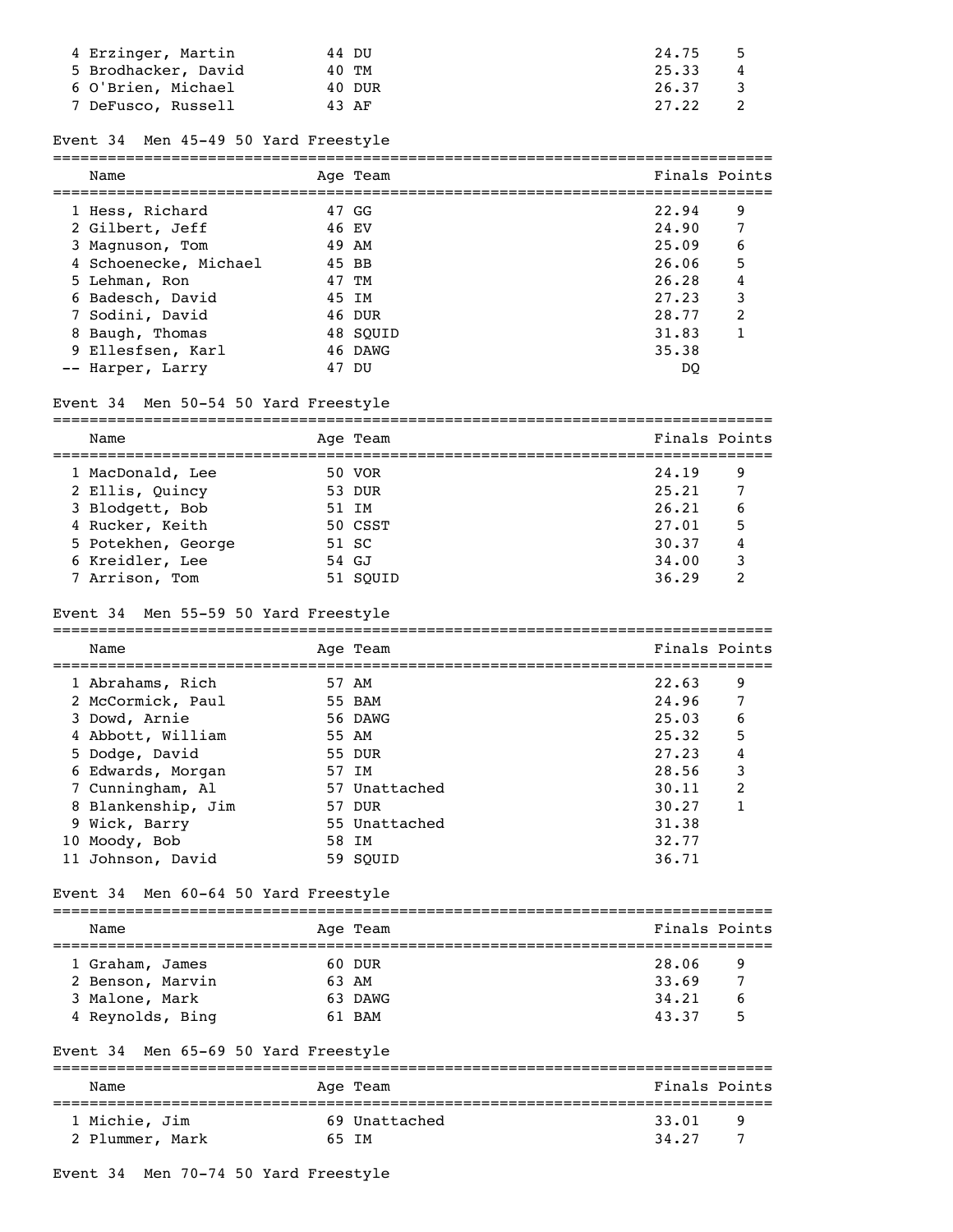| Name                                                                           |                   | Age Team               |                                                      | Finals Points |
|--------------------------------------------------------------------------------|-------------------|------------------------|------------------------------------------------------|---------------|
| ;===================================<br>1 Hart, James                          |                   | 73 Unattached          | 33.91                                                | 9             |
| Event 34 Men 75-79 50 Yard Freestyle                                           |                   |                        |                                                      |               |
| Name                                                                           |                   | Age Team               |                                                      | Finals Points |
| 1 Truby, Jack                                                                  | 77 DU             |                        | 33.66                                                | 9             |
| 2 Kohl, William                                                                |                   | 79 Unattached          | 39.67                                                | 7             |
| Event 34 Men 80-84 50 Yard Freestyle                                           |                   |                        |                                                      |               |
| Name<br>=====================================                                  |                   | Age Team               | Finals Points<br>=================================== |               |
| 1 Richards, Hugh                                                               |                   | 81 Unattached          | 34.60                                                | 9             |
| 2 Bigum, William                                                               | 80 GJ             |                        | 37.59                                                | 7             |
| 3 Wood, Richard                                                                | 80 AM             |                        | 45.64                                                | 6             |
| Event 34 Men 85-89 50 Yard Freestyle<br>-------------------------------------- |                   |                        |                                                      |               |
| Name                                                                           |                   | Age Team               | Finals Points                                        |               |
| 1 Yamamoto, Beans                                                              |                   | 85 Unattached          | 39.79                                                | 9             |
| Women 25-29 100 Yard Backstroke<br>Event 35                                    |                   |                        |                                                      |               |
| Name                                                                           |                   | Age Team               |                                                      | Finals Points |
| 1 Engelhardt, Katie                                                            |                   | 25 VOR                 | 1:05.76                                              | 9             |
| 2 Snowberg, Jennifer                                                           | 28 IM             |                        | 1:08.53                                              | 7             |
| Women 30-34 100 Yard Backstroke<br>Event 35<br>======================          | ================= |                        |                                                      |               |
| Name                                                                           |                   | Age Team               |                                                      | Finals Points |
| 1 Jenkins, Holly                                                               | 34 TM             |                        | 1:04.27                                              | 9             |
| 2 Loop, Winifred                                                               |                   | 31 DAWG                | 1:15.63                                              | 7             |
| 3 Gorrell, Robin                                                               | 30 TM             |                        | 1:26.52                                              | 6             |
| Women 35-39 100 Yard Backstroke<br>Event 35                                    |                   |                        |                                                      |               |
| Name                                                                           |                   | Age Team               |                                                      | Finals Points |
| 1 Smith, Laura                                                                 | 36 VS             |                        | 1:05.88                                              | 9             |
| 2 Lee, Julie                                                                   |                   | 36 DAWG                | 1:08.40                                              | 7             |
| 3 Walters, Terri                                                               |                   | 35 Unattached          | 1:08.42<br>1:10.62                                   | 6             |
| 4 Hagadorn, Heather<br>5 Rocke, Jennifer                                       | 37 DU             | 36 BAM                 | 1:14.73                                              | 5             |
| 6 Golding, Sandy                                                               |                   | 38 GAC                 | 1:21.50                                              | 3             |
| Women 40-44 100 Yard Backstroke<br>Event 35                                    |                   |                        |                                                      |               |
| Name                                                                           |                   | Age Team               |                                                      | Finals Points |
| 1 Milberg, Ruthie                                                              | 41 IM             |                        | 1:09.66                                              | 9             |
| Women 45-49 100 Yard Backstroke<br>Event 35                                    |                   |                        |                                                      |               |
| Name                                                                           |                   | ----------<br>Age Team |                                                      | Finals Points |
| 1 Metz, Cathy                                                                  |                   | 46 DUR                 | 1:10.90                                              | 9             |
| 2 Chidester, Victoria                                                          |                   | 45 Unattached          | 1:19.13                                              | 7             |
| 3 Bailey, Nancy                                                                |                   | 46 GAC                 | 1:20.56                                              | 6             |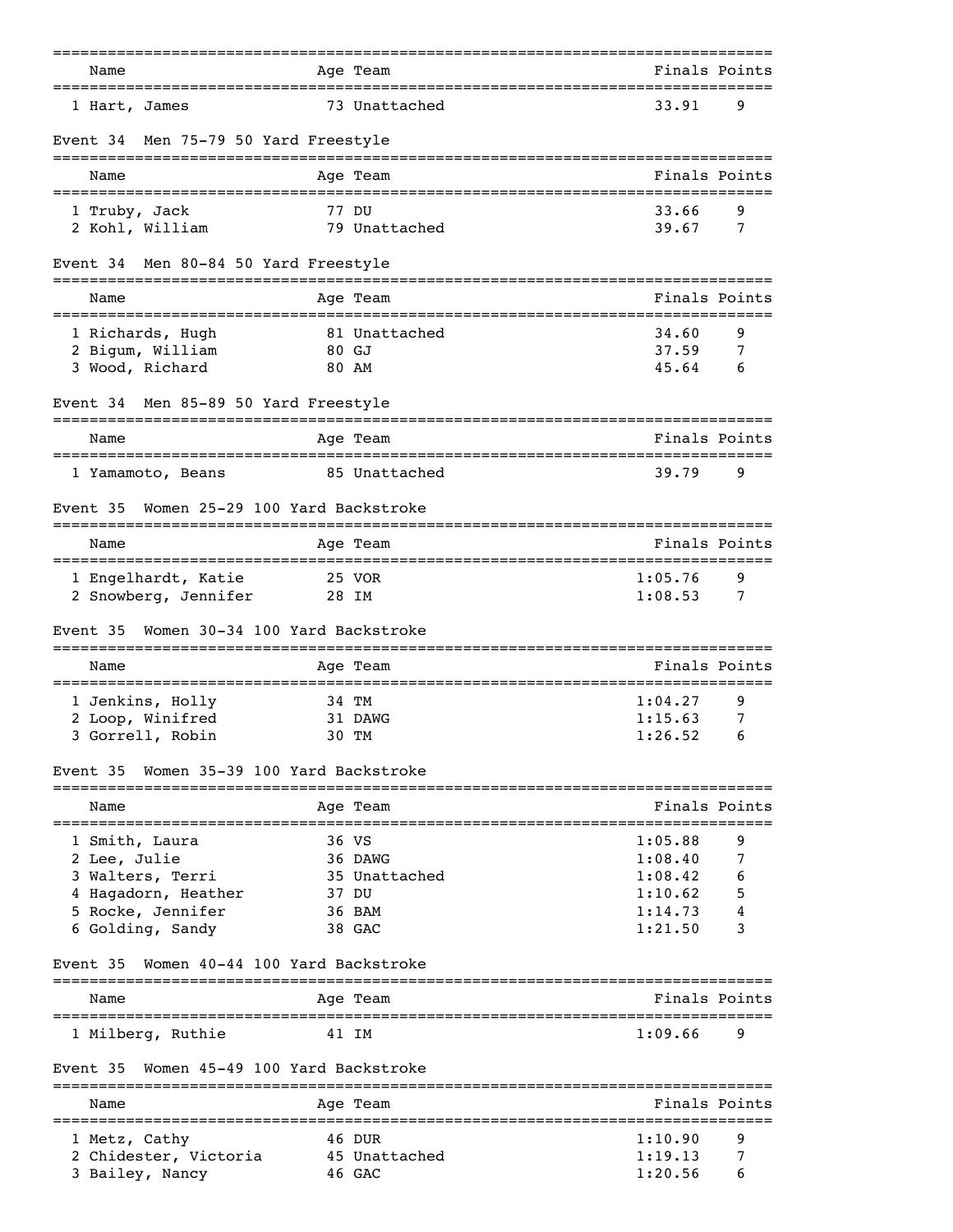| Women 50-54 100 Yard Backstroke<br>Event 35<br>Finals Points<br>Name<br>Age Team<br>=================================<br>53 DAWG<br>1:35.29<br>1 Young, Lydia<br>9<br>1:41.22<br>2 Wilson, Debbie<br>50 DAC<br>7<br>Women 60-64 100 Yard Backstroke<br>Event 35<br>Finals Points<br>Age Team<br>Name<br>1 Zentgraf, Karen<br>60 BY<br>1:41.47<br>9<br>Women 70-74 100 Yard Backstroke<br>Event 35<br>Finals Points<br>Age Team<br>Name<br>2:28.21<br>9<br>74 JAM<br>1 Holmes, Frances<br>Women 75-79 100 Yard Backstroke<br>Event 35<br>Finals Points<br>Name<br>Age Team<br>======================<br>=====================<br>9<br>1 Gatza, Willie<br>77 Unattached<br>2:55.97<br>Men 25-29 100 Yard Backstroke<br>Event 36<br>Finals Points<br>Age Team<br>Name<br>1 Commings, Jeff<br>28 SQUID<br>52.57<br>9<br>55.86<br>2 MacEachran, Daniel<br>25 VOR<br>7<br>3 Hoffman, Aaron<br>57.09<br>28 VOR<br>6<br>4 Valks, Victor<br>1:02.79<br>5<br>27 AM<br>Men 30-34 100 Yard Backstroke<br>Event 36<br>Finals Points<br>Name<br>Age Team<br>1:01.46<br>1 Haid, James<br>31 BAM<br>9<br>1:02.66<br>2 Jirssa, William<br>32 DAWG<br>7<br>Men 35-39 100 Yard Backstroke<br>Event 36<br>=====================================<br>============<br>Finals Points<br>Name<br>Age Team<br>_______________________________<br>===================================<br>1 Gonzales, Mike<br>35 BAM<br>55.18<br>9<br>58.78<br>2 Whiteside, Mark<br>36 LOVE<br>7<br>3 Wise, Mike<br>59.66<br>37 DU<br>6<br>4 Melansan, Edward<br>1:02.67<br>5<br>39 DU<br>4<br>5 Chaiyaroj, Patt<br>1:03.12<br>38 SQUID<br>3<br>6 Chalona, Michael<br>1:10.23<br>35 VOR<br>Men 40-44 100 Yard Backstroke<br>Event 36<br>Finals Points<br>Age Team<br>Name<br>1 Carruthers, Mike<br>1:03.08<br>9<br>44 BAM<br>2 Bakel, Joe<br>40 VOR<br>1:06.65<br>7<br>3 Murphy, Jim<br>1:08.18<br>6<br>41 DAWG<br>1:12.51<br>4 DeFusco, Russell<br>5<br>43 AF | 4 Brinton, Marjorie | 46 DUR | 1:27.37<br>5 |
|--------------------------------------------------------------------------------------------------------------------------------------------------------------------------------------------------------------------------------------------------------------------------------------------------------------------------------------------------------------------------------------------------------------------------------------------------------------------------------------------------------------------------------------------------------------------------------------------------------------------------------------------------------------------------------------------------------------------------------------------------------------------------------------------------------------------------------------------------------------------------------------------------------------------------------------------------------------------------------------------------------------------------------------------------------------------------------------------------------------------------------------------------------------------------------------------------------------------------------------------------------------------------------------------------------------------------------------------------------------------------------------------------------------------------------------------------------------------------------------------------------------------------------------------------------------------------------------------------------------------------------------------------------------------------------------------------------------------------------------------------------------------------------------------------------------------------------------------------------------------------------------------------------------------|---------------------|--------|--------------|
|                                                                                                                                                                                                                                                                                                                                                                                                                                                                                                                                                                                                                                                                                                                                                                                                                                                                                                                                                                                                                                                                                                                                                                                                                                                                                                                                                                                                                                                                                                                                                                                                                                                                                                                                                                                                                                                                                                                    |                     |        |              |
|                                                                                                                                                                                                                                                                                                                                                                                                                                                                                                                                                                                                                                                                                                                                                                                                                                                                                                                                                                                                                                                                                                                                                                                                                                                                                                                                                                                                                                                                                                                                                                                                                                                                                                                                                                                                                                                                                                                    |                     |        |              |
|                                                                                                                                                                                                                                                                                                                                                                                                                                                                                                                                                                                                                                                                                                                                                                                                                                                                                                                                                                                                                                                                                                                                                                                                                                                                                                                                                                                                                                                                                                                                                                                                                                                                                                                                                                                                                                                                                                                    |                     |        |              |
|                                                                                                                                                                                                                                                                                                                                                                                                                                                                                                                                                                                                                                                                                                                                                                                                                                                                                                                                                                                                                                                                                                                                                                                                                                                                                                                                                                                                                                                                                                                                                                                                                                                                                                                                                                                                                                                                                                                    |                     |        |              |
|                                                                                                                                                                                                                                                                                                                                                                                                                                                                                                                                                                                                                                                                                                                                                                                                                                                                                                                                                                                                                                                                                                                                                                                                                                                                                                                                                                                                                                                                                                                                                                                                                                                                                                                                                                                                                                                                                                                    |                     |        |              |
|                                                                                                                                                                                                                                                                                                                                                                                                                                                                                                                                                                                                                                                                                                                                                                                                                                                                                                                                                                                                                                                                                                                                                                                                                                                                                                                                                                                                                                                                                                                                                                                                                                                                                                                                                                                                                                                                                                                    |                     |        |              |
|                                                                                                                                                                                                                                                                                                                                                                                                                                                                                                                                                                                                                                                                                                                                                                                                                                                                                                                                                                                                                                                                                                                                                                                                                                                                                                                                                                                                                                                                                                                                                                                                                                                                                                                                                                                                                                                                                                                    |                     |        |              |
|                                                                                                                                                                                                                                                                                                                                                                                                                                                                                                                                                                                                                                                                                                                                                                                                                                                                                                                                                                                                                                                                                                                                                                                                                                                                                                                                                                                                                                                                                                                                                                                                                                                                                                                                                                                                                                                                                                                    |                     |        |              |
|                                                                                                                                                                                                                                                                                                                                                                                                                                                                                                                                                                                                                                                                                                                                                                                                                                                                                                                                                                                                                                                                                                                                                                                                                                                                                                                                                                                                                                                                                                                                                                                                                                                                                                                                                                                                                                                                                                                    |                     |        |              |
|                                                                                                                                                                                                                                                                                                                                                                                                                                                                                                                                                                                                                                                                                                                                                                                                                                                                                                                                                                                                                                                                                                                                                                                                                                                                                                                                                                                                                                                                                                                                                                                                                                                                                                                                                                                                                                                                                                                    |                     |        |              |
|                                                                                                                                                                                                                                                                                                                                                                                                                                                                                                                                                                                                                                                                                                                                                                                                                                                                                                                                                                                                                                                                                                                                                                                                                                                                                                                                                                                                                                                                                                                                                                                                                                                                                                                                                                                                                                                                                                                    |                     |        |              |
|                                                                                                                                                                                                                                                                                                                                                                                                                                                                                                                                                                                                                                                                                                                                                                                                                                                                                                                                                                                                                                                                                                                                                                                                                                                                                                                                                                                                                                                                                                                                                                                                                                                                                                                                                                                                                                                                                                                    |                     |        |              |
|                                                                                                                                                                                                                                                                                                                                                                                                                                                                                                                                                                                                                                                                                                                                                                                                                                                                                                                                                                                                                                                                                                                                                                                                                                                                                                                                                                                                                                                                                                                                                                                                                                                                                                                                                                                                                                                                                                                    |                     |        |              |
|                                                                                                                                                                                                                                                                                                                                                                                                                                                                                                                                                                                                                                                                                                                                                                                                                                                                                                                                                                                                                                                                                                                                                                                                                                                                                                                                                                                                                                                                                                                                                                                                                                                                                                                                                                                                                                                                                                                    |                     |        |              |
|                                                                                                                                                                                                                                                                                                                                                                                                                                                                                                                                                                                                                                                                                                                                                                                                                                                                                                                                                                                                                                                                                                                                                                                                                                                                                                                                                                                                                                                                                                                                                                                                                                                                                                                                                                                                                                                                                                                    |                     |        |              |
|                                                                                                                                                                                                                                                                                                                                                                                                                                                                                                                                                                                                                                                                                                                                                                                                                                                                                                                                                                                                                                                                                                                                                                                                                                                                                                                                                                                                                                                                                                                                                                                                                                                                                                                                                                                                                                                                                                                    |                     |        |              |
|                                                                                                                                                                                                                                                                                                                                                                                                                                                                                                                                                                                                                                                                                                                                                                                                                                                                                                                                                                                                                                                                                                                                                                                                                                                                                                                                                                                                                                                                                                                                                                                                                                                                                                                                                                                                                                                                                                                    |                     |        |              |
|                                                                                                                                                                                                                                                                                                                                                                                                                                                                                                                                                                                                                                                                                                                                                                                                                                                                                                                                                                                                                                                                                                                                                                                                                                                                                                                                                                                                                                                                                                                                                                                                                                                                                                                                                                                                                                                                                                                    |                     |        |              |
|                                                                                                                                                                                                                                                                                                                                                                                                                                                                                                                                                                                                                                                                                                                                                                                                                                                                                                                                                                                                                                                                                                                                                                                                                                                                                                                                                                                                                                                                                                                                                                                                                                                                                                                                                                                                                                                                                                                    |                     |        |              |
|                                                                                                                                                                                                                                                                                                                                                                                                                                                                                                                                                                                                                                                                                                                                                                                                                                                                                                                                                                                                                                                                                                                                                                                                                                                                                                                                                                                                                                                                                                                                                                                                                                                                                                                                                                                                                                                                                                                    |                     |        |              |
|                                                                                                                                                                                                                                                                                                                                                                                                                                                                                                                                                                                                                                                                                                                                                                                                                                                                                                                                                                                                                                                                                                                                                                                                                                                                                                                                                                                                                                                                                                                                                                                                                                                                                                                                                                                                                                                                                                                    |                     |        |              |
|                                                                                                                                                                                                                                                                                                                                                                                                                                                                                                                                                                                                                                                                                                                                                                                                                                                                                                                                                                                                                                                                                                                                                                                                                                                                                                                                                                                                                                                                                                                                                                                                                                                                                                                                                                                                                                                                                                                    |                     |        |              |
|                                                                                                                                                                                                                                                                                                                                                                                                                                                                                                                                                                                                                                                                                                                                                                                                                                                                                                                                                                                                                                                                                                                                                                                                                                                                                                                                                                                                                                                                                                                                                                                                                                                                                                                                                                                                                                                                                                                    |                     |        |              |
|                                                                                                                                                                                                                                                                                                                                                                                                                                                                                                                                                                                                                                                                                                                                                                                                                                                                                                                                                                                                                                                                                                                                                                                                                                                                                                                                                                                                                                                                                                                                                                                                                                                                                                                                                                                                                                                                                                                    |                     |        |              |
|                                                                                                                                                                                                                                                                                                                                                                                                                                                                                                                                                                                                                                                                                                                                                                                                                                                                                                                                                                                                                                                                                                                                                                                                                                                                                                                                                                                                                                                                                                                                                                                                                                                                                                                                                                                                                                                                                                                    |                     |        |              |
|                                                                                                                                                                                                                                                                                                                                                                                                                                                                                                                                                                                                                                                                                                                                                                                                                                                                                                                                                                                                                                                                                                                                                                                                                                                                                                                                                                                                                                                                                                                                                                                                                                                                                                                                                                                                                                                                                                                    |                     |        |              |
|                                                                                                                                                                                                                                                                                                                                                                                                                                                                                                                                                                                                                                                                                                                                                                                                                                                                                                                                                                                                                                                                                                                                                                                                                                                                                                                                                                                                                                                                                                                                                                                                                                                                                                                                                                                                                                                                                                                    |                     |        |              |
|                                                                                                                                                                                                                                                                                                                                                                                                                                                                                                                                                                                                                                                                                                                                                                                                                                                                                                                                                                                                                                                                                                                                                                                                                                                                                                                                                                                                                                                                                                                                                                                                                                                                                                                                                                                                                                                                                                                    |                     |        |              |
|                                                                                                                                                                                                                                                                                                                                                                                                                                                                                                                                                                                                                                                                                                                                                                                                                                                                                                                                                                                                                                                                                                                                                                                                                                                                                                                                                                                                                                                                                                                                                                                                                                                                                                                                                                                                                                                                                                                    |                     |        |              |
|                                                                                                                                                                                                                                                                                                                                                                                                                                                                                                                                                                                                                                                                                                                                                                                                                                                                                                                                                                                                                                                                                                                                                                                                                                                                                                                                                                                                                                                                                                                                                                                                                                                                                                                                                                                                                                                                                                                    |                     |        |              |
|                                                                                                                                                                                                                                                                                                                                                                                                                                                                                                                                                                                                                                                                                                                                                                                                                                                                                                                                                                                                                                                                                                                                                                                                                                                                                                                                                                                                                                                                                                                                                                                                                                                                                                                                                                                                                                                                                                                    |                     |        |              |
|                                                                                                                                                                                                                                                                                                                                                                                                                                                                                                                                                                                                                                                                                                                                                                                                                                                                                                                                                                                                                                                                                                                                                                                                                                                                                                                                                                                                                                                                                                                                                                                                                                                                                                                                                                                                                                                                                                                    |                     |        |              |
|                                                                                                                                                                                                                                                                                                                                                                                                                                                                                                                                                                                                                                                                                                                                                                                                                                                                                                                                                                                                                                                                                                                                                                                                                                                                                                                                                                                                                                                                                                                                                                                                                                                                                                                                                                                                                                                                                                                    |                     |        |              |
|                                                                                                                                                                                                                                                                                                                                                                                                                                                                                                                                                                                                                                                                                                                                                                                                                                                                                                                                                                                                                                                                                                                                                                                                                                                                                                                                                                                                                                                                                                                                                                                                                                                                                                                                                                                                                                                                                                                    |                     |        |              |
|                                                                                                                                                                                                                                                                                                                                                                                                                                                                                                                                                                                                                                                                                                                                                                                                                                                                                                                                                                                                                                                                                                                                                                                                                                                                                                                                                                                                                                                                                                                                                                                                                                                                                                                                                                                                                                                                                                                    |                     |        |              |
|                                                                                                                                                                                                                                                                                                                                                                                                                                                                                                                                                                                                                                                                                                                                                                                                                                                                                                                                                                                                                                                                                                                                                                                                                                                                                                                                                                                                                                                                                                                                                                                                                                                                                                                                                                                                                                                                                                                    |                     |        |              |

# Event 36 Men 45-49 100 Yard Backstroke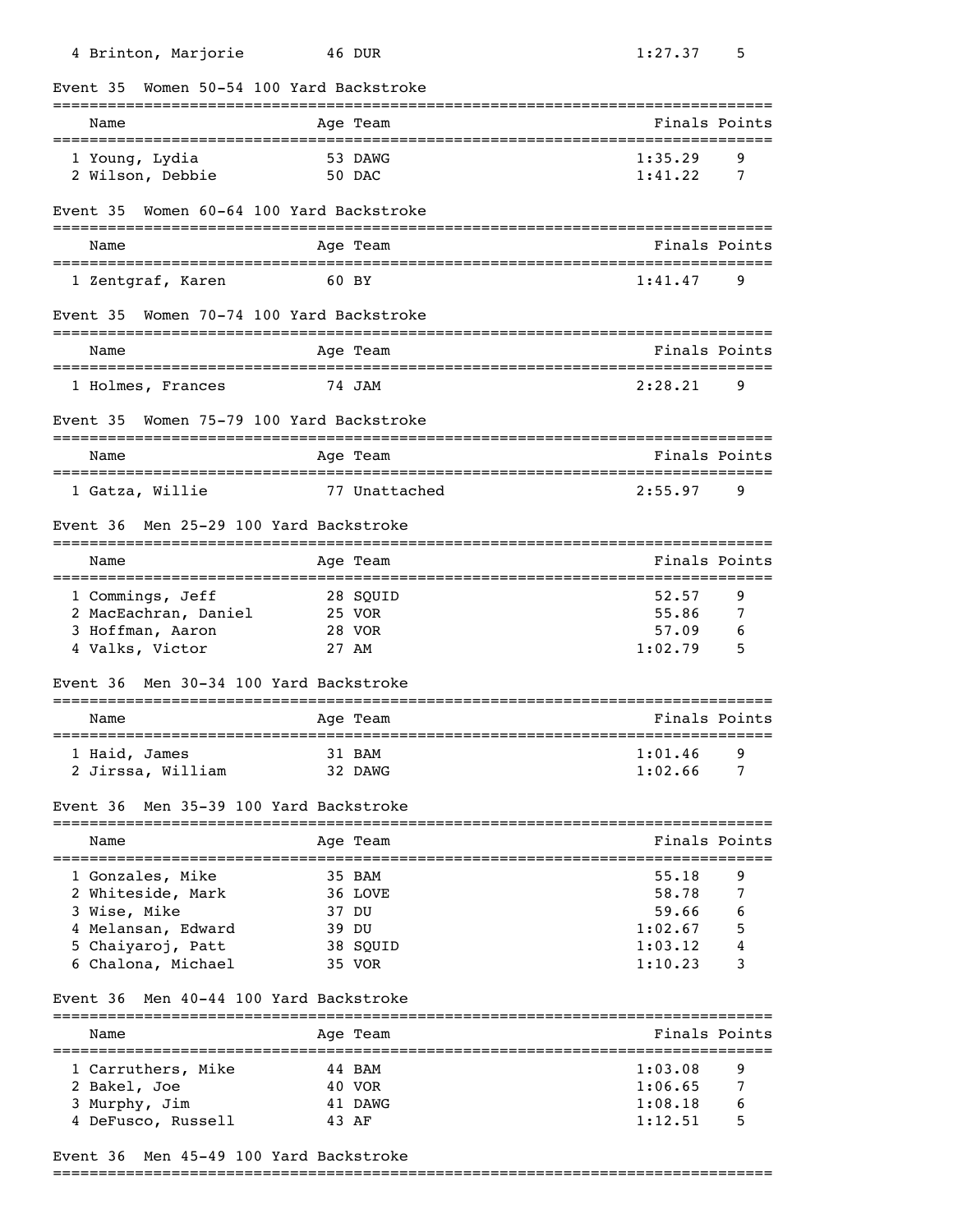| Name                                                        | Age Team                  | Finals Points |
|-------------------------------------------------------------|---------------------------|---------------|
| 1 Stanback, John                                            | 48 VOR                    | 1:02.22<br>9  |
| 2 Culp, Michael                                             | 46 SS                     | 1:09.12<br>7  |
| 3 Lee, Wayne                                                | 48 SQUID                  | 1:20.67<br>6  |
| 4 Ellesfsen, Karl                                           | 46 DAWG                   | 1:25.61<br>5  |
| Men 50-54 100 Yard Backstroke<br>Event 36                   |                           |               |
| Name                                                        | Age Team                  | Finals Points |
| 1 Wolff, Chuck                                              | 50 Unattached             | 1:00.56<br>9  |
| 2 Carney, Ken                                               | 54 EV                     | 1:13.63<br>7  |
| 3 Pflum, Glenn                                              | 52 SQUID                  | 1:33.54<br>6  |
| Men 55-59 100 Yard Backstroke<br>Event 36                   |                           |               |
| Name                                                        | Age Team                  | Finals Points |
| ==================================<br>1 Dodge, David        | 55 DUR                    | 1:13.21<br>9  |
| 2 Tobin, John                                               | 59 EV                     | 1:28.19<br>7  |
| Men 60-64 100 Yard Backstroke<br>Event 36                   |                           |               |
| Name                                                        | Age Team                  | Finals Points |
| 1 Reynolds, Bing                                            | 61 BAM                    | 1:56.29<br>9  |
| Men 70-74 100 Yard Backstroke<br>Event 36                   |                           |               |
| Name                                                        | Age Team                  | Finals Points |
| 1 Hart, James                                               | 73 Unattached             | 1:42.24<br>9  |
| Men 80-84 100 Yard Backstroke<br>Event 36                   |                           |               |
| Name                                                        | Age Team                  | Finals Points |
| :====================<br>1 Wood, Richard                    | ==============<br>80 AM   | 9<br>1:54.48  |
| 2 Wrenn, John                                               | 81 BAM                    | 1:58.51<br>7  |
| Men 85-89 100 Yard Backstroke<br>Event 36                   |                           |               |
| Name                                                        | -------------<br>Age Team | Finals Points |
| ======================================<br>1 Yamamoto, Beans | 85 Unattached             | 1:48.77<br>9  |
| Women 19-24 100 Yard IM<br>Event 37                         |                           |               |
| Name                                                        | Age Team                  | Finals Points |
| 1 Cardwell, Karen                                           | 23 SC                     | 1:07.21<br>9  |
| 2 Gearke, Molly                                             | 22 GG                     | 7<br>1:14.87  |
| Women 25-29 100 Yard IM<br>Event 37                         |                           |               |
| Name                                                        | Age Team                  | Finals Points |
| 1 Snowberg, Jennifer                                        | 28 IM                     | 1:16.12<br>9  |
| 2 Kochis, Tiffany                                           | 27 TM                     | 1:35.92<br>7  |
| Women 30-34 100 Yard IM<br>Event 37                         |                           |               |
| Name                                                        | Age Team                  | Finals Points |
|                                                             |                           |               |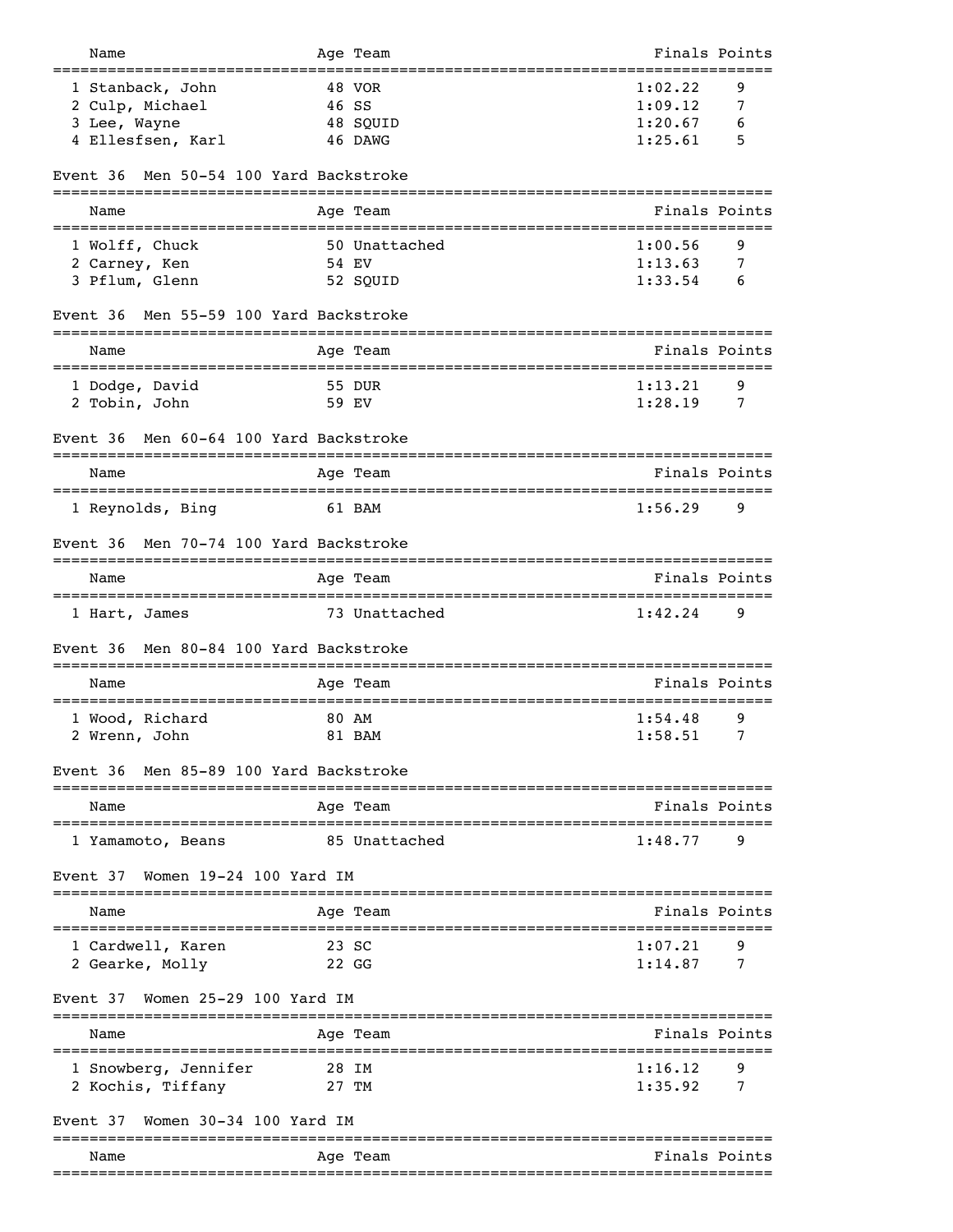| 1 Leetmae, Erika                    | 31 DU         | 1:05.00       | 9                |
|-------------------------------------|---------------|---------------|------------------|
| 2 Seavall, Kelly                    | 33 IM         | 1:05.27       | 7                |
| 3 Surr, Christy                     | 31 DU         | 1:05.99       | 6                |
| 4 Sherick, Kathryn                  | 34 VOR        | 1:07.87       | 5                |
| 5 Garland, Crystal                  | 30 IM         | 1:09.15       | 4                |
| 6 Lipson, Christine                 | 32 BAM        | 1:10.25       | 3                |
| 7 Geil, Kimberly                    | 32 BAM        | 1:11.15       | $\overline{c}$   |
| 8 Jenkins, Holly                    | 34 TM         | 1:13.11       | $\mathbf{1}$     |
| 9 Gonci, Abigail                    | 31 JAM        | 1:16.16       |                  |
| 10 Shoemaker, Christy               | 33 BAM        | 1:16.66       |                  |
| 11 Brieger, Lenore                  | 34 DUR        | 1:17.00       |                  |
| 12 Loop, Winifred                   | 31 DAWG       | 1:17.91       |                  |
| 13 Thormalen, Donna                 | 34 DUR        | 1:19.26       |                  |
| 14 Pottinger, Erin                  | 31 AM         | 1:26.39       |                  |
|                                     |               |               |                  |
| Event 37 Women 35-39 100 Yard IM    |               |               |                  |
| Name                                | Age Team      | Finals Points |                  |
| 1 Lee, Sarah                        | 35 BAM        | 1:03.27       | 9                |
| 2 Hagadorn, Heather                 | 37 DU         | 1:06.25       | 7                |
| 3 Smith, Tori                       | 36 Unattached | 1:06.69       | 6                |
| 4 Potter, Kathryn                   | 36 DAWG       | 1:06.84       | 5                |
| 5 Campbell, Ellen                   | 39 IM         | 1:08.87       | $\boldsymbol{4}$ |
| 6 Walters, Terri                    | 35 Unattached | 1:09.37       | 3                |
| 7 Horn, Kris                        | 39 DAWG       | 1:11.55       | 2                |
| 8 Washburn, Lynette                 | 38 TM         | 1:12.57       | 1                |
| 9 Radic, Alice                      | 38 DAWG       | 1:13.70       |                  |
| 10 Plummer, Charlotte               | 36 JAM        | 1:16.25       |                  |
| 11 Fotopulos, Leslie                | 35 SS         | 1:16.68       |                  |
| 12 Shultz, Lisa                     | 39 IM         | 1:17.52       |                  |
| 13 Sauls, Catherine                 | 37 TM         | 1:17.85       |                  |
| 14 Dretzka, Jennifer                | 39 TM         | 1:24.77       |                  |
| Women 40-44 100 Yard IM<br>Event 37 |               |               |                  |
| Name                                | Age Team      | Finals Points |                  |
| 1 Drozda, Catherin                  | 43 TM         | 1:04.56       | 9                |
| 2 Crouch, Kim                       | 40 BAM        | 1:06.78       | 7                |
| 3 Garnier, Kathy                    | 41 IM         | 1:09.31       | 6                |
| 4 Milberg, Ruthie                   | 41 IM         | 1:10.43       | 5                |
| 5 Berry, Katie                      | 42 Unattached | 1:17.36       | 4                |
| 6 Nolte, Susan                      | 41 IM         | 1:20.69       | 3                |
| 7 Liska, Laura                      | 42 IM         | 1:23.12       | 2                |
|                                     |               |               |                  |

# Event 37 Women 45-49 100 Yard IM

| Name             | Age Team | Finals Points |
|------------------|----------|---------------|
| 1 Metz, Cathy    | 46 DUR   | 1:11.49<br>q  |
| 2 Rosener, Karen | 48 FCC   | 1:14.30       |
| 3 Yoder, Margie  | דוח 49   | 1:37.78<br>b  |

 8 Bendell, Heidi 41 DUR 1:29.80 1 9 Jackman, Paula 44 IM 1:35.40

# Event 37 Women 50-54 100 Yard IM

| Name                   | Age Team | Finals Points |   |
|------------------------|----------|---------------|---|
| 1 Roche, Carolyn       | 50 BAM   | 1:15.83       | 9 |
| 2 Busch, Linda         | 51 JAM   | 1:20.11       |   |
| 3 Nelson, Mary Anne    | 51 DUR   | 1:27.57       | 6 |
| 4 DeMarie, Mary-Jeanne | 50 AM    | 1:30.71       | 5 |
| 5 Klatt, Trudy         | 52 DUR   | 1:31.24       | 4 |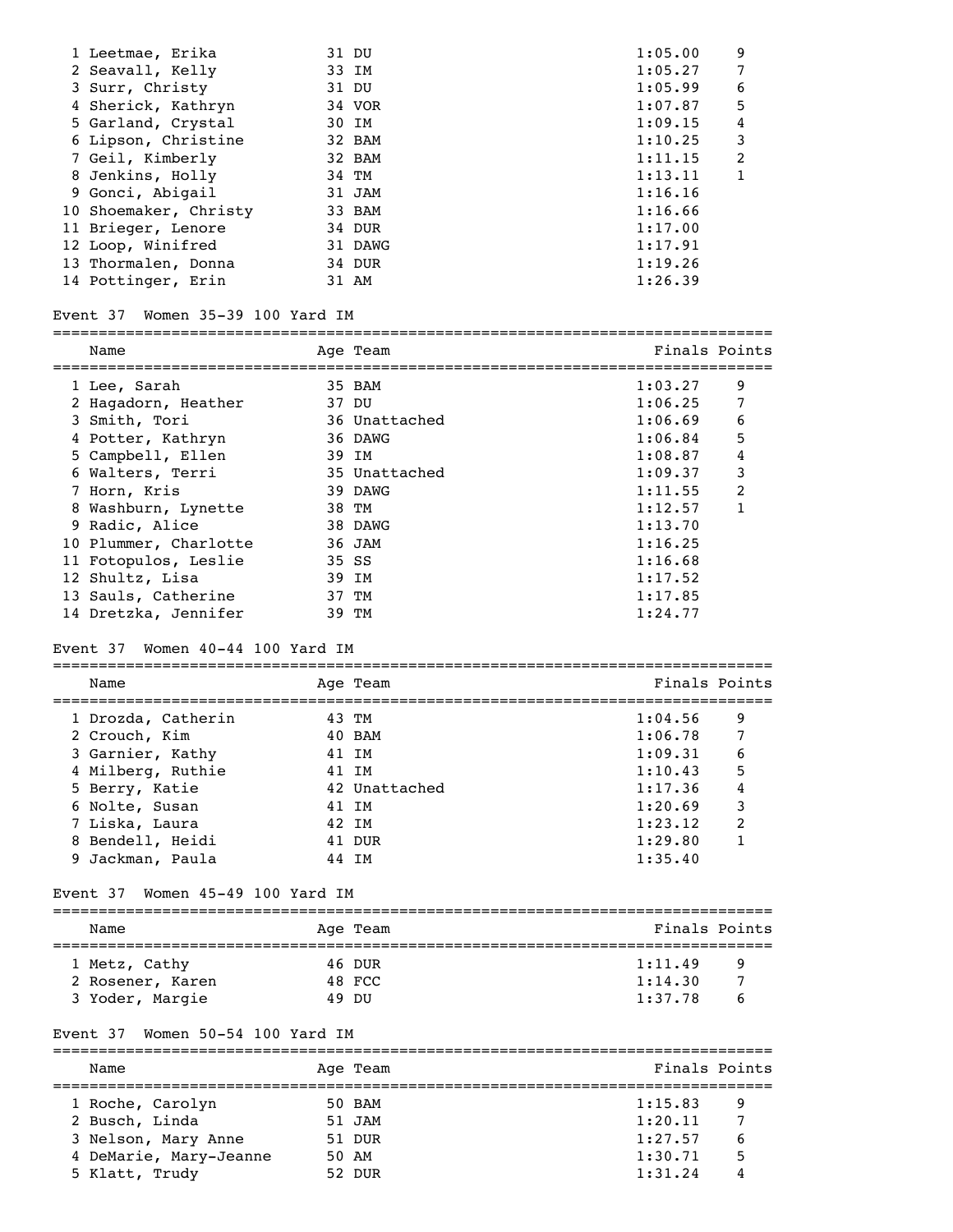| 6 Wilson, Debbie<br>7 England, Nancy         |       | 50 DAC<br>52 TM                                                            | 1:34.43<br>1:45.63 | 3<br>2        |
|----------------------------------------------|-------|----------------------------------------------------------------------------|--------------------|---------------|
| Women 55-59 100 Yard IM<br>Event 37          |       |                                                                            |                    |               |
| Name                                         |       | ---------------------<br>Age Team<br>===================================== | Finals Points      |               |
| 1 Nigh, Rosemary<br>2 Wise, Louise           |       | 55 IM<br>59 DAWG                                                           | 1:27.96<br>1:33.37 | 9<br>7        |
| Event 37<br>Women 60-64 100 Yard IM          |       |                                                                            |                    |               |
| Name                                         |       | Age Team                                                                   |                    | Finals Points |
| 1 Bernhardt, Mary Ellen                      |       | 61 DAWG                                                                    | 1:44.36            | 9             |
| Women 65-69 100 Yard IM<br>Event 37          |       |                                                                            |                    |               |
| Name<br>==================================== |       | Age Team                                                                   | Finals Points      |               |
| 1 Buchannan, Peggy<br>2 Hertzberg, Ruth      | 69 SC | 69 EV                                                                      | 1:54.32<br>2:07.31 | 9<br>7        |
| Women 75-79 100 Yard IM<br>Event 37          |       |                                                                            |                    |               |
| Name                                         |       | Age Team                                                                   | Finals Points      |               |
| -- Gatza, Willie                             |       | 77 Unattached                                                              | DQ                 |               |
| Men 19-24 100 Yard IM<br>Event 38            |       |                                                                            |                    |               |
| Name                                         |       | Age Team                                                                   |                    | Finals Points |
| 1 Gilbert, Kevin                             |       | 20 EV                                                                      | 1:03.47            | 9             |
| 2 Cliff-Turtle, Josh                         |       | 22 AM                                                                      | 1:05.45            | 7             |
| 3 Gilbert, Bryan                             |       | 21 EV                                                                      | 1:10.16            | 6             |
| 4 Gilbert, Jason                             |       | 24 EV                                                                      | 1:16.70            | 5             |
| Men 25-29 100 Yard IM<br>Event 38            |       |                                                                            |                    |               |
| Name<br>===================================  |       | Age Team                                                                   | -------------      | Finals Points |
| 1 Commings, Jeff                             |       | 28 SQUID                                                                   | 53.41              | 9             |
| 2 Hicks, Stephen                             |       | 29 IM                                                                      | 57.85              | 7             |
| 3 McCormick, Aaron                           |       | 27 BAM                                                                     | 59.05              | 6             |
| 4 Mundy, Matt                                |       | 28 IM                                                                      | 1:01.83            | 5             |
| 5 Valks, Victor                              |       | 27 AM                                                                      | 1:04.76            | 4             |
| Men 30-34 100 Yard IM<br>Event 38            |       |                                                                            |                    |               |
| Name<br>======================               |       | Age Team                                                                   |                    | Finals Points |
| 1 Gotto, Tony                                |       | 30 AM                                                                      | 57.49              | 9             |
| 2 Dahl, Matt                                 |       | 33 RR                                                                      | 58.97              | 7             |
| 3 Allison, Mark                              |       | 34 AM                                                                      | 59.99              | 6             |
| 4 Martin, Troy                               |       | 33 TM                                                                      | 1:01.24            | 5             |
| 5 Reetz, Jay                                 |       | 33 Unattached                                                              | 1:02.05            | 4             |
| 6 Solheim, Perry                             |       | 34 DUR                                                                     | 1:06.08            | 3             |
| 7 McKeogh, Larry                             |       | 33 BAM                                                                     | 1:07.79            | 2             |
| Men 35-39 100 Yard IM<br>Event 38            |       |                                                                            |                    |               |
| Name                                         |       | Age Team                                                                   |                    | Finals Points |
| 1 Gonzales, Mike                             |       | 35 BAM                                                                     | 59.21              | 9             |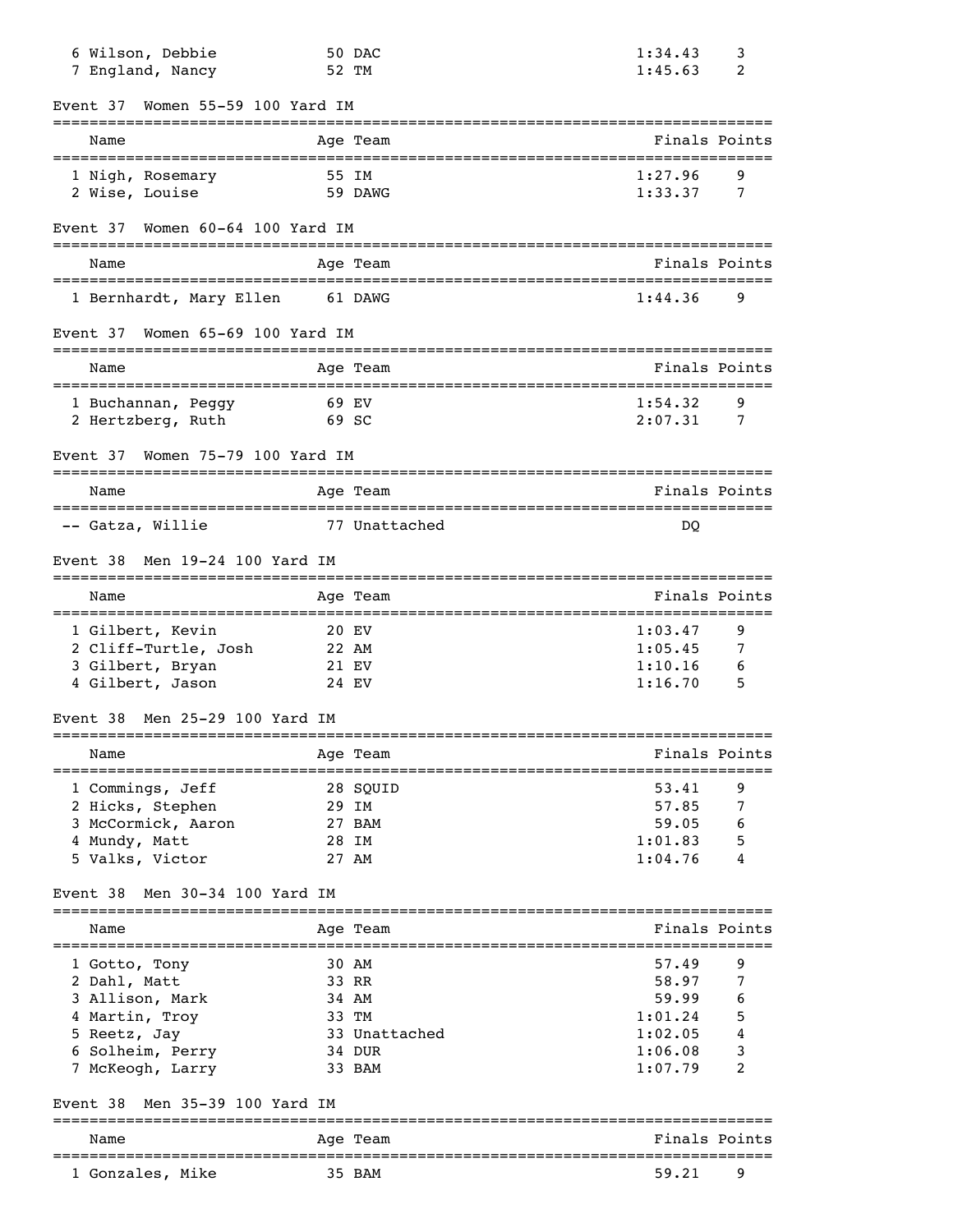| 2 Chaiyaroj, Patt   |       | 38 SOUID      | 1:00.04 | 7             |
|---------------------|-------|---------------|---------|---------------|
| 3 Steppan, Paul     |       | 37 SS         | 1:00.84 | 6             |
| 4 Wrynn, Patrick    |       | 37 AF         | 1:01.06 | 5             |
| 5 Knight, Roger     |       | 38 BAM        | 1:03.09 | 4             |
| 6 Brieger, Michael  |       | 36 DUR        | 1:03.99 | 3             |
| 7 Fomenko, Alex     |       | 38 Unattached | 1:04.85 | $\mathcal{L}$ |
| 8 Miller, George    | 37 IM |               | 1:05.34 |               |
| 9 Gregg, David      | 35 TR |               | 1:05.75 |               |
| 10 Chalona, Michael |       | 35 VOR        | 1:06.59 |               |
| 11 Heiman, Timothy  |       | 35 BAM        | 1:06.78 |               |
| 12 Hoyt, Brian      |       | 35 TM         | 1:09.72 |               |
| 13 Thomas, Tommy    |       | 38 BAM        | 1:11.15 |               |
| -- Jordan, Jamie    |       | 39 DU         | DO      |               |

#### Event 38 Men 40-44 100 Yard IM

| Name                | Age Team      | Finals Points |   |
|---------------------|---------------|---------------|---|
| 1 Smith, John       | 40 Unattached | 53.94         | 9 |
| 2 Smith, Paul       | 42 VS         | 56.73         |   |
| 3 Mann, Jon         | 41 DU         | 59.60         | 6 |
| 4 Lee, Marshall     | 43 BAM        | 1:00.73       | 5 |
| 5 Hugo, John        | 41 IM         | 1:02.66       | 4 |
| 6 Wesson, Jack      | 41 MM         | 1:04.24       | 3 |
| 7 Bakel, Joe        | 40 VOR        | 1:05.55       | 2 |
| 8 Brodhacker, David | 40 TM         | 1:05.60       |   |
| 9 Reardon, Ken      | 43 VOR        | 1:06.64       |   |
| 10 DeFusco, Russell | 43 AF         | 1:09.34       |   |
| 11 Vargas, Luis     | 41 BAM        | 1:10.12       |   |
| 12 O'Brien, Michael | 40 DUR        | 1:10.34       |   |
| 13 Erzinger, Martin | 44 DU         | 1:11.52       |   |
| 14 Bolton, Paul     | 41 SOUID      | 1:11.57       |   |
| 15 Henderson, Jamie | 44 SQUID      | 1:15.04       |   |
| -- Nelson, Kurt     | 42 HR         | DO            |   |

#### Event 38 Men 45-49 100 Yard IM

=============================================================================== Name Age Team Age Team Finals Points =============================================================================== 1 Hess, Richard 47 GG 58.83 8 1 Mann, Michael 47 DU 58.83 8 3 Gilbert, Jeff 46 EV 1:02.16 6 4 Ghaffari, Manu 45 BAM 1:06.48 5 5 Magnuson, Tom 49 AM 1:06.68 4 6 Schoenecke, Michael 45 BB 1:07.29 3 7 Sodini, David 46 DUR 1:09.05 2 8 Harper, Larry 47 DU 1:09.63 1 9 Curry, Kevin 49 TM 1:11.27 10 alvarado, Ray 45 Unattached 1:11.84 11 McElinney, Tom 48 GG 1:18.56 10 alvarado, Ray <br>
12 Lee, Wayne <br>
12 Lee, Wayne <br>
12 Lee, Wayne <br>
127.78

#### Event 38 Men 50-54 100 Yard IM

=============================================================================== Name Age Team Age Team Finals Points =============================================================================== 1 MacDonald, Lee 50 VOR 1:01.32 9 2 Fischer, Chuck 50 DU 1:06.73 7 3 Hall, Ted 51 AM 1:07.44 6 4 Ellis, Quincy 53 DUR 1:08.58 5 5 Parkinson, Bruce 51 Unattached 1:12.19 4 6 Rucker, Keith 50 CSST 1:14.89 3 7 Schwenker, Pete 54 BY 1:17.89 2 1:14.89<br>
7 Schwenker, Pete 54 BY<br>
-- Arrison, Tom 51 SQUID DQ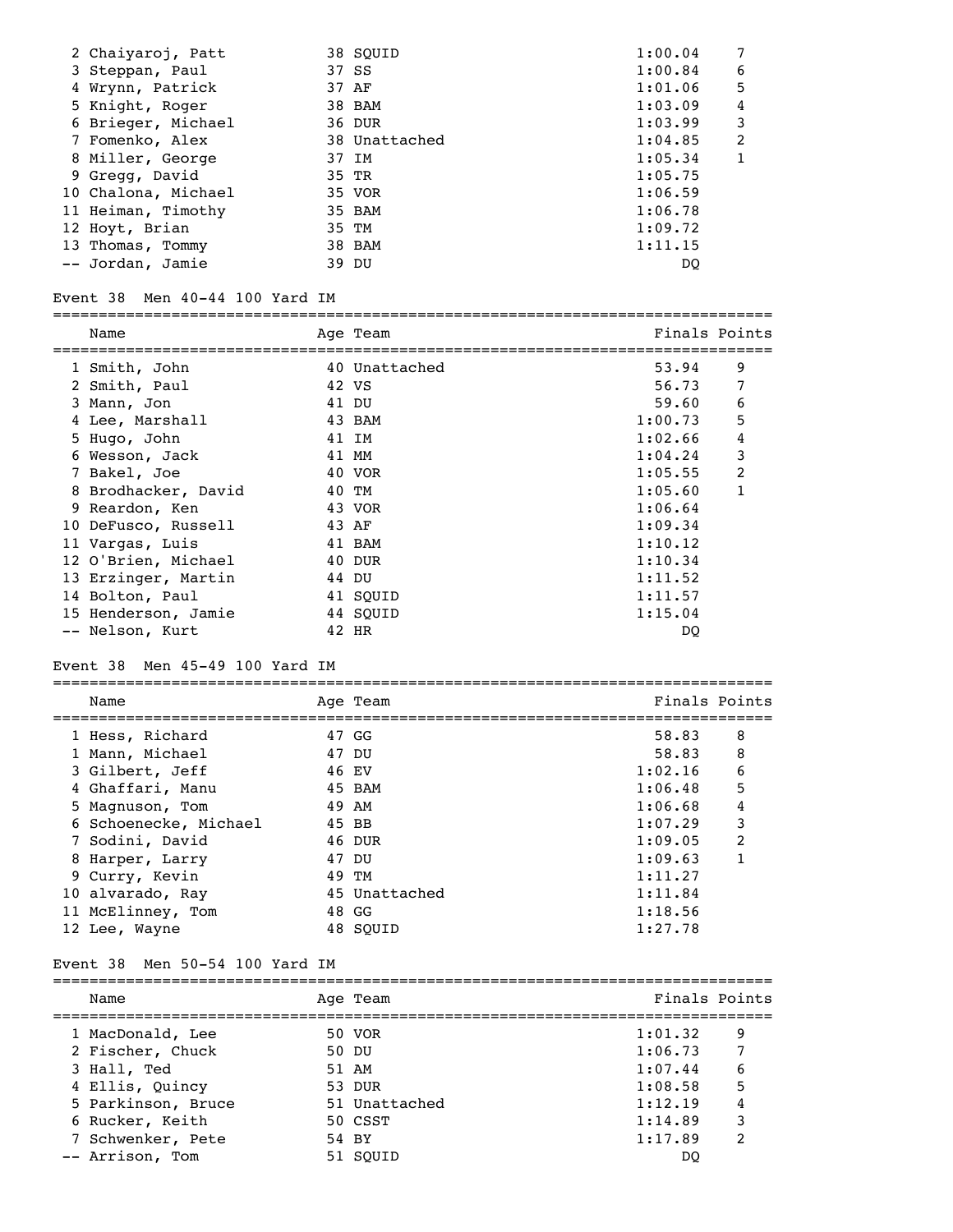| Men 55-59 100 Yard IM<br>Event 38                                     |                           |                                                        |
|-----------------------------------------------------------------------|---------------------------|--------------------------------------------------------|
| Name                                                                  | Age Team<br>------------- | Finals Points                                          |
| 1 Griffith, Bill                                                      | 55 VS                     | 1:10.21<br>9                                           |
| 2 Dodge, David                                                        | 55 DUR                    | 1:12.51<br>7                                           |
| 3 Wick, Barry                                                         | 55 Unattached             | 1:37.57<br>6                                           |
| 4 Johnson, David<br>-- Cunningham, Al                                 | 59 SQUID<br>57 Unattached | 1:52.85<br>5<br>DQ                                     |
|                                                                       |                           |                                                        |
| Men 60-64 100 Yard IM<br>Event 38                                     |                           |                                                        |
| Name<br>====================================                          | Age Team                  | Finals Points<br>===================================== |
| 1 Graham, James                                                       | 60 DUR                    | 1:15.72<br>9                                           |
| 2 King, William                                                       | 62 DAWG                   | 1:24.69<br>7                                           |
| -- Platter, Sanford                                                   | 63 BAM                    | DQ                                                     |
| Men 65-69 100 Yard IM<br>Event 38                                     | ------------              |                                                        |
| Name                                                                  | Age Team<br>============= | Finals Points                                          |
| 1 O'Brien, Dennis                                                     | 66 DUR                    | 9<br>1:13.35                                           |
| 2 Patten, Bob                                                         | 67 DAC                    | 1:19.84<br>7                                           |
| 3 Plummer, Mark                                                       | 65 IM                     | 1:34.49<br>6                                           |
| 4 Strom, Bengt                                                        | 69 SS                     | 1:37.35<br>5                                           |
| Men 70-74 100 Yard IM<br>Event 38                                     |                           |                                                        |
| Name                                                                  | Age Team                  | Finals Points                                          |
| 1 Ensign, George                                                      | 71 IM                     | 2:01.49<br>9                                           |
| Men 80-84 100 Yard IM<br>Event 38                                     |                           | ===============================                        |
| Name                                                                  | Age Team                  | Finals Points                                          |
| 1 Wrenn, John                                                         | 81 BAM                    | 9<br>1:59.03                                           |
| 2 Wood, Richard                                                       | 80 AM                     | 2:15.31<br>7                                           |
| -- Richards, Hugh                                                     | 81 Unattached             | DO                                                     |
| Women 19-24 200 Yard Freestyle<br>Event 39<br>----------------------- |                           |                                                        |
| Name                                                                  | Age Team                  | Finals Points                                          |
| 1 Reynolds, Cate                                                      | 22 VOR                    | 2:14.05<br>9                                           |
| 2 Boatright, Lisa                                                     | 23 BAM                    | 2:14.36<br>7                                           |
| 3 Gearke, Molly                                                       | $22 \text{ G}$            | 2:15.22<br>6                                           |
| 4 Gray, Anne                                                          | 23 BB                     | 2:29.40<br>5                                           |
| Women 25-29 200 Yard Freestyle<br>Event 39                            |                           |                                                        |
| Name                                                                  | Age Team                  | Finals Points<br>__________________________            |
| 1 Bicknell, Becky                                                     | 26 DAC                    | 2:01.25<br>9                                           |
| 2 Pettitt, Karen                                                      | 26 VOR                    | 2:05.78<br>7                                           |
| 3 Engelhardt, Katie                                                   | 25 VOR                    | 2:11.23                                                |
| 4 Kochis, Tiffany                                                     | 27 TM                     | 2:54.54<br>5                                           |
| 5 Chaney, Wendy                                                       | 26 TM                     | 3:09.48<br>4                                           |
| Event 39<br>Women 30-34 200 Yard Freestyle                            |                           |                                                        |
| Name                                                                  | Age Team                  | Finals Points<br>=========================             |
| 1 Gadd-Siegel, Cecila                                                 | 30 DU                     | 2:01.19<br>9                                           |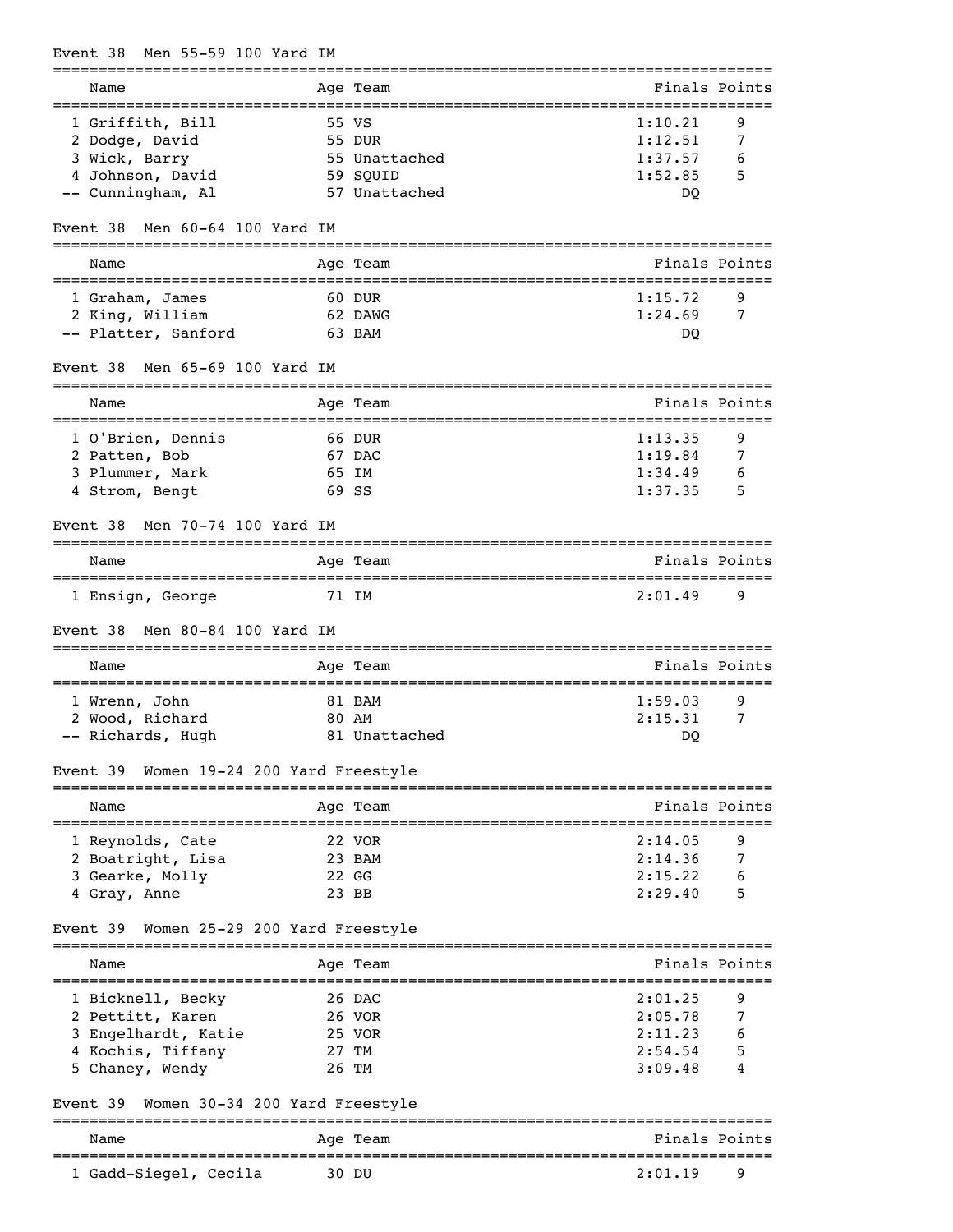| 2 Seavall, Kelly   | 33 IM  | 2:06.14<br>$\overline{7}$ |
|--------------------|--------|---------------------------|
| 3 Geil, Kimberly   | 32 BAM | 2:11.15<br>6              |
| 4 Penington, Pam   | 31 TM  | 2:28.13<br>.5             |
| 5 Thormalen, Donna | 34 DUR | 2:30.53<br>4              |
| 6 Bailey, Jamie    | 34 SC  | 2:42.55                   |
| 7 Gorrell, Robin   | 30 TM  | 2:43.88                   |

# Event 39 Women 35-39 200 Yard Freestyle

| Name                 | Age Team | Finals Points |   |
|----------------------|----------|---------------|---|
| 1 Hagadorn, Heather  | 37 DU    | 2:00.31       | 9 |
| 2 Smith, Laura       | 36 VS    | 2:06.85       | 7 |
| 3 Potter, Kathryn    | 36 DAWG  | 2:07.41       | 6 |
| 4 Houlihan, Myla     | 38 BAM   | 2:08.20       | 5 |
| 5 Iverson, Jana      | 36 DAWG  | 2:14.77       | 4 |
| 6 Lee, Julie         | 36 DAWG  | 2:16.17       | 3 |
| 7 Vanderpoel, Nicole | 37 IM    | 2:17.01       | 2 |
| 8 Shore, Sarah       | 38 DAC   | 2:21.02       |   |
| 9 Bussian, Elizabeth | 39 DUR   | 2:25.47       |   |
| 10 Meets, Patti      | DAWG     | 2:40.27       |   |

# Event 39 Women 40-44 200 Yard Freestyle

| Name                                       |              | Age Team | Finals Points                                           |   |
|--------------------------------------------|--------------|----------|---------------------------------------------------------|---|
| 1 Garnier, Kathy                           | 41 IM        |          | 2:04.41                                                 | 9 |
| 2 Nelson, Judy                             | 41 HR        |          | 2:04.49                                                 | 7 |
| 3 Dullea, Melanie                          | 40 SS        |          | 2:11.04                                                 | 6 |
| 4 Maleike, Corinna                         | 41 TM        |          | 2:16.28                                                 | 5 |
| 5 Bendell, Heidi                           |              | 41 DUR   | 2:43.63                                                 |   |
| 6 Hawkinson, Cindy                         | 41 IM        |          | 2:52.03                                                 | 3 |
| 7 Sather, Karen                            | 41 DU        |          | 2:54.14                                                 | 2 |
| Women 45-49 200 Yard Freestyle<br>Event 39 |              |          |                                                         |   |
| Name<br>----------------------             | ------------ | Age Team | Finals Points<br>===============================        |   |
| 1 Pyle, Rebecca                            | 46 SS        |          | 2:26.63                                                 | 9 |
| 2 Bailey, Nancy                            | 46 GAC       |          | 2:35.51                                                 | 7 |
| Women 50-54 200 Yard Freestyle<br>Event 39 |              |          |                                                         |   |
| Name                                       |              | Age Team | Finals Points                                           |   |
| 1 Roche, Carolyn                           |              | 50 BAM   | 2:27.58                                                 | 9 |
| Women 55-59 200 Yard Freestyle<br>Event 39 |              |          |                                                         |   |
| Name                                       |              | Age Team | Finals Points                                           |   |
| 1 Lebsack, Linda                           | 55 DU        |          | 2:52.66                                                 | 9 |
| 2 Anziano, Marcia                          | 57 DU        |          | 2:54.97                                                 | 7 |
| Women 65-69 200 Yard Freestyle<br>Event 39 |              |          |                                                         |   |
| Name                                       |              | Age Team | --------------------------------------<br>Finals Points |   |
| 1 Buchannan, Peggy                         | 69 EV        |          | 3:42.77                                                 | 9 |
| Women 70-74 200 Yard Freestyle<br>Event 39 |              |          |                                                         |   |
| Name                                       |              | Age Team | Finals Points                                           |   |
| 1 Holmes, Frances                          |              | 74 JAM   | 5:10.77                                                 | 9 |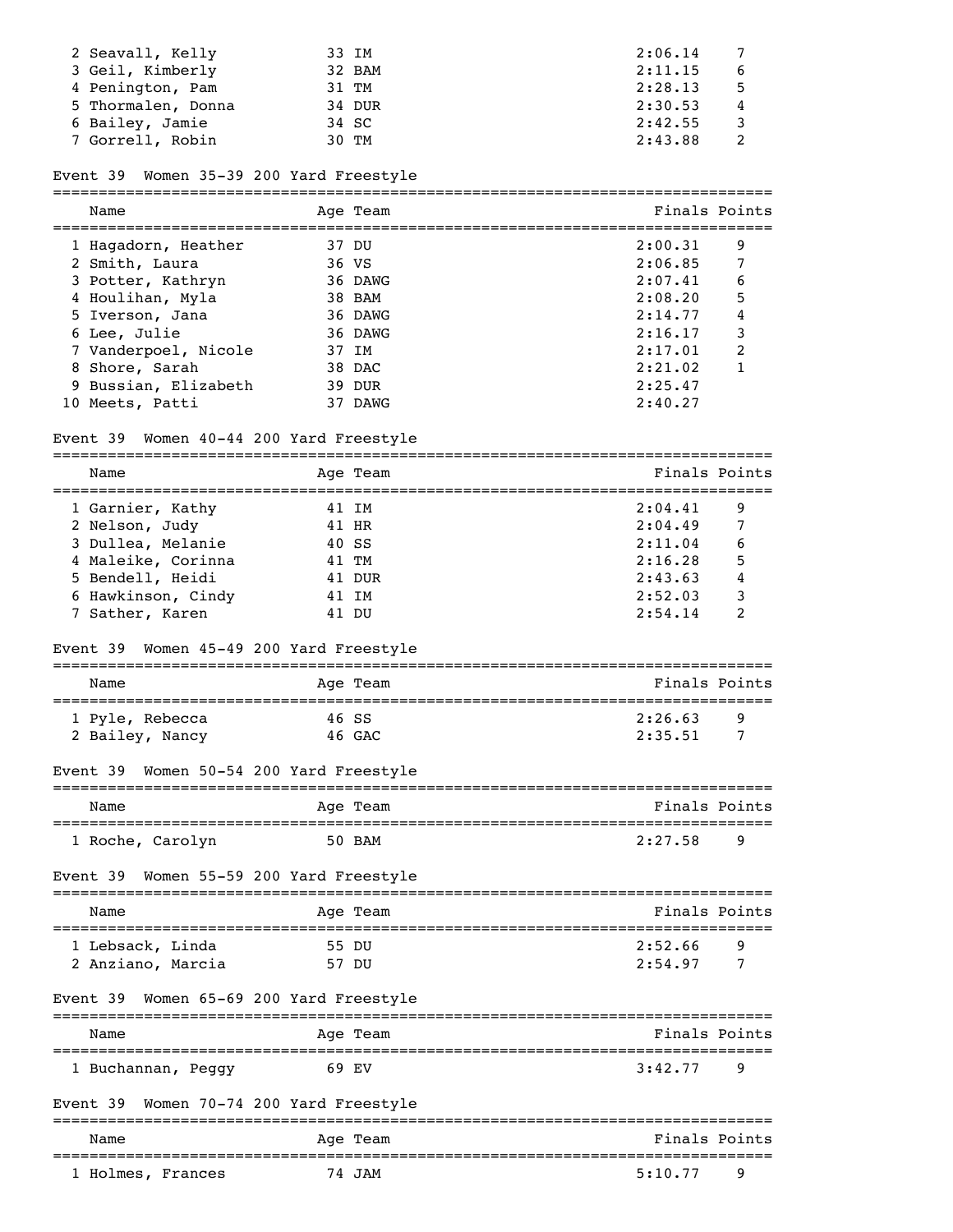|  |  |  | Event 39 Women 75-79 200 Yard Freestyle |
|--|--|--|-----------------------------------------|

| Name                                                                      |                | Age Team      |                    | Finals Points |
|---------------------------------------------------------------------------|----------------|---------------|--------------------|---------------|
| 1 Gatza, Willie                                                           |                | 77 Unattached | 5:37.40            | 9             |
| Event 40 Men 19-24 200 Yard Freestyle                                     |                |               |                    |               |
| Name                                                                      |                | Age Team      | Finals Points      |               |
| 1 Cliff-Turtle, Josh                                                      | 22 AM          |               | 2:02.16            | 9             |
| 2 Morrissey, Thomas                                                       |                | 23 SOUID      | 2:31.27            | 7             |
| Men 25-29 200 Yard Freestyle<br>Event 40                                  |                |               |                    |               |
| Name                                                                      |                | Age Team      | Finals Points      |               |
| 1 Bradac, Michael                                                         | 29 DU          |               | 1:59.56            | 9             |
| 2 Adams, David                                                            | 25 IM          |               | 2:00.05            | 7             |
| 3 McKnight, Jordan                                                        |                | 25 BAM        | 2:05.00            | 6             |
| Event 40 Men 30-34 200 Yard Freestyle                                     |                |               |                    |               |
| Name                                                                      |                | Age Team      | Finals Points      |               |
| 1 Siegel, Joel                                                            | 30 DU          |               | 1:48.26            | 9             |
| 2 Nasser, Rob                                                             | 32 HR          |               | 1:48.32            | 7             |
| 3 Smit, Robbert-Paul                                                      |                | 33 BAM        | 1:50.74            | 6             |
| 4 Glass, Tom                                                              | 30 VOR         |               | 1:53.04            | 5             |
| 5 Jirssa, William                                                         |                | 32 DAWG       | 1:57.44<br>1:58.89 | 4<br>3        |
| 6 Snowberg, Eric<br>7 Ross, Dave                                          | 31 IM<br>31 DU |               | 2:01.15            | 2             |
| 8 MacEachran, Hugh                                                        |                | 30 Unattached | 2:04.19            | $\mathbf{1}$  |
| 9 Pazmino, Jorge                                                          | 32 AM          |               | 2:08.98            |               |
| 10 Hoftiezer, Scott                                                       | 31 DAC         |               | 2:12.64            |               |
| 11 McKeogh, Larry                                                         |                | 33 BAM        | 2:14.13            |               |
| 12 Nicholls, Michael                                                      | 30 IM          |               | 2:16.84            |               |
| 13 Rapinz, Paul                                                           |                | 32 BAM        | 2:18.78            |               |
| Event 40 Men 35-39 200 Yard Freestyle                                     |                |               |                    |               |
| Name                                                                      | Age Team       |               |                    | Finals Points |
| ======================<br>1 Wise, Mike                                    | 37 DU          |               | 1:50.94            | 9             |
| 2 Jordan, Jamie                                                           | 39 DU          |               | 1:53.04            | 7             |
| 3 Niemann, Andy                                                           | 36 AM          |               | 1:54.42            | 6             |
| 4 Melansan, Edward                                                        | 39 DU          |               | 1:57.22            | 5             |
| 5 Whiteside, Mark                                                         |                | 36 LOVE       | 1:58.43            | 4             |
| 6 Lane, Chris                                                             | 35 GAC         |               | 2:12.52            | 3             |
| 7 Arnold, Dan                                                             |                | 38 CSST       | 2:20.80            | 2             |
| Event 40<br>Men 40-44 200 Yard Freestyle                                  |                |               |                    |               |
| Name                                                                      |                | Age Team      |                    | Finals Points |
| 1 Bakel, Joe                                                              |                | 40 VOR        | 2:05.21            | 9             |
| 2 Murphy, Jim                                                             |                | 41 DAWG       | 2:28.46            | 7             |
| Men 45-49 200 Yard Freestyle<br>Event 40<br>============================= |                |               |                    |               |
| Name                                                                      | Age Team       |               |                    | Finals Points |
| 1 Nolte, Christopher                                                      | 45 IM          |               | 2:02.20            | 9             |
| 2 DiTolla, Bob                                                            | 47 HR          |               | 2:03.09            | 7             |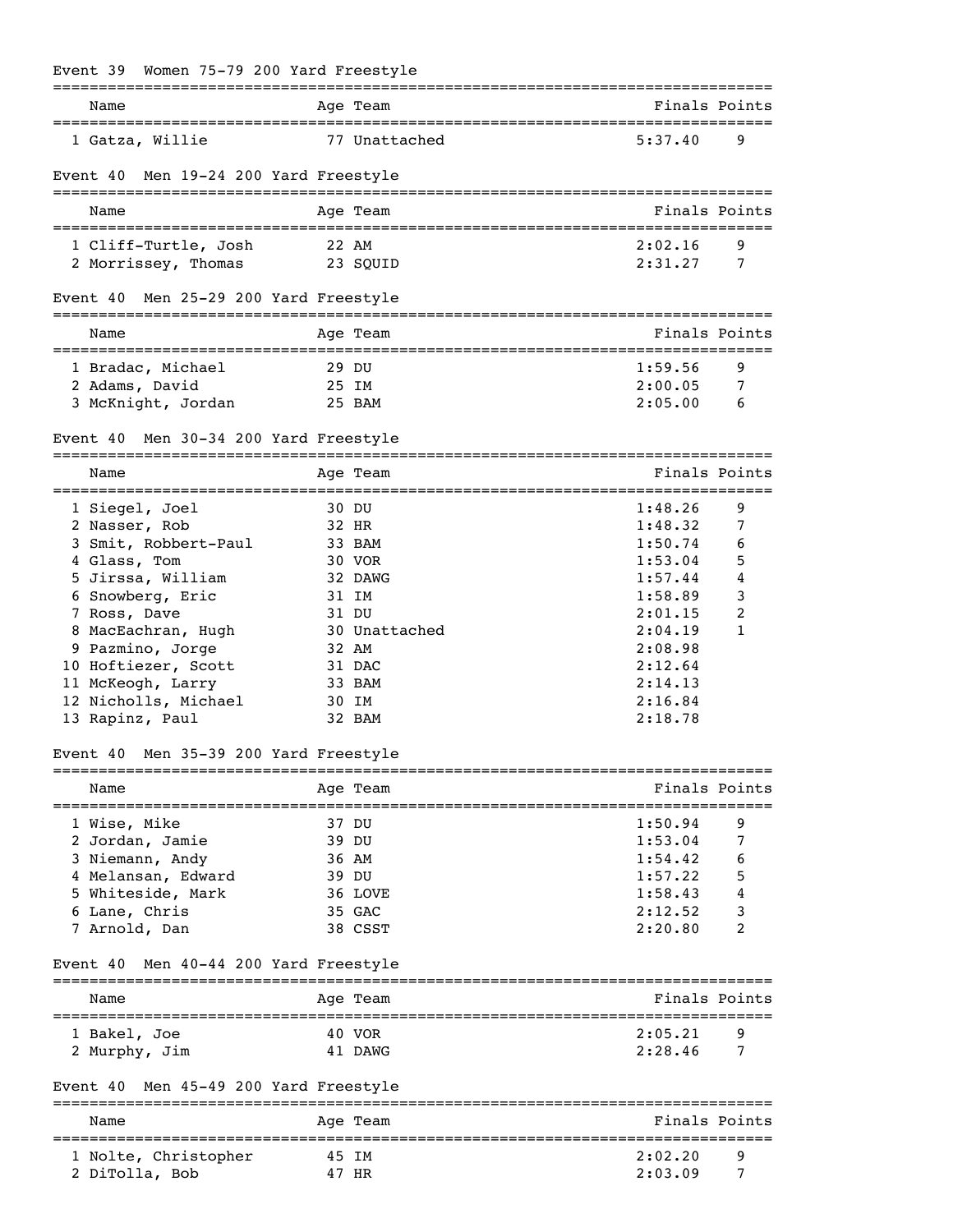| 3 Heggy, Terry<br>4 Lehman, Ron<br>5 Culp, Michael    | 47 DAWG<br>47 TM<br>46 SS     | 2:09.11<br>6<br>2:11.11<br>5<br>2:11.96<br>4 |
|-------------------------------------------------------|-------------------------------|----------------------------------------------|
| 6 Baugh, Thomas                                       | 48 SQUID                      | 2:49.17<br>3                                 |
| Men 50-54 200 Yard Freestyle<br>Event 40              |                               | ===============                              |
| Name<br>=================================             | Age Team                      | Finals Points<br>=========================   |
| 1 Ellis, Quincy                                       | 53 DUR                        | 2:05.44<br>9                                 |
| 2 Carney, Ken                                         | 54 EV                         | 2:27.81<br>7                                 |
| 3 Potekhen, George<br>4 Arrison, Tom                  | 51 SC<br>51 SQUID             | 2:28.50<br>6<br>3:09.60<br>5                 |
| Men 55-59 200 Yard Freestyle<br>Event 40              |                               |                                              |
| Name                                                  |                               | Finals Points                                |
|                                                       | Age Team                      |                                              |
| 1 McCormick, Paul                                     | 55 BAM                        | 2:01.18<br>9                                 |
| 2 Abrahams, Rich                                      | 57 AM                         | 2:02.44<br>7                                 |
| 3 Burson, Bill                                        | 57 SS                         | 2:10.55<br>6                                 |
| 4 Blankenship, Jim                                    | 57 DUR                        | 5<br>2:29.59                                 |
| 5 Edwards, Morgan                                     | 57 IM                         | 4<br>2:42.85                                 |
| 6 Moody, Bob                                          | 58 IM                         | 2:44.61<br>3                                 |
| 7 Wick, Barry                                         | 55 Unattached                 | 2<br>2:54.12                                 |
| 8 Johnson, David                                      | 59 SQUID                      | 3:17.86<br>1                                 |
| Men 60-64 200 Yard Freestyle<br>Event 40              |                               |                                              |
| Name                                                  | Age Team<br>================= | Finals Points<br>====================        |
| 1 Malone, Mark                                        | 63 DAWG                       | 2:56.86<br>9                                 |
| 2 Reynolds, Bing                                      | 61 BAM                        | 4:02.45<br>7                                 |
| Men 65-69 200 Yard Freestyle<br>Event 40              |                               |                                              |
| Name                                                  | Age Team                      | Finals Points                                |
| 1 O'Brien, Dennis                                     | 66 DUR                        | 2:23.87<br>9                                 |
| Men 70-74 200 Yard Freestyle<br>Event 40              |                               |                                              |
| ------------------------                              |                               |                                              |
| Name                                                  | Age Team                      | Finals Points                                |
| 1 Myers, John                                         | 71 BAM                        | 3:21.40<br>9                                 |
| Women 19-24 50 Yard Breaststroke<br>Event 41          | ================              |                                              |
| Name                                                  | Age Team                      | Finals Points                                |
| ================================<br>1 Cardwell, Karen | 23 SC                         | 33.71<br>9                                   |
| Women 25-29 50 Yard Breaststroke<br>Event 41          |                               |                                              |
| Name                                                  | -------------<br>Age Team     | Finals Points                                |
| ---------------------                                 | 26 VOR                        | 34.44<br>9                                   |
| 1 Brown, Erin<br>2 Trohkimoinen, Kristin              | 27 TM                         | 38.30<br>7                                   |
| Women 30-34 50 Yard Breaststroke<br>Event 41          |                               |                                              |
| Name                                                  | Age Team                      | Finals Points                                |
| 1 Seavall, Kelly                                      | 33 IM                         | 33.99<br>9                                   |
| 2 Garland, Crystal                                    | 30 IM                         | 36.81<br>7                                   |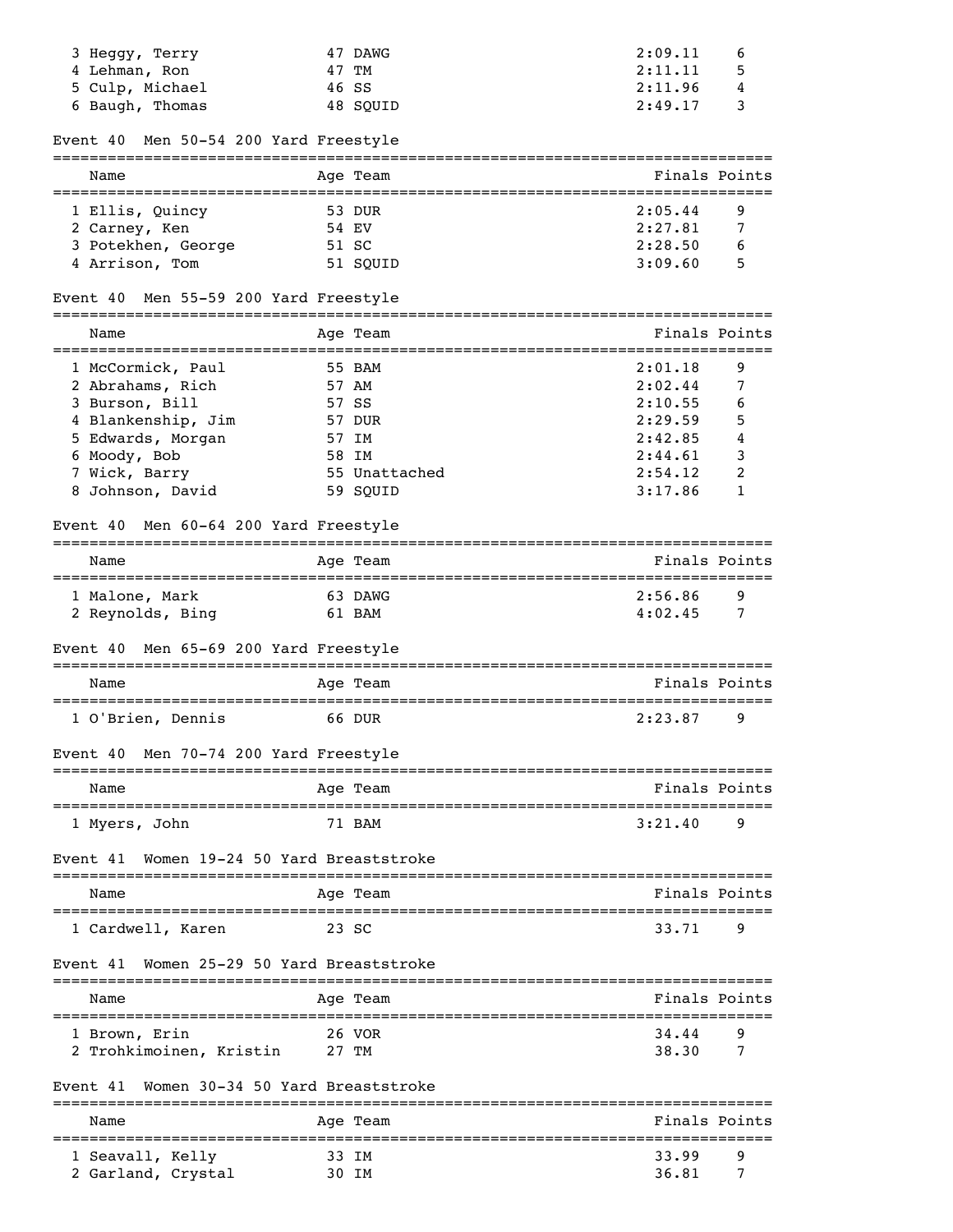| 3 Shoemaker, Christy | 33 BAM | 38.55<br>6  |
|----------------------|--------|-------------|
| 4 Thormalen, Donna   | 34 DUR | 39.03<br>-5 |
| 5 Brieger, Lenore    | 34 DUR | 41.29<br>4  |
| 6 Bailey, Jamie      | 34 SC  | 42.01       |
| 7 Heiman, Tracy      | 33 BAM | 42.28       |

# Event 41 Women 35-39 50 Yard Breaststroke

| Name                 | Age Team | Finals Points |   |
|----------------------|----------|---------------|---|
| 1 Lee, Sarah         | 35 BAM   | 32.63         | 9 |
| 2 Washburn, Lynette  | 38 TM    | 34.29         | 7 |
| 3 Campbell, Ellen    | 39 IM    | 34.80         | 6 |
| 4 Radic, Alice       | 38 DAWG  | 36.97         | 5 |
| 5 Plummer, Charlotte | 36 JAM   | 40.36         | 4 |
| 6 Dretzka, Jennifer  | 39 TM    | 40.66         |   |

# Event 41 Women 40-44 50 Yard Breaststroke

| _______ |            |                      |
|---------|------------|----------------------|
| Name    | Age<br>eam | PΟ<br>'ına⊥s<br>∍nt⊾ |

| 1 Von Evig, Julia | 40 DU         | 33.56 |   |
|-------------------|---------------|-------|---|
| 2 Crouch, Kim     | 40 BAM        | 34.33 |   |
| 3 Berry, Katie    | 42 Unattached | 40.07 |   |
| 4 Nolte, Susan    | 41 IM         | 41.13 | 5 |
| 5 Liska, Laura    | 42 IM         | 41.24 |   |
| 6 Bendell, Heidi  | 41 DUR        | 42.53 |   |

## Event 41 Women 45-49 50 Yard Breaststroke

| Name                | Age Team | Finals Points |
|---------------------|----------|---------------|
| 1 Rosener, Karen    | 48 FCC   | 37.83<br>9    |
| 2 Anderson, Cynthia | 45 BAM   | 38.04         |
| 3 Brinton, Marjorie | 46 DUR   | 41.92<br>6    |
| 4 Slavec, Deborah   | 48 SS    | 44.12<br>5    |

===============================================================================

#### Event 41 Women 50-54 50 Yard Breaststroke

| Name                   | Age Team | Finals Points |   |
|------------------------|----------|---------------|---|
| 1 Nelson, Mary Anne    | 51 DUR   | 40.28         | 9 |
| 2 Busch, Linda         | 51 JAM   | 41.55         | 7 |
| 3 Klatt, Trudy         | 52 DUR   | 42.88         | 6 |
| 4 DeMarie, Mary-Jeanne | 50 AM    | 45.24         | 5 |
| 5 Young, Lydia         | 53 DAWG  | 50.34         | 4 |
| 6 England, Nancy       | 52 TM    | 51.41         |   |

## Event 41 Women 55-59 50 Yard Breaststroke

| Name                 | Age Team | Finals Points |  |  |
|----------------------|----------|---------------|--|--|
| 1 Krichbaum, Barbara | 59 DU    | 45.60<br>q    |  |  |
| 2 McKim, Penny       | 57 TOT   | -<br>53.41    |  |  |

## Event 41 Women 60-64 50 Yard Breaststroke

| Name              | Aqe Team | Finals Points |
|-------------------|----------|---------------|
| 1 Zentgraf, Karen | 60 BY    | 51.63<br>- Q  |

## Event 41 Women 75-79 50 Yard Breaststroke

|      |             | ____________________________           |  |
|------|-------------|----------------------------------------|--|
| Name | Team<br>Age | Fina<br>Points<br>ls.<br>$\sim$ $\sim$ |  |
|      |             |                                        |  |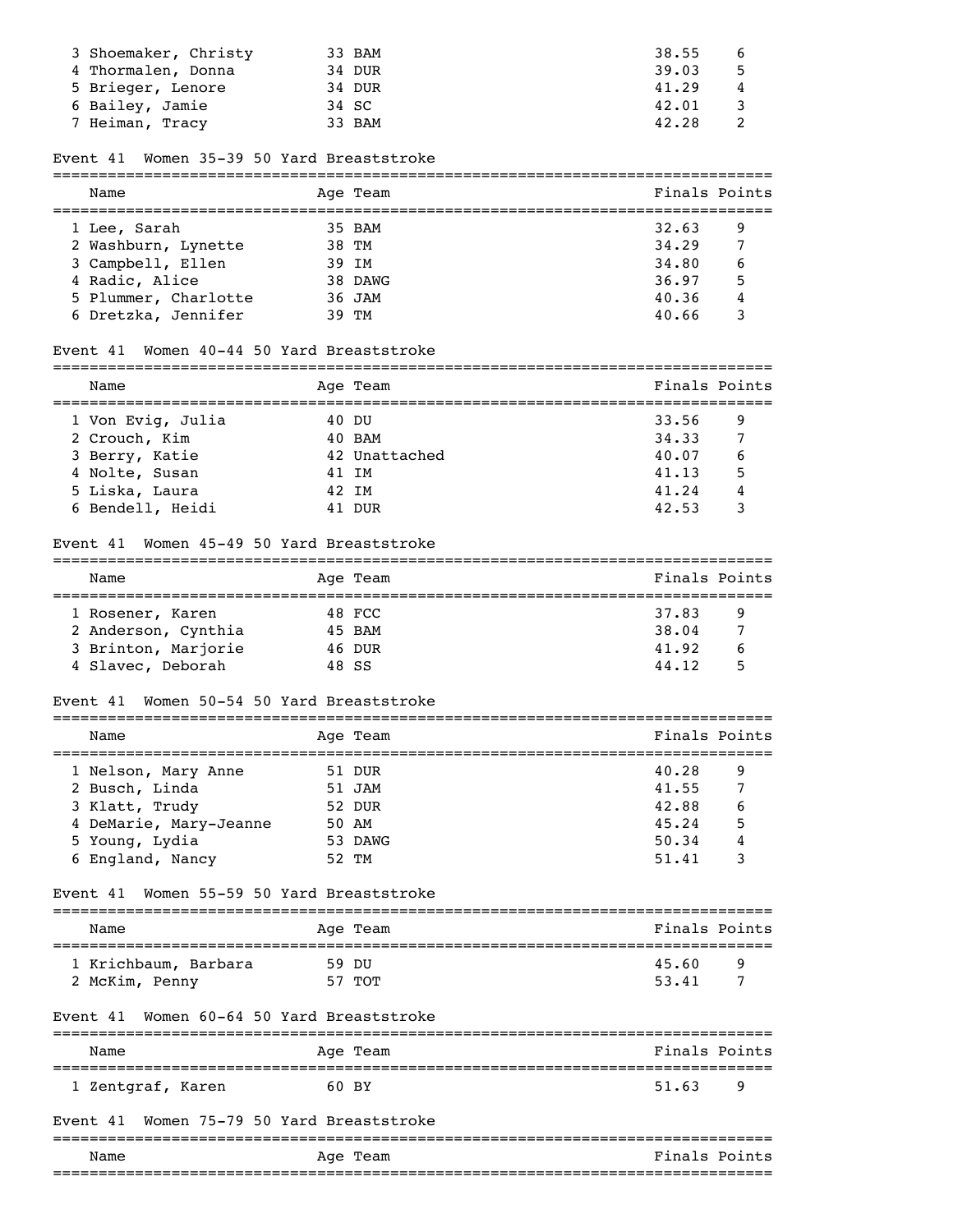| 1 Gatza, Willie                                                  |       | 77 Unattached                                    | 2:24.54                                         | 9 |
|------------------------------------------------------------------|-------|--------------------------------------------------|-------------------------------------------------|---|
| Men 19-24 50 Yard Breaststroke<br>Event 42                       |       |                                                  |                                                 |   |
| Name                                                             |       | Age Team<br>____________________________________ | Finals Points                                   |   |
| 1 Cliff-Turtle, Josh                                             | 22 AM |                                                  | 35.47                                           | 9 |
| Men 25-29 50 Yard Breaststroke<br>Event 42                       |       |                                                  |                                                 |   |
| Name                                                             |       | Age Team                                         | Finals Points                                   |   |
| 1 Hicks, Stephen                                                 | 29 IM |                                                  | 29.74                                           | 9 |
| 2 McCormick, Aaron                                               |       | 27 BAM                                           | 29.86                                           | 7 |
| 3 Hoffman, Aaron                                                 |       | 28 VOR                                           | 30.78                                           | 6 |
| 4 Mundy, Matt                                                    | 28 IM |                                                  | 32.27                                           | 5 |
| 5 Ivankovich, Zoran                                              | 28 AF |                                                  | 34.82                                           | 4 |
| Men 30-34 50 Yard Breaststroke<br>Event 42                       |       |                                                  |                                                 |   |
| Name<br>==================================                       |       | Age Team                                         | Finals Points<br>============================== |   |
| 1 Gotto, Tony                                                    | 30 AM |                                                  | 28.76                                           | 9 |
| 2 Allison, Mark                                                  | 34 AM |                                                  | 29.46                                           | 7 |
| 3 Shaver, Jon                                                    | 34 SS |                                                  | 30.37                                           | 6 |
| 4 Dopp, Paul                                                     |       | 33 BAM                                           | 31.76                                           | 5 |
| 5 MacEachran, Hugh                                               |       | 30 Unattached                                    | 33.85                                           | 4 |
| 6 Solheim, Perry                                                 |       | 34 DUR                                           | 33.90                                           | 3 |
| 7 Rapinz, Paul                                                   |       | 32 BAM                                           | 37.19                                           | 2 |
| Men 35-39 50 Yard Breaststroke<br>Event 42                       |       |                                                  |                                                 |   |
| Name                                                             |       | Age Team                                         | Finals Points                                   |   |
| 1 Sherick, Paul                                                  |       | 35 VOR                                           | 30.12                                           | 9 |
| 2 Gould, Thomas                                                  |       | 37 BAM                                           | 30.36                                           | 7 |
| 3 Knight, Roger                                                  |       | 38 BAM                                           | 30.75                                           | 6 |
| 4 Miller, George                                                 | 37 IM |                                                  | 31.16                                           | 5 |
| 5 Heiman, Timothy                                                |       | 35 BAM                                           | 32.77                                           | 4 |
| 6 Blum, Juri                                                     | 35 SS |                                                  | 34.90                                           | 3 |
| 7 Starr, Robert                                                  |       | 37 SQUID                                         | 41.51                                           | 2 |
| Men 40-44 50 Yard Breaststroke<br>Event 42                       |       |                                                  |                                                 |   |
|                                                                  |       |                                                  |                                                 |   |
| ;============<br>Name<br>======================                  |       | Age Team                                         | Finals Points                                   |   |
| 1 Smith, Paul                                                    | 42 VS |                                                  | 30.01                                           | 9 |
|                                                                  | 41 MM |                                                  | 31.98                                           | 7 |
| 2 Wesson, Jack                                                   |       | 43 BAM                                           | 32.14                                           | 6 |
| 3 Lee, Marshall                                                  | 41 IM |                                                  | 32.96                                           | 5 |
| 4 Hugo, John                                                     |       |                                                  |                                                 |   |
| 5 Vargas, Luis                                                   |       | 41 BAM                                           | 33.40                                           | 4 |
| 6 Reardon, Ken                                                   |       | 43 VOR                                           | 33.53                                           | 3 |
| 7 DeFusco, Russell                                               | 43 AF |                                                  | 33.74                                           | 2 |
| 8 O'Brien, Michael                                               |       | 40 DUR                                           | 34.37<br>36.31                                  | 1 |
| 9 Henderson, Jamie<br>Men 45-49 50 Yard Breaststroke<br>Event 42 |       | 44 SQUID                                         |                                                 |   |
| Name                                                             |       | Age Team                                         | Finals Points                                   |   |

=============================================================================== 1 Sodini, David 46 DUR 30.72 9 2 Schoenecke, Michael 45 BB 33.26 7<br>3 Heggy, Terry 47 DAWG 33.48 6 3 Heggy, Terry 47 DAWG 33.48 6 4 Curry, Kevin 49 TM 35.13 5 5 Ellesfsen, Karl 46 DAWG 42.81 4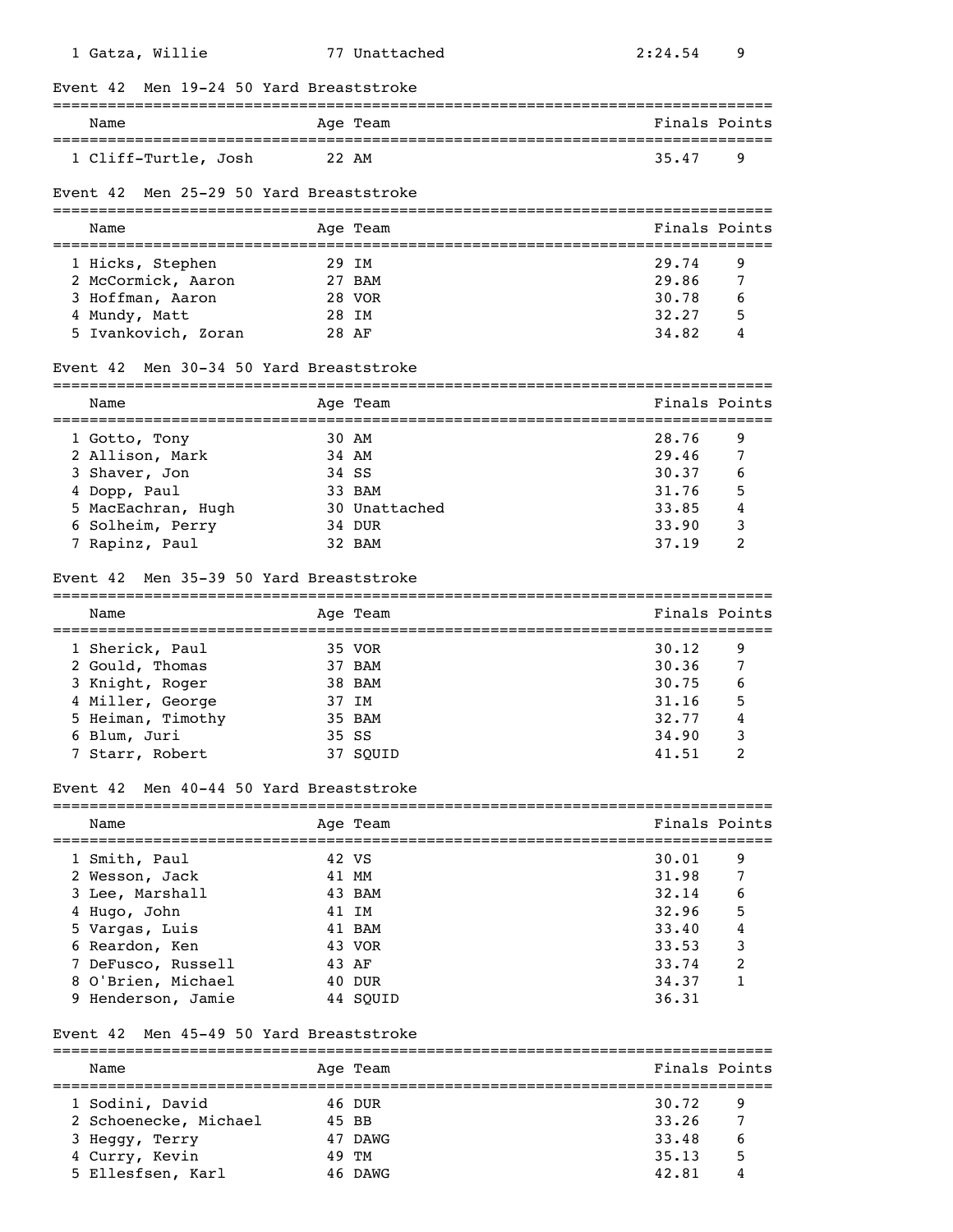# Event 42 Men 50-54 50 Yard Breaststroke

| Name                                           |       | Age Team                                                             | Finals Points                       |               |
|------------------------------------------------|-------|----------------------------------------------------------------------|-------------------------------------|---------------|
| 1 MacDonald, Lee                               |       | 50 VOR                                                               | 30.53                               | 9             |
| 2 Blodgett, Bob                                |       | 51 IM                                                                | 35.44                               | 7             |
| 3 Potekhen, George                             |       | 51 SC                                                                | 35.52                               | 6             |
| 4 Rucker, Keith                                |       | 50 CSST                                                              | 37.80                               | 5             |
| 5 Kreidler, Lee                                |       | 54 GJ                                                                | 42.07                               |               |
| -- Parkinson, Bruce                            |       | 51 Unattached                                                        | DQ                                  |               |
| Men 55-59 50 Yard Breaststroke<br>Event 42     |       |                                                                      |                                     |               |
| Name                                           |       | Age Team<br>===================================                      |                                     | Finals Points |
| 1 Abbott, William                              |       | 55 AM                                                                | 31.63                               | 9             |
| 2 Griffith, Bill                               |       | 55 VS                                                                | 32.15                               | 7             |
| 3 Conland, Robert                              |       | 57 Unattached                                                        | 36.64                               | 6             |
| 4 Cunningham, Al                               |       | 57 Unattached                                                        | 38.39                               | 5             |
| 5 Johnson, David                               |       | 59 SQUID                                                             | 46.70                               | 4             |
| Men 60-64 50 Yard Breaststroke<br>Event 42     |       |                                                                      |                                     |               |
| Name<br>====================                   |       | Age Team<br>===================<br>================================= | Finals Points                       |               |
| 1 King, William                                |       | 62 DAWG                                                              | 36.91                               | 9             |
| 2 Graham, James                                |       | 60 DUR                                                               | 37.74                               | 7             |
| 3 Malone, Mark                                 |       | 63 DAWG                                                              | 43.70                               | 6             |
| Men 65-69 50 Yard Breaststroke<br>Event 42     |       |                                                                      |                                     |               |
| Name                                           |       | Age Team                                                             | Finals Points                       |               |
| 1 Patten, Bob                                  |       | 67 DAC                                                               | 36.69                               | 9             |
| 2 Strom, Bengt                                 |       | 69 SS                                                                | 42.62                               | 7             |
| 3 Plummer, Mark                                |       | 65 IM                                                                | 49.43                               | 6             |
| Men 70-74 50 Yard Breaststroke<br>Event 42     |       |                                                                      |                                     |               |
| Name                                           |       | Age Team<br>;==========================                              | Finals Points<br>__________________ |               |
| 1 Hart, James                                  |       | 73 Unattached                                                        | 45.32                               | 9             |
| Men 75-79 50 Yard Breaststroke<br>Event 42     |       |                                                                      |                                     |               |
| Name                                           |       | Age Team                                                             | Finals Points                       |               |
| ___________________<br>-- Kohl, William        |       | 79 Unattached                                                        | DQ                                  |               |
| Men 80-84 50 Yard Breaststroke<br>Event 42     |       |                                                                      |                                     |               |
| Name                                           |       | Aqe Team                                                             |                                     | Finals Points |
| 1 Wrenn, John                                  |       | 81 BAM                                                               | 59.41                               | 9             |
| -- Bigum, William                              |       | 80 GJ                                                                | DQ                                  |               |
| Women 19+ 200 Yard Medley Relay<br>Event 43    |       |                                                                      |                                     |               |
| Team                                           |       |                                                                      |                                     | Finals Points |
| 1 Boulder Aquatic Masters                      | ' B ' |                                                                      | 2:09.09                             | 18            |
| 1) Rocke, Jennifer 36<br>3) Boatright, Lisa 23 |       | 2) Geil, Kimberly 32<br>4) Lipson, Christine 32                      |                                     |               |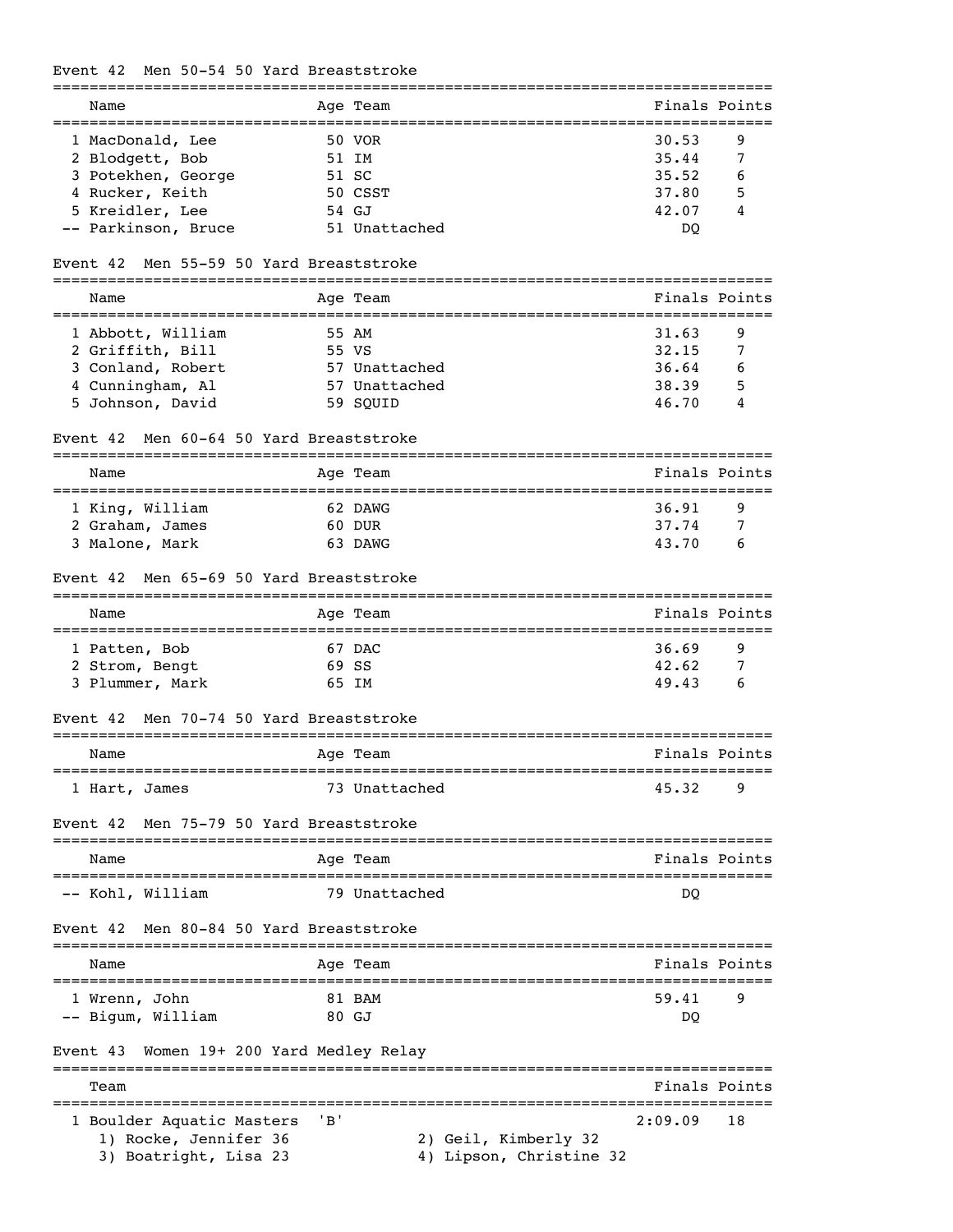Event 43 Women 25+ 200 Yard Medley Relay

=============================================================================== **Team** Finals Points **Properties Finals** Points **Properties Finals** Points =============================================================================== 1 University of Denver 'A' 1:54.83 18 1) Deacon, Lori 31 2) Von Evig, Julia 40 3) Gadd-Siegel, Cecila 30 4) Hagadorn, Heather 37 2 Thornton Masters 'A' 1:59.09 14 1) Jenkins, Holly 34 2) Washburn, Lynette 38 3) Drozda, Catherin 43 4) Maleike, Corinna 41 3 Team Vortex 'A' 2:01.55 12 1) Engelhardt, Katie 25 2) Brown, Erin 26 3) Tuck, Laura 25 4) Pettitt, Karen 26 4 Inverness Masters 'A' 2:04.40 10 1) Snowberg, Jennifer 28 2) Seavall, Kelly 33 3) Garland, Crystal 30 4) Vanderpoel, Nicole 37 5 University of Denver 'B' 2:07.66 8 1) Surr, Christy 31 2) Clodius, Katy 27 3) Leetmae, Erika 31 4) Sather, Karen 41 6 Thornton Masters 'B' 2:19.82 6 1) Gorrell, Robin 30 2) Sauls, Catherine 37 3) Penington, Pam 31 4) Trohkimoinen, Kristin 27 7 Durango Masters 'A' 2:26.70 4 1) Bussian, Elizabeth 39 2) Bendell, Heidi 41<br>3) Brieger Jones 34 30 Thermalen Donna 3) Brieger, Lenore 34 4) Thormalen, Donna 34 8 Dawgs 'B' 2:31.06 2 1) Loop, Winifred 31 2) Young, Lydia 53 3) Wise, Louise 59 4) Radic, Alice 38 -- Thornton Masters 'C' DQ 1) England, Nancy 52 2) Dretzka, Jennifer 39 3) Kochis, Tiffany 27 4) Chaney, Wendy 26 Event 43 Women 35+ 200 Yard Medley Relay =============================================================================== Team Finals Points =============================================================================== 1 Boulder Aquatic Masters 'A' 2:03.04 18 1) Lee, Sarah 35 2) Crouch, Kim 40 3) Roche, Carolyn 50 4) Houlihan, Myla 38 2 South Suburban 'A' 2:20.55 14 1) Fotopulos, Leslie 35 2) Slavec, Deborah 48 3) Pyle, Rebecca 46 4) Dullea, Melanie 40 3 Dawgs 'A' 2:25.30 12 1) Lee, Julie 36 2) Iverson, Jana 36 3) Potter, Kathryn 36 4) Horn, Kris 39 4 Inverness Masters 'C' 2:37.90 10 1) Nolte, Susan 41 2) Liska, Laura 42 3) Hawkinson, Cindy 41 4) Jackman, Paula 44 5 Inverness Masters 'B' 3:00.11 8 1) Milberg, Ruthie 41 2) Campbell, Ellen 39 3) Garnier, Kathy 41 4) Shultz, Lisa 39 Event 43 Women 45+ 200 Yard Medley Relay =============================================================================== Team Finals Points =============================================================================== 1 Durango Masters 'B' 2:24.39 18 1) Brinton, Marjorie 46 2) Klatt, Trudy 52 3) Metz, Cathy 46 4) Nelson, Mary Anne 51 Event 44 Men 19+ 200 Yard Medley Relay =============================================================================== Team Finals Points **Finals** Points **Finals** Points **Finals** Points =============================================================================== 1 Evergreen Masters 'A'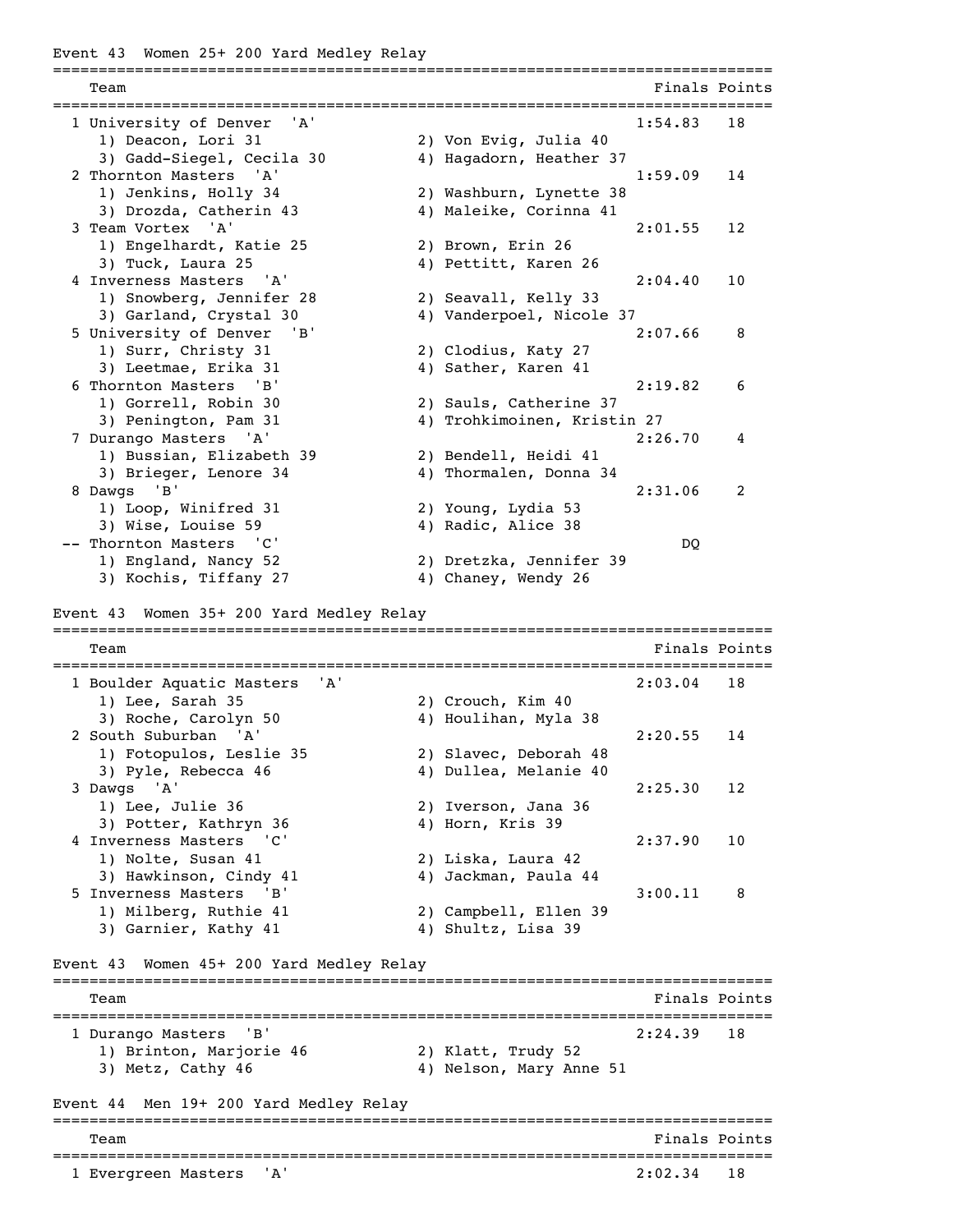1) Gilbert, Bryan 21 2) Gilbert, Jason 24 3) Gilbert, Jeff 46 4) Gilbert, Kevin 20 -- Squid Swim Team 'C' DQ 1) Hayden, John 29 2) Starr, Robert 37 3) Bolton, Paul 41 4) Morrissey, Thomas 23 Event 44 Men 25+ 200 Yard Medley Relay =============================================================================== Team Finals Points =============================================================================== 1 Boulder Aquatic Masters 'A' 1:41.08 18 1) Gonzales, Mike 35 2) Haid, James 31 3) Smit, Robbert-Paul 33 4) McCormick, Aaron 27 2 Team Vortex 'A' 1:43.57 14 1) Hoffman, Aaron 28 2) Sherick, Paul 35 3) MacEachran, Daniel 25 4) Glass, Tom 30 3 Squid Swim Team 'A' 1:46.43 12 1) Chaiyaroj, Patt 38 2) Commings, Jeff 28 3) Pryor, Keith 31 4) Parker, Corey 30 4 University of Denver 'A' 1:47.26 10 1) Melansan, Edward 39 2) Mann, Michael 47 3) Bradac, Michael 29 4) Siegel, Joel 30 5 Inverness Masters 'A' 1:47.56 8 1) Jones, Ryan 25 2) Hicks, Stephen 29 3) Mundy, Matt 28 4) Adams, David 25 6 Aurora Masters 'A' 1:47.64 6 1) Gotto, Tony 30 2) Allison, Mark 34 3) Niemann, Andy 36 4) Pazmino, Jorge 32 7 University of Denver 'B' 1:53.37 4 1) Fischer, Chuck 50 2) Ross, Dave 31 3) Erzinger, Martin 44 4) Wise, Mike 37 8 South Suburban 'A' 1:53.71 2 1) Culp, Michael 46 2) Shaver, Jon 34 3) Steppan, Paul 37 4) Blum, Juri 35 9 Dawgs 'A' 1:56.96 1) Murphy, Jim 41 2) Jirssa, William 32 3) Christie, Bill 44 4) Dowd, Arnie 56 10 Boulder Aquatic Masters 'C' 1:58.82 1) Vargas, Luis 41 2) Dopp, Paul 33 3) McKeogh, Larry 33 4) McKnight, Jordan 25 -- Thornton Masters 'A' DQ 1) Hoyt, Brian 35 2) Curry, Kevin 49 3) Martin, Troy 33 4) Brodhacker, David 40 Event 44 Men 35+ 200 Yard Medley Relay =============================================================================== Team Finals Points =============================================================================== 1 Boulder Aquatic Masters 'B' 1) Lee, Marshall 43 2) Gould, Thomas 37 3) Knight, Roger 38 4) Heiman, Timothy 35 2 Inverness Masters 'B' 1:53.45 14 1) Bynum, Jeffrey 45 2) Nolte, Christopher 45 3) Miller, George 37 4) Hugo, John 41 3 Team Vortex 'B' 1:54.04 12 1) Chalona, Michael 35 2) MacDonald, Lee 50 3) Stanback, John 48 4) Bakel, Joe 40 4 Durango Masters 'A' 1:57.09 10 1) O'Brien, Michael 40 2) Sodini, David 46<br>3) Brieger, Michael 36 4) Ellis, Quincy 53 3) Brieger, Michael 36 5 Greeley Guppies 'A' 2:02.56 8 1) Hess, Richard 47 2) McElinney, Tom 48 3) Cattles, Steve 42 4) Ball, Robert 57 6 Squid Swim Team 'B' 2:30.94 6 1) Lee, Wayne 48 2) Johnson, David 59